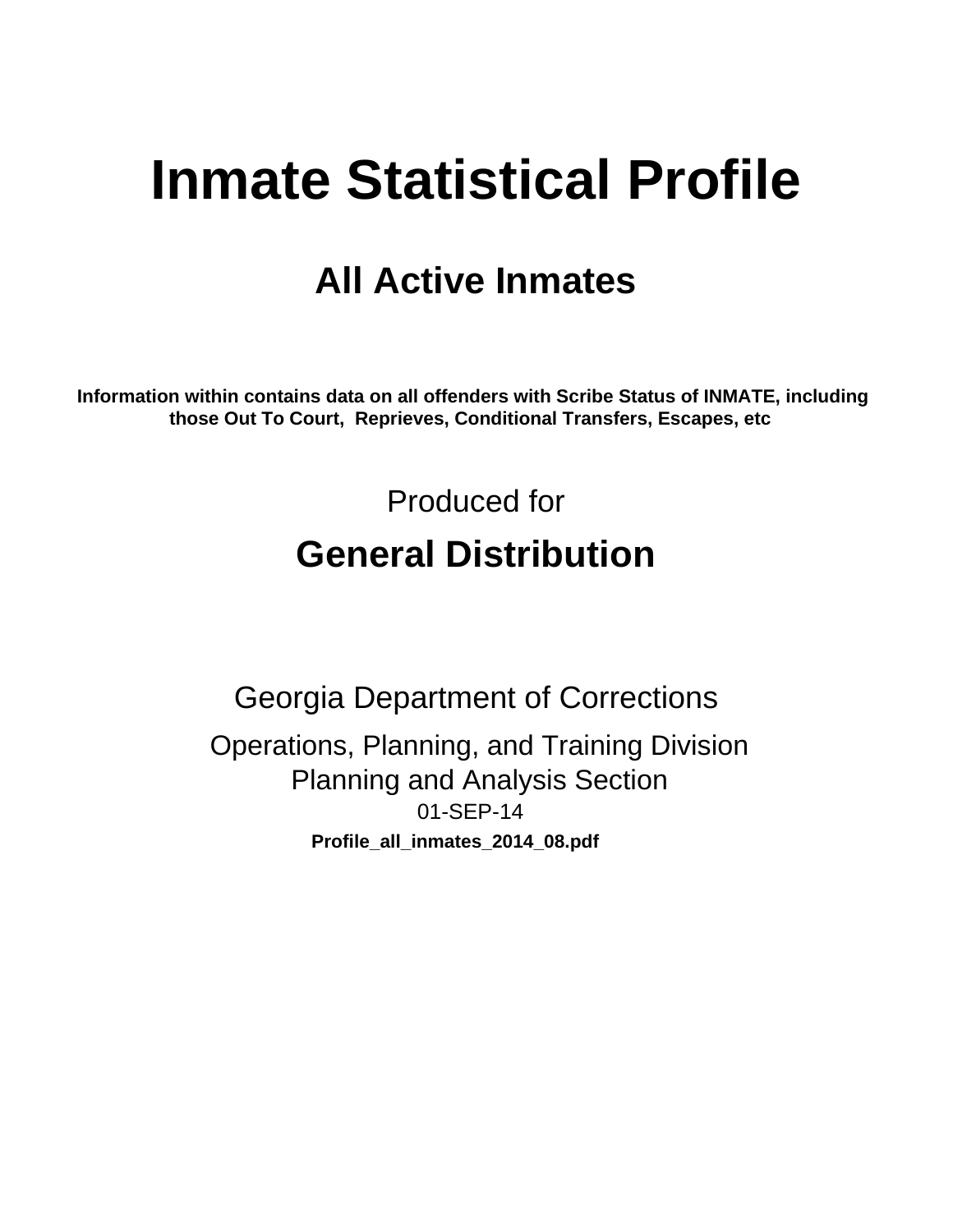#### Inmate Statistical Profile 01-SEP-14 Contents

**All Active Inmates** 

Produced for General Distribution

## **Table of Contents**

|    | <b>Demographic information</b>                                       |
|----|----------------------------------------------------------------------|
|    | 5 Current age, broken out in ten year age groups                     |
|    | 6 Race group                                                         |
|    | 7 Marital status, self-reported at entry to prison                   |
|    | 8 Number of children, self-reported at entry to prison               |
|    | 9 Religious affiliation, self-reported at entry to prison            |
|    | 10 Home county - self-reported at entry to prison                    |
|    | 15 Socioeconomic class, self-reported at entry to prison             |
|    | 16 Environment to age 16, self-reported at entry to prison           |
|    | 17 Guardian status to age 16, self-reported at entry to prison       |
|    | 18 Employment status before prison, self-reported at entry to prison |
|    | 19 Age at admission                                                  |
|    | 21 Height, measured at entry to prison                               |
|    | 22 Weight, measured at entry to prison                               |
|    | 24 Military service                                                  |
|    | <b>Correctional information</b>                                      |
|    | 25 Type of admission to prison                                       |
|    | 26 Current / last security status                                    |
|    | 27 Current / last institution type                                   |
|    | 28 Institution type - transitional centers                           |
|    | 29 Institution type - county prisons                                 |
| 31 | Institution type - state prisons                                     |
|    | 33 Institution type - private prisons                                |
|    | 34 Institution type - pre-release centers                            |
|    | 35 Institution type - inmate boot camp                               |
|    | 36 Number of disciplinary reports                                    |
|    | 37 Number of transfers                                               |
|    | 38 Number of escapes                                                 |
|    | 40 Probable future release type of still active inmates              |
|    | 41 Time served in current (or last) institution                      |
|    | Educational, psychological and physical information                  |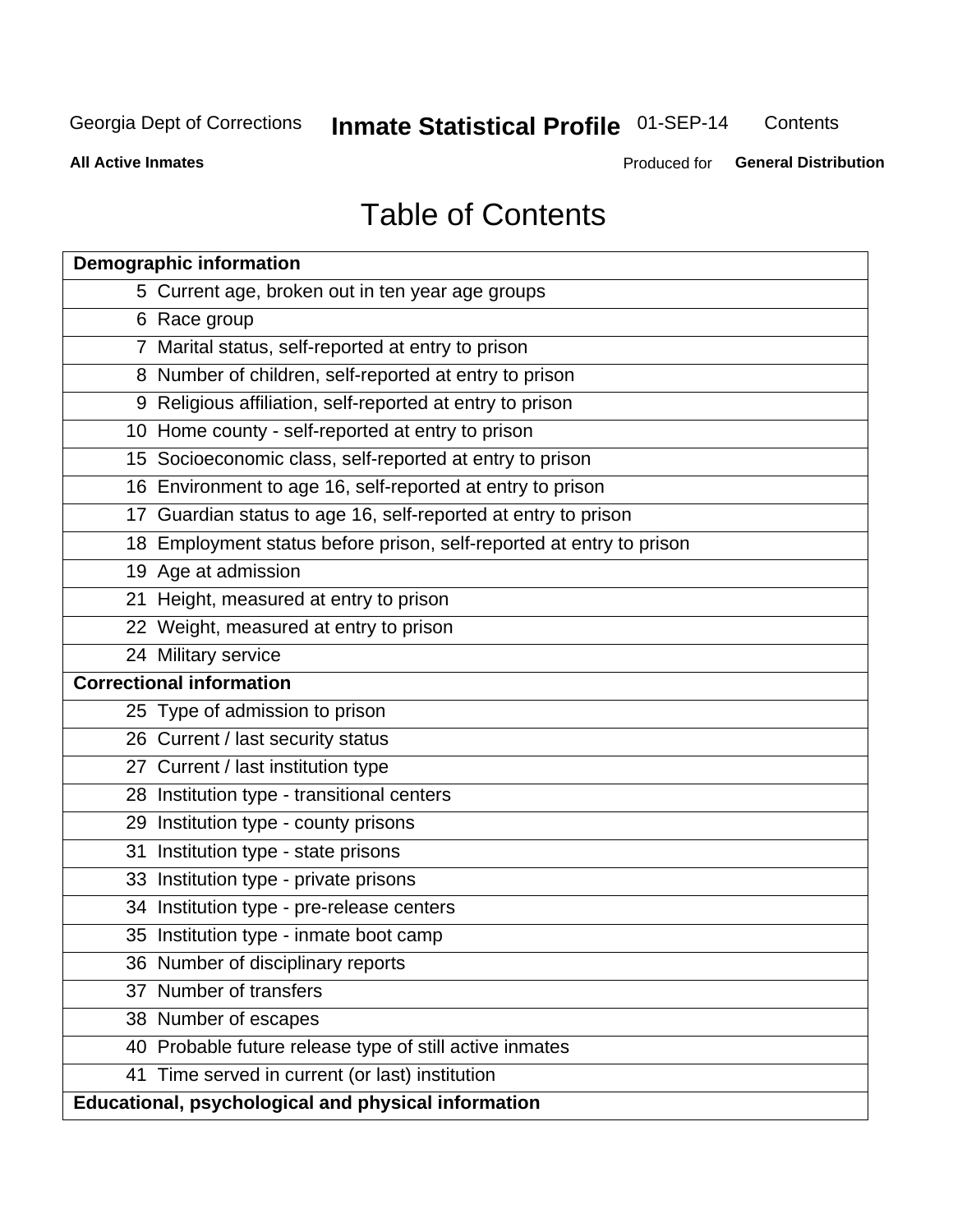#### Inmate Statistical Profile 01-SEP-14 Contents

**All Active Inmates** 

Produced for General Distribution

## **Table of Contents**

| <b>Educational, psychological and physical information</b>       |
|------------------------------------------------------------------|
| 39 Culture fair IQ scores                                        |
| 42 Highest grade level attained                                  |
| 43 Culture fair IQ scores                                        |
| 44 Wide Range Achievement Test (WRAT) reading score              |
| 45 Wide Range Achievement Test (WRAT) math score                 |
| 46 Wide Range Achievement Test (WRAT) spelling score             |
| 47 Scope of substance abuse - summary                            |
| 48 Scope of substance abuse - detail                             |
| 49 Current / last mental health treatment level                  |
| 50 PULHESDWIT medical scale - 'P' overall condition ('P'hysical) |
| 51 PULHESDWIT medical scale - 'U' upper body                     |
| 52 PULHESDWIT medical scale - 'L' lower body                     |
| 53 PULHESDWIT medical scale - 'H' hearing                        |
| 54 PULHESDWIT medical scale - 'E' vision                         |
| 55 PULHESDWIT medical scale -'S' psychiatric                     |
| 56 PULHESDWIT medical scale - 'D' dental                         |
| 57 PULHESDWIT medical scale - 'W' work ability                   |
| 58 PULHESDWIT medical scale - 'I' impairment                     |
| 59 PULHESDWIT medical scale - 'T' transportability               |
| 60 Criminality in family, self-reported                          |
| 61 Alcoholism in family, self-reported                           |
| 62 Drug abuse in family, self-reported                           |
| 63 Subjected to frequent beatings, self-reported                 |
| 64 Father absent during inmate's childhood                       |
| 65 Mother absent during inmate's childhood                       |
| 66 Inmate diagnosed as manipulative                              |
| 67 Inmate diagnosed as assaultive                                |
| <b>Crimes and criminal history information</b>                   |
| 68 Number of prior Georgia incarcerations                        |
| 69 Prison sentence in years                                      |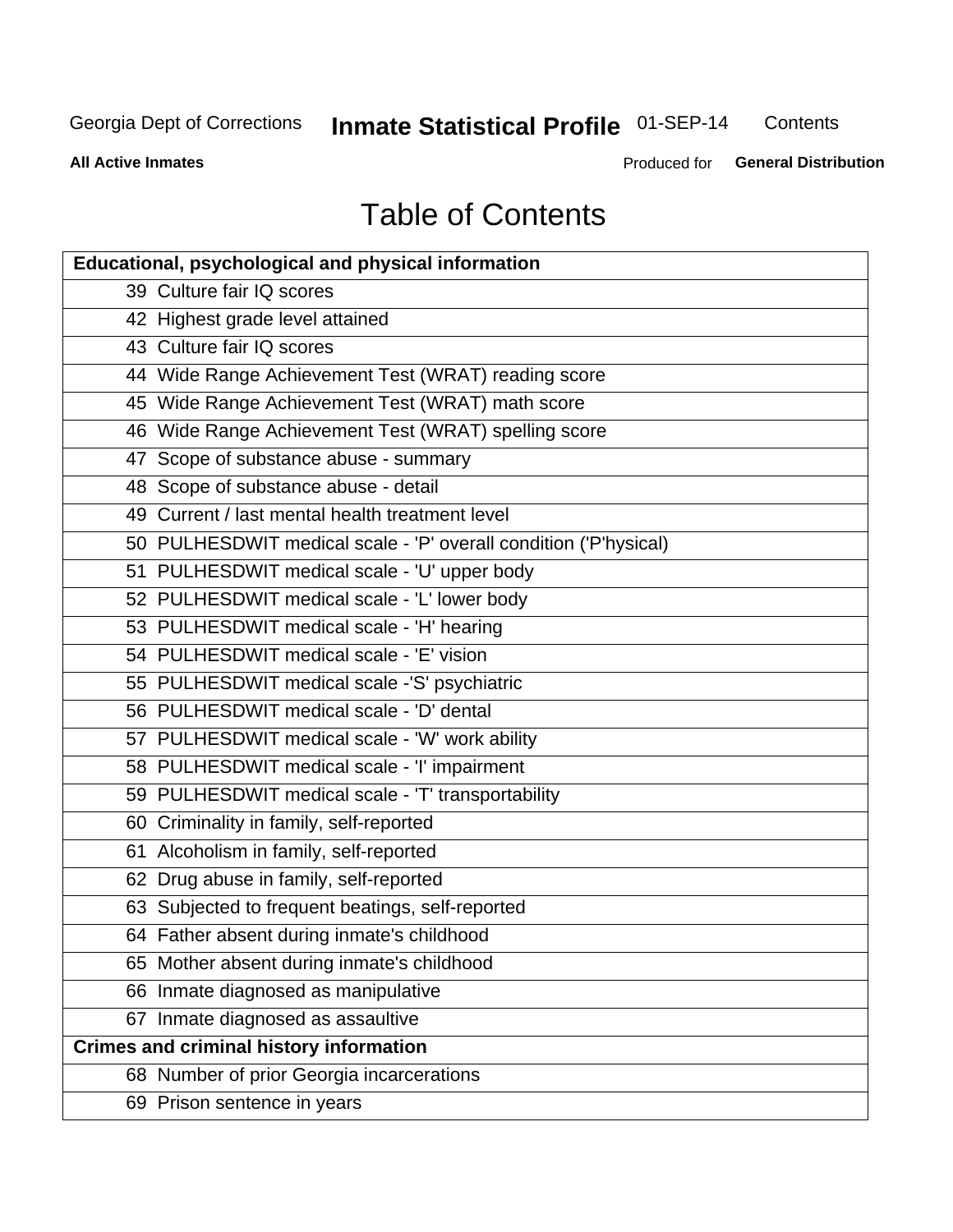#### Inmate Statistical Profile 01-SEP-14 Contents

**All Active Inmates** 

Produced for General Distribution

## **Table of Contents**

| <b>Crimes and criminal history information</b>                 |
|----------------------------------------------------------------|
| 70 Primary offense, broken out into felonies vs misdemeanors   |
| 71 Primary offense, broken out into six broad crime categories |
| 72 Primary offense, detailed offense code                      |
| 80 County of conviction of primary offense                     |
| 85 Circuit of conviction of primary offense                    |
| 87 Years served (jail + prison) in this incarceration          |
| <b>Medical information</b>                                     |
| 88 Results of most recent HIV test                             |
| 89 Results of most recent tuberculosis test                    |
| 90 Results of most recent syphilis test                        |
| 91 Results of most recent Hepatitis-C test                     |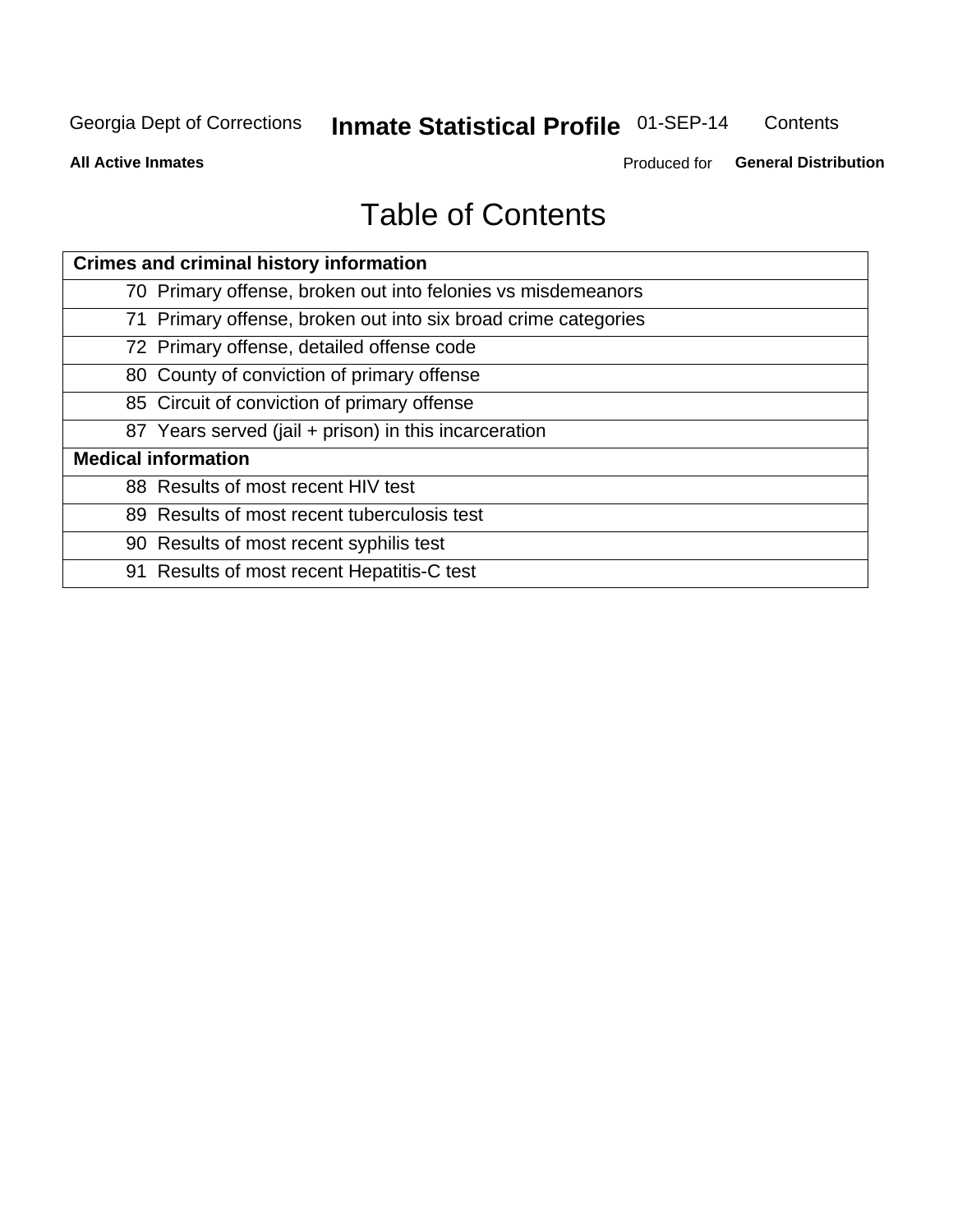#### Inmate Statistical Profile 01-SEP-14 Page 5

## **All Active Inmates**

## Produced for General Distribution

## Current age, broken out in ten-year age groups

COL % - percent each COUNT is of its particular column

|                            |              | <b>Male</b> |        |              | <b>Female</b> |       |              | <b>Total</b> |
|----------------------------|--------------|-------------|--------|--------------|---------------|-------|--------------|--------------|
| <b>Current Age</b>         | <b>Count</b> | Col %       | Row %  | <b>Count</b> | Col %         | Row % | <b>Total</b> | Col %        |
| <b>Teens (1-19)</b>        | 783          | 1.58%       | 96.43% | 29           | 0.82%         | 3.57% | 812          | 1.53%        |
| <b>Twenties (20-29)</b>    | 15,066       | 30.41%      | 93.69% | 1,014        | 28.69%        | 6.31% | 16.080       | 30.29%       |
| <b>Thirties (30-39)</b>    | 14,530       | 29.32%      | 92.57% | 1,166        | 32.99%        | 7.43% | 15,696       | 29.57%       |
| <b>Forties (40-49)</b>     | 10,278       | 20.74%      | 92.69% | 810          | 22.92%        | 7.31% | 11,088       | 20.89%       |
| <b>Fifties (50-59)</b>     | 6,421        | 12.96%      | 93.85% | 421          | 11.91%        | 6.15% | 6,842        | 12.89%       |
| <b>Sixties (60-69)</b>     | 1,909        | 3.85%       | 95.93% | 81           | 2.29%         | 4.07% | 1,990        | 3.75%        |
| Seventy $+$ (70 and above) | 562          | 1.13%       | 97.74% | 13           | 0.37%         | 2.26% | 575          | 1.08%        |
| <b>Total Reported</b>      | 49,549       | 100%        | 93.34% | 3,534        | 100%          | 6.66% | 53,083       | 100%         |

| <b>Not Repo</b><br><b>ported</b> | $\overline{A}$<br>. |       |             |
|----------------------------------|---------------------|-------|-------------|
| Total                            | 49,662              | 3,535 | .197<br>- - |

| <b>Mean</b><br>(average)       | 37.37     | 36.90 | 37.34    |
|--------------------------------|-----------|-------|----------|
| Median (middle)                | -25<br>vu | JJ    | 35       |
| <b>Mode</b><br>(most frequent) | つら<br>⊷   |       | つじ<br>ZJ |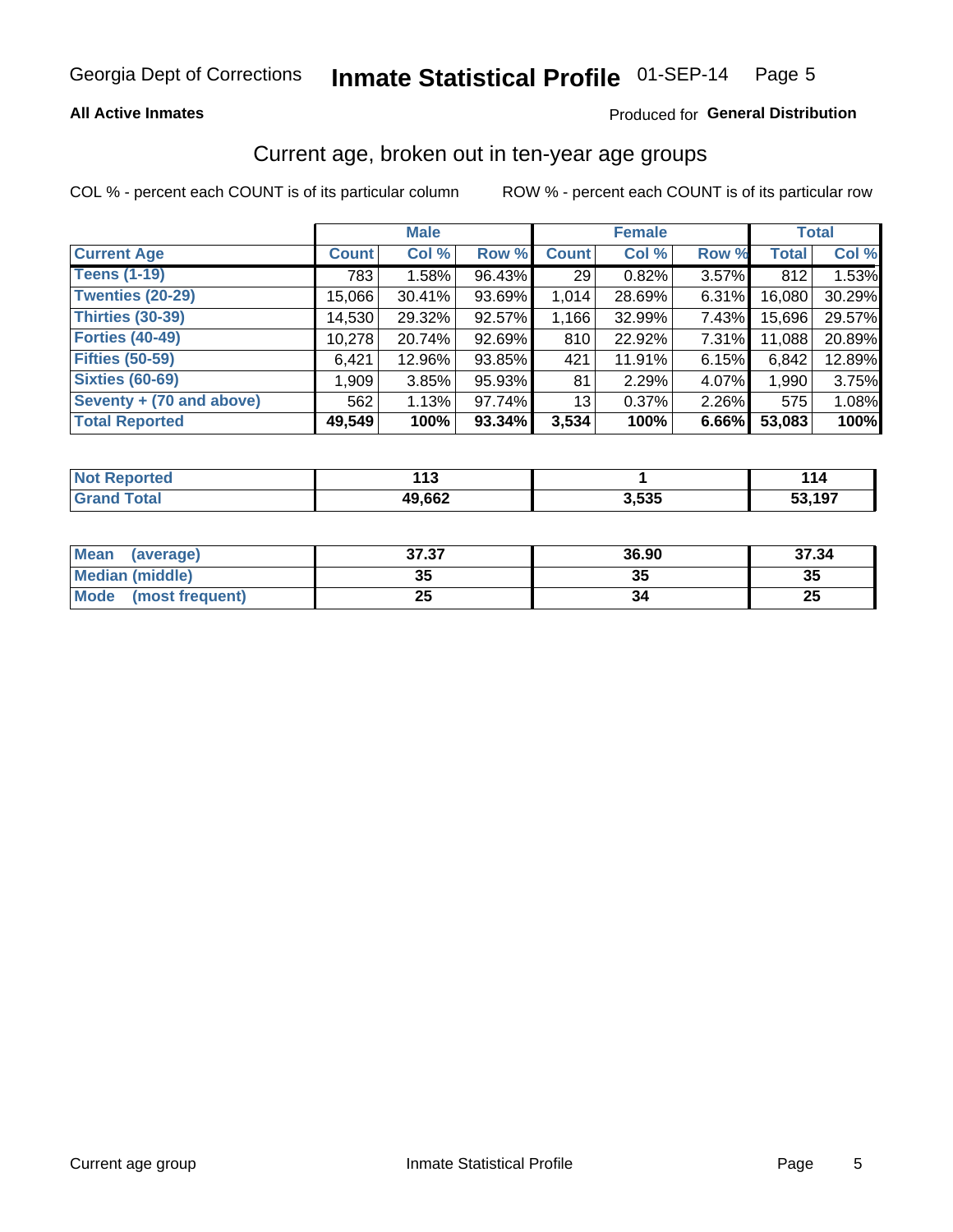#### Inmate Statistical Profile 01-SEP-14 Page 6

### **All Active Inmates**

### Produced for General Distribution

## Race group

COL % - percent each COUNT is of its particular column

|                                   |                 | <b>Male</b> |         |             | <b>Female</b> |          |              | <b>Total</b> |
|-----------------------------------|-----------------|-------------|---------|-------------|---------------|----------|--------------|--------------|
| <b>Race Group</b>                 | <b>Count</b>    | Col %       |         | Row % Count | Col %         | Row %    | <b>Total</b> | Col %        |
| <b>White</b>                      | 16,012          | 32.24%      | 89.25%  | 1,929       | 54.57%        | 10.75%   | 17,941       | 33.73%       |
| <b>Black</b><br>2                 | 31,209          | 62.84%      | 95.32%  | .533        | 43.37%        | 4.68%    | 32,742       | 61.55%       |
| <b>Other</b><br>5.                | 42              | $.08\%$     | 85.71%  |             | .20%          | 14.29%   | 49           | .09%         |
| <b>Asian</b><br>6                 | 161             | $.32\%$     | 93.60%  | 11          | .31%          | 6.40%    | 172          | .32%         |
| <b>Unknown</b><br>9               | 6               | $.01\%$     | 100.00% |             |               |          | 6            | .01%         |
| <b>Hispanic</b><br>10             | 2,207           | 4.44%       | 97.61%  | 54          | 1.53%         | 2.39%    | 2,261        | 4.25%        |
| <b>Native American</b><br>$12 \,$ | 25 <sub>1</sub> | $.05\%$     | 96.15%  |             | .03%          | $3.85\%$ | 26           | .05%         |
| <b>Total Reported</b>             | 49,662          | 100%        | 93.35%  | 3,535       | 100%          | 6.65%    | 53,197       | 100%         |

| orted<br>Nt    |        |       |        |
|----------------|--------|-------|--------|
| `otal<br>''Gra | 49,662 | 3,535 | 53.197 |

| M.<br>____ | . | ------- |
|------------|---|---------|
|            |   |         |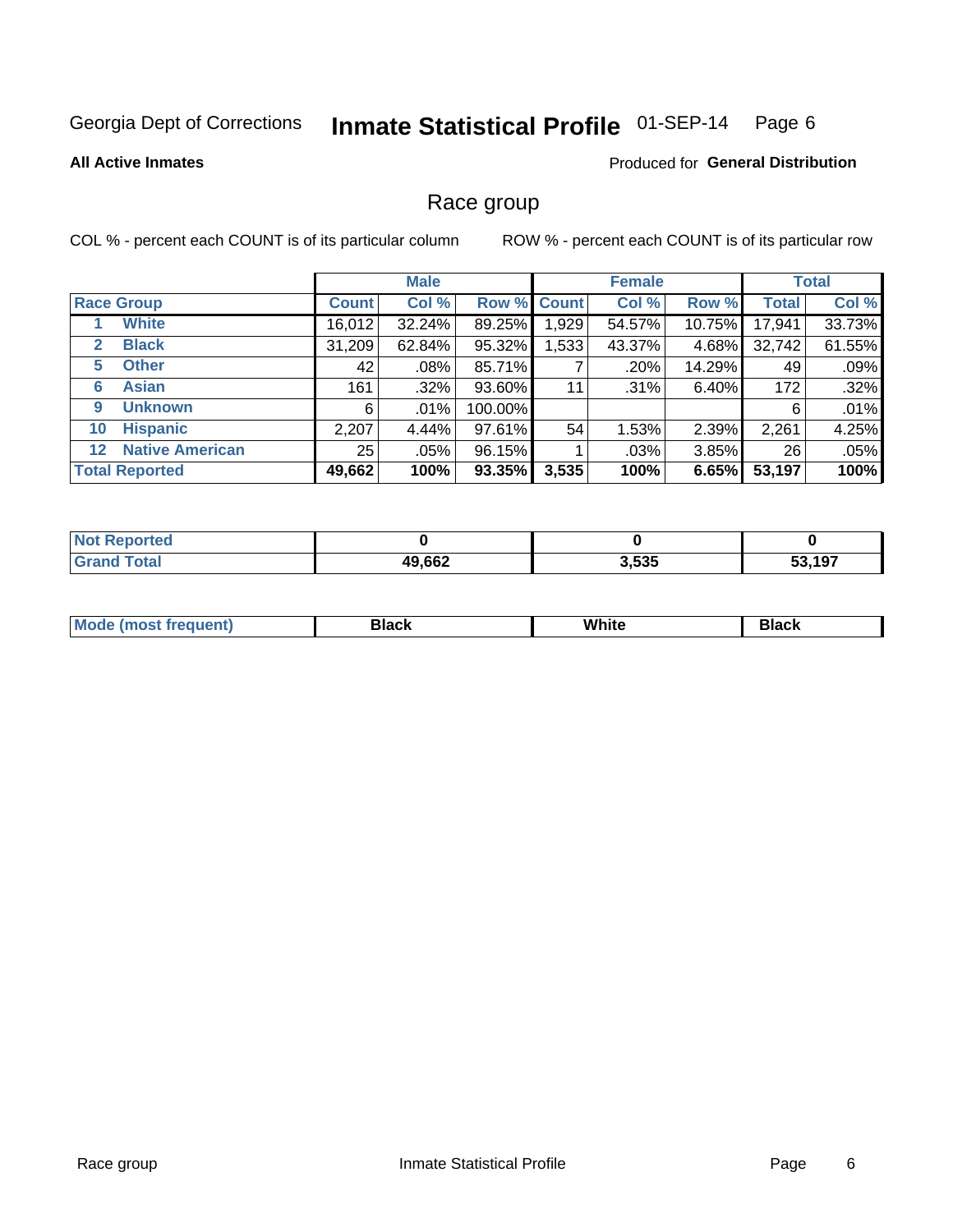#### Inmate Statistical Profile 01-SEP-14 Page 7

**All Active Inmates** 

## **Produced for General Distribution**

## Marital status, self-reported at entry to prison

COL % - percent each COUNT is of its particular column

|                            |              | <b>Male</b> |        |              | <b>Female</b> |        |              | <b>Total</b> |
|----------------------------|--------------|-------------|--------|--------------|---------------|--------|--------------|--------------|
| <b>Marital Status</b>      | <b>Count</b> | Col %       | Row %  | <b>Count</b> | Col %         | Row %  | <b>Total</b> | Col %        |
| <b>Unknown</b><br>$\bf{0}$ | 367          | .74%        | 89.51% | 43           | 1.22%         | 10.49% | 410          | .77%         |
| <b>Divorced</b><br>D       | 4,418        | $8.90\%$    | 88.77% | 559          | 15.81%        | 11.23% | 4,977        | 9.36%        |
| <b>Married</b><br>М        | 6,716        | 13.52%      | 91.65% | 612          | 17.31%        | 8.35%  | 7,328        | 13.78%       |
| <b>Separated</b><br>S      | 1,673        | 3.37%       | 86.50% | 261          | 7.38%         | 13.50% | 1,934        | 3.64%        |
| <b>Unmarried</b><br>U      | 36,050       | 72.59%      | 94.99% | 1,903        | 53.83%        | 5.01%  | 37,953       | 71.34%       |
| <b>Widow</b><br>W          | 438          | .88%        | 73.61% | 157          | 4.44%         | 26.39% | 595          | 1.12%        |
| <b>Total Reported</b>      | 49,662       | 100%        | 93.35% | 3,535        | 100%          | 6.65%  | 53,197       | 100%         |

| <b>Not Repo</b><br><b>ported</b> |        |            |        |
|----------------------------------|--------|------------|--------|
| <b>Total</b>                     | 49,662 | <b>EOF</b> | 53,197 |

|--|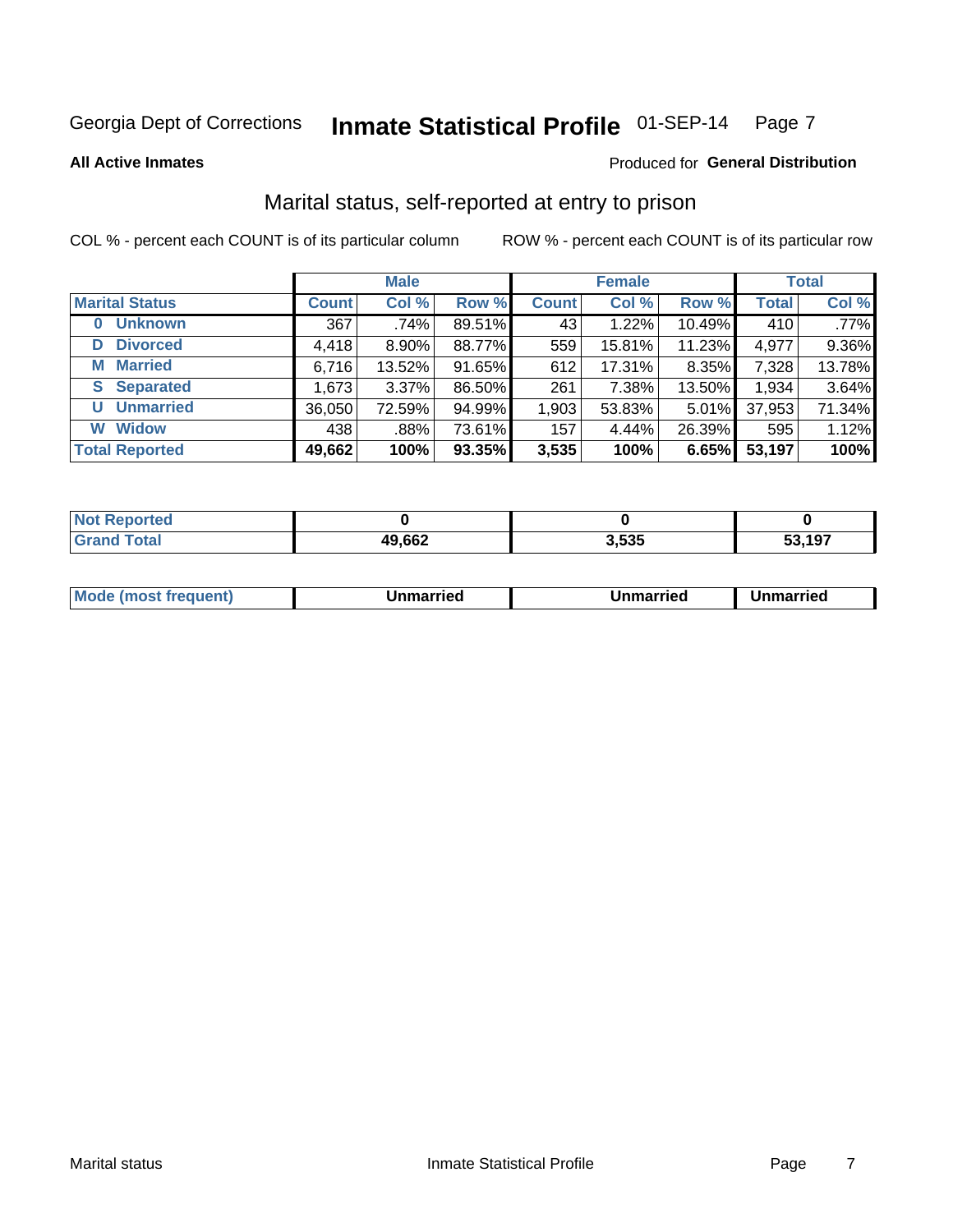#### Inmate Statistical Profile 01-SEP-14 Page 8

**All Active Inmates** 

## **Produced for General Distribution**

## Number of children, self reported at entry to prison

COL % - percent each COUNT is of its particular column

|                           |              | <b>Male</b> |        |                | <b>Female</b> |       | <b>Total</b> |        |
|---------------------------|--------------|-------------|--------|----------------|---------------|-------|--------------|--------|
| <b>Number of Children</b> | <b>Count</b> | Col %       | Row %  | <b>Count</b>   | Col %         | Row % | <b>Total</b> | Col %  |
| $\bf{0}$                  | 20,045       | 40.79%      | 94.65% | 1,134          | 32.12%        | 5.35% | 21,179       | 40.21% |
|                           | 11,139       | 22.67%      | 94.40% | 661            | 18.72%        | 5.60% | 11,800       | 22.40% |
| $\overline{2}$            | 8,032        | 16.35%      | 91.08% | 787            | 22.29%        | 8.92% | 8,819        | 16.74% |
| 3                         | 4,862        | 9.89%       | 90.69% | 499            | 14.13%        | 9.31% | 5,361        | 10.18% |
| 4                         | 2,478        | 5.04%       | 90.60% | 257            | 7.28%         | 9.40% | 2,735        | 5.19%  |
| 5                         | 1,250        | 2.54%       | 92.59% | 100            | 2.83%         | 7.41% | 1,350        | 2.56%  |
| $6\phantom{1}6$           | 636          | 1.29%       | 91.38% | 60             | 1.70%         | 8.62% | 696          | 1.32%  |
| 7                         | 285          | 0.58%       | 95.32% | 14             | 0.40%         | 4.68% | 299          | 0.57%  |
| 8                         | 156          | 0.32%       | 93.41% | 11             | 0.31%         | 6.59% | 167          | 0.32%  |
| $\boldsymbol{9}$          | 101          | 0.21%       | 98.06% | 2              | 0.06%         | 1.94% | 103          | 0.20%  |
| 10                        | 67           | 0.14%       | 97.10% | $\overline{2}$ | 0.06%         | 2.90% | 69           | 0.13%  |
| Over 10                   | 87           | 0.18%       | 95.60% | 4              | 0.11%         | 4.40% | 91           | 0.17%  |
| <b>Total Reported</b>     | 49,138       | 100%        | 93.30% | 3,531          | 100%          | 6.70% | 52,669       | 100%   |

| NG | ra 1<br>944 |      | 528             |
|----|-------------|------|-----------------|
|    | 49,662      | .535 | 53,197<br>. აა. |

| <b>Mean</b><br>(average) | 1.38 | 1.67 | 1.40 |  |  |
|--------------------------|------|------|------|--|--|
| Median (middle)          |      |      |      |  |  |
| Mode<br>(most frequent)  |      |      |      |  |  |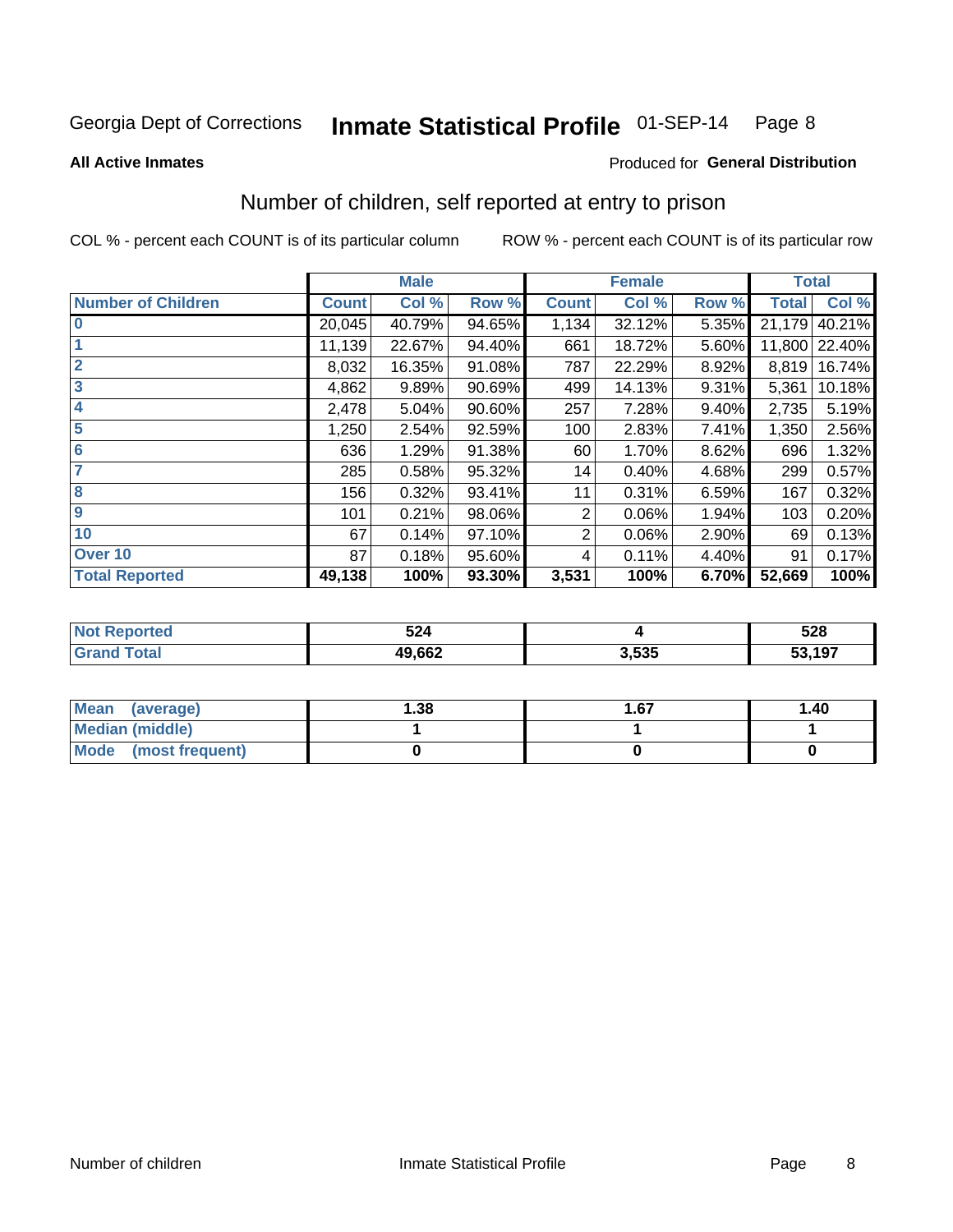#### Inmate Statistical Profile 01-SEP-14 Page 9

### **All Active Inmates**

### Produced for General Distribution

## Religious affiliation, self-reported at entry to prison

COL % - percent each COUNT is of its particular column

|                 |                              | <b>Male</b>  |        | <b>Female</b> |                |        | <b>Total</b> |              |        |
|-----------------|------------------------------|--------------|--------|---------------|----------------|--------|--------------|--------------|--------|
|                 | <b>Religious Affiliation</b> | <b>Count</b> | Col %  | Row %         | <b>Count</b>   | Col %  | Row %        | <b>Total</b> | Col %  |
| 1               | <b>Islam</b>                 | 874          | 4.55%  | 96.26%        | 34             | 1.33%  | 3.74%        | 908          | 4.17%  |
| $\overline{2}$  | <b>Catholic</b>              | 955          | 4.97%  | 87.86%        | 132            | 5.14%  | 12.14%       | 1,087        | 4.99%  |
| $\mathbf{3}$    | <b>Baptist</b>               | 9,881        | 51.45% | 84.12%        | 1,866          | 72.72% | 15.88%       | 11,747       | 53.96% |
| 4               | <b>Methodist</b>             | 403          | 2.10%  | 84.84%        | 72             | 2.81%  | 15.16%       | 475          | 2.18%  |
| 5               | <b>EpiscopIn</b>             | 46           | .24%   | 92.00%        | 4              | .16%   | 8.00%        | 50           | .23%   |
| $6\phantom{a}$  | <b>Presbytrn</b>             | 55           | .29%   | 90.16%        | 6              | .23%   | 9.84%        | 61           | .28%   |
| 7               | <b>Chc Of God</b>            | 338          | 1.76%  | 87.79%        | 47             | 1.83%  | 12.21%       | 385          | 1.77%  |
| 8               | <b>Holiness</b>              | 668          | 3.48%  | 81.86%        | 148            | 5.77%  | 18.14%       | 816          | 3.75%  |
| $\overline{9}$  | <b>Jewish</b>                | 31           | .16%   | 81.58%        | 7              | .27%   | 18.42%       | 38           | .17%   |
| 10              | <b>Anglican</b>              | 13           | .07%   | 92.86%        |                | .04%   | 7.14%        | 14           | .06%   |
| 11              | <b>Grk Orthdx</b>            | 6            | .03%   | 85.71%        | 1              | .04%   | 14.29%       | 7            | .03%   |
| 12              | <b>Hindu</b>                 | 6            | .03%   | 100.00%       |                |        |              | 6            | .03%   |
| 13              | <b>Buddhist</b>              | 32           | .17%   | 82.05%        | $\overline{7}$ | .27%   | 17.95%       | 39           | .18%   |
| 14              | <b>Taoist</b>                | 4            | .02%   | 80.00%        |                | .04%   | 20.00%       | 5            | .02%   |
| 15              | <b>Shintoist</b>             | 4            | .02%   | 100.00%       |                |        |              | 4            | .02%   |
| 16              | <b>Seven D Ad</b>            | 70           | .36%   | 90.91%        | 7              | .27%   | 9.09%        | 77           | .35%   |
| 17 <sub>2</sub> | <b>Jehovah Wt</b>            | 258          | 1.34%  | 88.97%        | 32             | 1.25%  | 11.03%       | 290          | 1.33%  |
| 18              | <b>Latr Day S</b>            | 25           | .13%   | 86.21%        | 4              | .16%   | 13.79%       | 29           | .13%   |
| 20              | <b>Other Prot</b>            | 2,820        | 14.68% | 94.38%        | 168            | 6.55%  | 5.62%        | 2,988        | 13.72% |
| 96              | <b>None</b>                  | 2,716        | 14.14% | 98.94%        | 29             | 1.13%  | 1.06%        | 2,745        | 12.61% |
|                 | <b>Total Reported</b>        | 19,205       | 100%   | 88.21%        | 2,566          | 100%   | 11.79%       | 21,771       | 100%   |

| .457<br>30 | 969   | 426<br>- 1 |
|------------|-------|------------|
| 49,662     | 3,535 | ,197       |

| Mode (most frequent) | <b>3aptist</b> | 3aptist | <b>Baptist</b> |
|----------------------|----------------|---------|----------------|
|                      |                |         |                |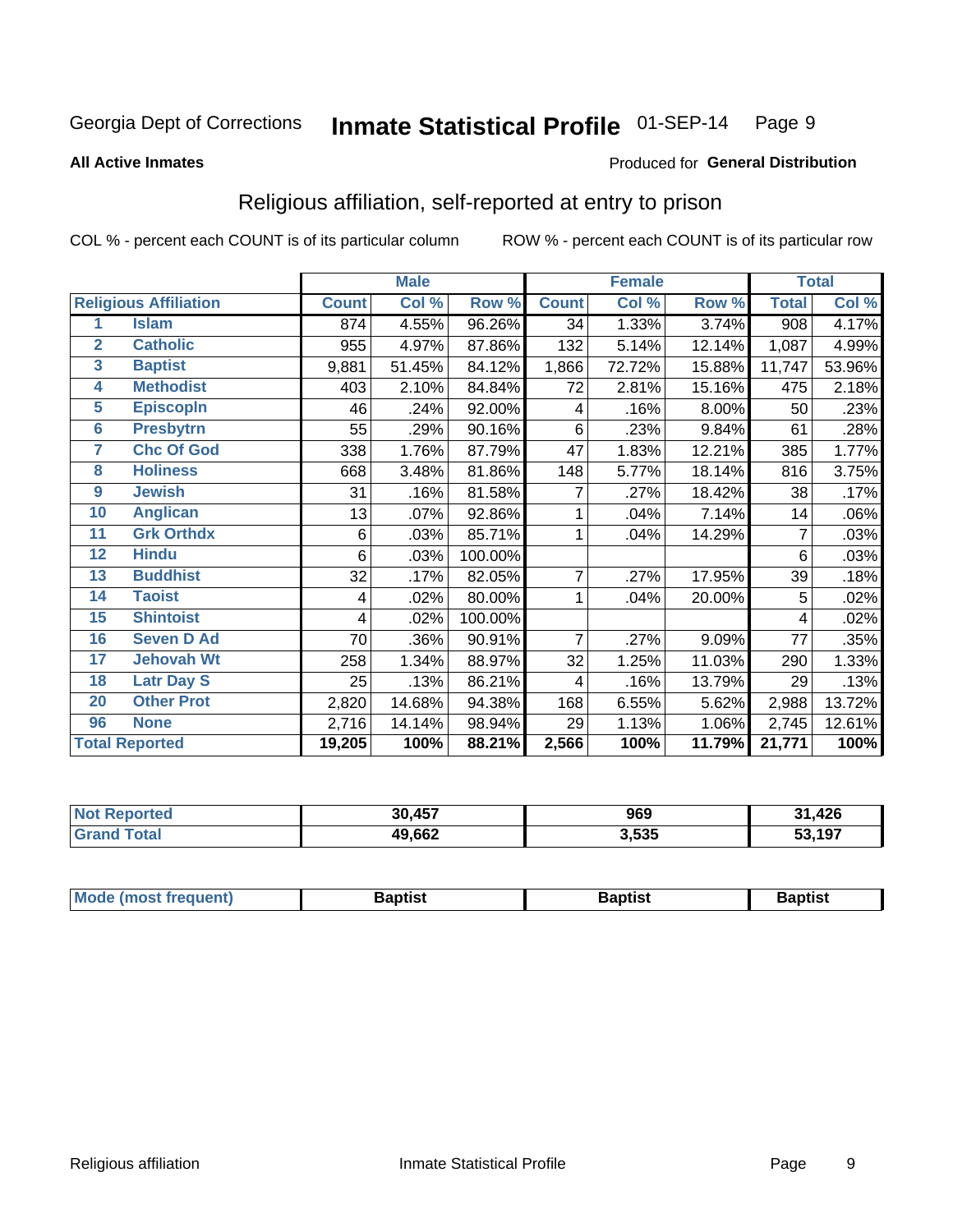## Inmate Statistical Profile 01-SEP-14 Page 10

**All Active Inmates** 

### Produced for General Distribution

## Home county, self-reported at entry to prison

COL % - percent each COUNT is of its particular column

|     |                             |              | <b>Male</b> |         |                | <b>Female</b> |        | <b>Total</b> |        |
|-----|-----------------------------|--------------|-------------|---------|----------------|---------------|--------|--------------|--------|
|     | <b>Home County</b>          | <b>Count</b> | Col %       | Row %   | <b>Count</b>   | Col %         | Row %  | <b>Total</b> | Col %  |
| 000 | <b>Unknown</b>              | 5,401        | 10.88%      | 92.75%  | 422            | 11.94%        | 7.25%  | 5,823        | 10.95% |
| 001 | <b>Appling County</b>       | 102          | .21%        | 91.89%  | 9              | .25%          | 8.11%  | 111          | .21%   |
| 002 | <b>Atkinson County</b>      | 38           | .08%        | 92.68%  | 3              | .08%          | 7.32%  | 41           | .08%   |
| 003 | <b>Bacon County</b>         | 75           | .15%        | 94.94%  | 4              | .11%          | 5.06%  | 79           | .15%   |
| 004 | <b>Baker County</b>         | 19           | .04%        | 100.00% |                |               |        | 19           | .04%   |
| 005 | <b>Baldwin County</b>       | 240          | .48%        | 92.31%  | 20             | .57%          | 7.69%  | 260          | .49%   |
| 006 | <b>Banks County</b>         | 59           | .12%        | 90.77%  | $\,6$          | .17%          | 9.23%  | 65           | .12%   |
| 007 | <b>Barrow County</b>        | 246          | .50%        | 92.83%  | 19             | .54%          | 7.17%  | 265          | .50%   |
| 008 | <b>Bartow County</b>        | 496          | 1.00%       | 87.48%  | 71             | 2.01%         | 12.52% | 567          | 1.07%  |
| 009 | <b>Ben Hill County</b>      | 208          | .42%        | 92.44%  | 17             | .48%          | 7.56%  | 225          | .42%   |
| 010 | <b>Berrien County</b>       | 76           | .15%        | 95.00%  | 4              | .11%          | 5.00%  | 80           | .15%   |
| 011 | <b>Bibb County</b>          | 1,091        | 2.20%       | 95.37%  | 53             | 1.50%         | 4.63%  | 1,144        | 2.15%  |
| 012 | <b>Bleckley County</b>      | 58           | .12%        | 95.08%  | 3              | .08%          | 4.92%  | 61           | .11%   |
| 013 | <b>Brantley County</b>      | 61           | .12%        | 89.71%  | $\overline{7}$ | .20%          | 10.29% | 68           | .13%   |
| 014 | <b>Brooks County</b>        | 189          | .38%        | 98.95%  | $\overline{2}$ | .06%          | 1.05%  | 191          | .36%   |
| 015 | <b>Bryan County</b>         | 105          | .21%        | 95.45%  | 5              | .14%          | 4.55%  | 110          | .21%   |
| 016 | <b>Bulloch County</b>       | 328          | .66%        | 92.66%  | 26             | .74%          | 7.34%  | 354          | .67%   |
| 017 | <b>Burke County</b>         | 210          | .42%        | 96.33%  | 8              | .23%          | 3.67%  | 218          | .41%   |
| 018 | <b>Butts County</b>         | 130          | .26%        | 94.89%  | $\overline{7}$ | .20%          | 5.11%  | 137          | .26%   |
| 019 | <b>Calhoun County</b>       | 71           | .14%        | 95.95%  | 3              | .08%          | 4.05%  | 74           | .14%   |
| 020 | <b>Camden County</b>        | 143          | .29%        | 93.46%  | 10             | .28%          | 6.54%  | 153          | .29%   |
| 021 | <b>Candler County</b>       | 115          | .23%        | 89.84%  | 13             | .37%          | 10.16% | 128          | .24%   |
| 022 | <b>Carroll County</b>       | 517          | 1.04%       | 91.02%  | 51             | 1.44%         | 8.98%  | 568          | 1.07%  |
| 023 | <b>Catoosa County</b>       | 211          | .42%        | 90.95%  | 21             | .59%          | 9.05%  | 232          | .44%   |
| 024 | <b>Charlton County</b>      | 41           | .08%        | 93.18%  | 3              | .08%          | 6.82%  | 44           | .08%   |
| 025 | <b>Chatham County</b>       | 1,858        | 3.74%       | 96.82%  | 61             | 1.73%         | 3.18%  | 1,919        | 3.61%  |
| 026 | <b>Chattahoochee County</b> | 25           | .05%        | 92.59%  | $\overline{2}$ | .06%          | 7.41%  | 27           | .05%   |
| 027 | <b>Chattooga County</b>     | 214          | .43%        | 89.17%  | 26             | .74%          | 10.83% | 240          | .45%   |
| 028 | <b>Cherokee County</b>      | 396          | .80%        | 90.41%  | 42             | 1.19%         | 9.59%  | 438          | .82%   |
| 029 | <b>Clarke County</b>        | 434          | .87%        | 94.35%  | 26             | .74%          | 5.65%  | 460          | .86%   |
| 030 | <b>Clay County</b>          | 36           | .07%        | 97.30%  | $\mathbf{1}$   | .03%          | 2.70%  | 37           | .07%   |
| 031 | <b>Clayton County</b>       | 1,501        | 3.02%       | 95.24%  | 75             | 2.12%         | 4.76%  | 1,576        | 2.96%  |
| 032 | <b>Clinch County</b>        | 44           | .09%        | 91.67%  | 4              | .11%          | 8.33%  | 48           | .09%   |
| 033 | <b>Cobb County</b>          | 2,020        | 4.07%       | 91.07%  | 198            | 5.60%         | 8.93%  | 2,218        | 4.17%  |
| 034 | <b>Coffee County</b>        | 253          | .51%        | 95.83%  | 11             | .31%          | 4.17%  | 264          | .50%   |
| 035 | <b>Colquitt County</b>      | 225          | .45%        | 94.54%  | 13             | .37%          | 5.46%  | 238          | .45%   |
| 036 | <b>Columbia County</b>      | 270          | .54%        | 90.00%  | 30             | .85%          | 10.00% | 300          | .56%   |
| 037 | <b>Cook County</b>          | 127          | .26%        | 94.07%  | $\bf 8$        | .23%          | 5.93%  | 135          | .25%   |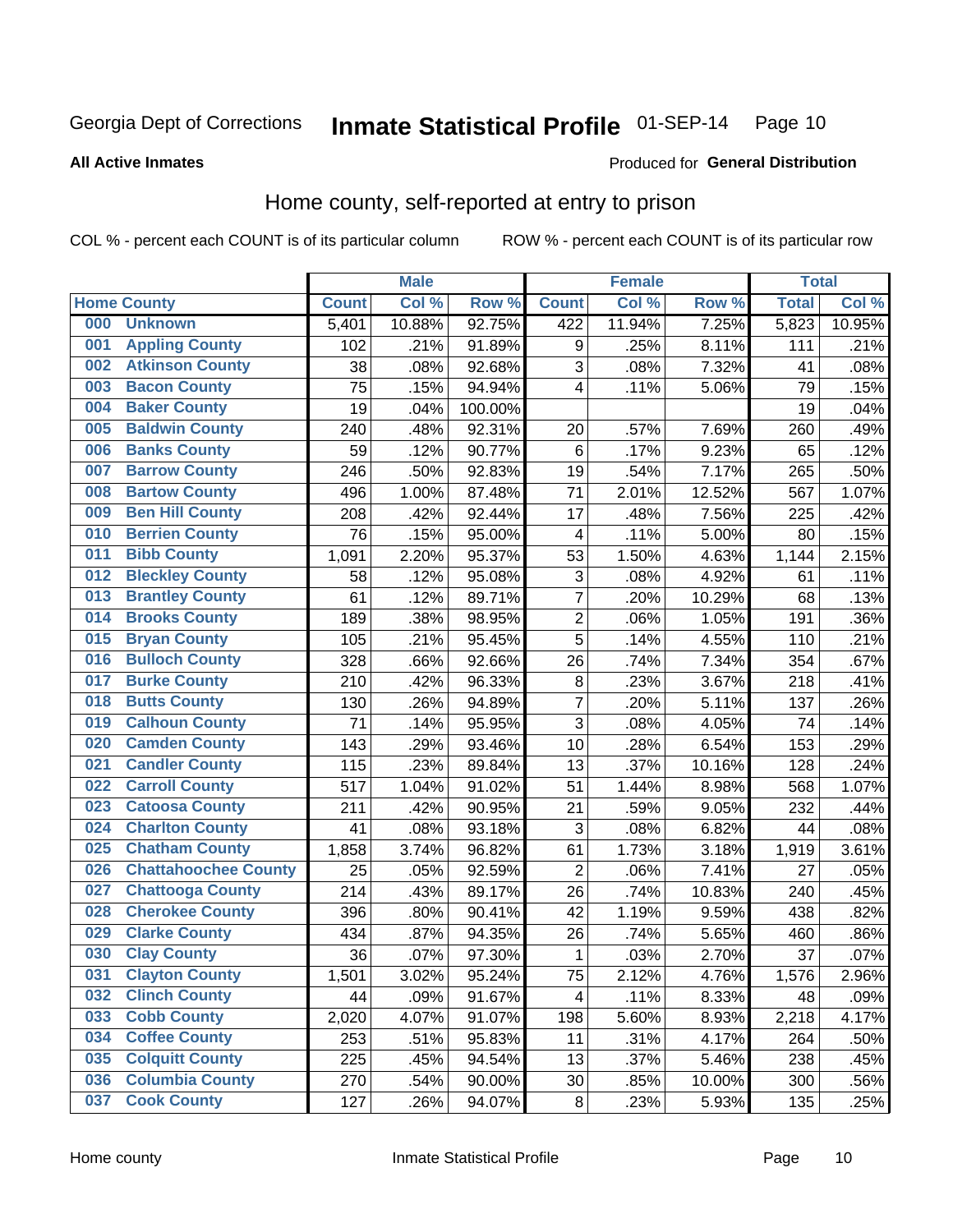## Inmate Statistical Profile 01-SEP-14 Page 11

**All Active Inmates** 

### Produced for General Distribution

## Home county, self-reported at entry to prison

COL % - percent each COUNT is of its particular column

|     |                         |              | <b>Male</b> |         |                  | <b>Female</b> |        | <b>Total</b> |        |
|-----|-------------------------|--------------|-------------|---------|------------------|---------------|--------|--------------|--------|
|     | <b>Home County</b>      | <b>Count</b> | Col %       | Row %   | <b>Count</b>     | Col %         | Row %  | <b>Total</b> | Col %  |
| 038 | <b>Coweta County</b>    | 401          | .81%        | 94.13%  | $\overline{25}$  | .71%          | 5.87%  | 426          | .80%   |
| 039 | <b>Crawford County</b>  | 45           | .09%        | 90.00%  | 5                | .14%          | 10.00% | 50           | .09%   |
| 040 | <b>Crisp County</b>     | 202          | .41%        | 95.28%  | 10               | .28%          | 4.72%  | 212          | .40%   |
| 041 | <b>Dade County</b>      | 55           | .11%        | 90.16%  | $\,6$            | .17%          | 9.84%  | 61           | .11%   |
| 042 | <b>Dawson County</b>    | 85           | .17%        | 94.44%  | 5                | .14%          | 5.56%  | 90           | .17%   |
| 043 | <b>Decatur County</b>   | 262          | .53%        | 94.24%  | 16               | .45%          | 5.76%  | 278          | .52%   |
| 044 | <b>Dekalb County</b>    | 3,043        | 6.13%       | 94.27%  | 185              | 5.23%         | 5.73%  | 3,228        | 6.07%  |
| 045 | <b>Dodge County</b>     | 118          | .24%        | 89.39%  | 14               | .40%          | 10.61% | 132          | .25%   |
| 046 | <b>Dooly County</b>     | 85           | .17%        | 91.40%  | 8                | .23%          | 8.60%  | 93           | .17%   |
| 047 | <b>Dougherty County</b> | 883          | 1.78%       | 93.54%  | 61               | 1.73%         | 6.46%  | 944          | 1.77%  |
| 048 | <b>Douglas County</b>   | 641          | 1.29%       | 93.85%  | 42               | 1.19%         | 6.15%  | 683          | 1.28%  |
| 049 | <b>Early County</b>     | 80           | .16%        | 94.12%  | 5                | .14%          | 5.88%  | 85           | .16%   |
| 050 | <b>Echols County</b>    | 9            | .02%        | 100.00% |                  |               |        | 9            | .02%   |
| 051 | <b>Effingham County</b> | 167          | .34%        | 92.78%  | 13               | .37%          | 7.22%  | 180          | .34%   |
| 052 | <b>Elbert County</b>    | 142          | .29%        | 94.67%  | 8                | .23%          | 5.33%  | 150          | .28%   |
| 053 | <b>Emanuel County</b>   | 163          | .33%        | 93.68%  | 11               | .31%          | 6.32%  | 174          | .33%   |
| 054 | <b>Evans County</b>     | 80           | .16%        | 97.56%  | $\overline{c}$   | .06%          | 2.44%  | 82           | .15%   |
| 055 | <b>Fannin County</b>    | 88           | .18%        | 85.44%  | 15               | .42%          | 14.56% | 103          | .19%   |
| 056 | <b>Fayette County</b>   | 157          | .32%        | 85.79%  | 26               | .74%          | 14.21% | 183          | .34%   |
| 057 | <b>Floyd County</b>     | 720          | 1.45%       | 89.78%  | 82               | 2.32%         | 10.22% | 802          | 1.51%  |
| 058 | <b>Forsyth County</b>   | 222          | .45%        | 90.24%  | 24               | .68%          | 9.76%  | 246          | .46%   |
| 059 | <b>Franklin County</b>  | 112          | .23%        | 87.50%  | 16               | .45%          | 12.50% | 128          | .24%   |
| 060 | <b>Fulton County</b>    | 5,170        | 10.41%      | 95.49%  | 244              | 6.90%         | 4.51%  | 5,414        | 10.18% |
| 061 | <b>Gilmer County</b>    | 99           | .20%        | 92.52%  | 8                | .23%          | 7.48%  | 107          | .20%   |
| 062 | <b>Glascock County</b>  | 11           | .02%        | 91.67%  | 1                | .03%          | 8.33%  | 12           | .02%   |
| 063 | <b>Glynn County</b>     | 411          | .83%        | 93.84%  | 27               | .76%          | 6.16%  | 438          | .82%   |
| 064 | <b>Gordon County</b>    | 299          | .60%        | 87.94%  | 41               | 1.16%         | 12.06% | 340          | .64%   |
| 065 | <b>Grady County</b>     | 154          | .31%        | 95.65%  | $\overline{7}$   | .20%          | 4.35%  | 161          | .30%   |
| 066 | <b>Greene County</b>    | 104          | .21%        | 92.04%  | 9                | .25%          | 7.96%  | 113          | .21%   |
| 067 | <b>Gwinnett County</b>  | 1,687        | 3.40%       | 93.20%  | 123              | 3.48%         | 6.80%  | 1,810        | 3.40%  |
| 068 | <b>Habersham County</b> | 92           | .19%        | 91.09%  | $\boldsymbol{9}$ | .25%          | 8.91%  | 101          | .19%   |
| 069 | <b>Hall County</b>      | 615          | 1.24%       | 90.57%  | 64               | 1.81%         | 9.43%  | 679          | 1.28%  |
| 070 | <b>Hancock County</b>   | 63           | .13%        | 92.65%  | 5                | .14%          | 7.35%  | 68           | .13%   |
| 071 | <b>Haralson County</b>  | 161          | .32%        | 90.45%  | 17               | .48%          | 9.55%  | 178          | .33%   |
| 072 | <b>Harris County</b>    | 88           | .18%        | 91.67%  | $\bf 8$          | .23%          | 8.33%  | 96           | .18%   |
| 073 | <b>Hart County</b>      | 135          | .27%        | 97.83%  | 3                | .08%          | 2.17%  | 138          | .26%   |
| 074 | <b>Heard County</b>     | 54           | .11%        | 91.53%  | 5                | .14%          | 8.47%  | 59           | .11%   |
| 075 | <b>Henry County</b>     | 529          | 1.07%       | 93.63%  | 36               | 1.02%         | 6.37%  | 565          | 1.06%  |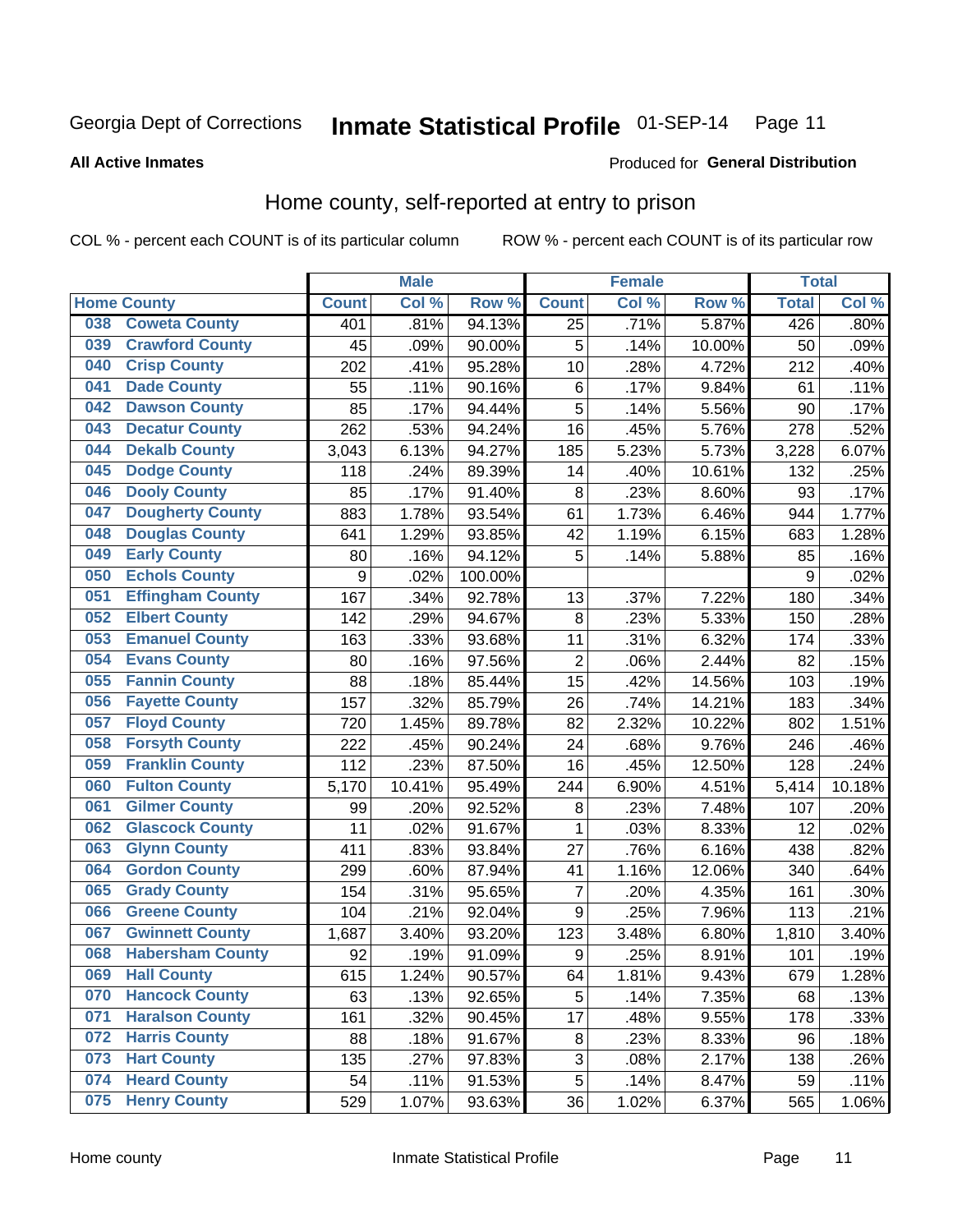## Inmate Statistical Profile 01-SEP-14 Page 12

Produced for General Distribution

## **All Active Inmates**

## Home county, self-reported at entry to prison

COL % - percent each COUNT is of its particular column

|     |                          |              | <b>Male</b> |        |                  | <b>Female</b> |        | <b>Total</b> |       |
|-----|--------------------------|--------------|-------------|--------|------------------|---------------|--------|--------------|-------|
|     | <b>Home County</b>       | <b>Count</b> | Col %       | Row %  | <b>Count</b>     | Col %         | Row %  | <b>Total</b> | Col % |
| 076 | <b>Houston County</b>    | 550          | 1.11%       | 93.22% | 40               | 1.13%         | 6.78%  | 590          | 1.11% |
| 077 | <b>Irwin County</b>      | 72           | .14%        | 98.63% | 1                | .03%          | 1.37%  | 73           | .14%  |
| 078 | <b>Jackson County</b>    | 227          | .46%        | 90.80% | 23               | .65%          | 9.20%  | 250          | .47%  |
| 079 | <b>Jasper County</b>     | 72           | .14%        | 90.00% | 8                | .23%          | 10.00% | 80           | .15%  |
| 080 | <b>Jeff Davis County</b> | 92           | .19%        | 92.93% | $\overline{7}$   | .20%          | 7.07%  | 99           | .19%  |
| 081 | <b>Jefferson County</b>  | 193          | .39%        | 95.07% | 10               | .28%          | 4.93%  | 203          | .38%  |
| 082 | <b>Jenkins County</b>    | 63           | .13%        | 95.45% | $\mathbf{3}$     | .08%          | 4.55%  | 66           | .12%  |
| 083 | <b>Johnson County</b>    | 41           | .08%        | 89.13% | 5                | .14%          | 10.87% | 46           | .09%  |
| 084 | <b>Jones County</b>      | 126          | .25%        | 91.30% | 12               | .34%          | 8.70%  | 138          | .26%  |
| 085 | <b>Lamar County</b>      | 70           | .14%        | 89.74% | $\bf 8$          | .23%          | 10.26% | 78           | .15%  |
| 086 | <b>Lanier County</b>     | 40           | .08%        | 97.56% | 1                | .03%          | 2.44%  | 41           | .08%  |
| 087 | <b>Laurens County</b>    | 276          | .56%        | 94.85% | 15               | .42%          | 5.15%  | 291          | .55%  |
| 088 | <b>Lee County</b>        | 103          | .21%        | 91.96% | $\boldsymbol{9}$ | .25%          | 8.04%  | 112          | .21%  |
| 089 | <b>Liberty County</b>    | 232          | .47%        | 93.55% | 16               | .45%          | 6.45%  | 248          | .47%  |
| 090 | <b>Lincoln County</b>    | 25           | .05%        | 96.15% | 1                | .03%          | 3.85%  | 26           | .05%  |
| 091 | <b>Long County</b>       | 43           | .09%        | 89.58% | 5                | .14%          | 10.42% | 48           | .09%  |
| 092 | <b>Lowndes County</b>    | 481          | .97%        | 94.87% | 26               | .74%          | 5.13%  | 507          | .95%  |
| 093 | <b>Lumpkin County</b>    | 90           | .18%        | 91.84% | $\bf 8$          | .23%          | 8.16%  | 98           | .18%  |
| 094 | <b>Macon County</b>      | 73           | .15%        | 96.05% | $\overline{3}$   | .08%          | 3.95%  | 76           | .14%  |
| 095 | <b>Madison County</b>    | 153          | .31%        | 93.29% | 11               | .31%          | 6.71%  | 164          | .31%  |
| 096 | <b>Marion County</b>     | 41           | .08%        | 95.35% | $\overline{2}$   | .06%          | 4.65%  | 43           | .08%  |
| 097 | <b>Mcduffie County</b>   | 146          | .29%        | 95.42% | 7                | .20%          | 4.58%  | 153          | .29%  |
| 098 | <b>Mcintosh County</b>   | 75           | .15%        | 98.68% | $\mathbf 1$      | .03%          | 1.32%  | 76           | .14%  |
| 099 | <b>Meriwether County</b> | 141          | .28%        | 92.16% | 12               | .34%          | 7.84%  | 153          | .29%  |
| 100 | <b>Miller County</b>     | 39           | .08%        | 92.86% | 3                | .08%          | 7.14%  | 42           | .08%  |
| 101 | <b>Mitchell County</b>   | 174          | .35%        | 95.08% | 9                | .25%          | 4.92%  | 183          | .34%  |
| 102 | <b>Monroe County</b>     | 126          | .25%        | 92.65% | 10               | .28%          | 7.35%  | 136          | .26%  |
| 103 | <b>Montgomery County</b> | 64           | .13%        | 91.43% | $\,6$            | .17%          | 8.57%  | 70           | .13%  |
| 104 | <b>Morgan County</b>     | 117          | .24%        | 92.13% | 10               | .28%          | 7.87%  | 127          | .24%  |
| 105 | <b>Murray County</b>     | 155          | .31%        | 91.18% | 15               | .42%          | 8.82%  | 170          | .32%  |
| 106 | <b>Muscogee County</b>   | 1,030        | 2.07%       | 95.90% | 44               | 1.24%         | 4.10%  | 1,074        | 2.02% |
| 107 | <b>Newton County</b>     | 528          | 1.06%       | 91.51% | 49               | 1.39%         | 8.49%  | 577          | 1.08% |
| 108 | <b>Oconee County</b>     | 44           | .09%        | 89.80% | 5                | .14%          | 10.20% | 49           | .09%  |
| 109 | <b>Oglethorpe County</b> | 66           | .13%        | 91.67% | 6                | .17%          | 8.33%  | 72           | .14%  |
| 110 | <b>Paulding County</b>   | 313          | .63%        | 93.71% | 21               | .59%          | 6.29%  | 334          | .63%  |
| 111 | <b>Peach County</b>      | 110          | .22%        | 94.83% | $\,6$            | .17%          | 5.17%  | 116          | .22%  |
| 112 | <b>Pickens County</b>    | 112          | .23%        | 89.60% | 13               | .37%          | 10.40% | 125          | .23%  |
| 113 | <b>Pierce County</b>     | 79           | .16%        | 91.86% | $\boldsymbol{7}$ | .20%          | 8.14%  | 86           | .16%  |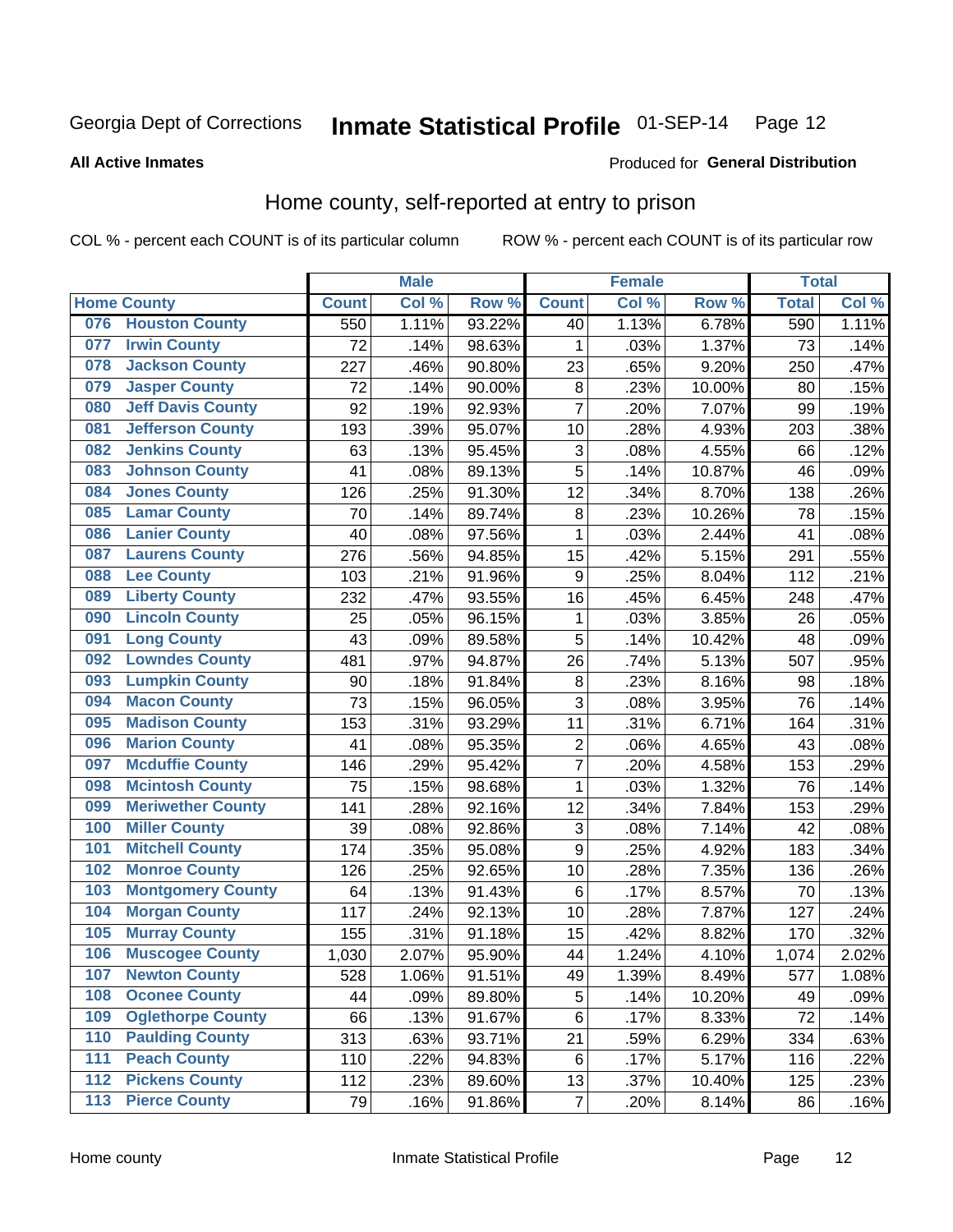## Inmate Statistical Profile 01-SEP-14 Page 13

### **All Active Inmates**

### Produced for General Distribution

## Home county, self-reported at entry to prison

COL % - percent each COUNT is of its particular column

|                    |                          |              | <b>Male</b> |         |                | <b>Female</b> |        | <b>Total</b> |       |
|--------------------|--------------------------|--------------|-------------|---------|----------------|---------------|--------|--------------|-------|
| <b>Home County</b> |                          | <b>Count</b> | Col %       | Row %   | <b>Count</b>   | Col %         | Row %  | <b>Total</b> | Col % |
| 114                | <b>Pike County</b>       | 47           | .09%        | 95.92%  | 2              | .06%          | 4.08%  | 49           | .09%  |
| 115                | <b>Polk County</b>       | 243          | .49%        | 93.82%  | 16             | .45%          | 6.18%  | 259          | .49%  |
| 116                | <b>Pulaski County</b>    | 68           | .14%        | 91.89%  | $\,6$          | .17%          | 8.11%  | 74           | .14%  |
| 117                | <b>Putnam County</b>     | 157          | .32%        | 91.81%  | 14             | .40%          | 8.19%  | 171          | .32%  |
| 118                | <b>Quitman County</b>    | 24           | .05%        | 100.00% |                |               |        | 24           | .05%  |
| 119                | <b>Rabun County</b>      | 50           | .10%        | 89.29%  | $\,6$          | .17%          | 10.71% | 56           | .11%  |
| 120                | <b>Randolph County</b>   | 69           | .14%        | 93.24%  | 5              | .14%          | 6.76%  | 74           | .14%  |
| 121                | <b>Richmond County</b>   | 1,698        | 3.42%       | 94.60%  | 97             | 2.74%         | 5.40%  | 1,795        | 3.37% |
| 122                | <b>Rockdale County</b>   | 352          | .71%        | 91.91%  | 31             | .88%          | 8.09%  | 383          | .72%  |
| 123                | <b>Schley County</b>     | 21           | .04%        | 95.45%  | 1              | .03%          | 4.55%  | 22           | .04%  |
| 124                | <b>Screven County</b>    | 121          | .24%        | 92.37%  | 10             | .28%          | 7.63%  | 131          | .25%  |
| 125                | <b>Seminole County</b>   | 56           | .11%        | 93.33%  | 4              | .11%          | 6.67%  | 60           | .11%  |
| 126                | <b>Spalding County</b>   | 451          | .91%        | 95.15%  | 23             | .65%          | 4.85%  | 474          | .89%  |
| 127                | <b>Stephens County</b>   | 139          | .28%        | 92.67%  | 11             | .31%          | 7.33%  | 150          | .28%  |
| 128                | <b>Stewart County</b>    | 25           | .05%        | 100.00% |                |               |        | 25           | .05%  |
| 129                | <b>Sumter County</b>     | 185          | .37%        | 95.85%  | 8              | .23%          | 4.15%  | 193          | .36%  |
| 130                | <b>Talbot County</b>     | 41           | .08%        | 95.35%  | $\overline{2}$ | .06%          | 4.65%  | 43           | .08%  |
| 131                | <b>Taliaferro County</b> | 16           | .03%        | 94.12%  | 1              | .03%          | 5.88%  | 17           | .03%  |
| 132                | <b>Tattnall County</b>   | 167          | .34%        | 94.35%  | 10             | .28%          | 5.65%  | 177          | .33%  |
| 133                | <b>Taylor County</b>     | 60           | .12%        | 88.24%  | 8              | .23%          | 11.76% | 68           | .13%  |
| 134                | <b>Telfair County</b>    | 85           | .17%        | 94.44%  | 5              | .14%          | 5.56%  | 90           | .17%  |
| 135                | <b>Terrell County</b>    | 72           | .14%        | 94.74%  | 4              | .11%          | 5.26%  | 76           | .14%  |
| 136                | <b>Thomas County</b>     | 189          | .38%        | 93.56%  | 13             | .37%          | 6.44%  | 202          | .38%  |
| 137                | <b>Tift County</b>       | 292          | .59%        | 95.11%  | 15             | .42%          | 4.89%  | 307          | .58%  |
| 138                | <b>Toombs County</b>     | 308          | .62%        | 91.67%  | 28             | .79%          | 8.33%  | 336          | .63%  |
| 139                | <b>Towns County</b>      | 30           | .06%        | 93.75%  | $\overline{2}$ | .06%          | 6.25%  | 32           | .06%  |
| 140                | <b>Treutlen County</b>   | 72           | .14%        | 93.51%  | $\overline{5}$ | .14%          | 6.49%  | 77           | .14%  |
| 141                | <b>Troup County</b>      | 473          | .95%        | 92.93%  | 36             | 1.02%         | 7.07%  | 509          | .96%  |
| 142                | <b>Turner County</b>     | 66           | .13%        | 91.67%  | 6              | .17%          | 8.33%  | 72           | .14%  |
| 143                | <b>Twiggs County</b>     | 61           | .12%        | 95.31%  | 3              | .08%          | 4.69%  | 64           | .12%  |
| 144                | <b>Union County</b>      | 48           | .10%        | 82.76%  | 10             | .28%          | 17.24% | 58           | .11%  |
| 145                | <b>Upson County</b>      | 143          | .29%        | 93.46%  | 10             | .28%          | 6.54%  | 153          | .29%  |
| 146                | <b>Walker County</b>     | 329          | .66%        | 89.65%  | 38             | 1.07%         | 10.35% | 367          | .69%  |
| 147                | <b>Walton County</b>     | 403          | .81%        | 90.36%  | 43             | 1.22%         | 9.64%  | 446          | .84%  |
| 148                | <b>Ware County</b>       | 286          | .58%        | 95.65%  | 13             | .37%          | 4.35%  | 299          | .56%  |
| 149                | <b>Warren County</b>     | 32           | .06%        | 91.43%  | 3              | .08%          | 8.57%  | 35           | .07%  |
| 150                | <b>Washington County</b> | 186          | .37%        | 91.18%  | 18             | .51%          | 8.82%  | 204          | .38%  |
| 151                | <b>Wayne County</b>      | 173          | .35%        | 89.64%  | 20             | .57%          | 10.36% | 193          | .36%  |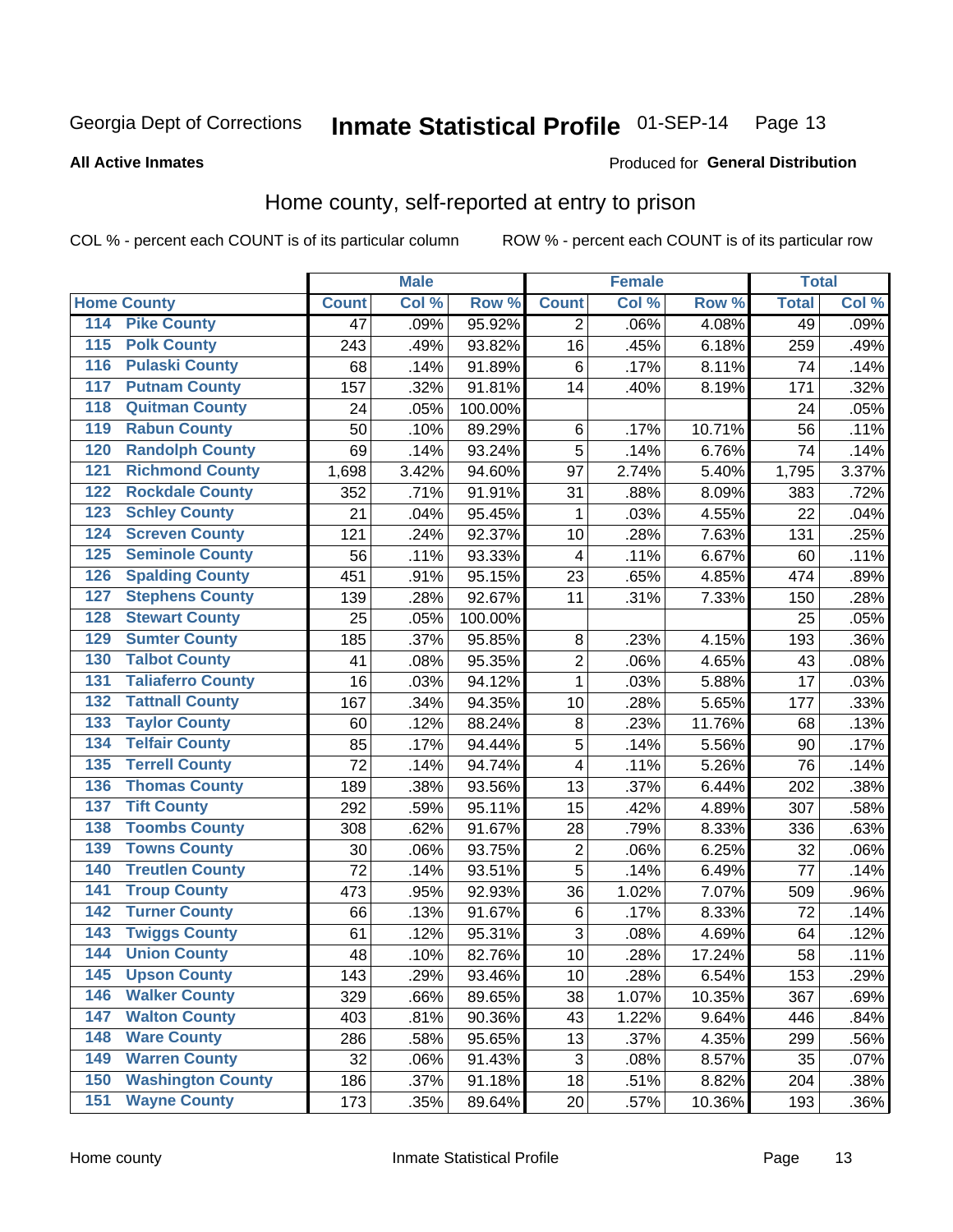## Inmate Statistical Profile 01-SEP-14 Page 14

**All Active Inmates** 

### Produced for General Distribution

## Home county, self-reported at entry to prison

COL % - percent each COUNT is of its particular column

|     |                             |              | <b>Male</b> |         |              | <b>Female</b> |           | <b>Total</b> |       |
|-----|-----------------------------|--------------|-------------|---------|--------------|---------------|-----------|--------------|-------|
|     | <b>Home County</b>          | <b>Count</b> | Col %       | Row %   | <b>Count</b> | Col %         | Row %     | <b>Total</b> | Col % |
| 152 | <b>Webster County</b>       | 11           | .02%        | 100.00% |              |               |           | 11           | .02%  |
| 153 | <b>Wheeler County</b>       | 24           | $.05\%$     | 100.00% |              |               |           | 24           | .05%  |
| 154 | <b>White County</b>         | 86           | $.17\%$     | 85.15%  | 15           | .42%          | 14.85%    | 101          | .19%  |
| 155 | <b>Whitfield County</b>     | 398          | $.80\%$     | 90.05%  | 44           | 1.24%         | 9.95%     | 442          | .83%  |
| 156 | <b>Wilcox County</b>        | 43           | .09%        | 89.58%  | 5            | .14%          | $10.42\%$ | 48           | .09%  |
| 157 | <b>Wilkes County</b>        | 63           | .13%        | 90.00%  | 7            | .20%          | 10.00%    | 70           | .13%  |
| 158 | <b>Wilkinson County</b>     | 50           | .10%        | 90.91%  | 5            | .14%          | 9.09%     | 55           | .10%  |
| 159 | <b>Worth County</b>         | 105          | .21%        | 92.92%  | 8            | .23%          | 7.08%     | 113          | .21%  |
| 999 | <b>Other Custody/Out Of</b> | 197          | .40%        | 92.49%  | 16           | .45%          | 7.51%     | 213          | .40%  |
|     | <b>State</b>                |              |             |         |              |               |           |              |       |
|     | <b>Total Rported</b>        | 49,662       | 100%        | 93.35%  | 3,535        | 100%          | 6.65%     | 53,197       | 100%  |

| <b>Not</b><br>Reported |        |       |        |
|------------------------|--------|-------|--------|
| Гоtal                  | 49,662 | 3,535 | 53,197 |

| Mode<br><b>Tequent)</b><br>ns | nown | mown | เทown |
|-------------------------------|------|------|-------|
|                               |      |      |       |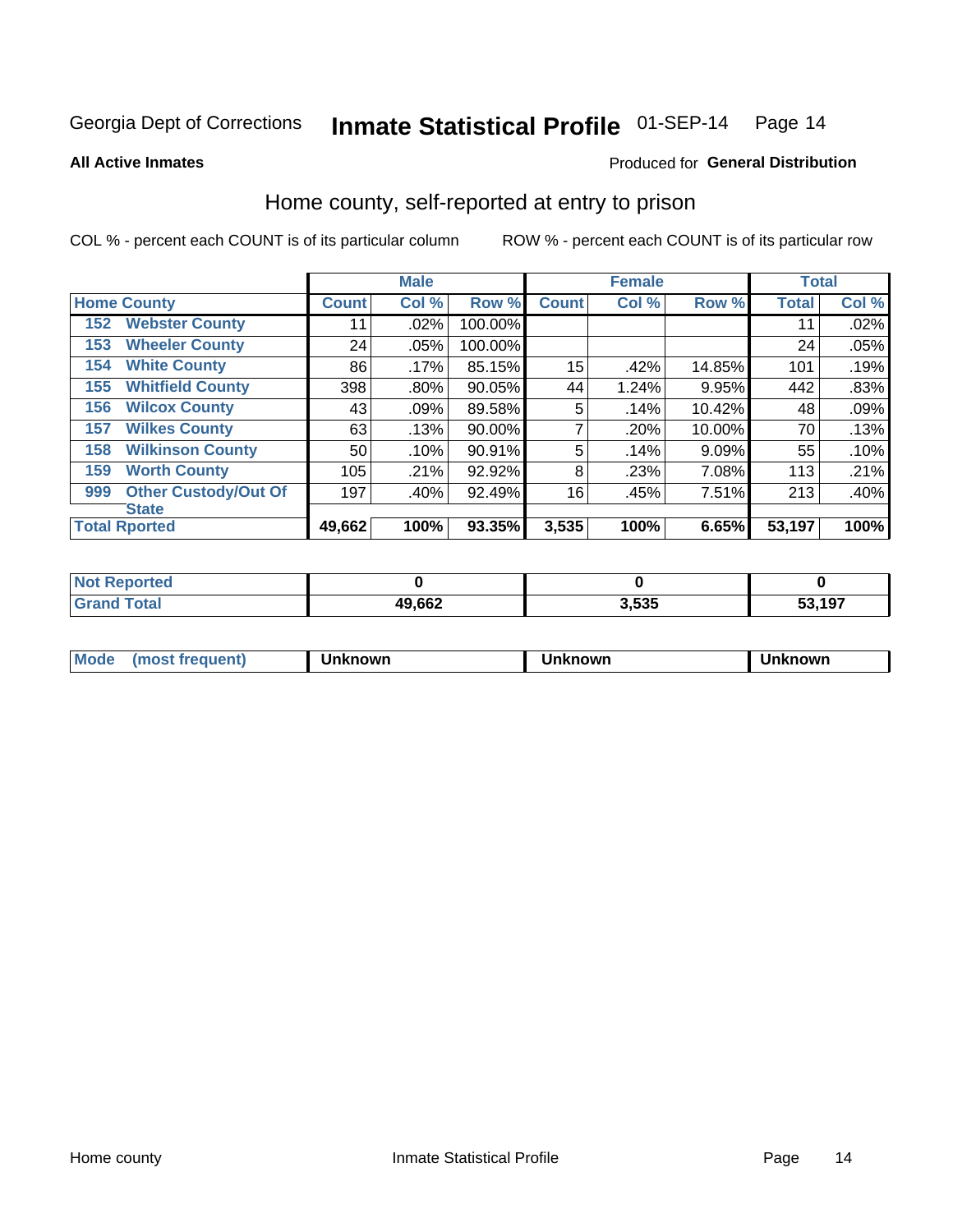## Inmate Statistical Profile 01-SEP-14 Page 15

**All Active Inmates** 

### Produced for General Distribution

## Socioeconomic class, self-reported at entry to prison

COL % - percent each COUNT is of its particular column

|                       |              | <b>Male</b> |           |              | <b>Female</b> |       |        | <b>Total</b> |
|-----------------------|--------------|-------------|-----------|--------------|---------------|-------|--------|--------------|
| Socioeconomic Class   | <b>Count</b> | Col %       | Row %     | <b>Count</b> | Col %         | Row % | Total  | Col %        |
| <b>Welfare</b>        | .516         | 9.90%       | 95.95%    | 64           | $10.70\%$     | 4.05% | 1,580  | 9.93%        |
| <b>Occ Employ</b>     | 631          | 4.12%       | $99.37\%$ |              | $.67\%$       | .63%  | 635    | 3.99%        |
| <b>Minimum Std</b>    | 6,390        | 41.73%      | 96.98%    | 199          | 33.28%        | 3.02% | 6,589  | 41.41%       |
| <b>Middle</b><br>4    | 6,775        | 44.25%      | 95.34%    | 331          | 55.35%        | 4.66% | 7.106  | 44.66%       |
| <b>Total Reported</b> | 15,312       | 100%        | 96.24%    | 598          | 100%          | 3.76% | 15,910 | 100%         |

| <b>orted</b> | 34,350 | 2,937 | 37,287 |
|--------------|--------|-------|--------|
|              | 49,662 | 3,535 | 53,197 |

| ---------<br>____ | M | . .<br>Mi<br>ddle | <b>Middle</b> | в л |
|-------------------|---|-------------------|---------------|-----|
|-------------------|---|-------------------|---------------|-----|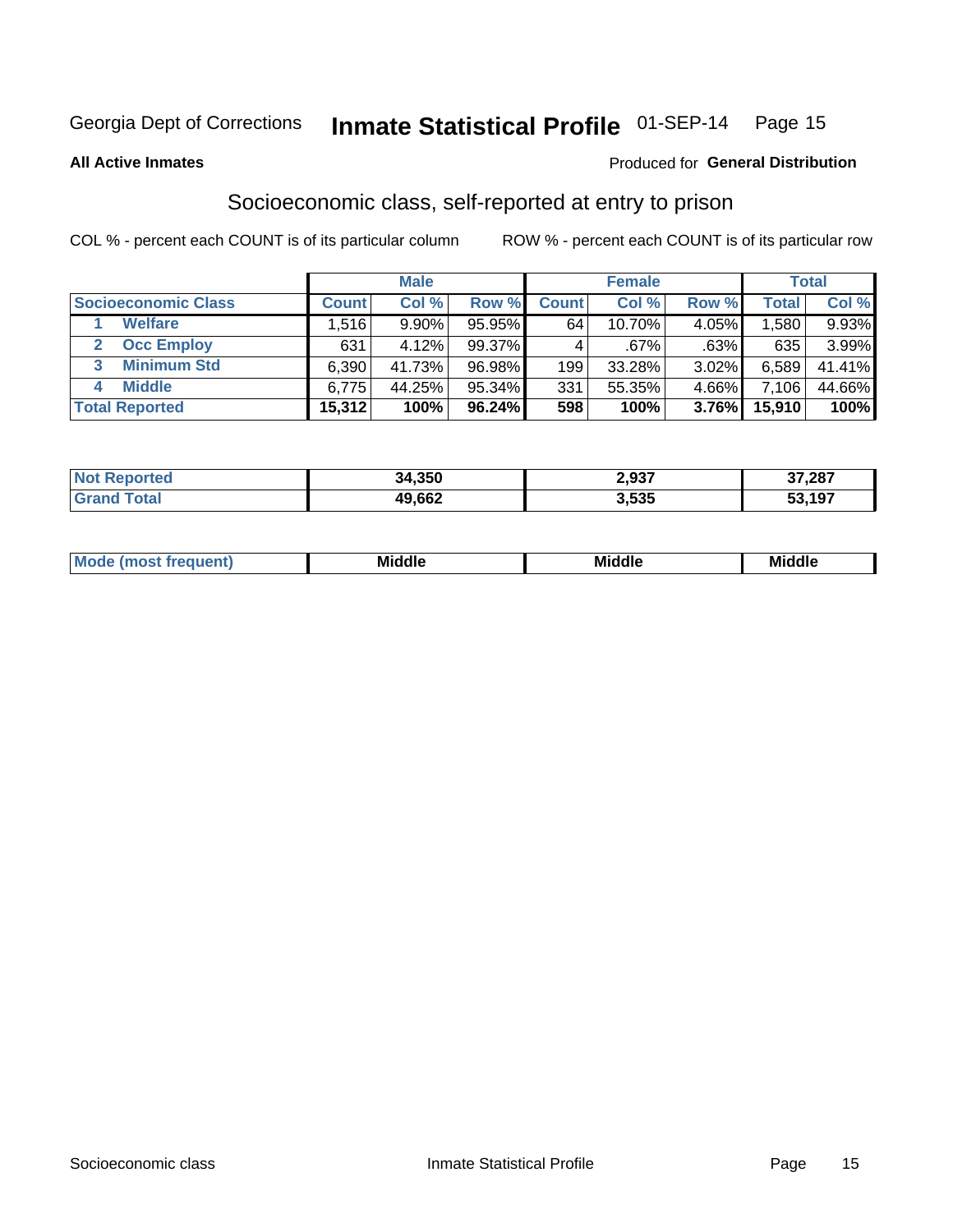## Inmate Statistical Profile 01-SEP-14 Page 16

**All Active Inmates** 

## **Produced for General Distribution**

## Environment to age 16, self-reported at entry to prison

COL % - percent each COUNT is of its particular column

|                                    |              | <b>Male</b> |           |                  | <b>Female</b> |       |              | <b>Total</b> |
|------------------------------------|--------------|-------------|-----------|------------------|---------------|-------|--------------|--------------|
| <b>Environment to age 16</b>       | <b>Count</b> | Col %       | Row %     | <b>Count</b>     | Col %         | Row % | <b>Total</b> | Col %        |
| <b>Rural/Farm</b>                  | 554          | 3.58%       | 96.52%    | 20 <sub>1</sub>  | 3.32%         | 3.48% | 574          | 3.57%        |
| <b>Rural/Nfarm</b><br>$\mathbf{2}$ | 819          | 5.29%       | $92.44\%$ | 67               | 11.13%        | 7.56% | 886          | 5.51%        |
| 3 S.M.S.A                          | 5.765        | 37.25%      | 97.96%    | 120 <sub>1</sub> | 19.93%        | 2.04% | 5,885        | 36.60%       |
| <b>Urban</b><br>4                  | 3,475        | 22.45%      | 94.17%    | 215              | 35.71%        | 5.83% | 3,690        | 22.95%       |
| 5 Small Town                       | 4,864        | 31.43%      | 96.43%    | 180              | 29.90%        | 3.57% | 5,044        | 31.37%       |
| <b>Total Reported</b>              | 15,477       | 100%        | 96.26%    | 602              | 100%          | 3.74% | 16,079       | 100%         |

| <b>Not Reported</b> | 34,185 | 2,933 | 37,118 |
|---------------------|--------|-------|--------|
| <b>Grand Total</b>  | 49,662 | 3,535 | 53,197 |

| Mo | M | -----  | M |
|----|---|--------|---|
|    |   | ______ |   |
|    |   |        |   |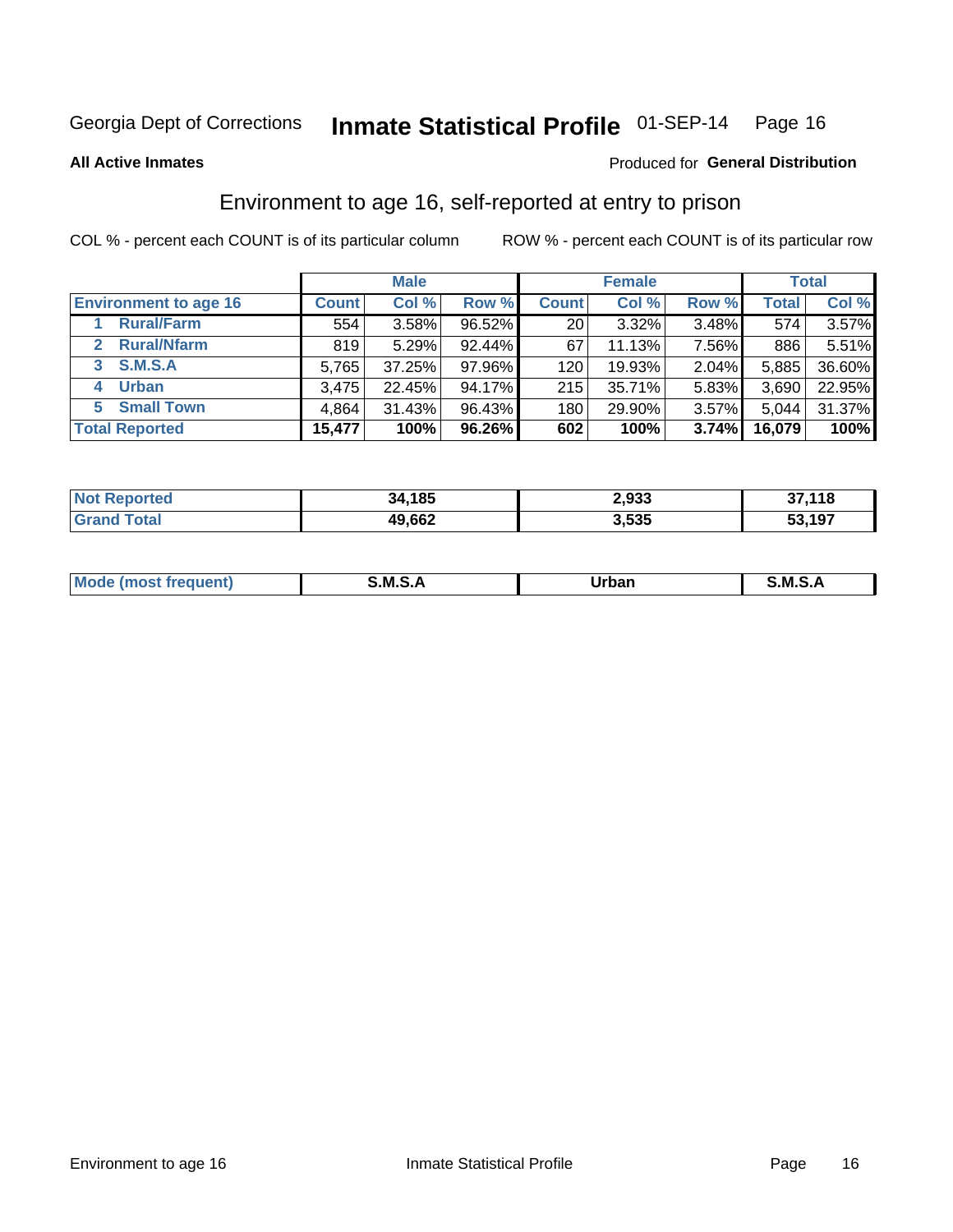## Inmate Statistical Profile 01-SEP-14 Page 17

### **All Active Inmates**

### Produced for General Distribution

## Guardian status to age 16, self-reported at entry to prison

COL % - percent each COUNT is of its particular column

|                                  |              | <b>Male</b> |           |              | <b>Female</b> |       |        | <b>Total</b> |
|----------------------------------|--------------|-------------|-----------|--------------|---------------|-------|--------|--------------|
| <b>Guardian Status To Age 16</b> | <b>Count</b> | Col %       | Row %     | <b>Count</b> | Col %         | Row % | Total  | Col %        |
| 1 Orphanage                      | 10           | .06%        | 100.00%   |              |               |       | 10     | .06%         |
| 2 Father Only                    | 510          | 3.29%       | 98.08%    | 10           | 2.70%         | 1.92% | 520    | 3.28%        |
| <b>3 Both Parents</b>            | 5,857        | 37.84%      | $97.57\%$ | 146          | 39.35%        | 2.43% | 6,003  | 37.87%       |
| <b>4 Mother Only</b>             | 6,821        | 44.06%      | 98.33%    | 116          | 31.27%        | 1.67% | 6,937  | 43.76%       |
| <b>6 Oth Female</b>              | 398          | 2.57%       | 98.51%    | 6            | 1.62%         | 1.49% | 404    | 2.55%        |
| <b>7 Oth Male</b>                | 81           | .52%        | 98.78%    |              | .27%          | 1.22% | 82     | .52%         |
| 8 Step-Parents                   | 155          | 1.00%       | 99.36%    |              | .27%          | .64%  | 156    | .98%         |
| <b>9 Foster Home</b>             | 246          | 1.59%       | 97.23%    | 7            | 1.89%         | 2.77% | 253    | 1.60%        |
| <b>10 Grand Parents</b>          | 1,402        | 9.06%       | 94.35%    | 84           | 22.64%        | 5.65% | 1,486  | 9.37%        |
| <b>Total Reported</b>            | 15,480       | 100%        | 97.66%    | 371          | 100%          | 2.34% | 15,851 | 100%         |

| prtea<br>NOT | 34,182 | 3,164 | 37,346              |
|--------------|--------|-------|---------------------|
| .Gr          | 49,662 | 3,535 | ,197<br>-^<br>. აა. |

| Mode | วทIv<br>Mot | <b>Both Parents</b><br>Parents | lM.<br>Only<br>. |
|------|-------------|--------------------------------|------------------|
|      |             |                                |                  |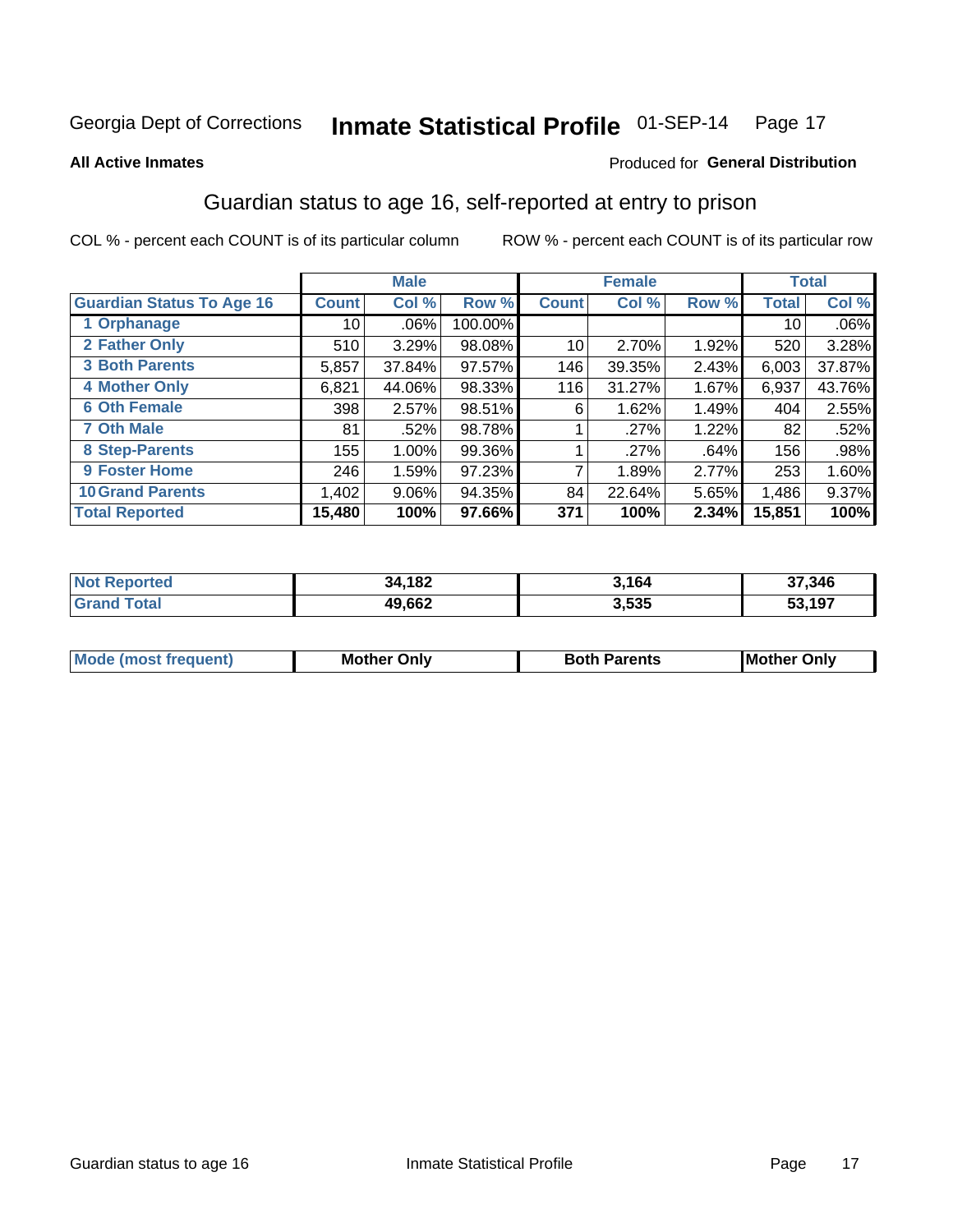## Inmate Statistical Profile 01-SEP-14 Page 18

### **All Active Inmates**

### Produced for General Distribution

## Employment status before prison, self-reported at entry to prison

COL % - percent each COUNT is of its particular column

|                                  |         | <b>Male</b> |        |              | <b>Female</b> |          |        | <b>Total</b> |
|----------------------------------|---------|-------------|--------|--------------|---------------|----------|--------|--------------|
| <b>Employment Status</b>         | Count l | Col %       | Row %  | <b>Count</b> | Col %         | Row %    | Total  | Col %        |
| <b>Full Time</b>                 | 18,728  | 45.33%      | 96.17% | 746          | 24.22%        | $3.83\%$ | 19,474 | 43.87%       |
| <b>Part Time</b><br>$\mathbf{2}$ | 3.694   | $8.94\%$    | 95.40% | 178          | 5.78%         | 4.60%    | 3,872  | 8.72%        |
| Unempl $<$ 6m<br>3               | 2,740   | 6.63%       | 97.40% | 73           | 2.37%         | 2.60%    | 2,813  | 6.34%        |
| Unempl > 6m<br>4                 | 8,837   | 21.39%      | 85.88% | 1,453        | 47.18%        | 14.12%   | 10,290 | 23.18%       |
| <b>Never Workd</b><br>5          | 4,300   | 10.41%      | 95.58% | 199          | 6.46%         | 4.42%    | 4,499  | 10.13%       |
| <b>Student</b><br>6              | 1,151   | 2.79%       | 96.32% | 44           | 1.43%         | 3.68%    | 1,195  | 2.69%        |
| <b>Incapable</b>                 | 1,865   | 4.51%       | 82.82% | 387          | 12.56%        | 17.18%   | 2,252  | 5.07%        |
| <b>Total Reported</b>            | 41,315  | 100%        | 93.06% | 3,080        | 100%          | 6.94%    | 44,395 | 100%         |

| Ter.<br>NO     | 8,347  | 455   | ,802   |
|----------------|--------|-------|--------|
| $\overline{a}$ | 49.662 | 3,535 | 53,197 |

| <b>Moo.</b><br><b>THOST</b> | the contract of the contract of the contract of the contract of the contract of the contract of the contract of the contract of the contract of the contract of the contract of the contract of the contract of the contract o | 6m | ıme |
|-----------------------------|--------------------------------------------------------------------------------------------------------------------------------------------------------------------------------------------------------------------------------|----|-----|
|                             |                                                                                                                                                                                                                                |    |     |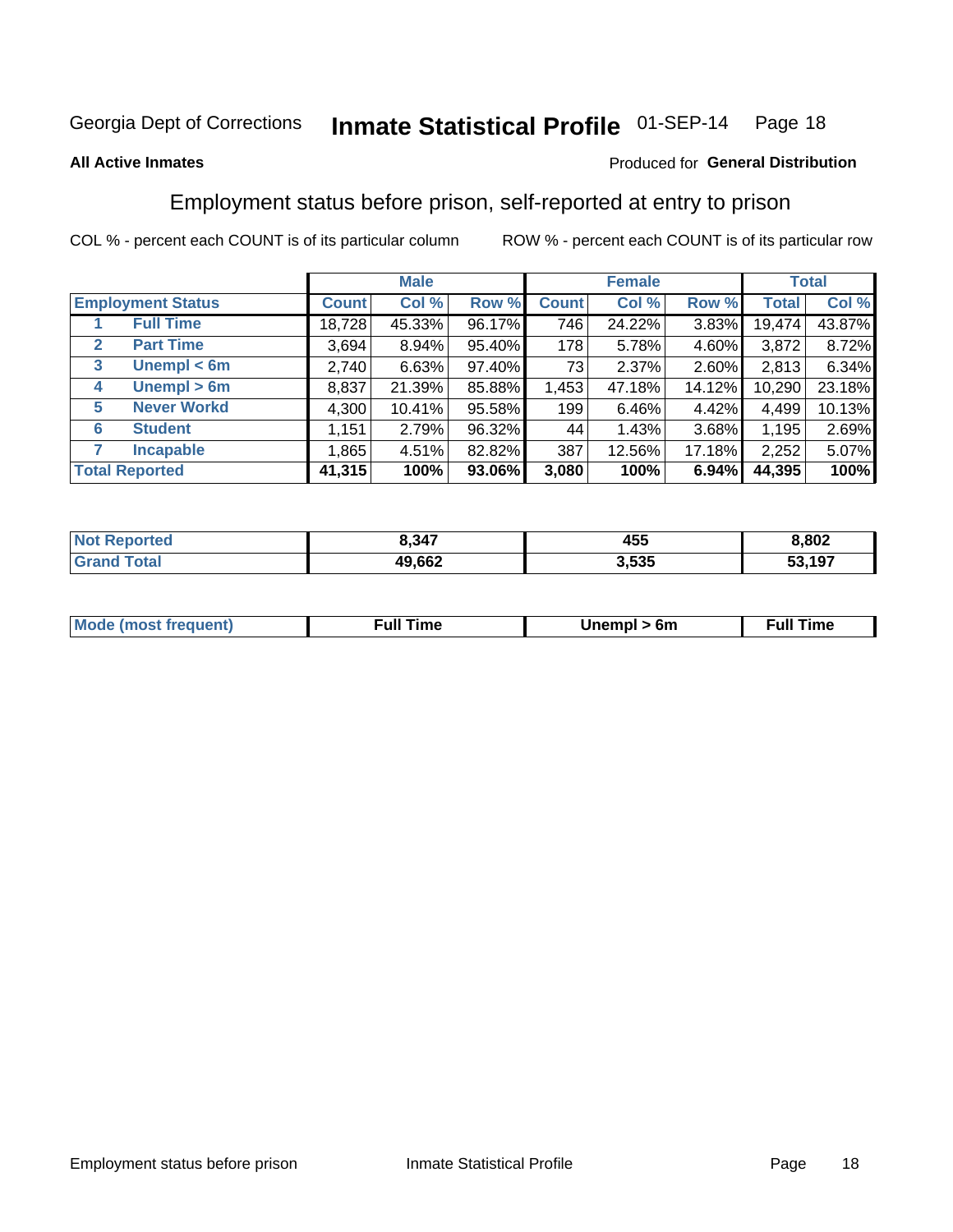## Inmate Statistical Profile 01-SEP-14 Page 19

## **All Active Inmates**

Produced for General Distribution

## Age at admission

COL % - percent each COUNT is of its particular column

|                         |              | <b>Male</b> |        |                | <b>Female</b> |        |              | <b>Total</b> |
|-------------------------|--------------|-------------|--------|----------------|---------------|--------|--------------|--------------|
| <b>Age At Admission</b> | <b>Count</b> | Col %       | Row %  | <b>Count</b>   | Col %         | Row %  | <b>Total</b> | Col %        |
| 14                      | 19           | 0.04%       | 90.48% | $\overline{2}$ | 0.06%         | 9.52%  | 21           | 0.04%        |
| 15                      | 59           | 0.12%       | 98.33% | 1              | 0.03%         | 1.67%  | 60           | 0.11%        |
| 16                      | 195          | 0.39%       | 96.53% | 7              | 0.20%         | 3.47%  | 202          | 0.38%        |
| $\overline{17}$         | 706          | 1.42%       | 96.84% | 23             | 0.65%         | 3.16%  | 729          | 1.37%        |
| $\overline{18}$         | 1,380        | 2.78%       | 97.11% | 41             | 1.16%         | 2.89%  | 1,421        | 2.67%        |
| 19                      | 2,025        | 4.08%       | 96.57% | 72             | 2.04%         | 3.43%  | 2,097        | 3.94%        |
| 20                      | 2,276        | 4.58%       | 95.47% | 108            | 3.06%         | 4.53%  | 2,384        | 4.48%        |
| $\overline{21}$         | 2,221        | 4.47%       | 95.57% | 103            | 2.91%         | 4.43%  | 2,324        | 4.37%        |
| $\overline{22}$         | 2,333        | 4.70%       | 95.46% | 111            | 3.14%         | 4.54%  | 2,444        | 4.59%        |
| 23                      | 2,123        | 4.27%       | 93.40% | 150            | 4.24%         | 6.60%  | 2,273        | 4.27%        |
| 24                      | 2,017        | 4.06%       | 93.29% | 145            | 4.10%         | 6.71%  | 2,162        | 4.06%        |
| $\overline{25}$         | 1,903        | 3.83%       | 93.61% | 130            | 3.68%         | 6.39%  | 2,033        | 3.82%        |
| $\overline{26}$         | 1,816        | 3.66%       | 94.04% | 115            | 3.25%         | 5.96%  | 1,931        | 3.63%        |
| $\overline{27}$         | 1,731        | 3.49%       | 91.88% | 153            | 4.33%         | 8.12%  | 1,884        | 3.54%        |
| 28                      | 1,696        | 3.42%       | 93.14% | 125            | 3.54%         | 6.86%  | 1,821        | 3.42%        |
| 29                      | 1,636        | 3.29%       | 92.64% | 130            | 3.68%         | 7.36%  | 1,766        | 3.32%        |
| 30                      | 1,675        | 3.37%       | 93.78% | 111            | 3.14%         | 6.22%  | 1,786        | 3.36%        |
| 31                      | 1,535        | 3.09%       | 92.47% | 125            | 3.54%         | 7.53%  | 1,660        | 3.12%        |
| 32                      | 1,464        | 2.95%       | 92.02% | 127            | 3.59%         | 7.98%  | 1,591        | 2.99%        |
| 33                      | 1,426        | 2.87%       | 92.12% | 122            | 3.45%         | 7.88%  | 1,548        | 2.91%        |
| 34                      | 1,351        | 2.72%       | 92.09% | 116            | 3.28%         | 7.91%  | 1,467        | 2.76%        |
| 35                      | 1,268        | 2.55%       | 92.76% | 99             | 2.80%         | 7.24%  | 1,367        | 2.57%        |
| 36                      | 1,260        | 2.54%       | 92.65% | 100            | 2.83%         | 7.35%  | 1,360        | 2.56%        |
| $\overline{37}$         | 1,115        | 2.25%       | 92.53% | 90             | 2.55%         | 7.47%  | 1,205        | 2.27%        |
| 38                      | 1,081        | 2.18%       | 93.03% | 81             | 2.29%         | 6.97%  | 1,162        | 2.18%        |
| 39                      | 1,011        | 2.04%       | 92.16% | 86             | 2.43%         | 7.84%  | 1,097        | 2.06%        |
| 40                      | 1,019        | 2.05%       | 92.22% | 86             | 2.43%         | 7.78%  | 1,105        | 2.08%        |
| 41                      | 987          | 1.99%       | 92.59% | 79             | 2.24%         | 7.41%  | 1,066        | 2.00%        |
| 42                      | 896          | 1.80%       | 91.90% | 79             | 2.24%         | 8.10%  | 975          | 1.83%        |
| 43                      | 887          | 1.79%       | 90.05% | 98             | 2.77%         | 9.95%  | 985          | 1.85%        |
| 44                      | 795          | 1.60%       | 91.07% | 78             | 2.21%         | 8.93%  | 873          | 1.64%        |
| 45                      | 767          | 1.54%       | 90.77% | 78             | 2.21%         | 9.23%  | 845          | 1.59%        |
| 46                      | 721          | 1.45%       | 92.67% | 57             | 1.61%         | 7.33%  | 778          | 1.46%        |
| 47                      | 731          | 1.47%       | 92.41% | 60             | 1.70%         | 7.59%  | 791          | 1.49%        |
| 48                      | 703          | 1.42%       | 91.66% | 64             | 1.81%         | 8.34%  | 767          | 1.44%        |
| 49                      | 621          | 1.25%       | 91.19% | 60             | 1.70%         | 8.81%  | 681          | 1.28%        |
| 50                      | 551          | 1.11%       | 91.53% | 51             | 1.44%         | 8.47%  | 602          | 1.13%        |
| 51                      | 470          | 0.95%       | 92.16% | 40             | 1.13%         | 7.84%  | 510          | 0.96%        |
| 52                      | 467          | 0.94%       | 91.39% | 44             | 1.25%         | 8.61%  | 511          | 0.96%        |
| 53                      | 397          | 0.80%       | 88.42% | 52             | 1.47%         | 11.58% | 449          | 0.84%        |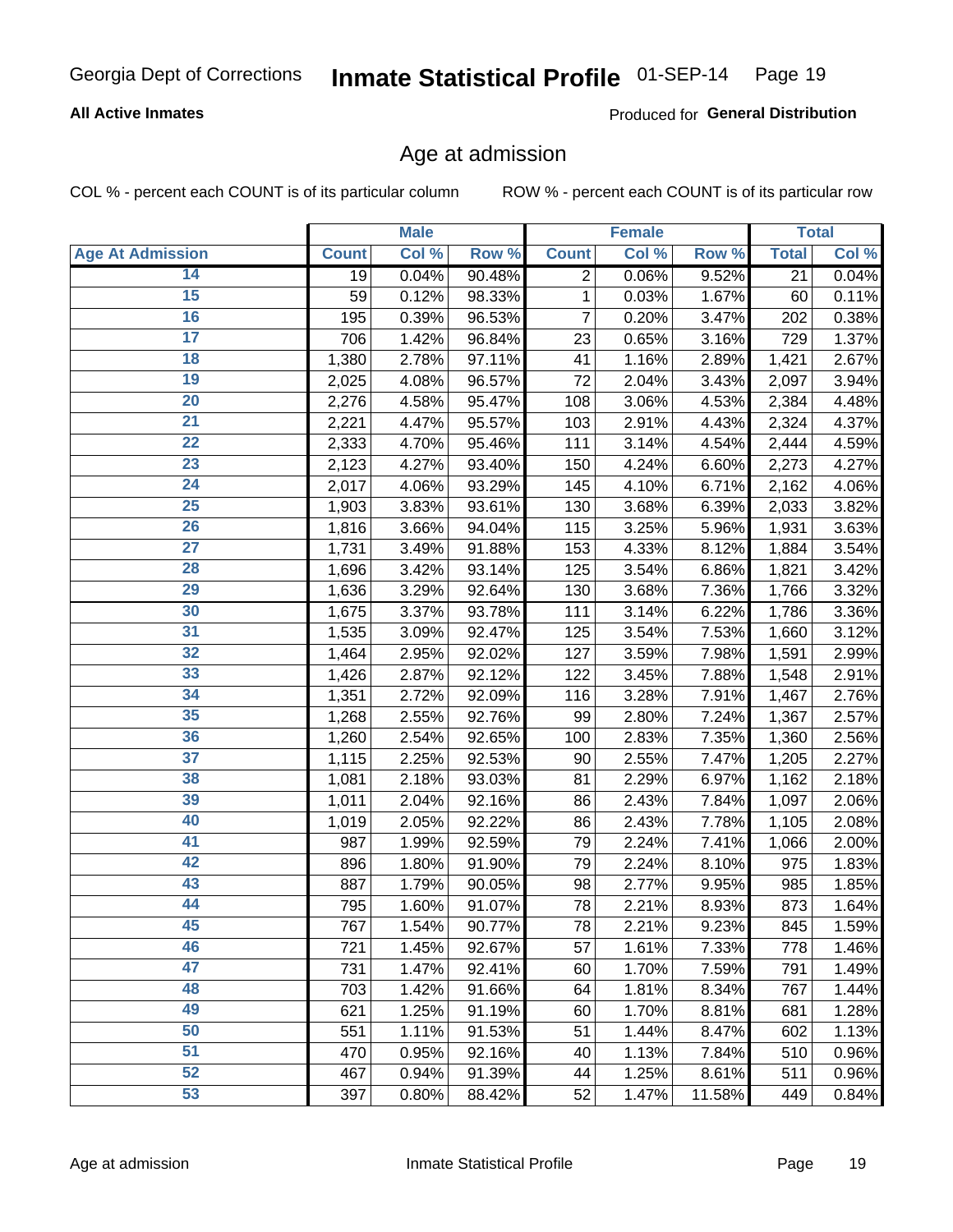## Inmate Statistical Profile 01-SEP-14 Page 20

## **All Active Inmates**

Produced for General Distribution

## Age at admission

COL % - percent each COUNT is of its particular column

|                         | <b>Male</b>    |       | <b>Female</b> |                |       | <b>Total</b> |                 |       |
|-------------------------|----------------|-------|---------------|----------------|-------|--------------|-----------------|-------|
| <b>Age At Admission</b> | <b>Count</b>   | Col % | Row %         | <b>Count</b>   | Col % | Row %        | <b>Total</b>    | Col % |
| 54                      | 337            | 0.68% | 94.13%        | 21             | 0.59% | 5.87%        | 358             | 0.67% |
| 55                      | 304            | 0.61% | 93.83%        | 20             | 0.57% | 6.17%        | 324             | 0.61% |
| 56                      | 285            | 0.57% | 93.44%        | 20             | 0.57% | 6.56%        | 305             | 0.57% |
| $\overline{57}$         | 230            | 0.46% | 92.74%        | 18             | 0.51% | 7.26%        | 248             | 0.47% |
| 58                      | 195            | 0.39% | 95.59%        | 9              | 0.25% | 4.41%        | 204             | 0.38% |
| 59                      | 155            | 0.31% | 93.37%        | 11             | 0.31% | 6.63%        | 166             | 0.31% |
| 60                      | 144            | 0.29% | 95.36%        | $\overline{7}$ | 0.20% | 4.64%        | 151             | 0.28% |
| 61                      | 120            | 0.24% | 96.00%        | 5              | 0.14% | 4.00%        | 125             | 0.23% |
| 62                      | 103            | 0.21% | 95.37%        | 5              | 0.14% | 4.63%        | 108             | 0.20% |
| 63                      | 83             | 0.17% | 97.65%        | $\overline{2}$ | 0.06% | 2.35%        | 85              | 0.16% |
| 64                      | 76             | 0.15% | 96.20%        | $\overline{3}$ | 0.08% | 3.80%        | 79              | 0.15% |
| 65                      | 44             | 0.09% | 88.00%        | 6              | 0.17% | 12.00%       | 50              | 0.09% |
| 66                      | 48             | 0.10% | 100.00%       |                |       |              | 48              | 0.09% |
| 67                      | 36             | 0.07% | 94.74%        | $\overline{2}$ | 0.06% | 5.26%        | 38              | 0.07% |
| 68                      | 29             | 0.06% | 96.67%        | $\mathbf 1$    | 0.03% | 3.33%        | 30              | 0.06% |
| 69                      | 29             | 0.06% | 100.00%       |                |       |              | 29              | 0.05% |
| 70                      | 27             | 0.05% | 93.10%        | $\overline{2}$ | 0.06% | 6.90%        | 29              | 0.05% |
| $\overline{71}$         | 14             | 0.03% | 100.00%       |                |       |              | 14              | 0.03% |
| $\overline{72}$         | 19             | 0.04% | 90.48%        | $\overline{2}$ | 0.06% | 9.52%        | 21              | 0.04% |
| $\overline{73}$         | 9              | 0.02% | 100.00%       |                |       |              | $\mathsf g$     | 0.02% |
| $\overline{74}$         | 10             | 0.02% | 100.00%       |                |       |              | 10              | 0.02% |
| 75                      | 8              | 0.02% | 100.00%       |                |       |              | 8               | 0.02% |
| 76                      | $\overline{7}$ | 0.01% | 100.00%       |                |       |              | $\overline{7}$  | 0.01% |
| $\overline{77}$         | 6              | 0.01% | 100.00%       |                |       |              | 6               | 0.01% |
| 78                      | $\overline{2}$ | 0.01% | 100.00%       |                |       |              | $\overline{2}$  | 0.01% |
| 79                      | $\overline{2}$ | 0.01% | 66.67%        | 1              | 0.03% | 33.33%       | $\overline{3}$  | 0.01% |
| 80                      | $\mathbf{1}$   | 0.01% | 100.00%       |                |       |              | $\mathbf{1}$    | 0.01% |
| 82                      | $\overline{2}$ | 0.01% | 100.00%       |                |       |              | $\overline{2}$  | 0.01% |
| 84                      | $\overline{2}$ | 0.01% | 100.00%       |                |       |              | $\overline{2}$  | 0.01% |
| <b>Total Reported</b>   | 49,661         | 100%  | 93.36%        | 3,534          | 100%  |              | $6.64\%$ 53,195 | 100%  |

| 49,662 | 3,535 | .197 |
|--------|-------|------|

| Mean (average)         | 32.18 | 34.00    | 32.30    |
|------------------------|-------|----------|----------|
| <b>Median (middle)</b> | 30    | ^^<br>JZ | 30       |
| Mode (most frequent)   | LL    |          | n.<br>LL |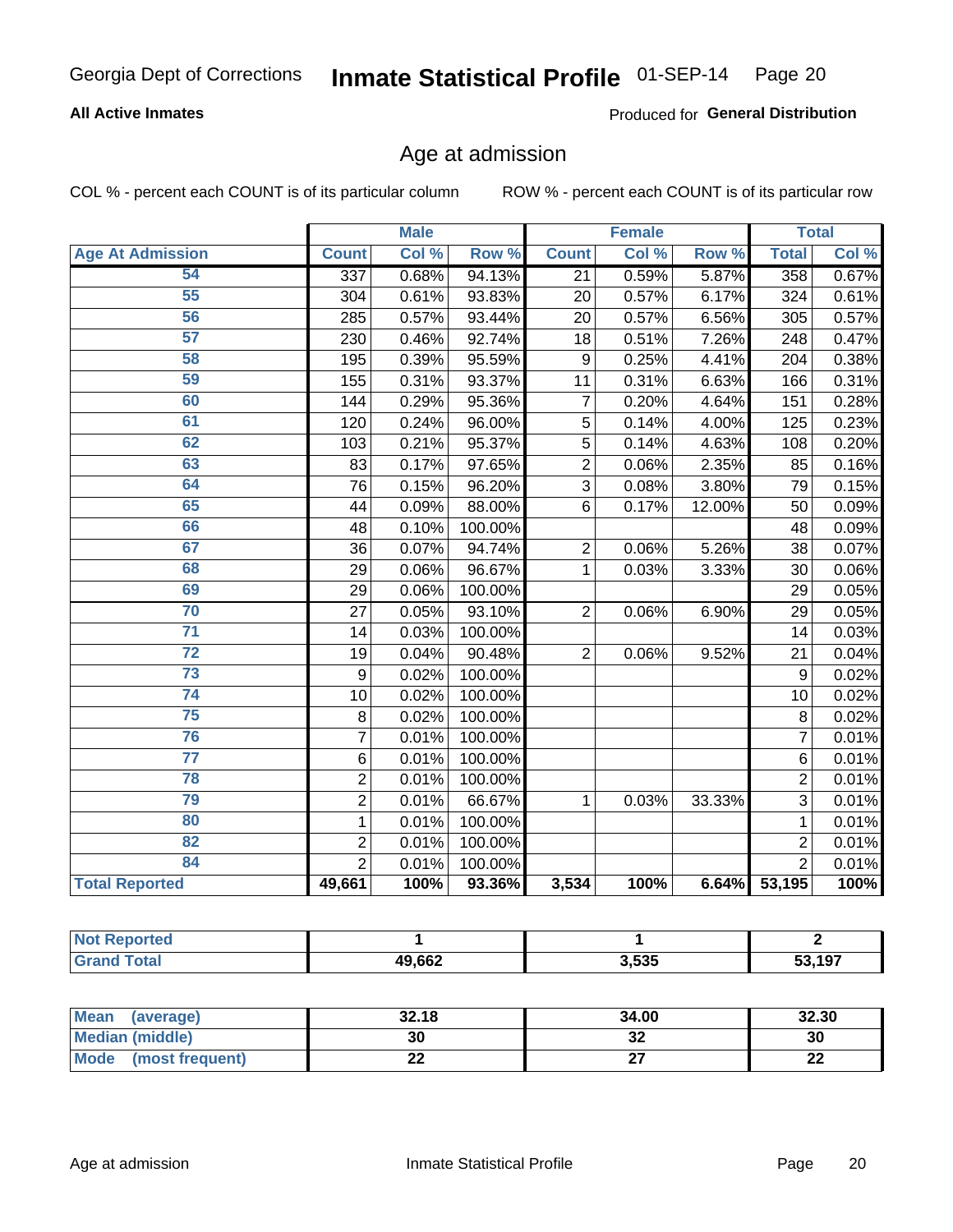#### Inmate Statistical Profile 01-SEP-14 Page 21

## **All Active Inmates**

## Produced for General Distribution

## Height, measured at entry to prison

COL % - percent each COUNT is of its particular column

|                       | <b>Male</b>             |        |         | <b>Female</b> |        |        | <b>Total</b> |        |
|-----------------------|-------------------------|--------|---------|---------------|--------|--------|--------------|--------|
| <b>Height</b>         | <b>Count</b>            | Col %  | Row %   | <b>Count</b>  | Col %  | Row %  | <b>Total</b> | Col %  |
| 4'10''                | $\overline{2}$          | 0.02%  | 11.76%  | 15            | 7.11%  | 88.24% | 17           | 0.15%  |
| 4'11''                | 12                      | 0.11%  | 13.95%  | 74            | 35.07% | 86.05% | 86           | 0.74%  |
| 5'02''                | 1                       | 0.01%  | 50.00%  | 1             | 0.47%  | 50.00% | 2            | 0.02%  |
| 5'03''                | 1                       | 0.01%  | 100.00% |               |        |        | 1            | 0.01%  |
| 5'05''                | $\overline{\mathbf{4}}$ | 0.04%  | 100.00% |               |        |        | 4            | 0.03%  |
| 5'06''                | 6                       | 0.05%  | 100.00% |               |        |        | 6            | 0.05%  |
| 5'07''                | 6                       | 0.05%  | 100.00% |               |        |        | 6            | 0.05%  |
| 5'08''                | 7                       | 0.06%  | 100.00% |               |        |        | 7            | 0.06%  |
| 5'09''                | 5                       | 0.04%  | 100.00% |               |        |        | 5            | 0.04%  |
| 5'10''                | 5,495                   | 48.16% | 98.65%  | 75            | 35.55% | 1.35%  | 5,570        | 47.93% |
| 5'11''                | 5,835                   | 51.14% | 99.22%  | 46            | 21.80% | 0.78%  | 5,881        | 50.61% |
| 6'00''                | 5                       | 0.04%  | 100.00% |               |        |        | 5            | 0.04%  |
| 6'01''                | 5                       | 0.04%  | 100.00% |               |        |        | 5            | 0.04%  |
| 6'02"                 | 5                       | 0.04%  | 100.00% |               |        |        | 5            | 0.04%  |
| 6'03''                | 1                       | 0.01%  | 100.00% |               |        |        | 1            | 0.01%  |
| 6'04''                | 1                       | 0.01%  | 100.00% |               |        |        | 1            | 0.01%  |
| 6'10''                | 5                       | 0.04%  | 100.00% |               |        |        | 5            | 0.04%  |
| 6'11''                | 13                      | 0.11%  | 100.00% |               |        |        | 13           | 0.11%  |
| Seven feet +          | 1                       | 0.01%  | 100.00% |               |        |        | 1            | 0.01%  |
| <b>Total Reported</b> | 11,410                  | 100%   | 98.18%  | 211           | 100%   | 1.82%  | 11,621       | 100%   |

| <b>Not</b><br><b>Reported</b> | 38,252 | 3,324 | 1,576  |
|-------------------------------|--------|-------|--------|
|                               | 49,662 | 3,535 | 53,197 |

| <b>Mean</b><br>(average)       | 544"<br>JII | 5'05" | 5'10"        |
|--------------------------------|-------------|-------|--------------|
| <b>Median (middle)</b>         | 544"        | 5'10" | 5'11"        |
| <b>Mode</b><br>(most frequent) | 544"        | 5'10" | <b>5'44"</b> |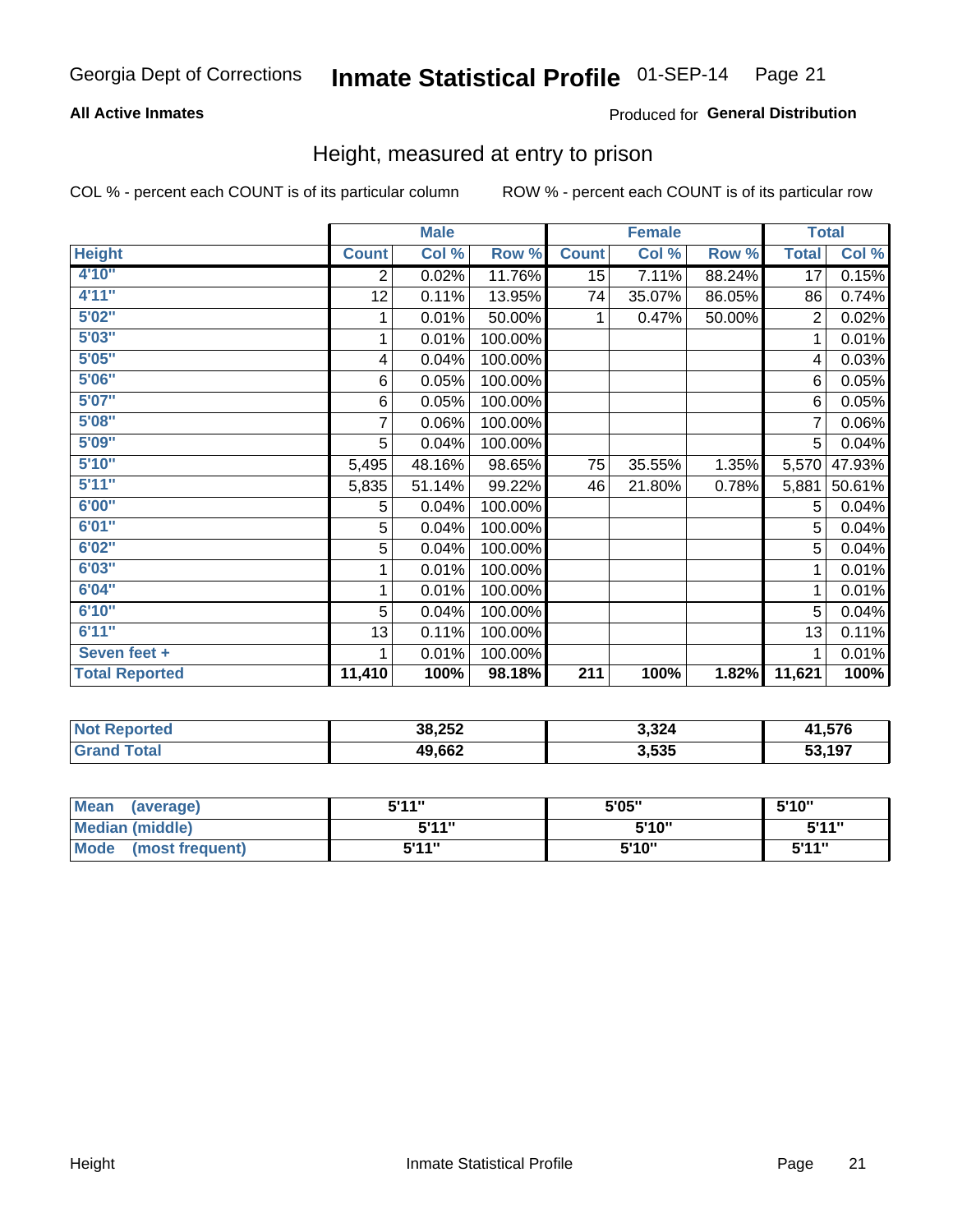## Inmate Statistical Profile 01-SEP-14 Page 22

## **All Active Inmates**

## Produced for General Distribution

## Weight, measured at entry to prison

COL % - percent each COUNT is of its particular column

|                        |                         | <b>Male</b> |                  |                         | <b>Female</b> |        | <b>Total</b>            |                     |
|------------------------|-------------------------|-------------|------------------|-------------------------|---------------|--------|-------------------------|---------------------|
| Weight                 | <b>Count</b>            | Col %       | Row <sup>%</sup> | <b>Count</b>            | Col%          | Row %  | <b>Total</b>            | Col %               |
| <b>Under 80 pounds</b> | $\overline{15}$         | 0.03%       | 93.75%           | $\mathbf 1$             | 0.03%         | 6.25%  | 16                      | 0.03%               |
| 80 - 89 pounds         | 3                       | 0.01%       | 75.00%           | $\mathbf{1}$            | 0.03%         | 25.00% | $\overline{4}$          | 0.01%               |
| 90 - 99 pounds         | $\overline{3}$          | 0.01%       | 25.00%           | $\boldsymbol{9}$        | 0.26%         | 75.00% | 12                      | 0.02%               |
| 100 - 109 pounds       | 32                      | 0.07%       | 52.46%           | 29                      | 0.82%         | 47.54% | 61                      | 0.12%               |
| 110 - 119 pounds       | 88                      | 0.18%       | 45.36%           | 106                     | 3.01%         | 54.64% | 194                     | 0.37%               |
| 120 - 129 pounds       | 453                     | 0.92%       | 70.23%           | 192                     | 5.45%         | 29.77% | 645                     | 1.23%               |
| 130 - 139 pounds       | 1,446                   | 2.94%       | 81.83%           | 321                     | 9.11%         | 18.17% | 1,767                   | 3.36%               |
| 140 - 149 pounds       | 3,187                   | 6.49%       | 89.07%           | 391                     | 11.09%        | 10.93% | 3,578                   | 6.80%               |
| 150 - 159 pounds       | 4,897                   | 9.97%       | 92.27%           | 410                     | 11.63%        | 7.73%  | 5,307                   | 10.08%              |
| 160 - 169 pounds       | 6,488                   | 13.21%      | 94.03%           | 412                     | 11.69%        | 5.97%  | 6,900                   | 13.11%              |
| 170 - 179 pounds       | 6,300                   | 12.82%      | 94.69%           | 353                     | 10.01%        | 5.31%  | 6,653                   | 12.64%              |
| 180 - 189 pounds       | 6,424                   | 13.08%      | 95.40%           | 310                     | 8.79%         | 4.60%  | 6,734                   | 12.79%              |
| 190 - 199 pounds       | 4,604                   | 9.37%       | 95.54%           | 215                     | 6.10%         | 4.46%  | 4,819                   | 9.15%               |
| 200 - 209 pounds       | 3,985                   | 8.11%       | 95.29%           | 197                     | 5.59%         | 4.71%  | 4,182                   | 7.94%               |
| 210 - 219 pounds       | 3,015                   | 6.14%       | 95.99%           | 126                     | 3.57%         | 4.01%  | 3,141                   | 5.97%               |
| 220 - 229 pounds       | 2,453                   | 4.99%       | 95.71%           | 110                     | 3.12%         | 4.29%  | 2,563                   | 4.87%               |
| 230 - 239 pounds       | 1,672                   | 3.40%       | 94.84%           | 91                      | 2.58%         | 5.16%  | 1,763                   | 3.35%               |
| 240 - 249 pounds       | 1,231                   | 2.51%       | 94.84%           | 67                      | 1.90%         | 5.16%  | 1,298                   | 2.47%               |
| 250 - 259 pounds       | 837                     | 1.70%       | 94.15%           | 52                      | 1.48%         | 5.85%  | 889                     | 1.69%               |
| 260 - 269 pounds       | 591                     | 1.20%       | 93.36%           | 42                      | 1.19%         | 6.64%  | 633                     | 1.20%               |
| 270 - 279 pounds       | 403                     | 0.82%       | 94.82%           | 22                      | 0.62%         | 5.18%  | 425                     | 0.81%               |
| 280 - 289 pounds       | 326                     | 0.66%       | 93.95%           | 21                      | 0.60%         | 6.05%  | 347                     | 0.66%               |
| 290 - 299 pounds       | 173                     | 0.35%       | 94.54%           | 10                      | 0.28%         | 5.46%  | 183                     | $\overline{0.35\%}$ |
| 300 - 309 pounds       | 163                     | 0.33%       | 90.06%           | 18                      | 0.51%         | 9.94%  | 181                     | 0.34%               |
| 310 - 319 pounds       | 85                      | 0.17%       | 96.59%           | 3                       | 0.09%         | 3.41%  | 88                      | 0.17%               |
| 320 - 329 pounds       | 81                      | 0.16%       | 96.43%           | 3                       | 0.09%         | 3.57%  | 84                      | 0.16%               |
| 330 - 339 pounds       | 43                      | 0.09%       | 91.49%           | $\overline{\mathbf{4}}$ | 0.11%         | 8.51%  | 47                      | 0.09%               |
| 340 - 349 pounds       | 35                      | 0.07%       | 92.11%           | 3                       | 0.09%         | 7.89%  | 38                      | 0.07%               |
| 350 - 359 pounds       | 37                      | 0.08%       | 92.50%           | 3                       | 0.09%         | 7.50%  | 40                      | 0.08%               |
| 360 - 369 pounds       | 11                      | 0.02%       | 84.62%           | $\overline{2}$          | 0.06%         | 15.38% | 13                      | 0.02%               |
| 370 - 379 pounds       | 15                      | 0.03%       | 100.00%          |                         |               |        | 15                      | 0.03%               |
| 380 - 389 pounds       | $\overline{\mathbf{4}}$ | 0.01%       | 100.00%          |                         |               |        | $\overline{\mathbf{4}}$ | 0.01%               |
| 390 - 399 pounds       | $\overline{\mathbf{4}}$ | 0.01%       | 100.00%          |                         |               |        | $\overline{4}$          | 0.01%               |
| 400 pounds and over    | 22                      | 0.04%       | 95.65%           | $\mathbf{1}$            | 0.03%         | 4.35%  | 23                      | 0.04%               |
| <b>Total Reported</b>  | 49,126                  | 100%        | 93.30%           | 3,525                   | 100%          | 6.70%  | 52,651                  | 100.0%              |

| <b>Not</b><br>Reported | <b>FOR</b><br>ჂᲙႩ | . .   | 546    |
|------------------------|-------------------|-------|--------|
| Total<br>' Gran∖       | 49,662            | 3,535 | 53,197 |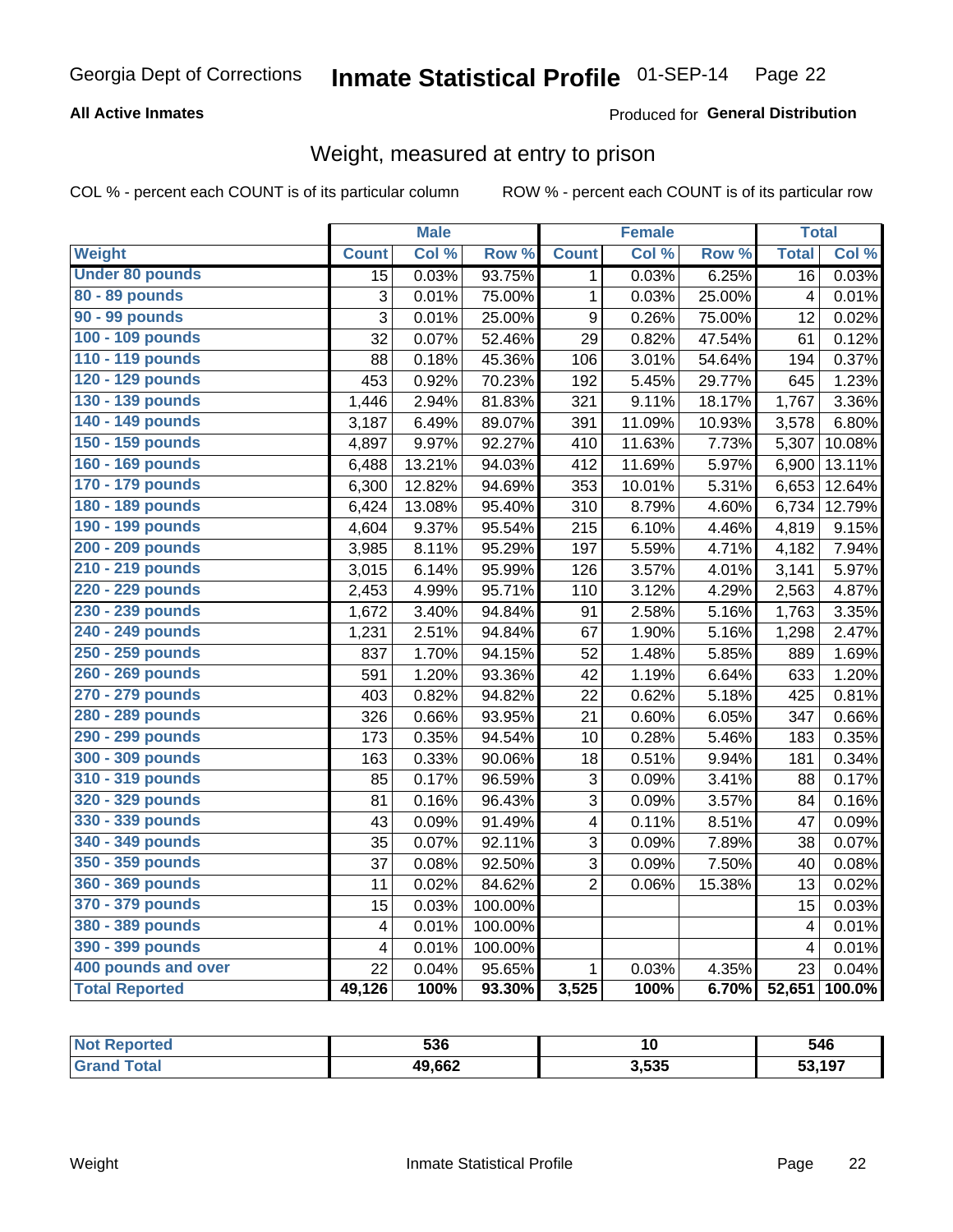## Inmate Statistical Profile 01-SEP-14 Page 23

## **All Active Inmates**

## Produced for General Distribution

## Weight, measured at entry to prison

COL % - percent each COUNT is of its particular column

|                          | <b>Male</b> | <b>Female</b> | Total |
|--------------------------|-------------|---------------|-------|
| <b>Mean</b><br>(average) | 186         | 172           | 185   |
| <b>Median (middle)</b>   | 180         | 165           | 180   |
| Mode<br>(most frequent)  | 180         | 150           | 180   |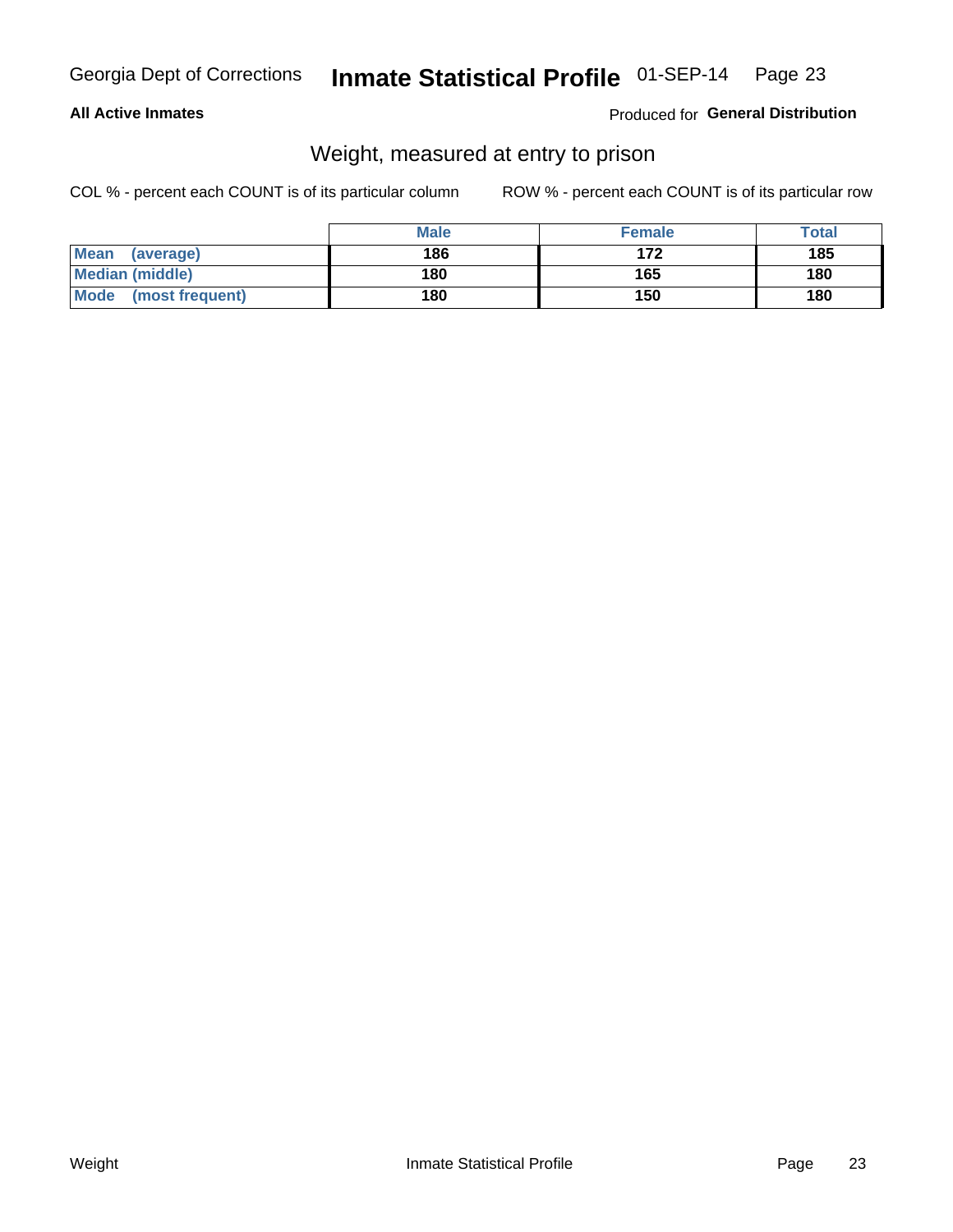#### Inmate Statistical Profile 01-SEP-14 Page 24

**All Active Inmates** 

### Produced for General Distribution

## Veterans validated by Veteran's Administration

COL % - percent each COUNT is of its particular column

|                          | <b>Male</b>  |        |             | <b>Female</b> |        |       | <b>Total</b> |        |
|--------------------------|--------------|--------|-------------|---------------|--------|-------|--------------|--------|
| <b>Military service</b>  | <b>Count</b> | Col %  | Row % Count |               | Col %  | Row % | <b>Total</b> | Col %  |
| <b>Others</b><br>0       | 910          | 37.87% | 97.95%      | 19            | 44.19% | 2.05% | 929          | 37.98% |
| <b>Air Force</b>         | 877          | 36.50% | 97.99%      | 18            | 41.86% | 2.01% | 895          | 36.59% |
| 2<br><b>Army</b>         | 121          | 5.04%  | 98.37%      | 2             | 4.65%  | 1.63% | 123          | 5.03%  |
| <b>Navy</b><br>3         | 295          | 12.28% | 99.33%      | 2             | 4.65%  | .67%  | 297          | 12.14% |
| <b>Marines</b><br>4      |              | .29%   | 100.00%     |               |        |       |              | .29%   |
| <b>Coast Guard</b><br>5. | 193          | 8.03%  | 98.97%      | 2             | 4.65%  | 1.03% | 195          | 7.97%  |
| <b>Total Reported</b>    | 2,403        | 100%   | 98.24%      | 43            | 100%   | 1.76% | 2,446        | 100%   |

| тео | 47,259 | 3,492 | 50.751 |
|-----|--------|-------|--------|
|     | 49,662 | 3,535 | 197    |

|  |  | <b>Mode</b><br>quent)<br>most trea | <b>Dthers</b> | Others | Others |
|--|--|------------------------------------|---------------|--------|--------|
|--|--|------------------------------------|---------------|--------|--------|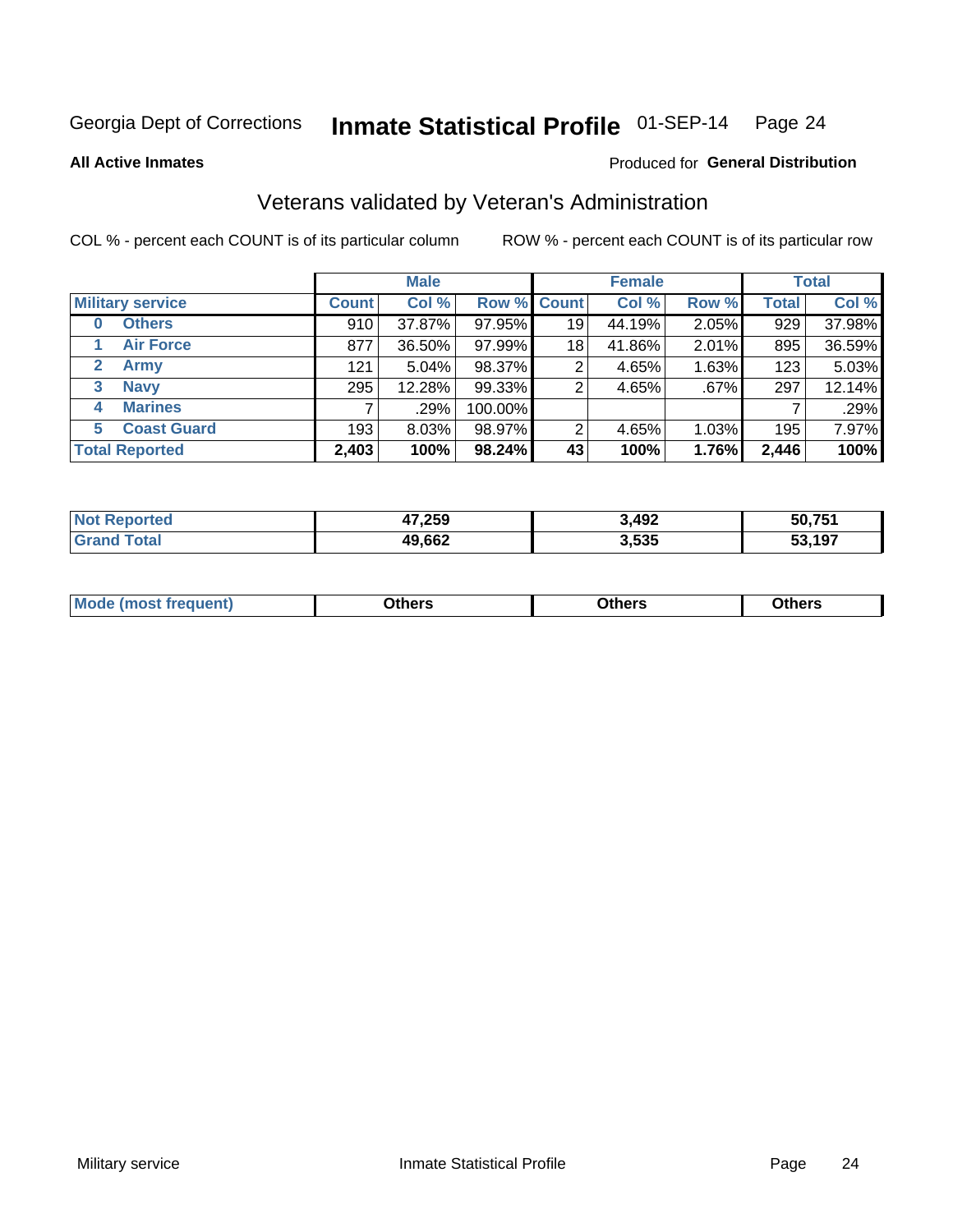#### Inmate Statistical Profile 01-SEP-14 Page 25

**All Active Inmates** 

### Produced for General Distribution

## Type of admission to prison

COL % - percent each COUNT is of its particular column

|    |                                     |              | <b>Male</b> |                    |     | <b>Female</b> |       |              | <b>Total</b> |
|----|-------------------------------------|--------------|-------------|--------------------|-----|---------------|-------|--------------|--------------|
|    | <b>Type of Admission</b>            | <b>Count</b> | Col %       | <b>Row % Count</b> |     | Col %         | Row % | <b>Total</b> | Col %        |
| 52 | <b>New Sentence</b>                 | 40,567       | 81.73%      | 93.42% 2,857       |     | 80.84%        | 6.58% | 43,424       | 81.67%       |
| 53 | <b>Probation Rev Partial</b>        | 2,099        | 4.23%       | 90.32%             | 225 | 6.37%         | 9.68% | 2,324        | 4.37%        |
| 54 | <b>Probation Rev Remainder</b>      | 2,763        | 5.57%       | 90.68%             | 284 | 8.04%         | 9.32% | 3,047        | 5.73%        |
| 55 | <b>Parole Rev New Sentence</b>      | 2,034        | 4.10%       | 96.44%             | 75  | 2.12%         | 3.56% | 2,109        | 3.97%        |
| 56 | <b>Parole Rev No New</b>            | 2,098        | 4.23%       | 95.80%             | 92  | 2.60%         | 4.20% | 2,190        | 4.12%        |
|    | Sentence                            |              |             |                    |     |               |       |              |              |
| 57 | <b>Released In Error</b>            | 11           | .02%        | 91.67%             |     | .03%          | 8.33% | 12           | .02%         |
| 65 | <b>Return Appeal/Bond</b>           | 2            | .01%        | 100.00%            |     |               |       | 2            | .01%         |
| 66 | <b>Prob Viol/Total Rev</b>          |              | .01%        | 100.00%            |     |               |       |              | .01%         |
| 67 | <b>Admit Fm Other Cust</b>          | 7            | .01%        | 100.00%            |     |               |       | 7            | .01%         |
| 69 | <b>New Sent/Par Rev Pnd</b>         | 6            | .01%        | 100.00%            |     |               |       | 6            | .01%         |
| 70 | <b>Life W/O Parole</b>              | 14           | .03%        | 100.00%            |     |               |       | 14           | .03%         |
| 72 | <b>Par Rev/Rsn Unknown</b>          | 30           | .06%        | 100.00%            |     |               |       | 30           | .06%         |
| 74 | <b>Pb Parole Rescinded</b>          | 2            | .01%        | 100.00%            |     |               |       | 2            | .01%         |
| 76 | <b>Par Rev/Revoc Center</b>         |              | .01%        | 100.00%            |     |               |       |              | .01%         |
| 99 | <b>Utilize Skills - Firefighter</b> | 3            | .01%        | 100.00%            |     |               |       | 3            | .01%         |
|    | <b>Total Reported</b>               | 49,638       | 100%        | 93.35% 3,534       |     | 100%          | 6.65% | 53,172       | 100%         |

| วrteo<br>NC |        |       | יפ<br>ΔJ |
|-------------|--------|-------|----------|
| Gr          | 49,662 | 3,535 | 53 197   |

| <b>Mode (most frequent)</b> | <b>New Sentence</b> | <b>New Sentence</b> | <b>New Sentence</b> |
|-----------------------------|---------------------|---------------------|---------------------|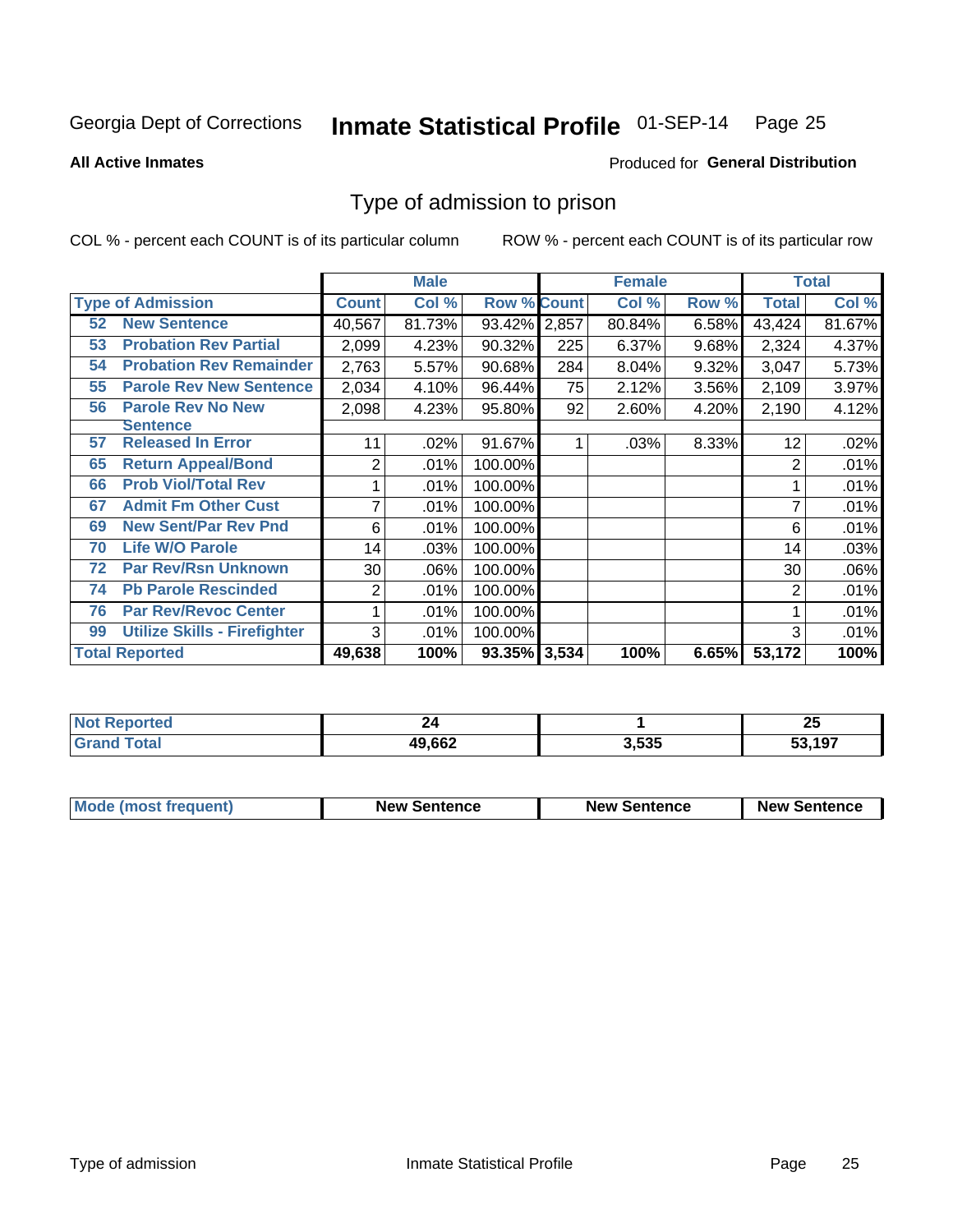## Inmate Statistical Profile 01-SEP-14 Page 26

**All Active Inmates** 

### Produced for General Distribution

## Current / last security status

COL % - percent each COUNT is of its particular column

|                        |              | <b>Male</b> |                    |       | <b>Female</b> |        |              | <b>Total</b> |
|------------------------|--------------|-------------|--------------------|-------|---------------|--------|--------------|--------------|
| <b>Security Status</b> | <b>Count</b> | Col %       | <b>Row % Count</b> |       | Col %         | Row %  | <b>Total</b> | Col %        |
| 1 Wrk Releas           | 2            | $.01\%$     | 66.67%             |       | $.03\%$       | 33.33% | 3            | .01%         |
| 2 Trusty               |              | $.01\%$     | 100.00%            |       | $.00\%$       |        |              | .01%         |
| 3 Minimum              | 7,677        | 15.54%      | 83.46%             | 1,521 | 43.12%        | 16.54% | 9,198        | 17.38%       |
| 4 Medium               | 32,421       | 65.63%      | 94.84%             | 1,764 | 50.01%        | 5.16%  | 34,185       | 64.59%       |
| 5 Close                | 9,286        | 18.80%      | 97.47%             | 241   | 6.83%         | 2.53%  | 9,527        | 18.00%       |
| <b>6 Maximum</b>       |              | $.01\%$     | 100.00%            |       | $.00\%$       |        |              | .01%         |
| <b>Total Reported</b>  | 49,397       | 100%        | 93.34%             | 3,527 | 100%          | 6.66%  | 52,924       | 100%         |

| <b>Still being diagnosed</b> |        |       |        |
|------------------------------|--------|-------|--------|
| <b>Not Reported</b>          | 265    |       | 072    |
| <b>Grand Total</b>           | 49,662 | 3,535 | 53.197 |

| <b>Mo</b><br>ети | M.<br>. .<br>dium | M٢<br>. | <br><b>Medium</b> |
|------------------|-------------------|---------|-------------------|
|                  |                   |         |                   |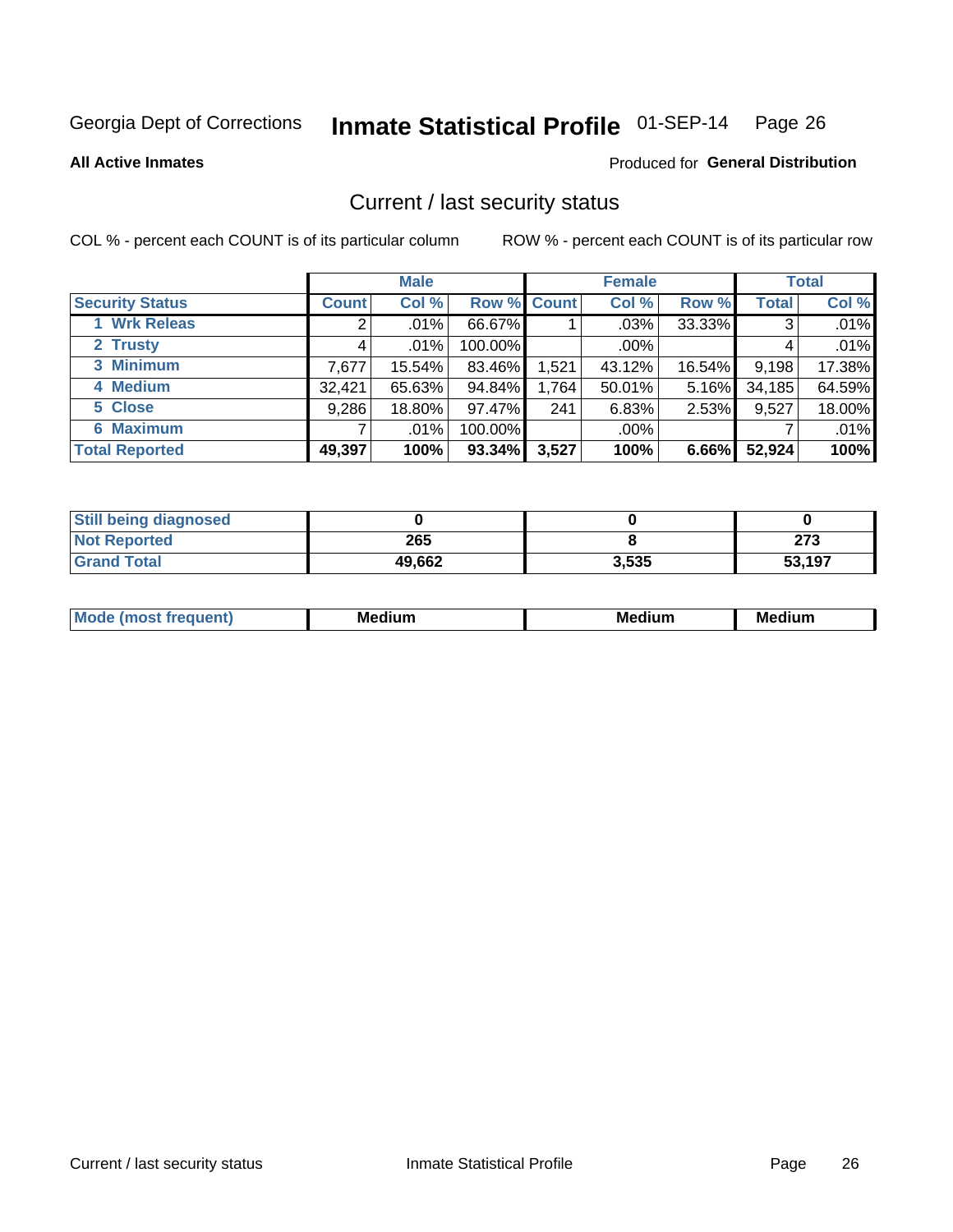#### Inmate Statistical Profile 01-SEP-14 Page 27

**All Active Inmates** 

### Produced for General Distribution

## Current / last type of institution

COL % - percent each COUNT is of its particular column

|                                   |              | <b>Male</b> |             |       | <b>Female</b> |          |              | <b>Total</b> |
|-----------------------------------|--------------|-------------|-------------|-------|---------------|----------|--------------|--------------|
| <b>Type of Institution</b>        | <b>Count</b> | Col %       | Row % Count |       | Col %         | Row %    | <b>Total</b> | Col %        |
| <b>County Ci</b>                  | 5,076        | 10.26%      | 99.98%      |       | .03%          | $.02\%$  | 5,077        | 9.58%        |
| <b>Probation Detention Center</b> |              | .01%        | 100.00%     |       |               |          |              | .01%         |
| <b>State Prison</b>               | 34,323       | 69.40%      | 91.18%      | 3,320 | $93.92\%$     | $8.82\%$ | 37,643       | 71.03%       |
| <b>Transitional Center</b>        | 2,023        | 4.09%       | $91.00\%$   | 200   | $5.66\%$      | $9.00\%$ | 2,223        | 4.19%        |
| <b>Private Prison</b>             | 8,020        | 16.22%      | 100.00%     |       |               |          | 8,020        | 15.13%       |
| <b>County Jail</b>                | 13           | .03%        | 92.86%      |       | $.03\%$       | $7.14\%$ | 14           | .03%         |
| <b>Rsat - Center</b>              |              |             |             | 12    | .34%          | 100.00%  | 12           | .02%         |
| <b>State Hospital</b>             | 3            | .01%        | 75.00%      |       | $.03\%$       | 25.00%   | 4            | .01%         |
| <b>Total Reported</b>             | 49,459       | 100%        | 93.33%      | 3,535 | 100%          | 6.67%    | 52,994       | 100%         |

| oorted<br><b>NOT</b> |        |       |        |
|----------------------|--------|-------|--------|
| `otal<br><b>Grat</b> | .9,459 | 3,535 | 52,994 |

| Mode (most frequent) | <b>State Prison</b> | <b>State Prison</b> | <b>State Prison</b> |
|----------------------|---------------------|---------------------|---------------------|
|                      |                     |                     |                     |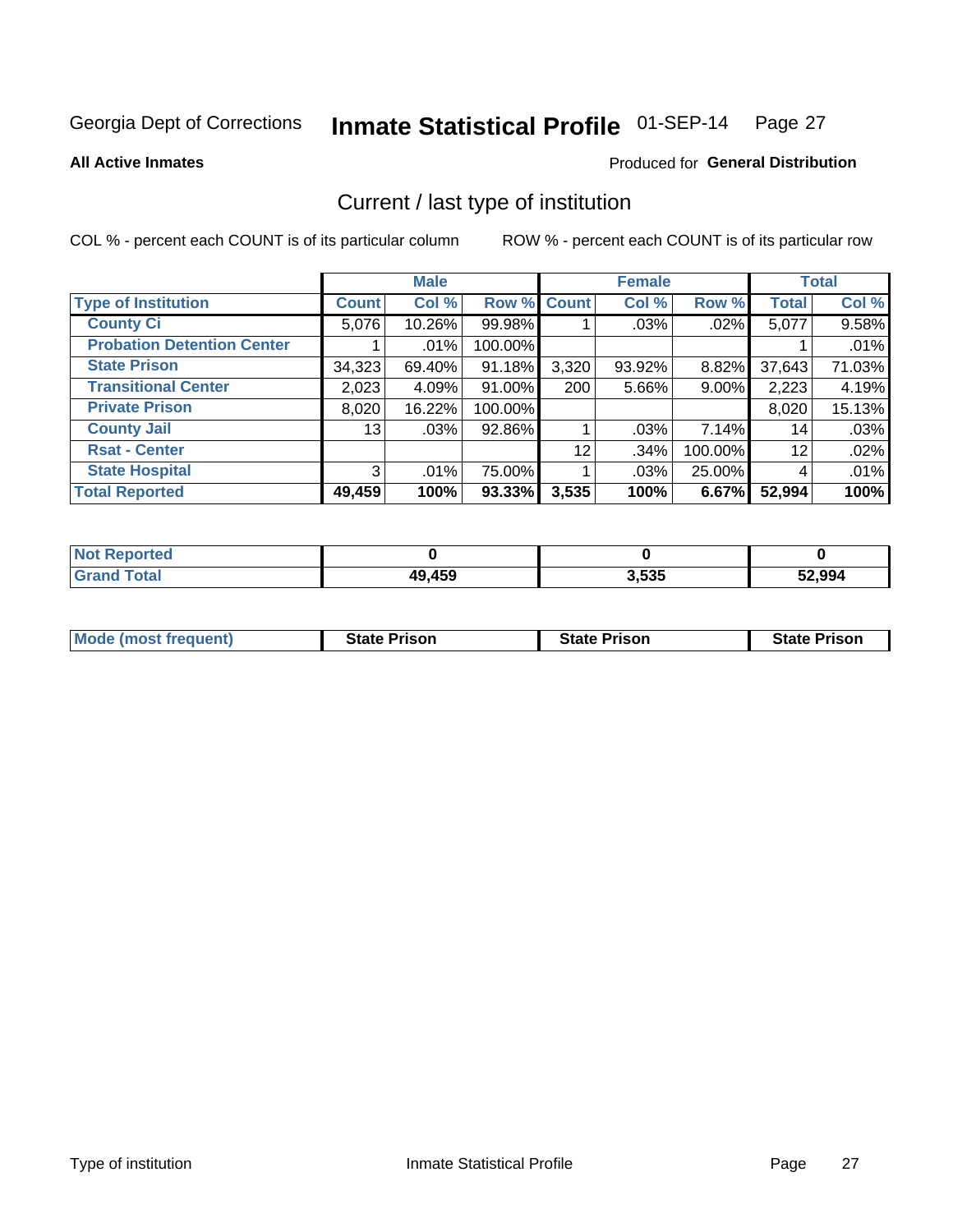#### Inmate Statistical Profile 01-SEP-14 Page 28

**All Active Inmates** 

### Produced for General Distribution

## Institution type - transitional centers

COL % - percent each COUNT is of its particular column

|                                          |              | <b>Male</b> |         |              | <b>Female</b> |         |              | <b>Total</b> |
|------------------------------------------|--------------|-------------|---------|--------------|---------------|---------|--------------|--------------|
| <b>Institution Type - Trans. Centers</b> | <b>Count</b> | Col %       | Row %   | <b>Count</b> | Col %         | Row %   | <b>Total</b> | Col %        |
| <b>Albany Tc</b>                         | 152          | 6.66%       | 100.00% |              |               |         | 152          | 5.89%        |
| <b>Arrendale State Prison</b>            |              |             |         | 100          | 33.33%        | 100.00% | 100          | 3.87%        |
| <b>Atlanta Tc</b>                        | 254          | 11.14%      | 100.00% |              |               |         | 254          | 9.84%        |
| <b>Augusta Tc</b>                        | 199          | 8.72%       | 100.00% |              |               |         | 199          | 7.71%        |
| <b>Charles D. Hudson Tc</b>              | 154          | 6.75%       | 100.00% |              |               |         | 154          | 5.97%        |
| <b>Clayton Tc</b>                        | 343          | 15.04%      | 100.00% |              |               |         | 343          | 13.29%       |
| <b>Coastal Tc</b>                        | 265          | 11.62%      | 100.00% |              |               |         | 265          | 10.27%       |
| <b>Columbus Tc</b>                       | 139          | 6.09%       | 100.00% |              |               |         | 139          | 5.39%        |
| <b>Macon Tc</b>                          | 152          | 6.66%       | 100.00% |              |               |         | 152          | 5.89%        |
| <b>Macon Womens Tc</b>                   |              |             |         | 3            | 1.00%         | 100.00% | 3            | .12%         |
| <b>Metro Tc</b>                          |              |             |         | 197          | 65.67%        | 100.00% | 197          | 7.63%        |
| <b>Phillips State Prison</b>             | 258          | 11.31%      | 100.00% |              |               |         | 258          | 10.00%       |
| <b>Smith Tc</b>                          | 203          | 8.90%       | 100.00% |              |               |         | 203          | 7.87%        |
| <b>Valdosta Tc</b>                       | 162          | 7.10%       | 100.00% |              |               |         | 162          | 6.28%        |
| <b>Total Reported</b>                    | 2,281        | 100%        | 88.38%  | 300          | 100%          | 11.62%  | 2,581        | 100%         |

| rted<br><b>NOT</b> |       |     |       |
|--------------------|-------|-----|-------|
|                    | 2,281 | 300 | ∠,581 |

| Mode (most frequent) | <b>Clayton Tc</b> | Arrendale State Prison | <b>Clayton Tc</b> |
|----------------------|-------------------|------------------------|-------------------|
|                      |                   |                        |                   |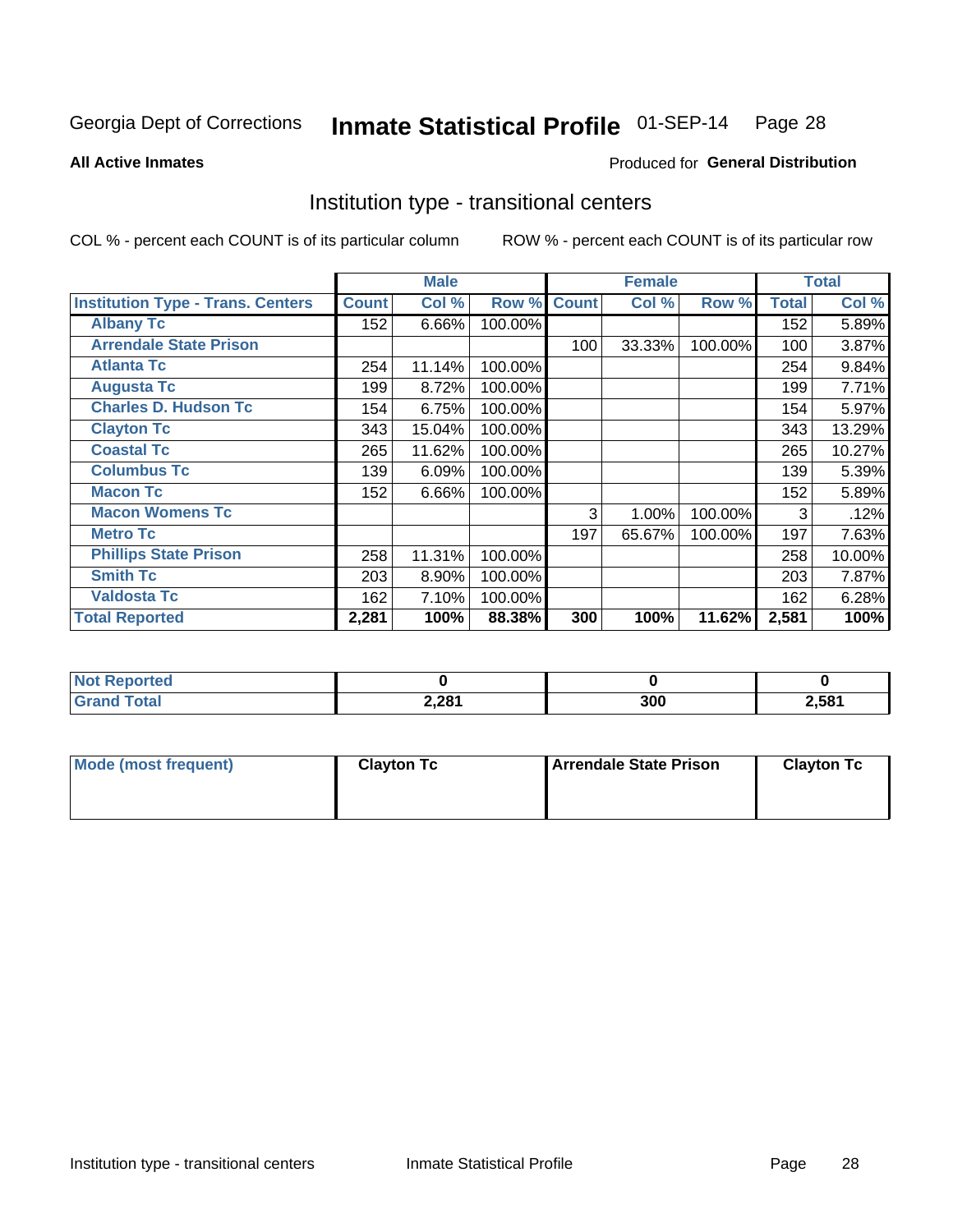## Inmate Statistical Profile 01-SEP-14 Page 29

### **All Active Inmates**

## **Produced for General Distribution**

## Institution type - county prisons

COL % - percent each COUNT is of its particular column

|                                          |                         | <b>Male</b> |         |              | <b>Female</b> |       |                           | <b>Total</b> |
|------------------------------------------|-------------------------|-------------|---------|--------------|---------------|-------|---------------------------|--------------|
| <b>Institution Type - County Prisons</b> | <b>Count</b>            | Col %       | Row %   | <b>Count</b> | Col %         | Row % | <b>Total</b>              | Col %        |
| <b>Baldwin County Ci</b>                 | $\overline{2}$          | .04%        | 100.00% |              |               |       | $\overline{2}$            | .04%         |
| <b>Bulloch County Ci</b>                 | 141                     | 2.78%       | 100.00% |              |               |       | 141                       | 2.78%        |
| <b>Carroll County Ci</b>                 | 243                     | 4.79%       | 100.00% |              |               |       | 243                       | 4.79%        |
| <b>Clarke County Ci</b>                  | 110                     | 2.17%       | 100.00% |              |               |       | 110                       | 2.17%        |
| <b>Clayton County Ci</b>                 | 242                     | 4.77%       | 100.00% |              |               |       | 242                       | 4.77%        |
| <b>Colquitt County Ci</b>                | 185                     | 3.64%       | 100.00% |              |               |       | 185                       | 3.64%        |
| <b>Coweta County Ci</b>                  | 206                     | 4.06%       | 100.00% |              |               |       | 206                       | 4.06%        |
| <b>Decatur County Ci</b>                 | 223                     | 4.39%       | 100.00% |              |               |       | 223                       | 4.39%        |
| <b>Dougherty County Ci</b>               | 1                       | .02%        | 100.00% |              |               |       | 1                         | .02%         |
| <b>Effingham County Ci</b>               | 194                     | 3.82%       | 100.00% |              |               |       | 194                       | 3.82%        |
| <b>Floyd County Ci</b>                   | 432                     | 8.51%       | 100.00% |              |               |       | 432                       | 8.51%        |
| <b>Fulton County Ci</b>                  | 9                       | .18%        | 100.00% |              |               |       | 9                         | .18%         |
| <b>Gilmer County Ci</b>                  | $\overline{\mathbf{4}}$ | .08%        | 100.00% |              |               |       | 4                         | .08%         |
| <b>Grady County Ci</b>                   | $\overline{c}$          | .04%        | 100.00% |              |               |       | $\overline{2}$            | .04%         |
| <b>Gwinnett County Ci</b>                | 125                     | 2.46%       | 100.00% |              |               |       | 125                       | 2.46%        |
| <b>Hall County Ci</b>                    | 206                     | 4.06%       | 100.00% |              |               |       | 206                       | 4.06%        |
| <b>Hancock County Ci</b>                 | 1                       | .02%        | 100.00% |              |               |       | 1                         | .02%         |
| <b>Harris County Ci</b>                  | 123                     | 2.42%       | 100.00% |              |               |       | 123                       | 2.42%        |
| <b>Hart County Ci</b>                    | 5                       | .10%        | 100.00% |              |               |       | $\mathbf 5$               | .10%         |
| <b>Henry County Ci</b>                   | 1                       | .02%        | 100.00% |              |               |       | 1                         | .02%         |
| <b>Jackson County Ci</b>                 | 149                     | 2.94%       | 100.00% |              |               |       | 149                       | 2.93%        |
| Jefferson County Ci                      | 183                     | 3.61%       | 100.00% |              |               |       | 183                       | 3.60%        |
| <b>Meriwether County Ci</b>              | 3                       | .06%        | 100.00% |              |               |       | $\ensuremath{\mathsf{3}}$ | .06%         |
| <b>Miller County Ci</b>                  | $\overline{2}$          | .04%        | 100.00% |              |               |       | $\overline{2}$            | .04%         |
| <b>Mitchell County Ci</b>                | 97                      | 1.91%       | 100.00% |              |               |       | 97                        | 1.91%        |
| <b>Morgan County Ci</b>                  | 1                       | .02%        | 100.00% |              |               |       | 1                         | .02%         |
| <b>Muscogee County Ci</b>                | 505                     | 9.95%       | 100.00% |              |               |       | 505                       | 9.95%        |
| <b>Richmond County Ci</b>                | 214                     | 4.22%       | 100.00% |              |               |       | 214                       | 4.22%        |
| <b>Screven County Ci</b>                 | 140                     | 2.76%       | 100.00% |              |               |       | 140                       | 2.76%        |
| <b>Spalding County Ci</b>                | 372                     | 7.33%       | 100.00% |              |               |       | 372                       | 7.33%        |
| <b>Stewart County Ci</b>                 | $\mathbf 2$             | .04%        | 100.00% |              |               |       | $\overline{2}$            | .04%         |
| <b>Sumter County Ci</b>                  | 349                     | 6.88%       | 100.00% |              |               |       | 349                       | 6.87%        |
| <b>Terrell County Ci</b>                 | 138                     | 2.72%       | 100.00% |              |               |       | 138                       | 2.72%        |
| <b>Thomas County Ci</b>                  | 178                     | 3.51%       | 100.00% |              |               |       | 178                       | 3.51%        |
| <b>Tift County Ci</b>                    | 2                       | .04%        | 100.00% |              |               |       | $\overline{2}$            | .04%         |
| <b>Troup County Ci</b>                   | 274                     | 5.40%       | 100.00% |              |               |       | 274                       | 5.40%        |
| <b>Turner County Ci</b>                  | 1                       | .02%        | 100.00% |              |               |       | 1                         | .02%         |
| <b>Upson County Ci</b>                   | $\overline{2}$          | .04%        | 100.00% |              |               |       | $\overline{2}$            | .04%         |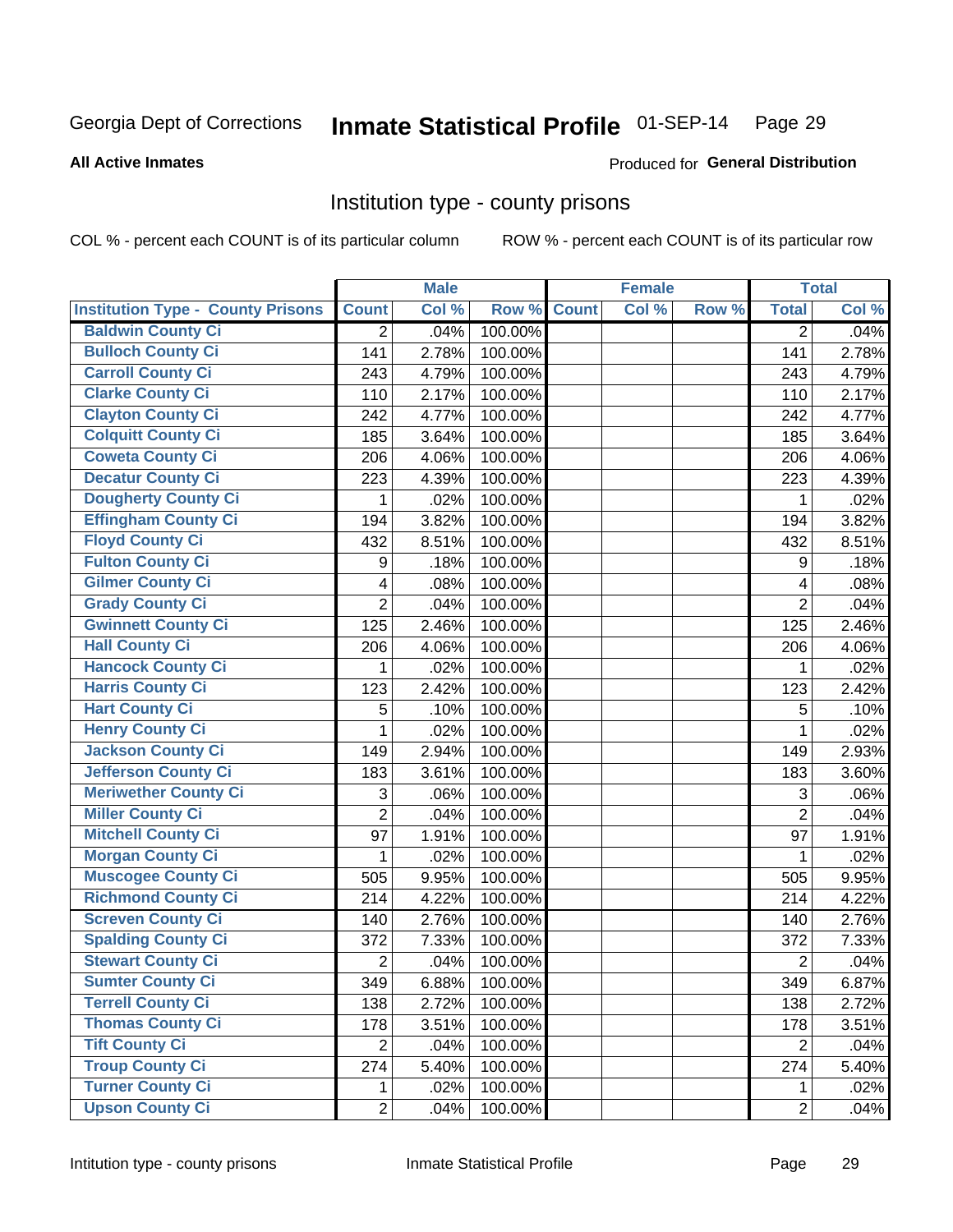## Inmate Statistical Profile 01-SEP-14 Page 30

**All Active Inmates** 

## **Produced for General Distribution**

## Institution type - county prisons

COL % - percent each COUNT is of its particular column

|                                          |              | <b>Male</b> |             | <b>Female</b> |              |         | <b>Total</b> |         |
|------------------------------------------|--------------|-------------|-------------|---------------|--------------|---------|--------------|---------|
| <b>Institution Type - County Prisons</b> | <b>Count</b> | Col%        | Row % Count |               | Col %        | Row %   | <b>Total</b> | Col %   |
| <b>Walker County Ci</b>                  | 4            | $.08\%$     | 100.00%     |               |              |         | 4            | .08%    |
| <b>Walton County Ci</b>                  | 3            | $.06\%$     | 100.00%     |               |              |         |              | $.06\%$ |
| <b>Wilkes County Ci</b>                  |              | $.02\%$     | 100.00%     |               |              |         |              | .02%    |
| <b>Womens Ci</b>                         |              |             |             |               | $ 100.00\% $ | 100.00% |              | .02%    |
| <b>Worth County Ci</b>                   |              | $.02\%$     | 100.00%     |               |              |         |              | .02%    |
| <b>Total Reported</b>                    | 5,076        | 100%        | 99.98%      |               | 100%         | $.02\%$ | 5,077        | 100%    |

| ported<br><b>NOT</b> |       |       |
|----------------------|-------|-------|
| <b>otal</b>          | 5,076 | 5,077 |

| <b>Mode (most frequent)</b> | Muscogee County Ci | <b>Womens Ci</b> | Muscogee County |
|-----------------------------|--------------------|------------------|-----------------|
|-----------------------------|--------------------|------------------|-----------------|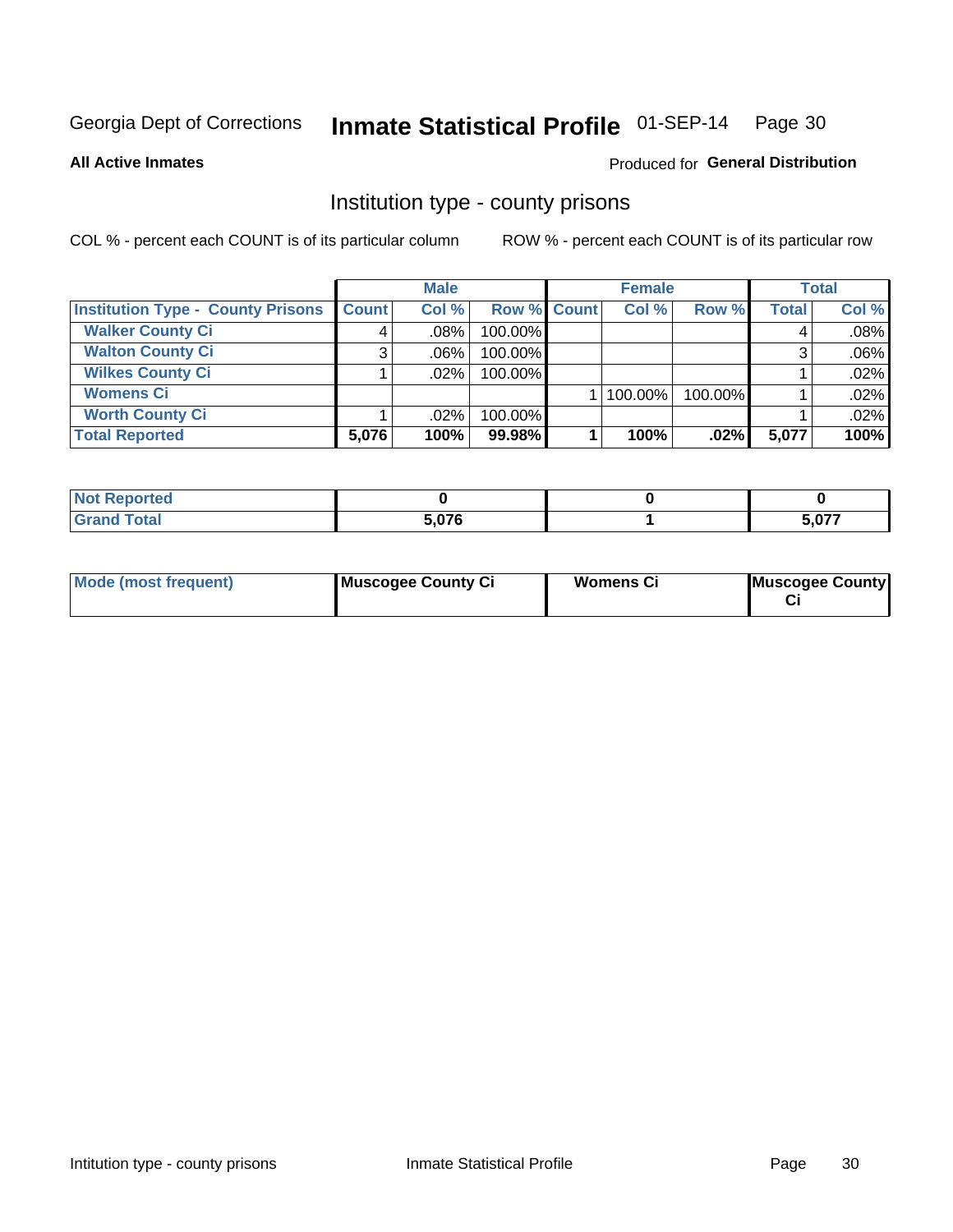#### Inmate Statistical Profile 01-SEP-14 Page 31

### **All Active Inmates**

### Produced for General Distribution

## Institution type - state prisons

COL % - percent each COUNT is of its particular column

|                                         |                | <b>Male</b> |         |              | <b>Female</b> |         | <b>Total</b>   |       |
|-----------------------------------------|----------------|-------------|---------|--------------|---------------|---------|----------------|-------|
| <b>Institution Type - State Prisons</b> | <b>Count</b>   | Col %       | Row %   | <b>Count</b> | Col %         | Row %   | <b>Total</b>   | Col % |
| <b>Arrendale State Prison</b>           |                |             |         | 1,372        | 41.33%        | 100.00% | 1,372          | 3.64% |
| <b>Augusta State Med. Prison</b>        | 1,240          | 3.61%       | 99.60%  | 5            | .15%          | .40%    | 1,245          | 3.31% |
| <b>Autry State Prison</b>               | 1,700          | 4.95%       | 100.00% |              |               |         | 1,700          | 4.52% |
| <b>Baldwin State Prison</b>             | 944            | 2.75%       | 100.00% |              |               |         | 944            | 2.51% |
| <b>Burrus Corr Trn Cntr</b>             | 706            | 2.06%       | 100.00% |              |               |         | 706            | 1.88% |
| <b>Calhoun State Prison</b>             | 1,622          | 4.73%       | 100.00% |              |               |         | 1,622          | 4.31% |
| <b>Central State Prison</b>             | 1,067          | 3.11%       | 100.00% |              |               |         | 1,067          | 2.83% |
| <b>Chatham State Prison</b>             | 6              | .02%        | 100.00% |              |               |         | 6              | .02%  |
| <b>Coastal State Prison</b>             | 1,422          | 4.14%       | 100.00% |              |               |         | 1,422          | 3.78% |
| <b>Dodge State Prison</b>               | 1,229          | 3.58%       | 100.00% |              |               |         | 1,229          | 3.26% |
| <b>Dooly State Prison</b>               | 1,676          | 4.88%       | 100.00% |              |               |         | 1,676          | 4.45% |
| <b>Emanuel - Swainsboro</b>             |                |             |         | 383          | 11.54%        | 100.00% | 383            | 1.02% |
| <b>Ga Diag Class Prison</b>             | 2,866          | 8.35%       | 100.00% |              |               |         | 2,866          | 7.61% |
| <b>Ga State Prison</b>                  | 1,473          | 4.29%       | 100.00% |              |               |         | 1,473          | 3.91% |
| <b>Hancock State Prison</b>             | 1,067          | 3.11%       | 100.00% |              |               |         | 1,067          | 2.83% |
| <b>Hays State Prison</b>                | 1,032          | 3.01%       | 100.00% |              |               |         | 1,032          | 2.74% |
| <b>Helms Facility</b>                   | 16             | .05%        | 48.48%  | 17           | .51%          | 51.52%  | 33             | .09%  |
| <b>Johnson State Prison</b>             | 1,534          | 4.47%       | 100.00% |              |               |         | 1,534          | 4.08% |
| <b>Lee State Prison</b>                 | 750            | 2.19%       | 100.00% |              |               |         | 750            | 1.99% |
| Long                                    | 187            | .54%        | 100.00% |              |               |         | 187            | .50%  |
| <b>Lowndes Unit</b>                     | 6              | .02%        | 100.00% |              |               |         | 6              | .02%  |
| <b>Macon State Prison</b>               | 1,668          | 4.86%       | 100.00% |              |               |         | 1,668          | 4.43% |
| <b>Metro State Prison (W)</b>           |                |             |         | 1            | .03%          | 100.00% | 1              | .01%  |
| <b>Montgomery State Prison</b>          | 385            | 1.12%       | 100.00% |              |               |         | 385            | 1.02% |
| <b>Phillips State Prison</b>            | 1,129          | 3.29%       | 100.00% |              |               |         | 1,129          | 3.00% |
| <b>Pulaski State Prison</b>             |                |             |         | 1,166        | 35.12%        | 100.00% | 1,166          | 3.10% |
| <b>Putnam State Prison</b>              | 3              | .01%        | 100.00% |              |               |         | 3              | .01%  |
| <b>Rivers State Prison</b>              | 1              | .01%        | 100.00% |              |               |         | 1              | .01%  |
| <b>Rogers State Prison</b>              | 1,353          | 3.94%       | 100.00% |              |               |         | 1,353          | 3.59% |
| <b>Rutledge State Prison</b>            | 588            | 1.71%       | 100.00% |              |               |         | 588            | 1.56% |
| <b>Smith State Prison</b>               | 1,474          | 4.29%       | 100.00% |              |               |         | 1,474          | 3.92% |
| <b>Telfair State Prison</b>             | 1,253          | 3.65%       | 100.00% |              |               |         | 1,253          | 3.33% |
| <b>Valdosta State Prison</b>            | 989            | 2.88%       | 100.00% |              |               |         | 989            | 2.63% |
| <b>Walker State Prison</b>              | 402            | 1.17%       | 100.00% |              |               |         | 402            | 1.07% |
| <b>Ware State Prison</b>                | 1,374          | 4.00%       | 100.00% |              |               |         | 1,374          | 3.65% |
| <b>Washington State Prison</b>          | 1,329          | 3.87%       | 100.00% |              |               |         | 1,329          | 3.53% |
| <b>Wayne State Prison</b>               | $\overline{2}$ | .01%        | 100.00% |              |               |         | $\overline{2}$ | .01%  |
| <b>Whitworth Facility</b>               |                |             |         | 376          | 11.33%        | 100.00% | 376            | 1.00% |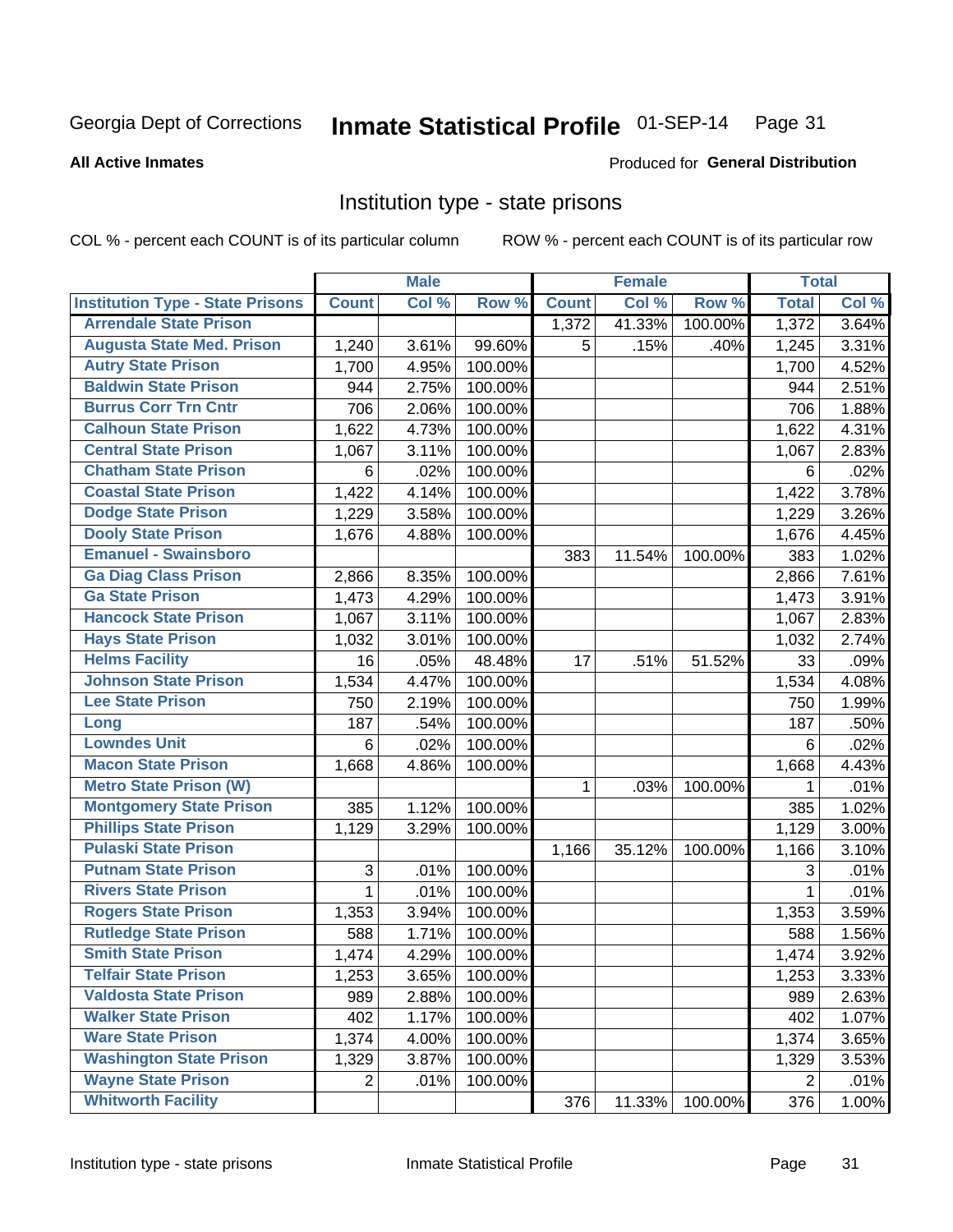## Inmate Statistical Profile 01-SEP-14 Page 32

**All Active Inmates** 

Produced for General Distribution

## Institution type - state prisons

COL % - percent each COUNT is of its particular column

|                                         |                             | <b>Male</b> |                               |              | <b>Female</b> |                                       |              | <b>Total</b> |  |
|-----------------------------------------|-----------------------------|-------------|-------------------------------|--------------|---------------|---------------------------------------|--------------|--------------|--|
| <b>Institution Type - State Prisons</b> | <b>Count</b>                | Col %       | Row %                         | <b>Count</b> | Col %         | Row %                                 | <b>Total</b> | Col %        |  |
| <b>Wilcox State Prison</b>              | 1,830                       | 5.33%       | 100.00%                       |              |               |                                       | 1,830        | 4.86%        |  |
| <b>Total Reported</b>                   | 34,323                      | 100%        | $91.18\%$                     | 3,320        | 100%          | 8.82%                                 | 37,643       | 100%         |  |
|                                         |                             |             |                               |              |               |                                       |              |              |  |
| <b>Not Reported</b>                     |                             |             |                               | 0            |               |                                       |              |              |  |
| <b>Grand Total</b>                      |                             | 34,323      |                               | 3.320        |               |                                       | 37,643       |              |  |
| <b>Mode (most frequent)</b>             | <b>Ga Diag Class Prison</b> |             | <b>Arrendale State Prison</b> |              |               | <b>Ga Diag Class</b><br><b>Prison</b> |              |              |  |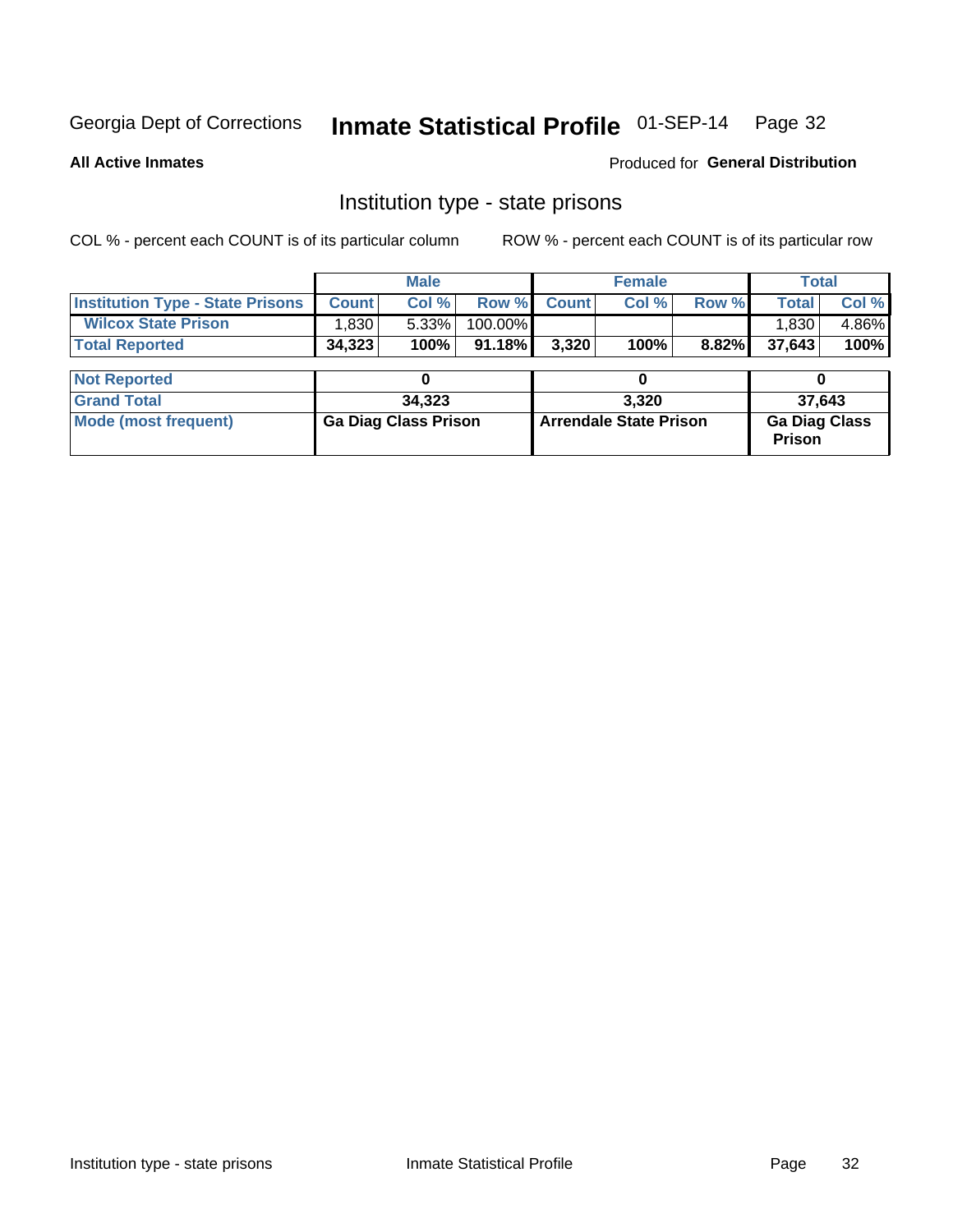## Inmate Statistical Profile 01-SEP-14 Page 33

**All Active Inmates** 

## **Produced for General Distribution**

## Institution type - private prisons

COL % - percent each COUNT is of its particular column

|                                           | <b>Male</b>        |           | <b>Female</b>      |  |       | <b>Total</b> |       |        |
|-------------------------------------------|--------------------|-----------|--------------------|--|-------|--------------|-------|--------|
| <b>Institution Type - Private Prisons</b> | <b>Count</b>       | Col %     | <b>Row % Count</b> |  | Col % | Row %        | Total | Col %  |
| <b>Coffee Corr Facility</b>               | 2.660              | 33.17%    | 100.00%            |  |       |              | 2,660 | 33.17% |
| <b>Jenkins Corr Facility</b>              | $.155$ $^{\prime}$ | 14.40%    | 100.00%            |  |       |              | 1,155 | 14.40% |
| <b>Riverbend Corr Facility</b>            | .505               | 18.77%    | 100.00%            |  |       |              | 1,505 | 18.77% |
| <b>Wheeler Corr Facility</b>              | 2.700              | $33.67\%$ | 100.00%            |  |       |              | 2,700 | 33.67% |
| <b>Total Reported</b>                     | 8,020              | 100%      | $100\%$            |  |       | %Ⅰ           | 8,020 | 100%   |

| 'Not<br><b>Reported</b> |       |      |
|-------------------------|-------|------|
| <b>Total</b>            | 8,020 | ,020 |

| <b>Mode (most frequent)</b> | <b>Wheeler Corr Facility</b> | Null | <b>Wheeler Corr</b><br>Facility |
|-----------------------------|------------------------------|------|---------------------------------|
|                             |                              |      |                                 |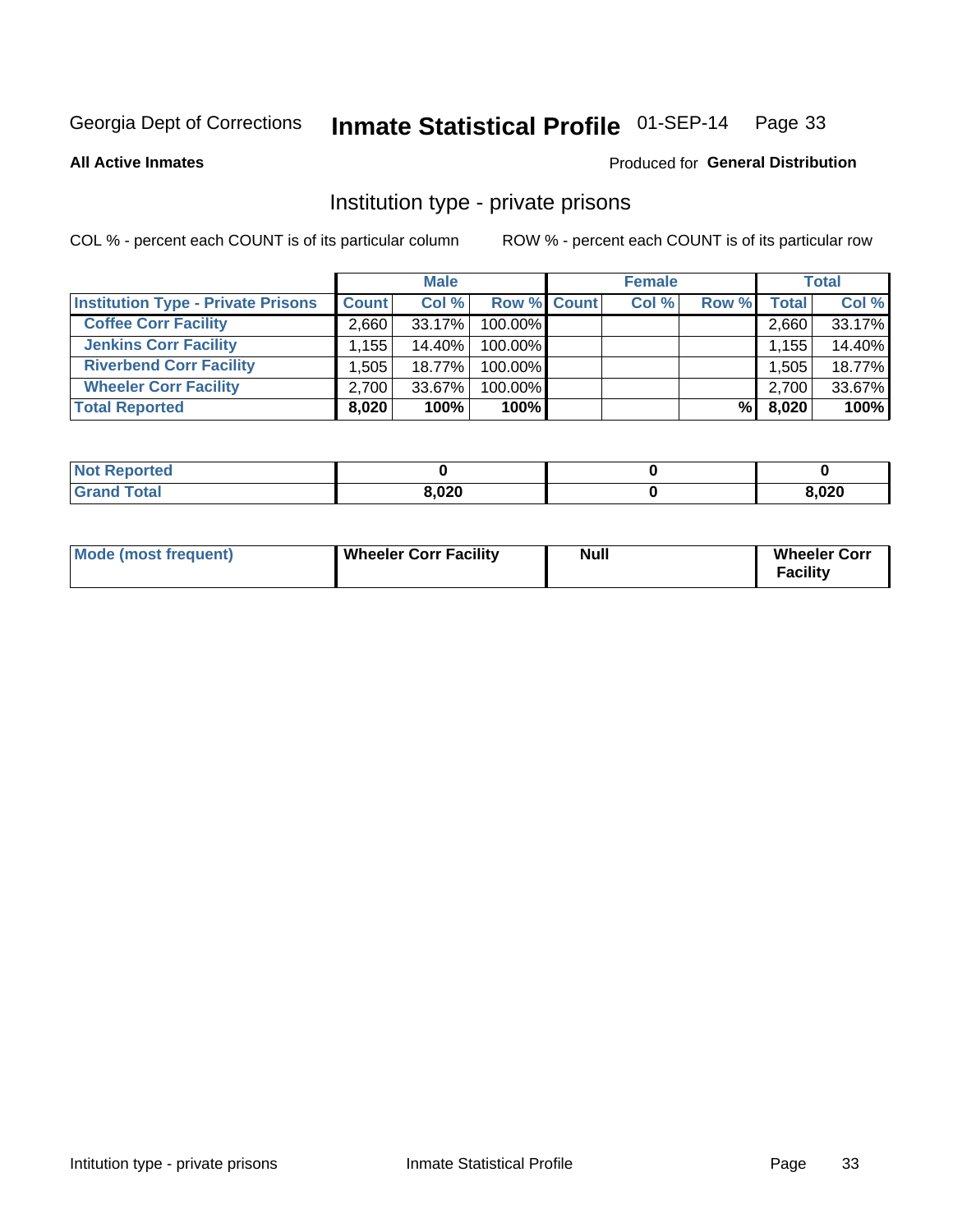## Inmate Statistical Profile 01-SEP-14 Page 34

**All Active Inmates** 

Produced for General Distribution

## Institution type - pre-release centers

COL % - percent each COUNT is of its particular column

|                                                   | <b>Male</b> |      |  | <b>Female</b> |      |             | <b>Total</b> |       |  |
|---------------------------------------------------|-------------|------|--|---------------|------|-------------|--------------|-------|--|
| <b>Institution Type - Prison Annexe   Count  </b> |             | Col% |  | Row % Count   | Col% | Row % Total |              | Col % |  |
| <b>Total Reported</b>                             |             |      |  |               |      |             |              |       |  |

| <b>Reported</b><br>I NOT |  |  |
|--------------------------|--|--|
| <b>Total</b><br>$C$ ren  |  |  |

| <b>Mode</b>     | <b>Null</b> | <b>Null</b> | <b>Null</b> |
|-----------------|-------------|-------------|-------------|
| most frequent). |             |             |             |
|                 |             |             |             |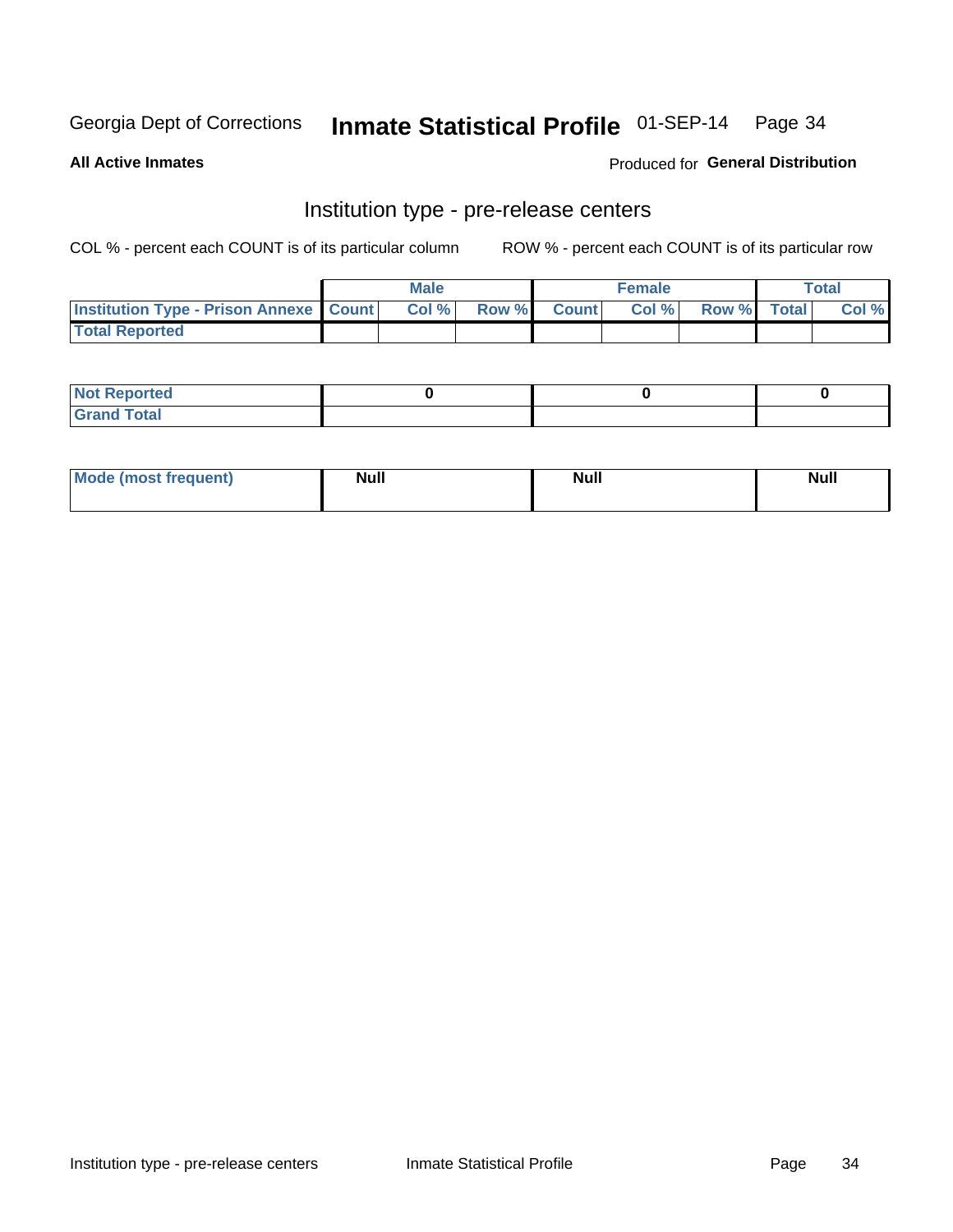## Inmate Statistical Profile 01-SEP-14 Page 35

**All Active Inmates** 

### Produced for General Distribution

## Institution type - inmate boot camp

COL % - percent each COUNT is of its particular column

|                                      |                  | <b>Male</b> |              |              | <b>Female</b> |             | <b>Total</b> |
|--------------------------------------|------------------|-------------|--------------|--------------|---------------|-------------|--------------|
| <b>Institution Type - Boot Camps</b> | <b>I</b> Count I | Col %       | <b>Row %</b> | <b>Count</b> | Col %         | Row % Total | Col %        |
| <b>Total Rported</b>                 |                  |             |              |              |               |             |              |

| <b>Not Reported</b>            |  |  |
|--------------------------------|--|--|
| <b>Total</b><br>C <sub>r</sub> |  |  |

| <b>I Mode (most frequent)</b> | <b>Null</b> | <b>Null</b> | <b>Null</b> |
|-------------------------------|-------------|-------------|-------------|
|                               |             |             |             |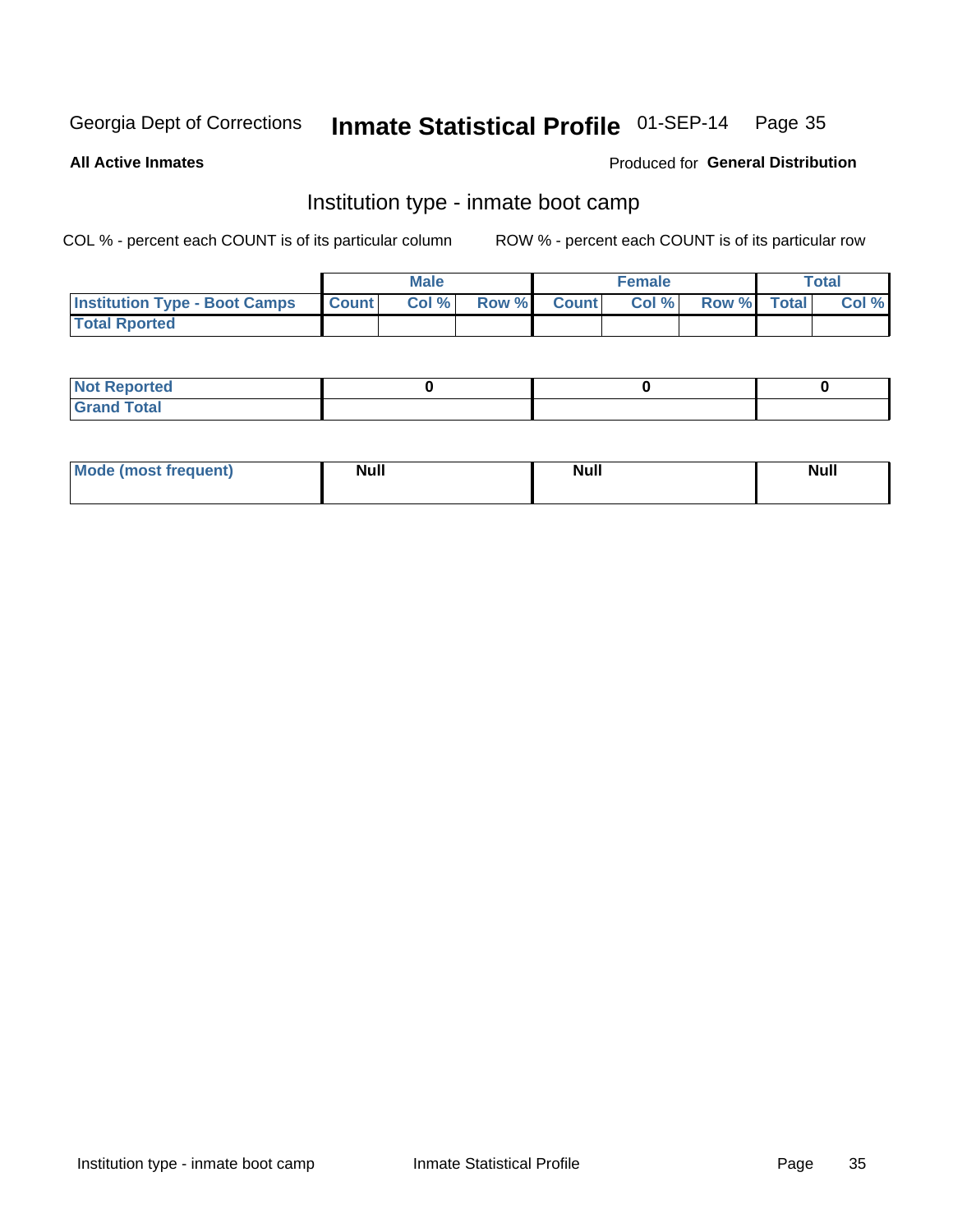## Inmate Statistical Profile 01-SEP-14 Page 36

### **All Active Inmates**

## **Produced for General Distribution**

## Number of disciplinary reports

COL % - percent each COUNT is of its particular column

|                                       |              | <b>Male</b> |        |       | <b>Female</b> |          |              | <b>Total</b> |
|---------------------------------------|--------------|-------------|--------|-------|---------------|----------|--------------|--------------|
| <b>Number of Disciplinary Reports</b> | <b>Count</b> | Col %       | Row %  | Count | Col %         | Row %    | <b>Total</b> | Col %        |
| $\bf{0}$                              | 20,276       | 40.83%      | 91.45% | 1,896 | 53.64%        | 8.55%    | 22,172       | 41.68%       |
|                                       | 6,627        | 13.34%      | 92.50% | 537   | 15.19%        | 7.50%    | 7,164        | 13.47%       |
| $\mathbf{2}$                          | 4,146        | $8.35\%$    | 94.31% | 250   | 7.07%         | 5.69%    | 4,396        | 8.26%        |
| 3                                     | 2,773        | 5.58%       | 94.45% | 163   | 4.61%         | $5.55\%$ | 2,936        | 5.52%        |
| 4                                     | 2,040        | 4.11%       | 93.88% | 133   | 3.76%         | 6.12%    | 2,173        | 4.08%        |
| 5                                     | 1,670        | $3.36\%$    | 95.05% | 87    | 2.46%         | 4.95%    | 1,757        | 3.30%        |
| <b>More Than 5</b>                    | 12,130       | 24.43%      | 96.28% | 469   | 13.27%        | 3.72%    | 12,599       | 23.68%       |
| <b>Total Reported</b>                 | 49,662       | 100%        | 93.35% | 3,535 | 100%          | 6.65%    | 53,197       | 100%         |

| วrted<br>NO. |        |       |      |
|--------------|--------|-------|------|
| <b>Total</b> | 49,662 | 3,535 | .197 |

| Mean (average)       | 5.56 | 3.09 | 5.39 |
|----------------------|------|------|------|
| Median (middle)      |      |      |      |
| Mode (most frequent) |      |      |      |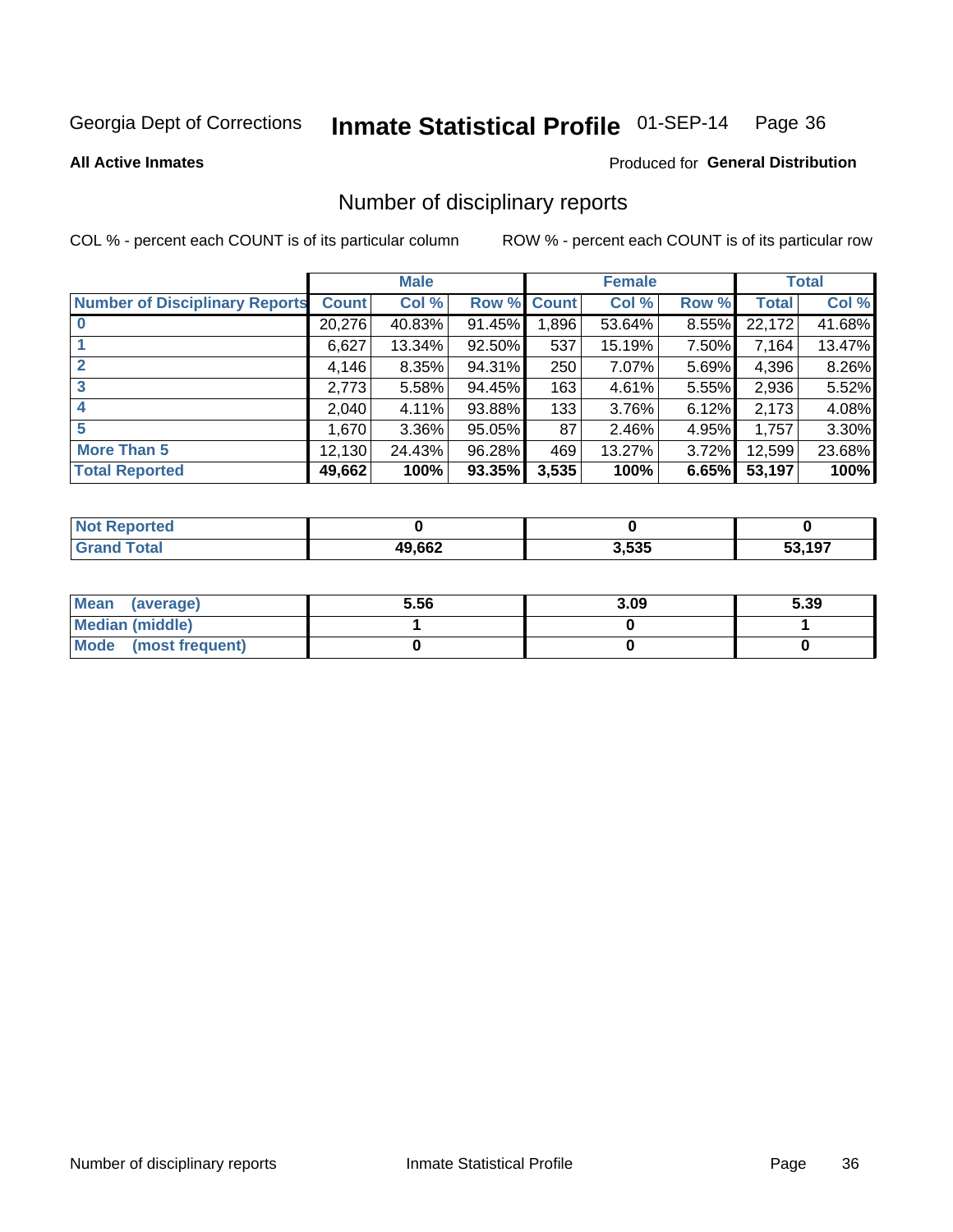# Inmate Statistical Profile 01-SEP-14 Page 37

#### **All Active Inmates**

### **Produced for General Distribution**

# Number of transfers

COL % - percent each COUNT is of its particular column

|                            |         | <b>Male</b> |        |              | <b>Female</b> |          |              | <b>Total</b> |
|----------------------------|---------|-------------|--------|--------------|---------------|----------|--------------|--------------|
| <b>Number of Transfers</b> | Count l | Col %       | Row %  | <b>Count</b> | Col %         | Row %    | <b>Total</b> | Col %        |
|                            | 3,875   | 7.80%       | 84.40% | 716          | 20.25%        | 15.60%   | 4,591        | 8.63%        |
|                            | 355     | 0.71%       | 80.87% | 84           | 2.38%         | 19.13%   | 439          | 0.83%        |
| $\mathbf{2}$               | 15,665  | 31.54%      | 91.13% | 1,525        | 43.14%        | 8.87%    | 17,190       | 32.31%       |
| 3                          | 1,773   | 3.57%       | 91.06% | 174          | 4.92%         | 8.94%    | 1,947        | 3.66%        |
| 4                          | 7,160   | 14.42%      | 94.32% | 431          | 12.19%        | 5.68%    | 7,591        | 14.27%       |
| 5                          | 2,135   | $4.30\%$    | 95.74% | 95           | 2.69%         | 4.26%    | 2,230        | 4.19%        |
| <b>More Than 5</b>         | 18,699  | 37.65%      | 97.34% | 510          | 14.43%        | $2.66\%$ | 19,209       | 36.11%       |
| <b>Total Reported</b>      | 49,662  | 100%        | 93.35% | 3,535        | 100%          | 6.65%    | 53,197       | 100%         |

| วrted<br>NO. |        |       |      |
|--------------|--------|-------|------|
| <b>Total</b> | 49,662 | 3,535 | .197 |

| Mean (average)         | 6.05 | 2.92 | 5.84 |
|------------------------|------|------|------|
| <b>Median (middle)</b> |      |      |      |
| Mode (most frequent)   |      |      |      |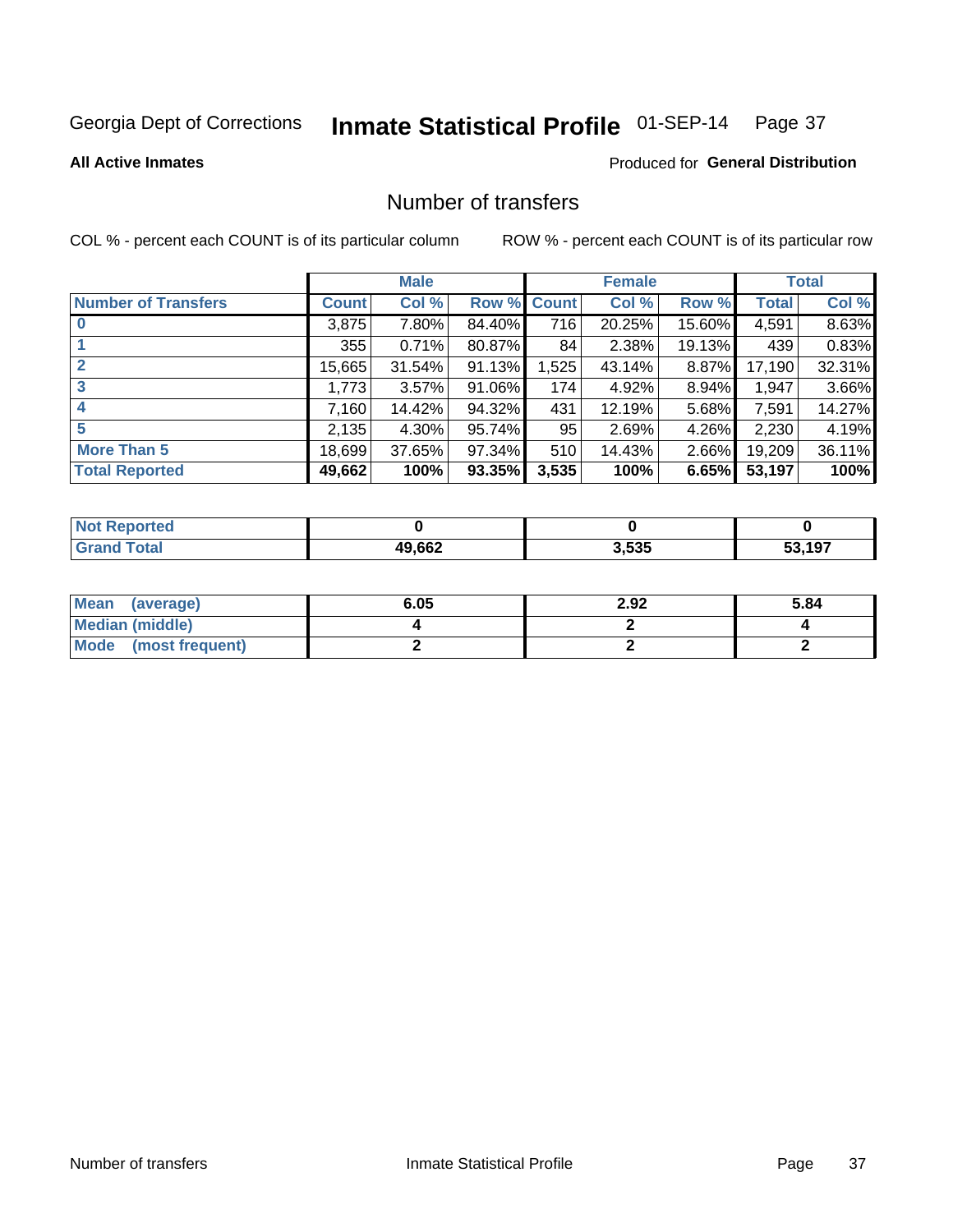# Inmate Statistical Profile 01-SEP-14 Page 38

**All Active Inmates** 

**Produced for General Distribution** 

# Number of escapes

COL % - percent each COUNT is of its particular column

|                          |              | <b>Male</b> |                    |       | <b>Female</b> |          |        | <b>Total</b> |
|--------------------------|--------------|-------------|--------------------|-------|---------------|----------|--------|--------------|
| <b>Number of Escapes</b> | <b>Count</b> | Col %       | <b>Row % Count</b> |       | Col %         | Row %    | Total  | Col %        |
|                          | 49,091       | 98.85%      | 93.31%             | 3,521 | 99.60%        | $6.69\%$ | 52,612 | 98.90%       |
|                          | 523          | 1.05%       | $97.39\%$          | 14    | 0.40%         | 2.61%    | 537    | 1.01%        |
|                          | 41           | 0.08%       | 100.00%            |       |               |          | 41     | 0.08%        |
|                          | 6.           | 0.01%       | $100.00\%$         |       |               |          | 6      | 0.01%        |
|                          |              | 0.01%       | 100.00%            |       |               |          |        | 0.01%        |
| <b>Total Reported</b>    | 49,662       | 100%        | $93.35\%$          | 3,535 | 100%          | 6.65%    | 53,197 | 100.0%       |

| <b>Not Reported</b> |        |       |      |
|---------------------|--------|-------|------|
| <b>Total</b>        | 49,662 | 3,535 | .197 |

| Mean (average)       |  |  |
|----------------------|--|--|
| Median (middle)      |  |  |
| Mode (most frequent) |  |  |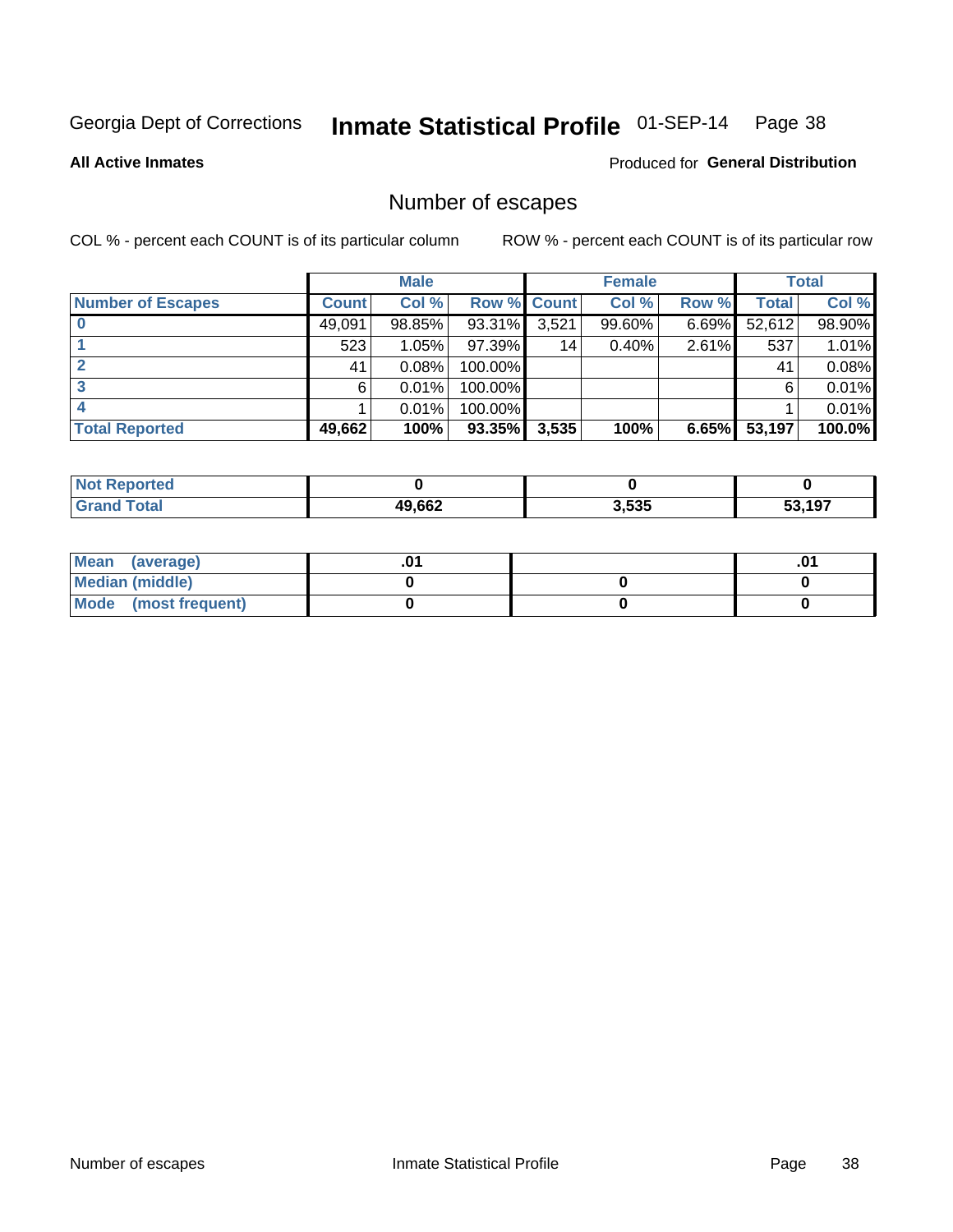#### Inmate Statistical Profile 01-SEP-14 Page 39

**All Active Inmates** 

#### Produced for General Distribution

# Split sentences - Probation to follow

COL % - percent each COUNT is of its particular column

|                            |              | <b>Male</b> |                    |     | <b>Female</b> |              |                 | <b>Total</b> |
|----------------------------|--------------|-------------|--------------------|-----|---------------|--------------|-----------------|--------------|
| <b>Probation to follow</b> | <b>Count</b> | Col%        | <b>Row % Count</b> |     | Col %         | <b>Row %</b> | <b>Total</b> i  | Col %        |
| <b>Yes</b>                 | 33.322       | $67.10\%$   | $92.73\%$ 2.611    |     | 73.86%        | $7.27\%$     | 35,933          | 67.55%       |
| <b>No</b>                  | 16.340       | $32.90\%$   | 94.65%             | 924 | 26.14%        | $5.35\%$     | 17.264          | 32.45%       |
| <b>Total Reported</b>      | 49,662       | 100%        | $93.35\%$ 3,535    |     | 100%          |              | $6.65\%$ 53,197 | 100%         |

| 49,662 | .<br>3.535 | ,197<br>JJ. |
|--------|------------|-------------|
|        |            |             |

| M<br>reauent)<br>/٥<br>$\sim$<br>v.,<br>.<br>w<br>$\cdot$ - $\cdot$ |
|---------------------------------------------------------------------|
|---------------------------------------------------------------------|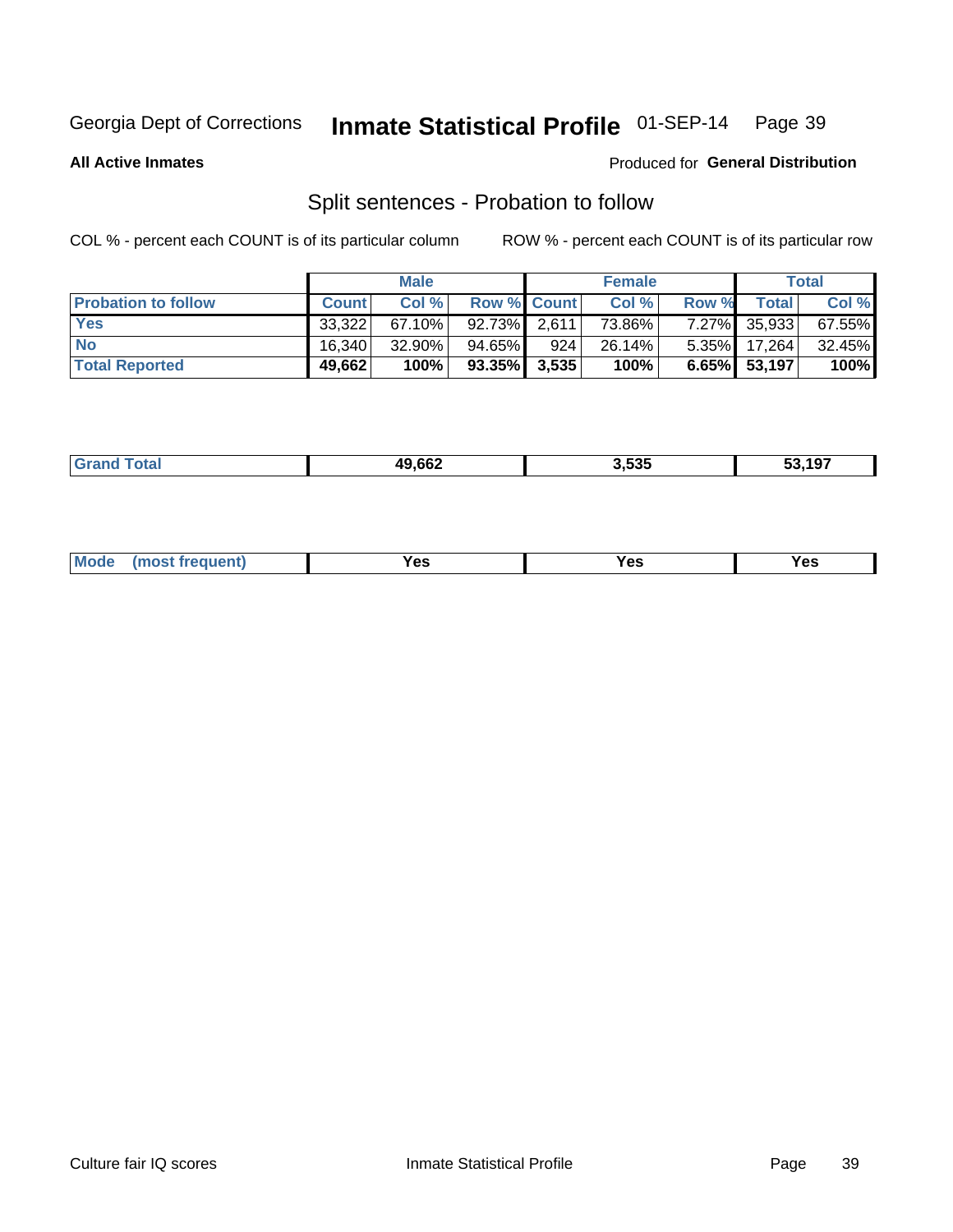#### Inmate Statistical Profile 01-SEP-14 Page 40

**All Active Inmates** 

#### Produced for General Distribution

# Probable future release type of still active inmates

COL % - percent each COUNT is of its particular column

|                                         |              | <b>Male</b> |                 |     | <b>Female</b> |          | <b>Total</b> |        |
|-----------------------------------------|--------------|-------------|-----------------|-----|---------------|----------|--------------|--------|
| <b>Probable Future Release Type</b>     | <b>Count</b> | Col %       | Row % Count     |     | Col %         | Row %    | <b>Total</b> | Col %  |
| <b>Paroled with probation to follow</b> | 21,733       | 44.11%      | 91.67% 1.975    |     | 56.04%        | 8.33%    | 23,708       | 44.91% |
| Paroled w/o probation to follow         | 8,616        | 17.49%      | 93.10%          | 639 | 18.13%        | 6.90%    | 9,255        | 17.53% |
| <b>Maxout with probation to follow</b>  | 11,001       | 22.33%      | 94.64%          | 623 | 17.68%        | 5.36%    | 11,624       | 22.02% |
| <b>Maxout w/o probation to follow</b>   | 3,216        | 6.53%       | 96.37%          | 121 | 3.43%         | 3.63%    | 3,337        | 6.32%  |
| Life, LWOP or death sentence            | 4,705        | 9.55%       | 96.59%          | 166 | 4.71%         | $3.41\%$ | 4,871        | 9.23%  |
| <b>Total Reported</b>                   | 49,271       | 100%        | $93.33\%$ 3,524 |     | 100%          | 6.67%    | 52,795       | 100%   |

| દાડામા |                |      |        |
|--------|----------------|------|--------|
|        | 10.271<br>TJ.L | 524, | 52,795 |

| Mode (most frequent) | <b>PAR with PROB follow</b> | <b>PAR with PROB follow</b> | <b>PAR with PROB</b><br>follow |
|----------------------|-----------------------------|-----------------------------|--------------------------------|
|                      |                             |                             |                                |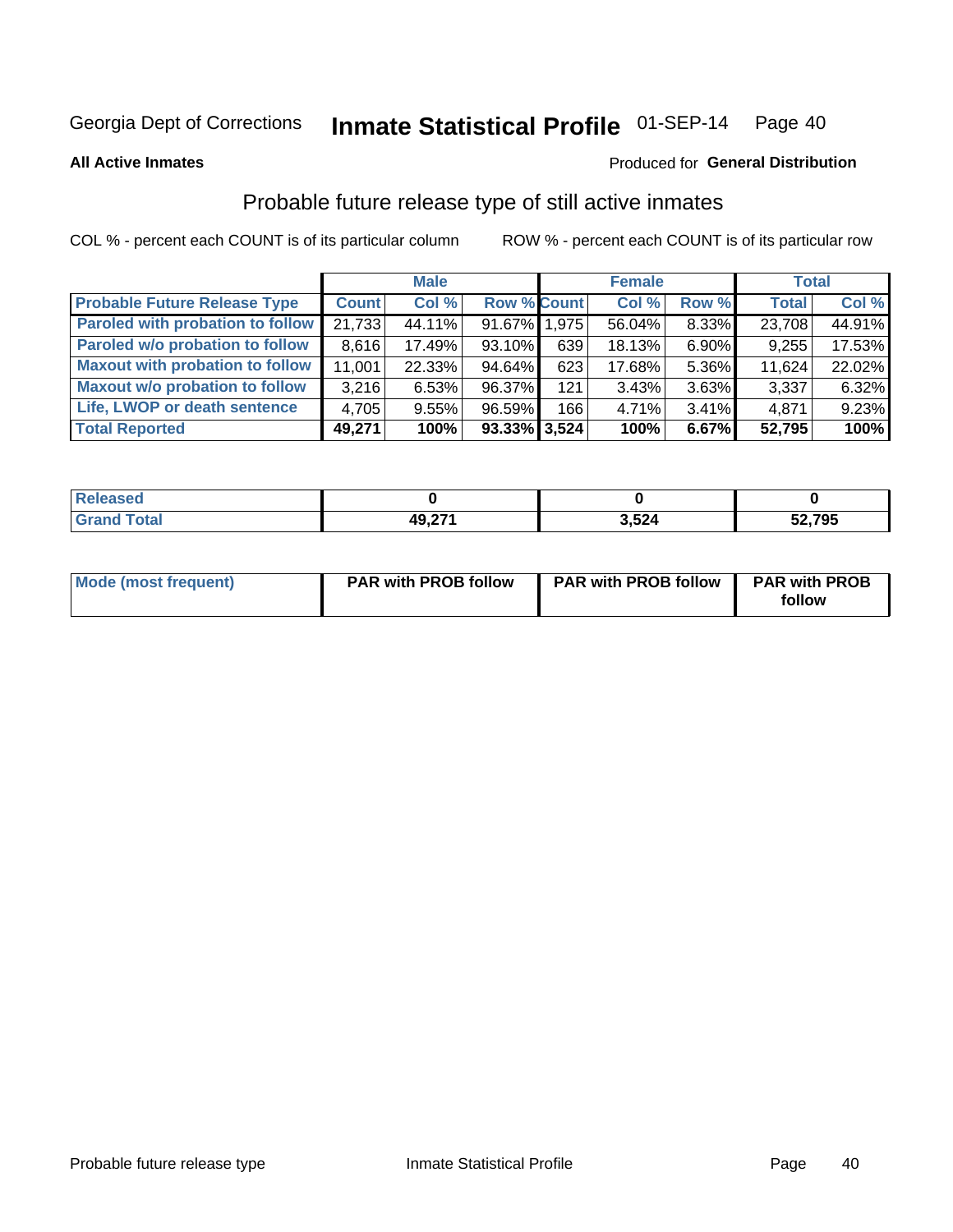### **All Active Inmates**

### **Produced for General Distribution**

## Time served in current (or last) institution

COL % - percent each COUNT is of its particular column

|                            | <b>Male</b>  |        |        | <b>Female</b> |        |        | <b>Total</b> |        |
|----------------------------|--------------|--------|--------|---------------|--------|--------|--------------|--------|
| <b>Time In Institution</b> | <b>Count</b> | Col %  | Row %  | <b>Count</b>  | Col %  | Row %  | Total        | Col %  |
| 0 to 3 months              | 11,820       | 23.80% | 92.22% | 997           | 28.20% | 7.78%  | 12,817       | 24.09% |
| <b>3.01 to 6 months</b>    | 7,652        | 15.41% | 92.83% | 591           | 16.72% | 7.17%  | 8,243        | 15.50% |
| 6.01 to 9 months           | 5,105        | 10.28% | 94.05% | 323           | 9.14%  | 5.95%  | 5,428        | 10.20% |
| 9.01 to 12 months          | 3,927        | 7.91%  | 94.44% | 231           | 6.53%  | 5.56%  | 4,158        | 7.82%  |
| 12.01 to 18 months         | 5,957        | 12.00% | 93.38% | 422           | 11.94% | 6.62%  | 6,379        | 11.99% |
| <b>18.01 to 24 months</b>  | 3,687        | 7.42%  | 93.84% | 242           | 6.85%  | 6.16%  | 3,929        | 7.39%  |
| $2.01$ to 3 years          | 4,800        | 9.67%  | 95.87% | 207           | 5.86%  | 4.13%  | 5,007        | 9.41%  |
| $3.01$ to 4 years          | 2,375        | 4.78%  | 90.30% | 255           | 7.21%  | 9.70%  | 2,630        | 4.94%  |
| 4.01 to 5 years            | 1,491        | 3.00%  | 94.67% | 84            | 2.38%  | 5.33%  | 1,575        | 2.96%  |
| 5.01 to 6 years            | 944          | 1.90%  | 94.12% | 59            | 1.67%  | 5.88%  | 1,003        | 1.89%  |
| 6.01 to 7 years            | 519          | 1.05%  | 95.40% | 25            | 0.71%  | 4.60%  | 544          | 1.02%  |
| 7.01 to 8 years            | 261          | 0.53%  | 92.55% | 21            | 0.59%  | 7.45%  | 282          | 0.53%  |
| 8.01 to 9 years            | 190          | 0.38%  | 93.14% | 14            | 0.40%  | 6.86%  | 204          | 0.38%  |
| 9.01 to 10 years           | 145          | 0.29%  | 83.33% | 29            | 0.82%  | 16.67% | 174          | 0.33%  |
| Over 10 years              | 789          | 1.59%  | 95.75% | 35            | 0.99%  | 4.25%  | 824          | 1.55%  |
| <b>Total Reported</b>      | 49,662       | 100%   | 93.35% | 3,535         | 100%   | 6.65%  | 53,197       | 100%   |

| orted<br><b>Not</b> |        |       |        |
|---------------------|--------|-------|--------|
| otal                | 49,662 | 3,535 | 53.197 |

| <b>Mean</b><br>(average) | 22 months | 17 months           | 22 months |  |
|--------------------------|-----------|---------------------|-----------|--|
| Median (middle)          | 9 months  | <sup>7</sup> months | 9 months  |  |
| Mode<br>(most frequent)  | 0 months  | months              | ∖ months  |  |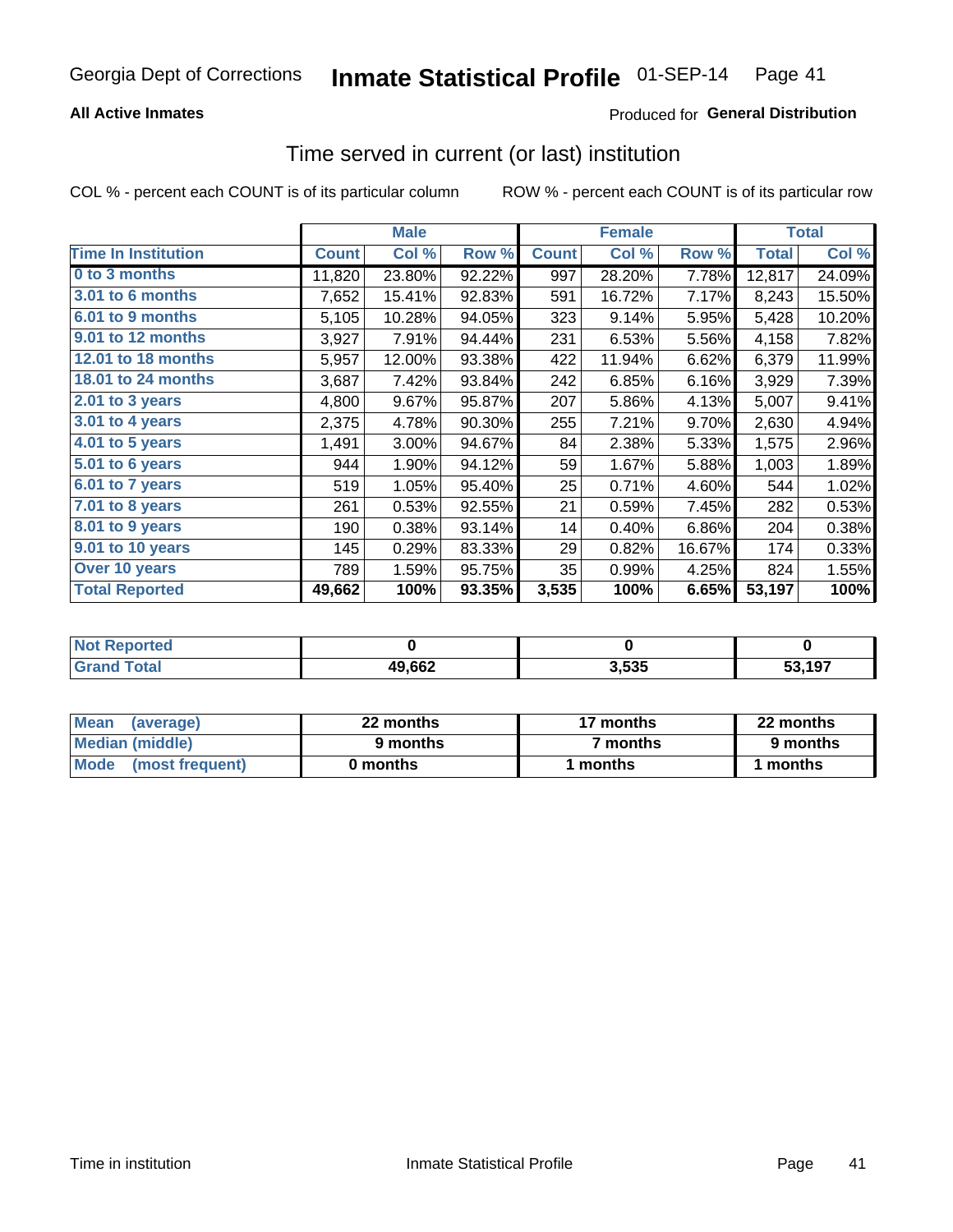#### Inmate Statistical Profile 01-SEP-14 Page 42

#### **All Active Inmates**

#### Produced for General Distribution

## Highest grade level attained

COL % - percent each COUNT is of its particular column

|                              |                | <b>Male</b>                |                      |                | <b>Female</b> |        |                | <b>Total</b> |
|------------------------------|----------------|----------------------------|----------------------|----------------|---------------|--------|----------------|--------------|
| <b>Grade Level</b>           | <b>Count</b>   | $\overline{\text{Col }\%}$ | Row %                | <b>Count</b>   | Col %         | Row %  | <b>Total</b>   | Col %        |
| No school at all             | 14             | 0.03%                      | 100.00%              |                |               |        | 14             | 0.03%        |
| Grade 1                      | 28             | 0.06%                      | $\overline{96.55\%}$ | 1              | 0.03%         | 3.45%  | 29             | 0.06%        |
| <b>Grade 2</b>               | 65             | 0.14%                      | 97.01%               | $\overline{c}$ | 0.06%         | 2.99%  | 67             | 0.13%        |
| <b>Grade 3</b>               | 122            | 0.26%                      | 96.06%               | 5              | 0.15%         | 3.94%  | 127            | 0.25%        |
| Grade 4                      | 120            | 0.26%                      | 99.17%               | 1              | 0.03%         | 0.83%  | 121            | 0.24%        |
| Grade 5                      | 160            | 0.34%                      | 96.39%               | 6              | 0.18%         | 3.61%  | 166            | 0.33%        |
| Grade 6                      | 600            | 1.28%                      | 95.54%               | 28             | 0.82%         | 4.46%  | 628            | 1.25%        |
| Grade 7                      | 804            | 1.71%                      | 92.84%               | 62             | 1.81%         | 7.16%  | 866            | 1.72%        |
| Grade 8                      | 3,032          | 6.46%                      | 92.64%               | 241            | 7.03%         | 7.36%  | 3,273          | 6.50%        |
| Grade 9                      | 5,593          | 11.91%                     | 94.64%               | 317            | 9.25%         | 5.36%  | 5,910          | 11.73%       |
| Grade 10                     | 7,436          | 15.84%                     | 95.17%               | 377            | 11.00%        | 4.83%  | 7,813          | 15.51%       |
| Grade 11                     | 7,684          | 16.37%                     | 95.58%               | 355            | 10.36%        | 4.42%  | 8,039          | 15.96%       |
| <b>Grade 12 or GED</b>       | 16,253         | 34.62%                     | 93.12%               | 1,201          | 35.04%        | 6.88%  | 17,454         | 34.65%       |
| Some tech school             | 259            | 0.55%                      | 70.00%               | 111            | 3.24%         | 30.00% | 370            | 0.73%        |
| <b>Completed tech school</b> | 270            | 0.58%                      | 66.50%               | 136            | 3.97%         | 33.50% | 406            | 0.81%        |
| College, 1 year              | 1,403          | 2.99%                      | 88.63%               | 180            | 5.25%         | 11.37% | 1,583          | 3.14%        |
| College, 2 year              | 1,837          | 3.91%                      | 89.26%               | 221            | 6.45%         | 10.74% | 2,058          | 4.09%        |
| College, 3 year              | 480            | 1.02%                      | 88.40%               | 63             | 1.84%         | 11.60% | 543            | 1.08%        |
| <b>Bachelor's degree</b>     | 619            | 1.32%                      | 87.31%               | 90             | 2.63%         | 12.69% | 709            | 1.41%        |
| <b>Master's degree</b>       | 113            | 0.24%                      | 83.70%               | 22             | 0.64%         | 16.30% | 135            | 0.27%        |
| Ph.D. degree                 | 18             | 0.04%                      | 81.82%               | 4              | 0.12%         | 18.18% | 22             | 0.04%        |
| Law degree                   | 20             | 0.04%                      | 83.33%               | 4              | 0.12%         | 16.67% | 24             | 0.05%        |
| <b>Some medical school</b>   | $\overline{2}$ | 0.01%                      | 100.00%              |                |               |        | $\overline{2}$ | 0.01%        |
| <b>Medical degree</b>        | 11             | 0.02%                      | 91.67%               | 1              | 0.03%         | 8.33%  | 12             | 0.02%        |
| <b>Total Reported</b>        | 46,943         | 100%                       | 93.19%               | 3,428          | 100.1%        | 6.81%  | 50,371         | 100.0%       |

| n 71 N<br>. .<br>- 15 | 107<br>1 V I<br>$-$ | 2,826<br>__ |
|-----------------------|---------------------|-------------|
| $\overline{a}$<br>Лr  | 3,535               | 107         |

| <b>Mean</b><br>(average)       | 10.88           | 11.45           | 10.92           |
|--------------------------------|-----------------|-----------------|-----------------|
| Median (middle)                | Grade 11        | Grade 12 or GED | Grade 11        |
| <b>Mode</b><br>(most frequent) | Grade 12 or GED | Grade 12 or GED | Grade 12 or GED |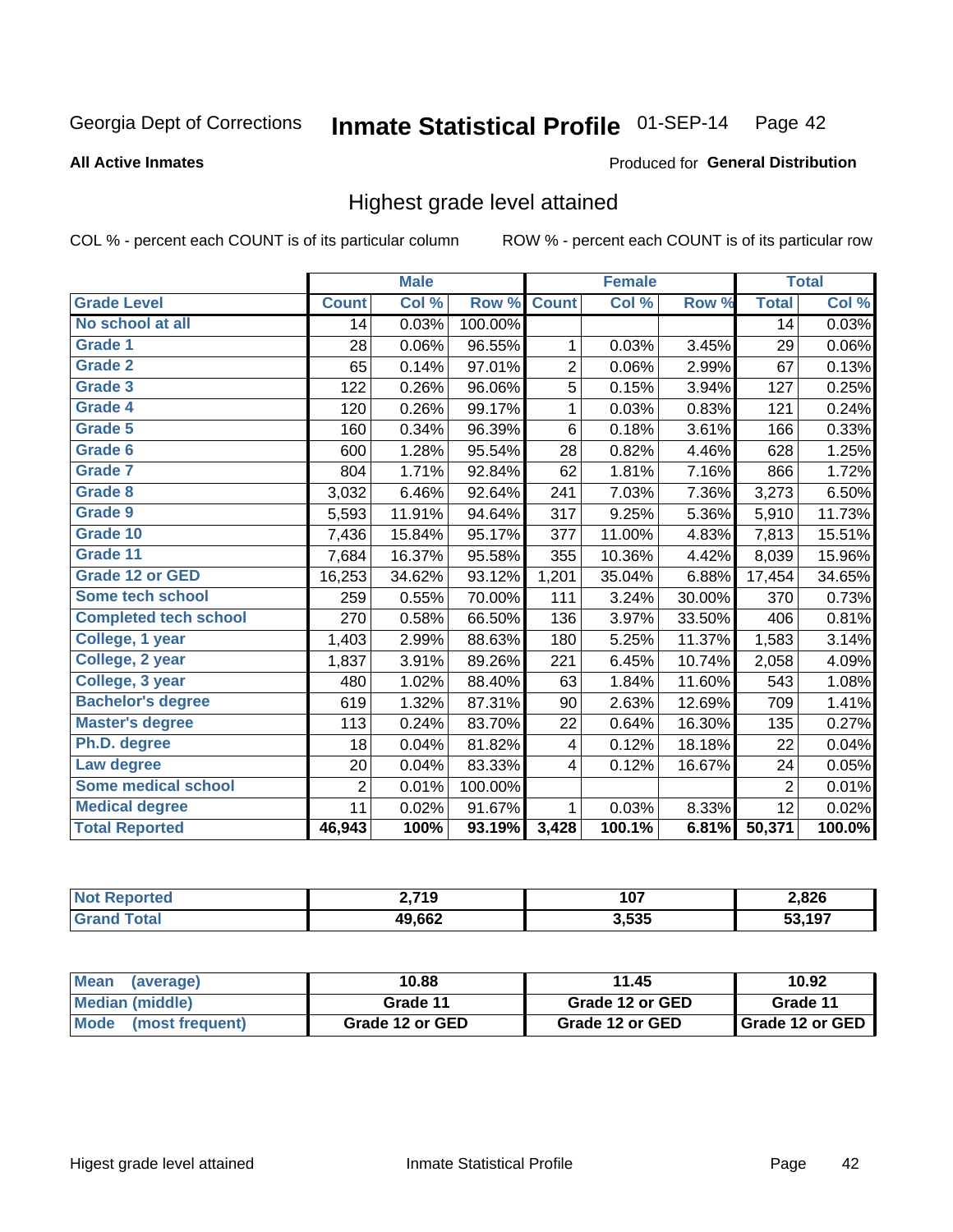# Inmate Statistical Profile 01-SEP-14 Page 43

**All Active Inmates** 

#### **Produced for General Distribution**

# Culture fair IQ scores

COL % - percent each COUNT is of its particular column

|                       |              | <b>Male</b> |        |              | <b>Female</b> |          |              | <b>Total</b> |
|-----------------------|--------------|-------------|--------|--------------|---------------|----------|--------------|--------------|
| <b>IQ Scores</b>      | <b>Count</b> | Col %       | Row %  | <b>Count</b> | Col %         | Row %    | <b>Total</b> | Col %        |
| $60 - 69$             | 746          | 2.23%       | 91.87% | 66           | 2.37%         | 8.13%    | 812          | 2.24%        |
| $70 - 79$             | 2,263        | 6.76%       | 91.25% | 217          | 7.78%         | 8.75%    | 2,480        | 6.84%        |
| $80 - 89$             | 5,119        | 15.29%      | 87.70% | 718          | 25.74%        | 12.30%   | 5,837        | 16.09%       |
| $90 - 99$             | 9,851        | 29.43%      | 90.65% | 1,016        | 36.43%        | $9.35\%$ | 10,867       | 29.96%       |
| $100 - 109$           | 9,320        | 27.84%      | 95.45% | 444          | 15.92%        | 4.55%    | 9,764        | 26.92%       |
| $110 - 119$           | 5,293        | 15.81%      | 96.73% | 179          | 6.42%         | 3.27%    | 5,472        | 15.09%       |
| 120 - 129             | 854          | 2.55%       | 89.71% | 98           | 3.51%         | 10.29%   | 952          | 2.62%        |
| 130 - 139             | 27           | 0.08%       | 41.54% | 38           | 1.36%         | 58.46%   | 65           | 0.18%        |
| 140 & Up              | 5            | 0.01%       | 29.41% | 12           | 0.43%         | 70.59%   | 17           | 0.05%        |
|                       |              |             |        | 1            | 0.04%         | 100.00%  |              | 0.01%        |
| <b>Total Reported</b> | 33,478       | 100%        | 92.31% | 2,789        | 100%          | 7.69%    | 36,267       | 100%         |

| <b>Not Reported</b>  | 15,472 | 617   | 16,089 |
|----------------------|--------|-------|--------|
| Not Valid (under 60) | 712    | 129   | 841    |
| <b>Grand Total</b>   | 49,662 | 3,535 | 53,197 |

| Mean<br>(average)       | 98  | 95 | 98 |
|-------------------------|-----|----|----|
| <b>Median (middle)</b>  | 99  |    | 99 |
| Mode<br>(most frequent) | 103 | 99 | 99 |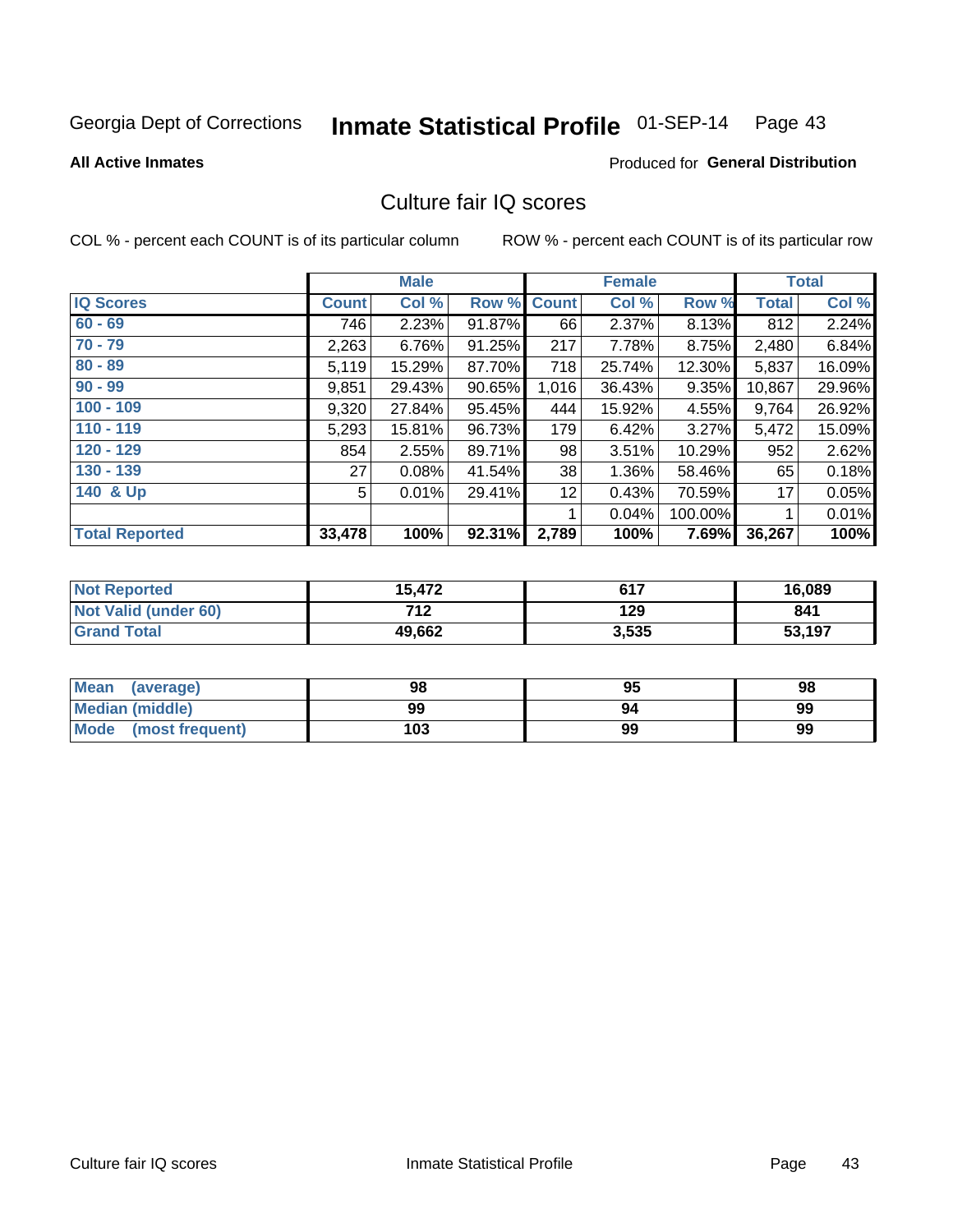# Inmate Statistical Profile 01-SEP-14 Page 44

**All Active Inmates** 

#### Produced for General Distribution

# Wide Range Achievement Test (WRAT) reading score

COL % - percent each COUNT is of its particular column

|                           |              | <b>Male</b> |        |              | <b>Female</b> |        |              | <b>Total</b> |
|---------------------------|--------------|-------------|--------|--------------|---------------|--------|--------------|--------------|
| <b>WRAT Reading Score</b> | <b>Count</b> | Col %       | Row %  | <b>Count</b> | Col %         | Row %  | <b>Total</b> | Col %        |
| $0.1$ to $0.9$            | 893          | 2.61%       | 99.33% | 6            | 0.20%         | 0.67%  | 899          | 2.42%        |
| 1.0 to 1.9                | 666          | 1.94%       | 96.94% | 21           | 0.72%         | 3.06%  | 687          | 1.85%        |
| 2.0 to 2.9                | 1,154        | 3.37%       | 96.01% | 48           | 1.64%         | 3.99%  | 1,202        | 3.23%        |
| 3.0 to 3.9                | 2,825        | 8.25%       | 95.93% | 120          | 4.09%         | 4.07%  | 2,945        | 7.92%        |
| 4.0 to 4.9                | 3,345        | 9.77%       | 93.46% | 234          | 7.98%         | 6.54%  | 3,579        | 9.63%        |
| 5.0 to 5.9                | 2,717        | 7.93%       | 94.27% | 165          | 5.63%         | 5.73%  | 2,882        | 7.75%        |
| 6.0 to 6.9                | 3,360        | 9.81%       | 92.41% | 276          | 9.41%         | 7.59%  | 3,636        | 9.78%        |
| 7.0 to 7.9                | 1,125        | 3.29%       | 92.14% | 96           | 3.27%         | 7.86%  | 1,221        | 3.28%        |
| 8.0 to 8.9                | 2,219        | 6.48%       | 90.20% | 241          | 8.22%         | 9.80%  | 2,460        | 6.62%        |
| 9.0 to 9.9                | 1,175        | 3.43%       | 89.69% | 135          | 4.60%         | 10.31% | 1,310        | 3.52%        |
| 10.0 to 10.9              | 2,329        | 6.80%       | 88.79% | 294          | 10.02%        | 11.21% | 2,623        | 7.06%        |
| 11.0 to 11.9              | 3,615        | 10.56%      | 89.48% | 425          | 14.49%        | 10.52% | 4,040        | 10.87%       |
| 12.0 to 12.9              | 8,782        | 25.65%      | 91.12% | 856          | 29.19%        | 8.88%  | 9,638        | 25.93%       |
| 13                        | 37           | 0.11%       | 69.81% | 16           | 0.55%         | 30.19% | 53           | 0.14%        |
| <b>Total Reported</b>     | 34,242       | 100%        | 92.11% | 2,933        | 100.0%        | 7.89%  | 37,175       | 100%         |

| <b>Not Reported</b>   | 15,420 | 602   | 16,022 |
|-----------------------|--------|-------|--------|
| Total<br><b>Grand</b> | 49,662 | 3,535 | 53,197 |

| <b>Mean</b><br>(average)       | 8.24 | 9.35 | 8.33 |
|--------------------------------|------|------|------|
| <b>Median (middle)</b>         |      | 10.2 | 8.9  |
| <b>Mode</b><br>(most frequent) | l2.9 | 12.9 | 12.9 |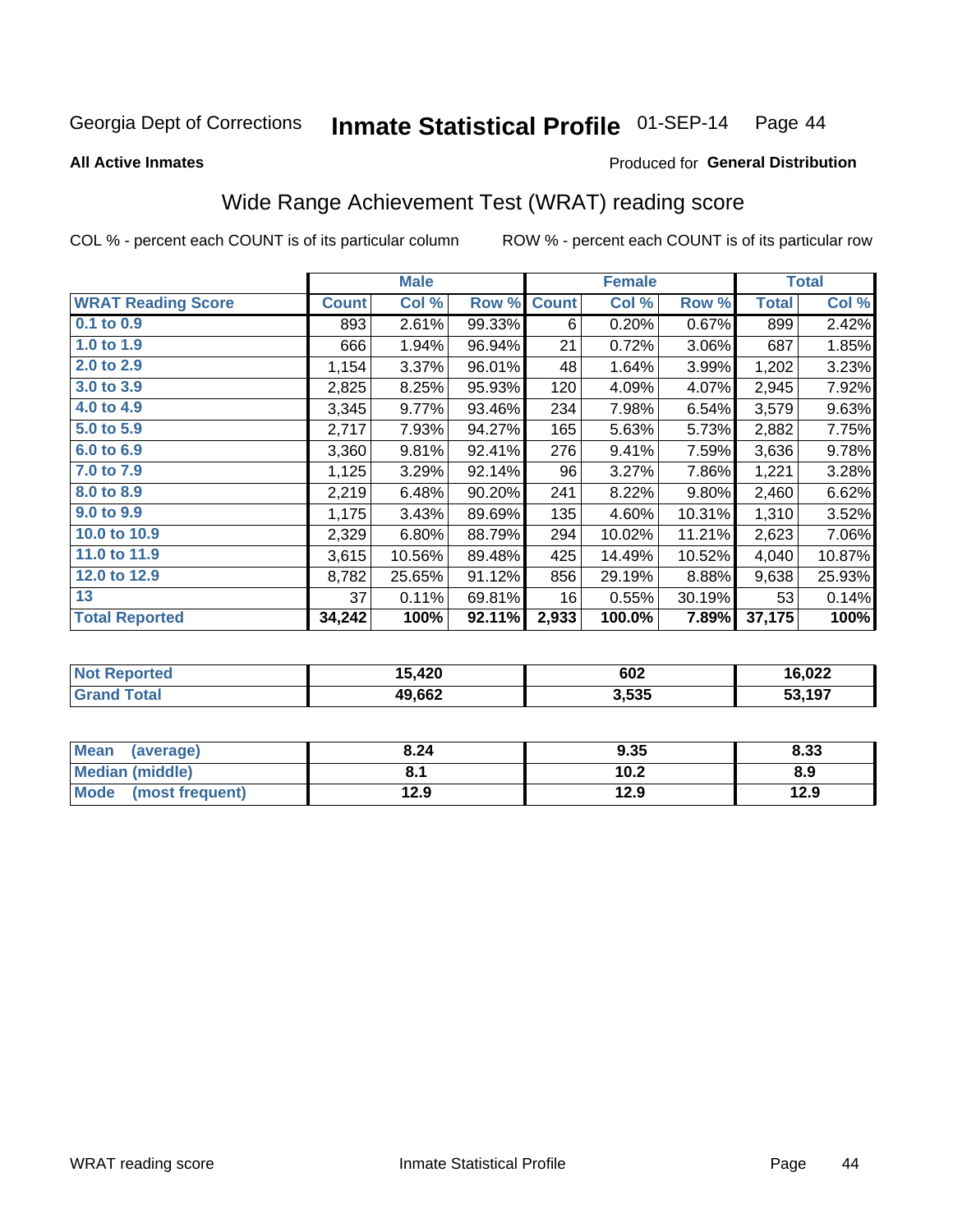#### Inmate Statistical Profile 01-SEP-14 Page 45

**All Active Inmates** 

#### Produced for General Distribution

# Wide Range Achievement Test (WRAT) math score

COL % - percent each COUNT is of its particular column

|                              |              | <b>Male</b> |        |              | <b>Female</b> |        |              | <b>Total</b> |
|------------------------------|--------------|-------------|--------|--------------|---------------|--------|--------------|--------------|
| <b>WRAT Mathematic Score</b> | <b>Count</b> | Col %       | Row %  | <b>Count</b> | Col %         | Row %  | <b>Total</b> | Col %        |
| $0.1$ to $0.9$               | 77           | 0.22%       | 98.72% | 1            | 0.03%         | 1.28%  | 78           | 0.21%        |
| 1.0 to 1.9                   | 243          | 0.71%       | 95.67% | 11           | 0.37%         | 4.33%  | 254          | 0.68%        |
| 2.0 to 2.9                   | 687          | 2.01%       | 96.08% | 28           | 0.95%         | 3.92%  | 715          | 1.92%        |
| 3.0 to 3.9                   | 1,504        | 4.39%       | 95.19% | 76           | 2.59%         | 4.81%  | 1,580        | 4.25%        |
| 4.0 to 4.9                   | 4,551        | 13.29%      | 94.30% | 275          | 9.37%         | 5.70%  | 4,826        | 12.98%       |
| 5.0 to 5.9                   | 5,781        | 16.88%      | 93.48% | 403          | 13.74%        | 6.52%  | 6,184        | 16.63%       |
| 6.0 to 6.9                   | 6,908        | 20.17%      | 92.59% | 553          | 18.85%        | 7.41%  | 7,461        | 20.07%       |
| 7.0 to 7.9                   | 2,312        | 6.75%       | 90.88% | 232          | 7.91%         | 9.12%  | 2,544        | 6.84%        |
| 8.0 to 8.9                   | 3,892        | 11.36%      | 90.41% | 413          | 14.08%        | 9.59%  | 4,305        | 11.58%       |
| 9.0 to 9.9                   | 1,606        | 4.69%       | 90.12% | 176          | 6.00%         | 9.88%  | 1,782        | 4.79%        |
| 10.0 to 10.9                 | 46           | 0.13%       | 92.00% | 4            | 0.14%         | 8.00%  | 50           | 0.13%        |
| 11.0 to 11.9                 | 1,384        | 4.04%       | 90.05% | 153          | 5.21%         | 9.95%  | 1,537        | 4.13%        |
| 12.0 to 12.9                 | 5,256        | 15.35%      | 89.65% | 607          | 20.69%        | 10.35% | 5,863        | 15.77%       |
| 13                           | 2            | 0.01%       | 50.00% | 2            | 0.07%         | 50.00% | 4            | 0.01%        |
| <b>Total Reported</b>        | 34,249       | 100%        | 92.11% | 2,934        | 100%          | 7.89%  | 37,183       | 100%         |

| <b>Not Reported</b>     | 15,413 | 601   | 16,014 |
|-------------------------|--------|-------|--------|
| Total<br><b>Grand 1</b> | 49,662 | 3,535 | 53,197 |

| Mean (average)       | 7.38 | 8.12 | 7.44 |
|----------------------|------|------|------|
| Median (middle)      | ხ. J |      | ס.ו  |
| Mode (most frequent) | 12.9 | 12.9 | 12.9 |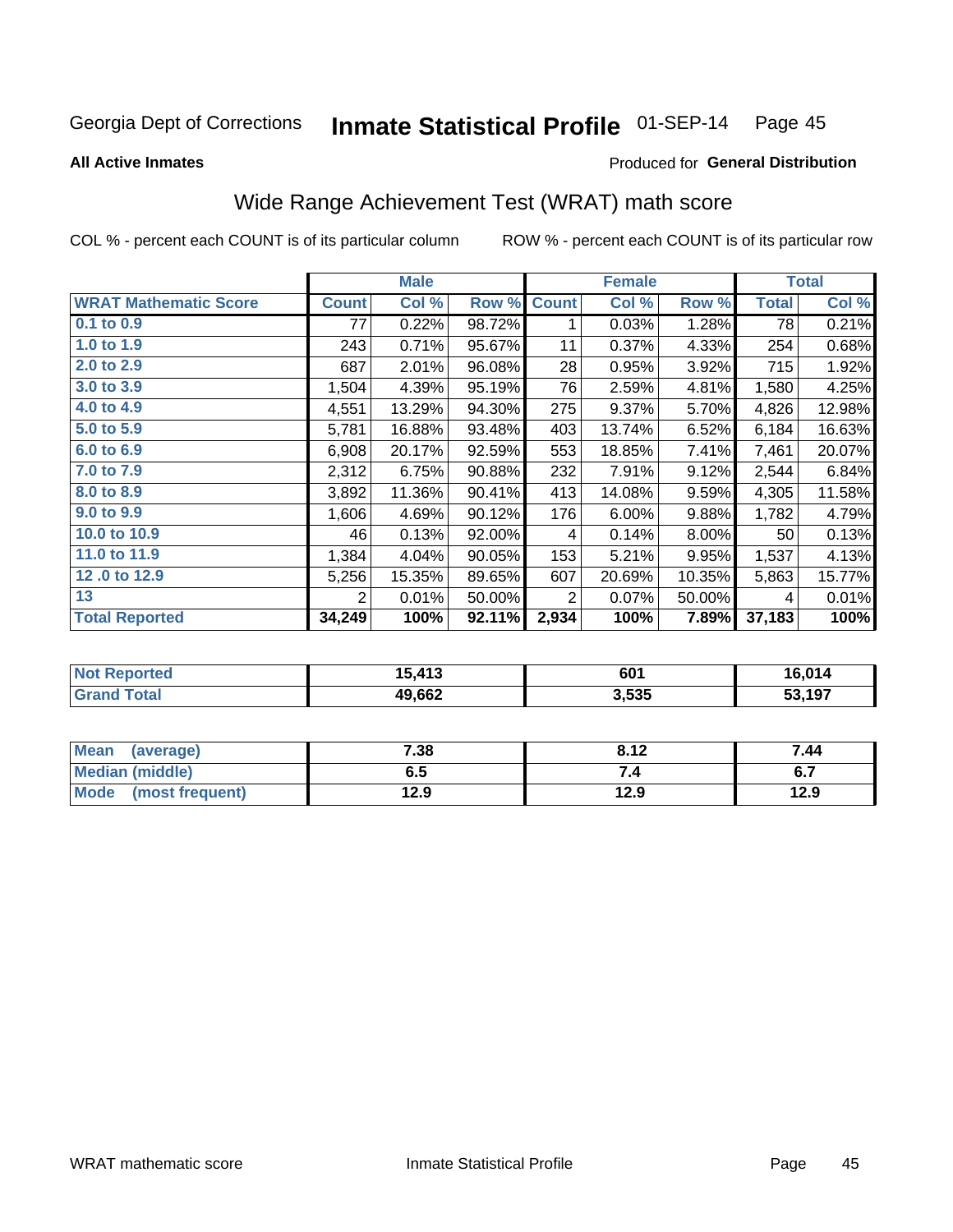#### Inmate Statistical Profile 01-SEP-14 Page 46

#### **All Active Inmates**

### Produced for General Distribution

# Wide Range Achievement Test (WRAT) spelling score

COL % - percent each COUNT is of its particular column

|                            |              | <b>Male</b> |        |              | <b>Female</b> |        |              | <b>Total</b> |
|----------------------------|--------------|-------------|--------|--------------|---------------|--------|--------------|--------------|
| <b>WRAT Spelling Score</b> | <b>Count</b> | Col %       | Row %  | <b>Count</b> | Col %         | Row %  | <b>Total</b> | Col %        |
| $0.1$ to $0.9$             | 893          | 2.61%       | 99.44% | 5            | 0.17%         | 0.56%  | 898          | 2.41%        |
| 1.0 to 1.9                 | 851          | 2.48%       | 98.95% | 9            | 0.31%         | 1.05%  | 860          | 2.31%        |
| 2.0 to 2.9                 | 1,564        | 4.57%       | 96.84% | 51           | 1.74%         | 3.16%  | 1,615        | 4.34%        |
| 3.0 to 3.9                 | 2,389        | 6.97%       | 96.84% | 78           | 2.66%         | 3.16%  | 2,467        | 6.63%        |
| 4.0 to 4.9                 | 2,216        | 6.47%       | 96.22% | 87           | 2.97%         | 3.78%  | 2,303        | 6.19%        |
| 5.0 to 5.9                 | 4,042        | 11.80%      | 95.04% | 211          | 7.19%         | 4.96%  | 4,253        | 11.44%       |
| 6.0 to 6.9                 | 3,108        | 9.07%       | 94.35% | 186          | 6.34%         | 5.65%  | 3,294        | 8.86%        |
| 7.0 to 7.9                 | 3,073        | 8.97%       | 93.38% | 218          | 7.43%         | 6.62%  | 3,291        | 8.85%        |
| 8.0 to 8.9                 | 2,931        | 8.56%       | 92.69% | 231          | 7.87%         | 7.31%  | 3,162        | 8.50%        |
| 9.0 to 9.9                 | 1,541        | 4.50%       | 92.00% | 134          | 4.57%         | 8.00%  | 1,675        | 4.50%        |
| 10.0 to 10.9               | 1,325        | 3.87%       | 91.19% | 128          | 4.36%         | 8.81%  | 1,453        | 3.91%        |
| 11.0 to 11.9               | 2,757        | 8.05%       | 91.02% | 272          | 9.27%         | 8.98%  | 3,029        | 8.14%        |
| 12.0 to 12.9               | 7,549        | 22.04%      | 85.18% | 1,313        | 44.75%        | 14.82% | 8,862        | 23.83%       |
| 13                         | 17           | 0.05%       | 60.71% | 11           | 0.37%         | 39.29% | 28           | 0.08%        |
| <b>Total Reported</b>      | 34,256       | 100%        | 92.11% | 2,934        | 100%          | 7.89%  | 37,190       | 100%         |

| prted<br>NO | ,406   | 601   | 16,007 |
|-------------|--------|-------|--------|
| int         | 49,662 | 3,535 | 53.197 |

| <b>Mean</b><br>(average) | 7.90 | 10.03 | 8.07 |
|--------------------------|------|-------|------|
| Median (middle)          | .    |       | .    |
| Mode (most frequent)     | 12.9 | 12.9  | 12.9 |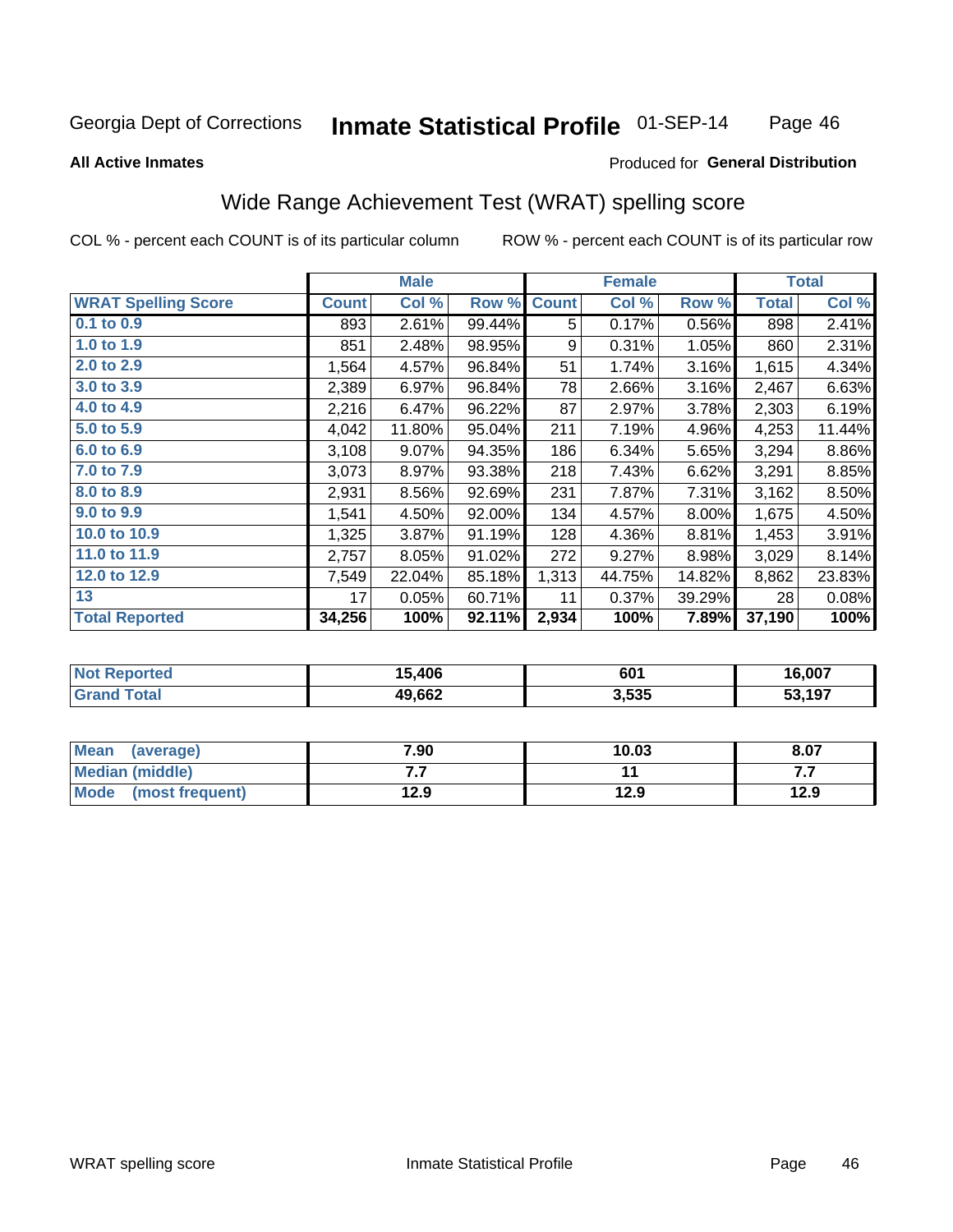#### **All Active Inmates**

#### Produced for General Distribution

# Scope of substance abuse - summary

COL % - percent each COUNT is of its particular column

|                        |              | <b>Male</b> |        |                 | <b>Female</b> |       |        | <b>Total</b> |
|------------------------|--------------|-------------|--------|-----------------|---------------|-------|--------|--------------|
| <b>Substance Abuse</b> | <b>Count</b> | Col %       | Row %  | <b>Count</b>    | Col %         | Row % | Total  | Col %        |
| <b>None</b>            | 39.506       | 79.55%      | 92.54% | 3,186           | 90.13%        | 7.46% | 42,692 | 80.25%       |
| <b>Drugs only</b>      | 5.421        | $10.92\%$   | 95.51% | 255             | 7.21%         | 4.49% | 5,676  | 10.67%       |
| <b>Alcohol only</b>    | ' 193.       | $2.40\%$    | 98.11% | 23 <sub>1</sub> | 0.65%         | 1.89% | 1,216  | 2.29%        |
| Drugs and alcohol      | 3.542        | 7.13%       | 98.03% | 71              | $2.01\%$      | 1.97% | 3,613  | 6.79%        |
| <b>Total Reported</b>  | 49,662       | 100%        | 93.35% | 3,535           | 100%          | 6.65% | 53,197 | 100%         |

| <b>Not Reported</b> |        |       |        |
|---------------------|--------|-------|--------|
| <b>Grand Total</b>  | 49,662 | 3,535 | 53,197 |

| Mode<br><b>None</b><br><b>None</b><br>None<br>nos<br>auenti<br>___<br>$ -$ |
|----------------------------------------------------------------------------|
|----------------------------------------------------------------------------|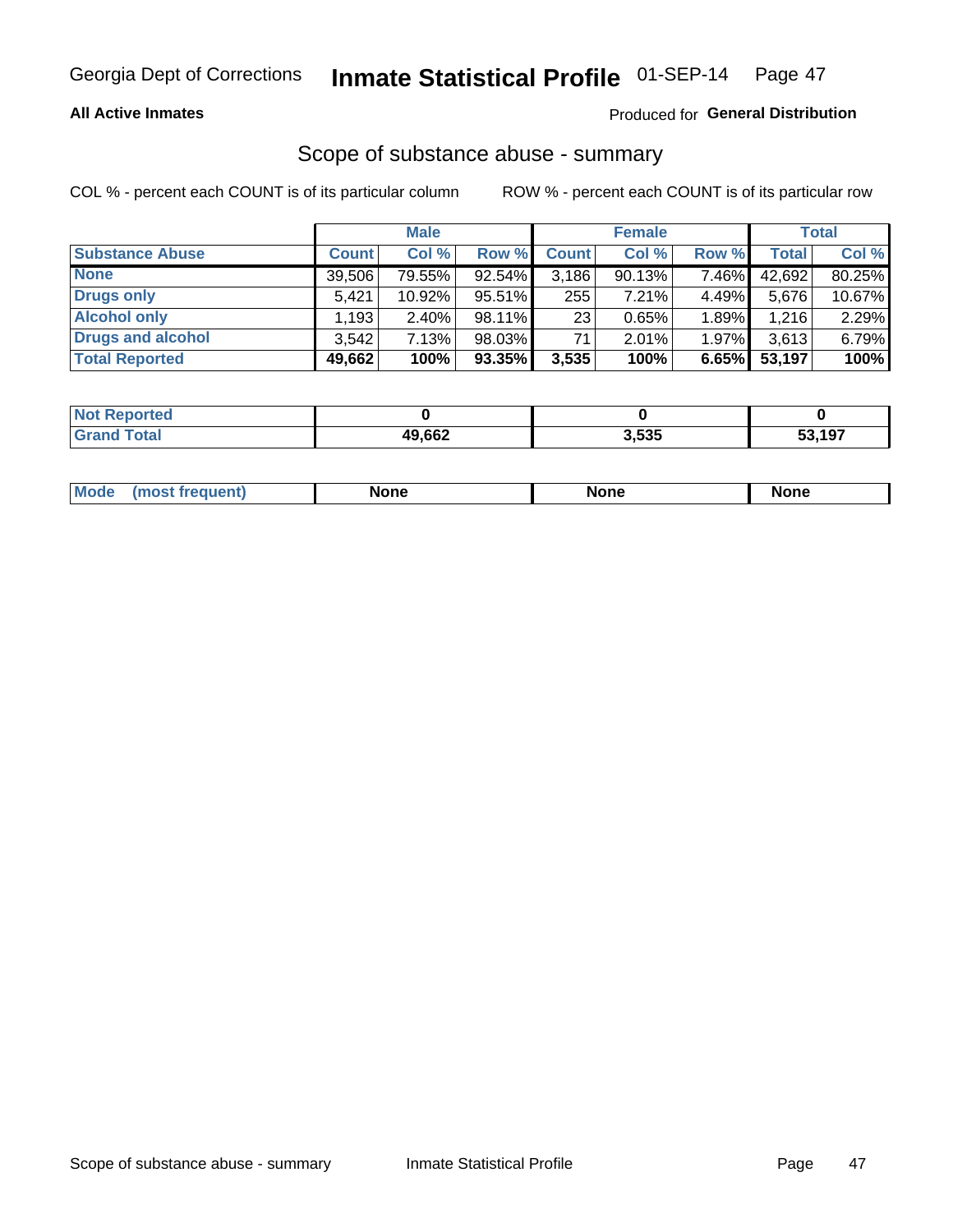### **All Active Inmates**

### **Produced for General Distribution**

### Scope of substance abuse - detail

COL % - percent each COUNT is of its particular column

|                                      |              | <b>Male</b> |         |              | <b>Female</b> |       |        | <b>Total</b> |
|--------------------------------------|--------------|-------------|---------|--------------|---------------|-------|--------|--------------|
| <b>Substance Abuse</b>               | <b>Count</b> | Col %       | Row %   | <b>Count</b> | Col %         | Row % | Total  | Col %        |
| No drug or alcohol problems          | 39,506       | 79.55%      | 92.54%  | 3,186        | 90.13%        | 7.46% | 42,692 | 80.25%       |
| Drug addiction but no alcohol        | 105          | 0.21%       | 94.59%  | 6            | 0.17%         | 5.41% | 111    | 0.21%        |
| <b>Drug addiction and alcohol</b>    | 55           | 0.11%       | 100.00% |              |               |       | 55     | 0.10%        |
| abuse                                |              |             |         |              |               |       |        |              |
| <b>Drug addiction and alcoholism</b> | 37           | 0.07%       | 100.00% |              |               |       | 37     | 0.07%        |
| No drug problem but alcohol          | 984          | 1.98%       | 99.09%  | 9            | 0.25%         | 0.91% | 993    | 1.87%        |
| <b>labuse</b>                        |              |             |         |              |               |       |        |              |
| No drug problem but alcoholism       | 209          | 0.42%       | 93.72%  | 14           | 0.40%         | 6.28% | 223    | 0.42%        |
| Drug experiment but no alcohol       | 2,808        | 5.65%       | 97.43%  | 74           | 2.09%         | 2.57% | 2,882  | 5.42%        |
| <b>Drug experiment &amp; alcohol</b> | 595          | 1.20%       | 98.51%  | 9            | 0.25%         | 1.49% | 604    | 1.14%        |
| abuse                                |              |             |         |              |               |       |        |              |
| Drug experiment & alcoholism         | 179          | 0.36%       | 95.72%  | 8            | 0.23%         | 4.28% | 187    | 0.35%        |
| Drug abuse but no alcohol            | 2,508        | 5.05%       | 93.48%  | 175          | 4.95%         | 6.52% | 2,683  | 5.04%        |
| Drug abuse and alcohol abuse         | 2,252        | 4.53%       | 98.82%  | 27           | 0.76%         | 1.18% | 2,279  | 4.28%        |
| Drug abuse and alcoholism            | 424          | 0.85%       | 94.01%  | 27           | 0.76%         | 5.99% | 451    | 0.85%        |
| <b>Total Reported</b>                | 49,662       | 100%        | 93.35%  | 3,535        | 100%          | 6.65% | 53,197 | 100%         |

| orted<br>NOT |        |       |             |
|--------------|--------|-------|-------------|
| <b>otal</b>  | 49,662 | 3,535 | 53,197<br>. |

| Mode (most frequent) | No drug or alcohol problems No drug or alcohol problems No drug or alcohol |          |
|----------------------|----------------------------------------------------------------------------|----------|
|                      |                                                                            | problems |
|                      |                                                                            |          |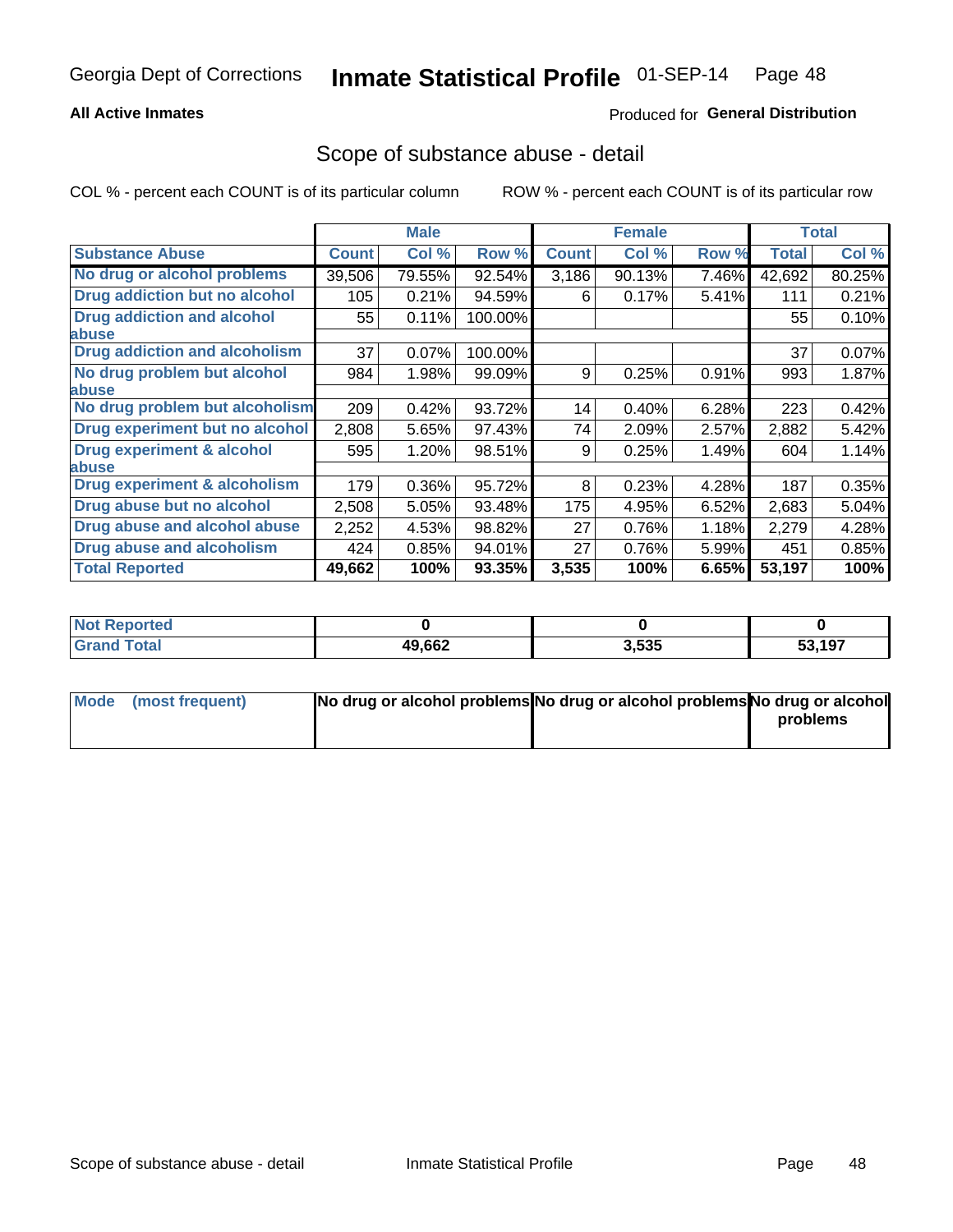# Inmate Statistical Profile 01-SEP-14 Page 49

**All Active Inmates** 

#### **Produced for General Distribution**

# Current / last mental health treatment level

COL % - percent each COUNT is of its particular column

|                                    |                | <b>Male</b> |         |              | <b>Female</b> |        |              | <b>Total</b> |
|------------------------------------|----------------|-------------|---------|--------------|---------------|--------|--------------|--------------|
| <b>Mental Health Treatment Lev</b> | <b>Count</b>   | Col %       | Row %   | <b>Count</b> | Col %         | Row %  | <b>Total</b> | Col %        |
| 1 No problem at current time       | 7,920          | 52.12%      | 92.40%  | 651          | 26.66%        | 7.60%  | 8,571        | 48.59%       |
| 2 Receiving outpatient             | 5,386          | 35.44%      | 75.59%  | 1,739        | 71.21%        | 24.41% | 7,125        | 40.39%       |
| <b>Treatment</b>                   |                |             |         |              |               |        |              |              |
| 3 Inpatient, moderate              | 1,527          | 10.05%      | 97.70%  | 36           | 1.47%         | 2.30%  | 1,563        | 8.86%        |
| <b>Treatment</b>                   |                |             |         |              |               |        |              |              |
| 4 Inpatient, intensive             | 344            | 2.26%       | 95.56%  | 16           | 0.66%         | 4.44%  | 360          | 2.04%        |
| <b>Treatment</b>                   |                |             |         |              |               |        |              |              |
| <b>5 Undergoing crisis</b>         | 18             | 0.12%       | 100.00% |              |               |        | 18           | 0.10%        |
| <b>stabilization</b>               |                |             |         |              |               |        |              |              |
| <b>6 Hospital for criminally</b>   | $\overline{2}$ | 0.01%       | 100.00% |              |               |        | 2            | 0.01%        |
| <b>Tinsane</b>                     |                |             |         |              |               |        |              |              |
| <b>Total Evaluated</b>             | 15,197         | 100%        | 86.16%  | 2,442        | 100%          | 13.84% | 17,639       | 100%         |

| Never had MH evaluation | 34,465 | ,093  | 35,558 |
|-------------------------|--------|-------|--------|
| <b>Grand Total</b>      | 49,662 | 3,535 | 53,197 |

| Median (middle) | No problem at current time | <b>Receiving outpatient</b><br>treatment | <b>Receiving</b><br>outpatient<br>treatment |
|-----------------|----------------------------|------------------------------------------|---------------------------------------------|
| <b>Mode</b>     | No problem at current time | <b>Receiving outpatient</b>              | No problem at                               |
| (most frequent) |                            | treatment                                | current time                                |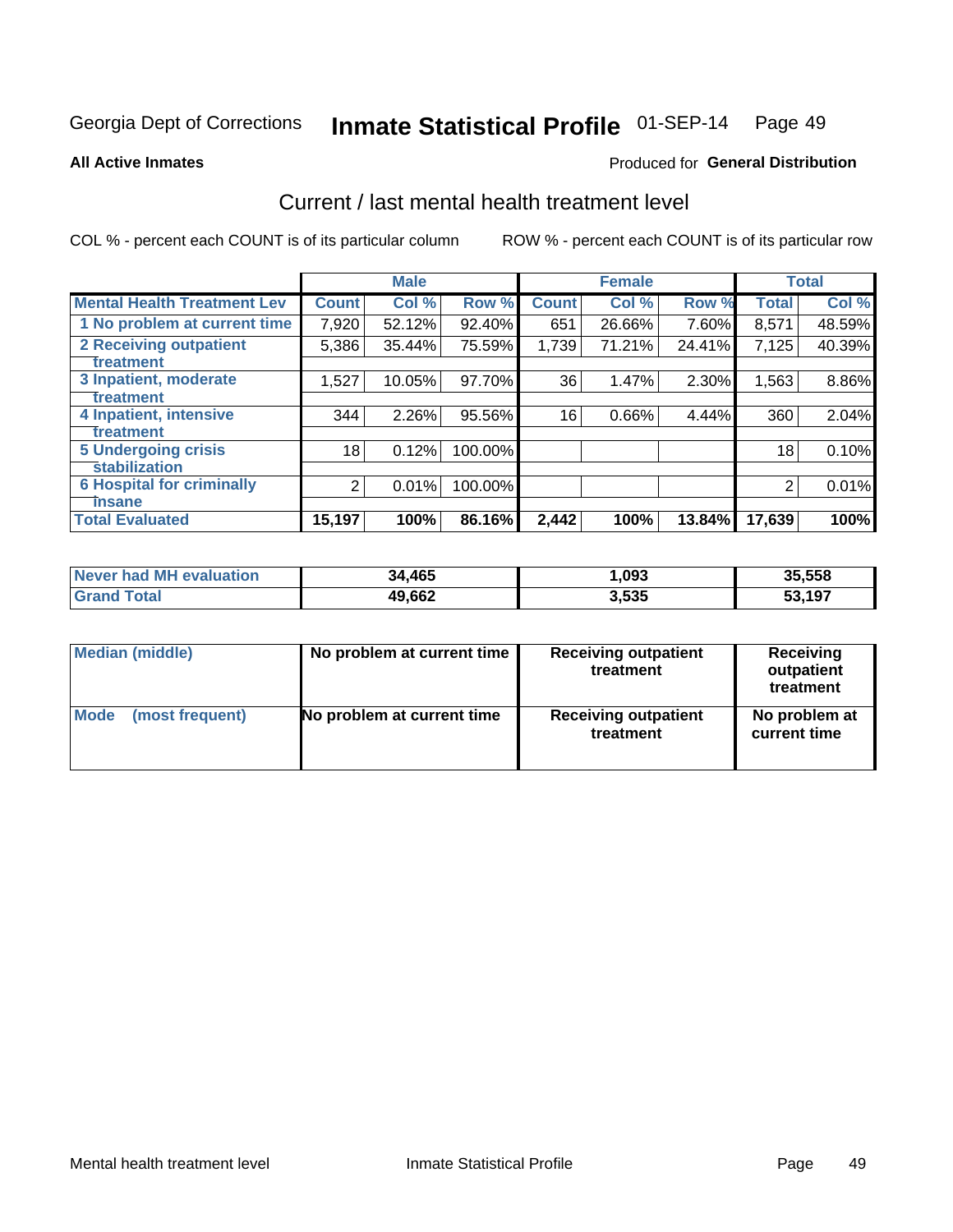### **All Active Inmates**

### Produced for General Distribution

# PULHESDWIT medical scale - 'P' overall condition ('P'hysical)

COL % - percent each COUNT is of its particular column

|                                  |              | <b>Male</b> |         |              | <b>Female</b> |         |              | <b>Total</b> |
|----------------------------------|--------------|-------------|---------|--------------|---------------|---------|--------------|--------------|
| 'P' Overall Condition            | <b>Count</b> | Col %       | Row %   | <b>Count</b> | Col %         | Row %   | <b>Total</b> | Col %        |
| 1 No medical illness             | 33,730       | 73.53%      | 94.49%  | 1,966        | 58.67%        | 5.51%   | 35,696       | 72.52%       |
| 2 Well-controlled chronic        | 10,961       | 23.89%      | 89.90%  | 1,231        | 36.74%        | 10.10%  | 12,192       | 24.77%       |
| <b>illness</b>                   |              |             |         |              |               |         |              |              |
| 3 Poorly-controlled chronic      | 1,077        | 2.35%       | 92.76%  | 84           | 2.51%         | 7.24%   | 1,161        | 2.36%        |
| <b>lillness</b>                  |              |             |         |              |               |         |              |              |
| 4 Significant problems requiring | 92           | 0.20%       | 93.88%  | 6            | 0.18%         | 6.12%   | 98           | 0.20%        |
| special housing                  |              |             |         |              |               |         |              |              |
| 5 Terminal illness, < 6 months   | 14           | 0.03%       | 100.00% |              |               |         | 14           | 0.03%        |
| to live                          |              |             |         |              |               |         |              |              |
| 6 Inmate is pregnant             |              |             |         | 64           | 1.91%         | 100.00% | 64           | 0.13%        |
| <b>Total Reported</b>            | 45,874       | 100%        | 93.19%  | 3,351        | 100%          | 6.81%   | 49,225       | 100.0%       |

| тес | 3,788              | 184  | פרח כ           |
|-----|--------------------|------|-----------------|
|     | $AQ$ $662$<br>JUZ. | .535 | 52 107<br>- 127 |

| Mode | (most frequent) | 1 No medical illness | 1 No medical illness | 1 No medical<br>illness |
|------|-----------------|----------------------|----------------------|-------------------------|
|------|-----------------|----------------------|----------------------|-------------------------|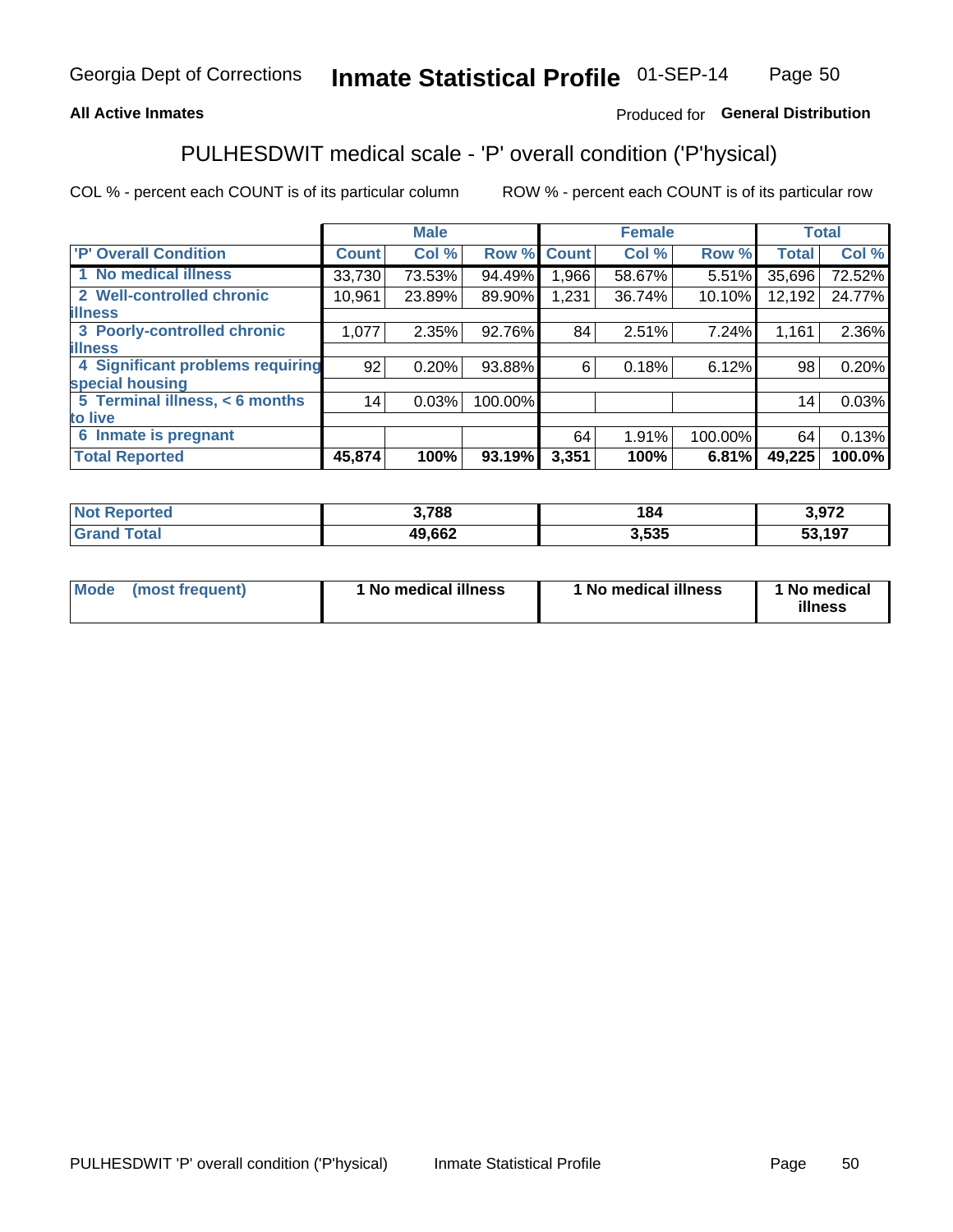#### **All Active Inmates**

### Produced for General Distribution

# PULHESDWIT medical scale - 'U' upper body

COL % - percent each COUNT is of its particular column

|                              |                | <b>Male</b> |         |              | <b>Female</b> |       |              | <b>Total</b> |
|------------------------------|----------------|-------------|---------|--------------|---------------|-------|--------------|--------------|
| <b>U' Upper Body</b>         | <b>Count</b>   | Col %       | Row %   | <b>Count</b> | Col %         | Row % | <b>Total</b> | Col %        |
| 1 Upper bones, joints,       | 43,573         | 95.23%      | 93.11%  | 3,222        | 96.27%        | 6.89% | 46,795       | 95.30%       |
| muscles all OK               |                |             |         |              |               |       |              |              |
| 2 One or both arms minimally | 1,892          | 4.14%       | 94.60%  | 108          | 3.23%         | 5.40% | 2,000        | 4.07%        |
| limited                      |                |             |         |              |               |       |              |              |
| 3 One or both arms           | 250            | 0.55%       | 93.98%  | 16           | 0.48%         | 6.02% | 266          | 0.54%        |
| <b>moderately limited</b>    |                |             |         |              |               |       |              |              |
| 4 One arm disabled,          | 38             | 0.08%       | 97.44%  |              | 0.03%         | 2.56% | 39           | 0.08%        |
| paralyzed, or amputated      |                |             |         |              |               |       |              |              |
| 5 Both arms disabled,        | $\overline{2}$ | 0.01%       | 100.00% |              |               |       | 2            | 0.01%        |
| paralyzed, or amputated      |                |             |         |              |               |       |              |              |
| <b>Total Reported</b>        | 45,755         | 100%        | 93.18%  | 3,347        | 100%          | 6.82% | 49,102       | 100%         |

| <b>Not Reported</b>   | 3,907  | 188   | 1,095  |
|-----------------------|--------|-------|--------|
| <b>Total</b><br>Grand | 49,662 | 3,535 | 53,197 |

| Mode<br>(most frequent) | 1 Upper bones, joints,<br>muscles all OK | 1 Upper bones, joints,<br>muscles all OK | 1 Upper bones,<br>joints, muscles all<br>ΟK |
|-------------------------|------------------------------------------|------------------------------------------|---------------------------------------------|
|-------------------------|------------------------------------------|------------------------------------------|---------------------------------------------|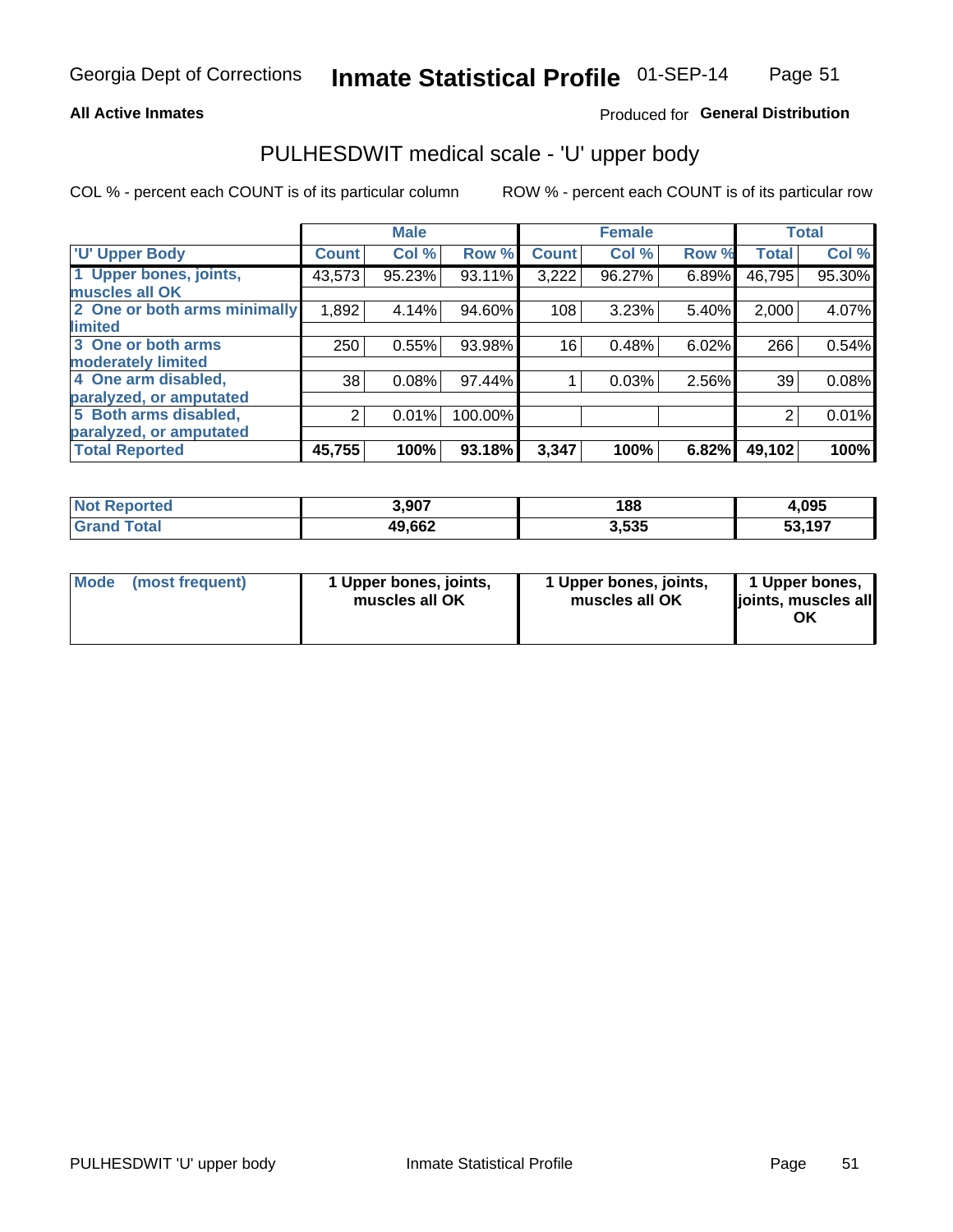#### **All Active Inmates**

### Produced for General Distribution

# PULHESDWIT medical scale - 'L' lower body

COL % - percent each COUNT is of its particular column

|                                |              | <b>Male</b> |         |              | <b>Female</b> |       |              | <b>Total</b> |
|--------------------------------|--------------|-------------|---------|--------------|---------------|-------|--------------|--------------|
| 'L' Lower Body                 | <b>Count</b> | Col %       | Row %   | <b>Count</b> | Col %         | Row % | <b>Total</b> | Col %        |
| 1 Lower bones, joints,         | 40,470       | 88.46%      | 92.90%  | 3,095        | 92.44%        | 7.10% | 43,565       | 88.73%       |
| muscles all OK                 |              |             |         |              |               |       |              |              |
| 2 One or both legs minimally   | 4,482        | $9.80\%$    | 95.28%  | 222          | 6.63%         | 4.72% | 4,704        | 9.58%        |
| limited                        |              |             |         |              |               |       |              |              |
| 3 One or both legs             | 677          | 1.48%       | 96.16%  | 27           | 0.81%         | 3.84% | 704          | 1.43%        |
| moderately limited             |              |             |         |              |               |       |              |              |
| 4 One leg disabled, paralyzed, | 112          | 0.24%       | 96.55%  | 4            | 0.12%         | 3.45% | 116          | 0.24%        |
| or amputated                   |              |             |         |              |               |       |              |              |
| 5 Both legs disabled,          | 10           | 0.02%       | 100.00% |              |               |       | 10           | 0.02%        |
| paralyzed, or amputated        |              |             |         |              |               |       |              |              |
| <b>Total Reported</b>          | 45,751       | 100%        | 93.18%  | 3,348        | 100%          | 6.82% | 49,099       | 100%         |

| <b>Not Reported</b>   | ? 011<br><b></b> | 187   | 1,098  |
|-----------------------|------------------|-------|--------|
| <b>Total</b><br>Grand | 49,662           | 3,535 | 53,197 |

|  | Mode (most frequent) | 1 Lower bones, joints,<br>muscles all OK | 1 Lower bones, joints,<br>muscles all OK | 1 Lower bones,<br>joints, muscles all<br>ΟK |
|--|----------------------|------------------------------------------|------------------------------------------|---------------------------------------------|
|--|----------------------|------------------------------------------|------------------------------------------|---------------------------------------------|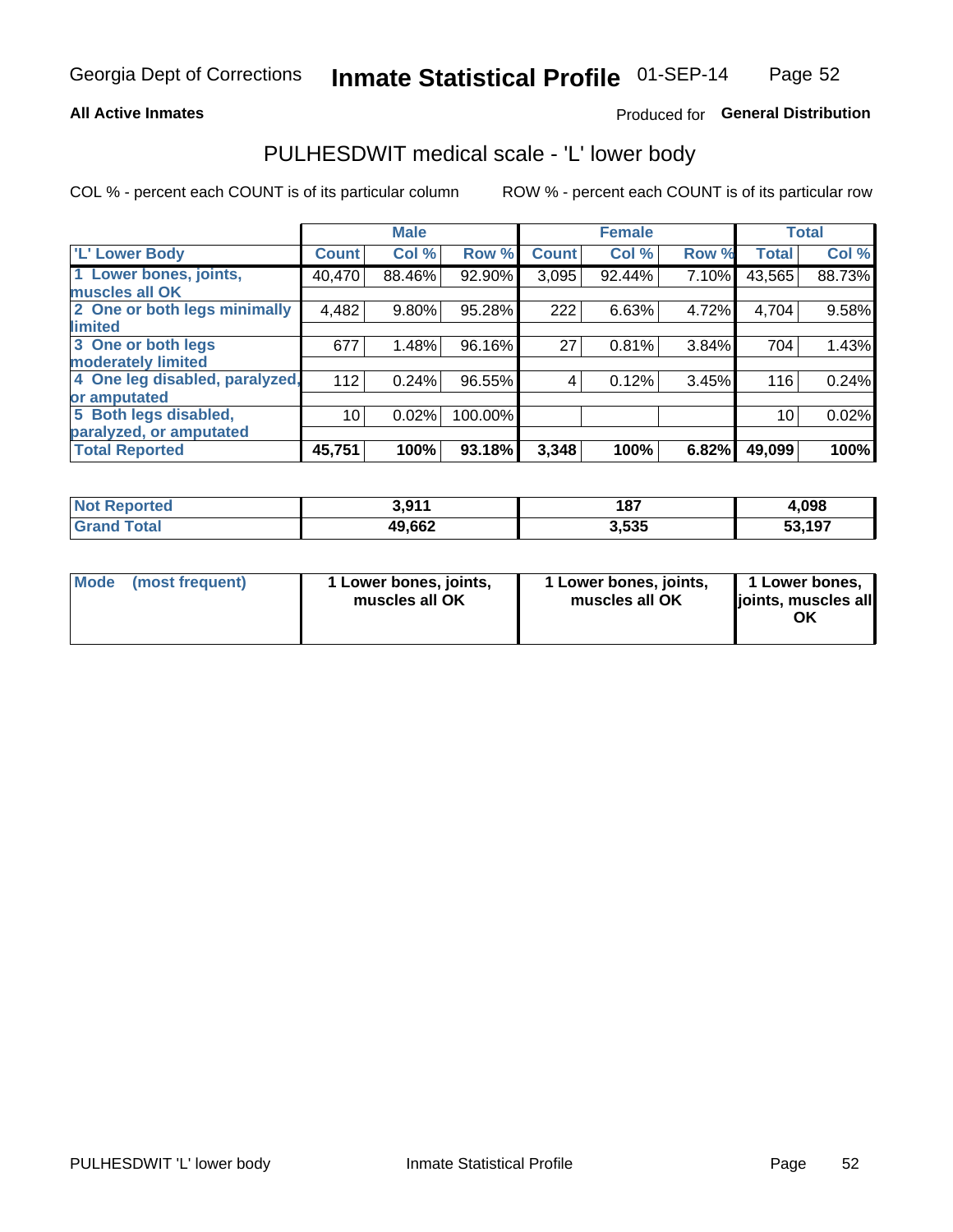#### **All Active Inmates**

### Produced for General Distribution

## PULHESDWIT medical scale - 'H' hearing

COL % - percent each COUNT is of its particular column

|                                |                 | <b>Male</b> |             |       | <b>Female</b> |       | <b>Total</b> |        |
|--------------------------------|-----------------|-------------|-------------|-------|---------------|-------|--------------|--------|
| <b>'H' Hearing</b>             | <b>Count</b>    | Col %       | Row % Count |       | Col %         | Row % | <b>Total</b> | Col %  |
| 1 Normal hearing both ears     | 45,115          | 98.65%      | 93.15%      | 3,316 | 99.16%        | 6.85% | 48,431       | 98.68% |
| 2 Some loss in one ear with    | 480             | 1.05%       | 95.43%      | 23    | 0.69%         | 4.57% | 503          | 1.02%  |
| other OK, or mild loss in both |                 |             |             |       |               |       |              |        |
| 3 Total loss in one ear with   | 98              | 0.21%       | 96.08%      | 4     | 0.12%         | 3.92% | 102          | 0.21%  |
| mild loss in other             |                 |             |             |       |               |       |              |        |
| 4 Severe loss in both ears     | 28              | 0.06%       | 100.00%     |       |               |       | 28           | 0.06%  |
| 5 Total loss in both ears,     | 12 <sub>1</sub> | 0.03%       | 92.31%      |       | 0.03%         | 7.69% | 13           | 0.03%  |
| requiring special housing      |                 |             |             |       |               |       |              |        |
| <b>Total Reported</b>          | 45,733          | 100%        | 93.19%      | 3,344 | 100%          | 6.81% | 49,077       | 100%   |

| <b>Not Reno</b><br>ాorted | 3,929  | 191   | 4,120  |
|---------------------------|--------|-------|--------|
| Total                     | 49,662 | 3,535 | 53,197 |

| Mode (most frequent) | 1 Normal hearing both ears 11 Normal hearing both ears 1 Normal hearing | both ears |
|----------------------|-------------------------------------------------------------------------|-----------|
|                      |                                                                         |           |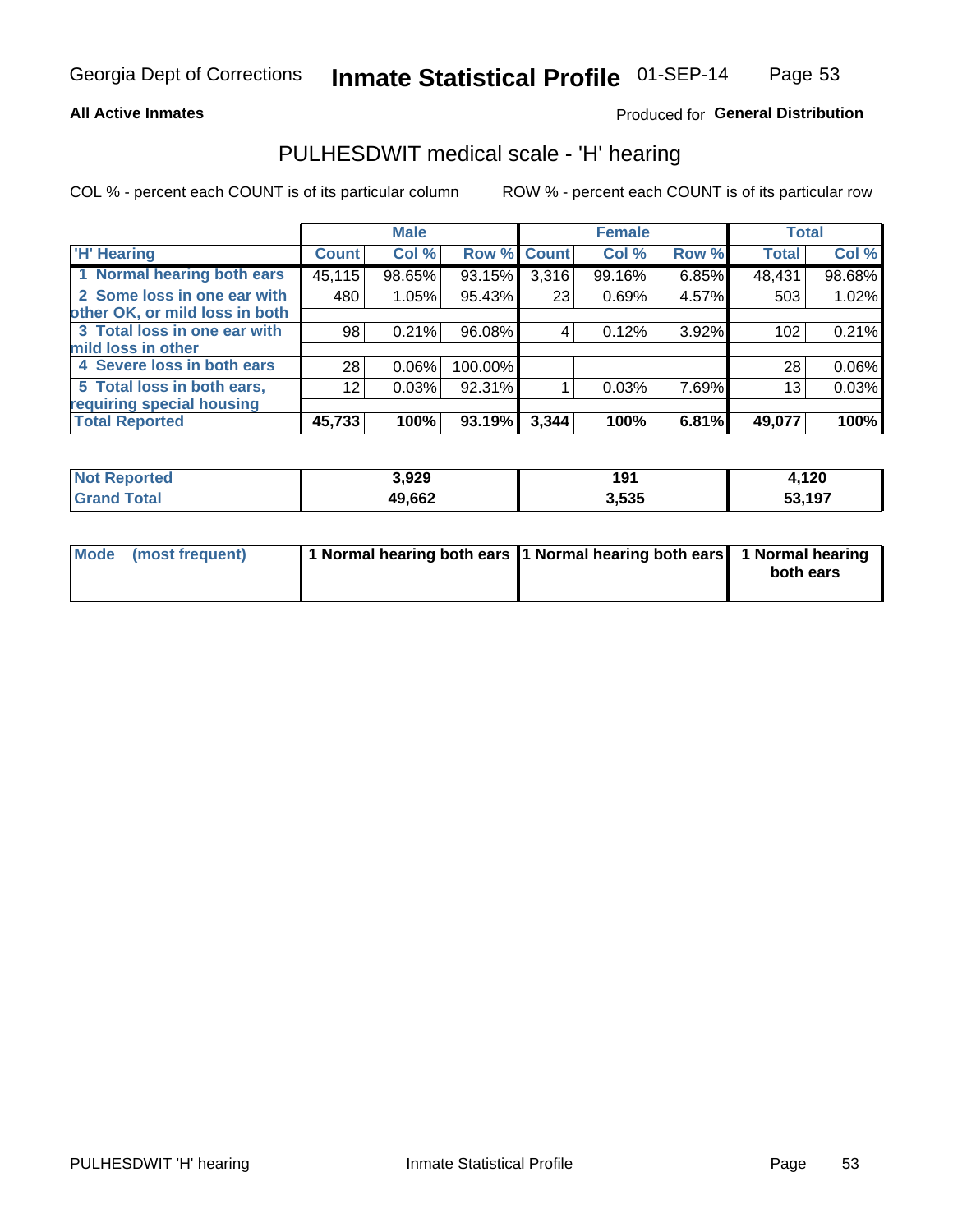#### **All Active Inmates**

### Produced for General Distribution

## PULHESDWIT medical scale - 'E' vision

COL % - percent each COUNT is of its particular column

|                                 |              | <b>Male</b> |        |              | <b>Female</b> |        |              | <b>Total</b> |
|---------------------------------|--------------|-------------|--------|--------------|---------------|--------|--------------|--------------|
| 'E' Vision                      | <b>Count</b> | Col %       | Row %  | <b>Count</b> | Col %         | Row %  | <b>Total</b> | Col %        |
| 1 Correctable to 20/40 in both  | 34,773       | 77.08%      | 96.17% | .385         | 41.69%        | 3.83%  | 36,158       | 74.66%       |
| eyes                            |              |             |        |              |               |        |              |              |
| 2 Correctable to 20/70 in one   | 9,353        | 20.73%      | 85.93% | 1,531        | 46.09%        | 14.07% | 10,884       | 22.47%       |
| leye, may be blind in other     |              |             |        |              |               |        |              |              |
| 3 Correctable to 20/200 in one  | 831          | 1.84%       | 71.45% | 332          | 9.99%         | 28.55% | 1,163        | 2.40%        |
| leye, may be blind in other     |              |             |        |              |               |        |              |              |
| 4 One eye not correctable to    | 141          | 0.31%       | 66.20% | 72           | 2.17%         | 33.80% | 213          | 0.44%        |
| 20/200, other may be blind      |              |             |        |              |               |        |              |              |
| 5 Blind in both eyes, requiring | 13           | 0.03%       | 86.67% | 2            | 0.06%         | 13.33% | 15           | 0.03%        |
| special housing                 |              |             |        |              |               |        |              |              |
| <b>Total Reported</b>           | 45,111       | 100%        | 93.14% | 3,322        | 100%          | 6.86%  | 48,433       | 100%         |

| <b>Not Reported</b>          | 4,551  | 242<br>2 I J | 4,764  |
|------------------------------|--------|--------------|--------|
| <b>Total</b><br><b>Grand</b> | 49,662 | 3,535        | 53,197 |

| Mode (most frequent) | <sup>1</sup> Correctable to 20/40 in both 2 Correctable to 20/70 in one 1 Correctable to |                                               |  |
|----------------------|------------------------------------------------------------------------------------------|-----------------------------------------------|--|
|                      | eves                                                                                     | eye, may be blind in other 20/40 in both eyes |  |
|                      |                                                                                          |                                               |  |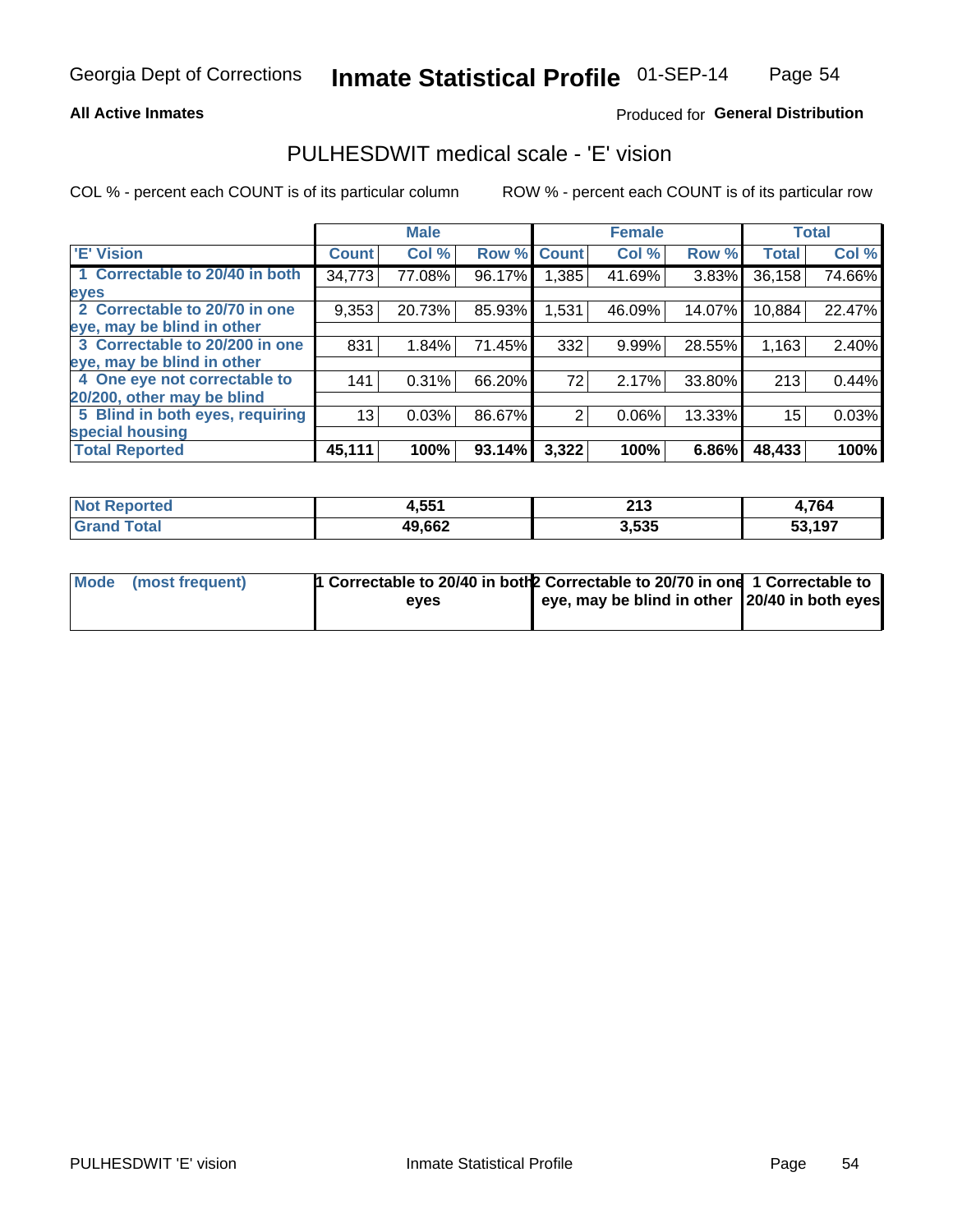#### **All Active Inmates**

### Produced for General Distribution

# PULHESDWIT medical scale - 'S' pSychiatric

COL % - percent each COUNT is of its particular column

|                                        |              | <b>Male</b> |        |              | <b>Female</b> |        |              | <b>Total</b> |
|----------------------------------------|--------------|-------------|--------|--------------|---------------|--------|--------------|--------------|
| 'S' pSychiatric                        | <b>Count</b> | Col %       | Row %  | <b>Count</b> | Col %         | Row %  | <b>Total</b> | Col %        |
| 1 No impairment or disorders           | 38,773       | 86.83%      | 96.19% | 1,537        | 51.42%        | 3.81%  | 40,310       | 84.60%       |
| 2 Stable, or in remission, or          | 4,631        | 10.37%      | 76.41% | 1,430        | 47.84%        | 23.59% | 6,061        | 12.72%       |
| mild impairment or retardation         |              |             |        |              |               |        |              |              |
| 3 Requires moderate inpatient          | 1,031        | 2.31%       | 98.47% | 16           | 0.54%         | 1.53%  | 1,047        | 2.20%        |
| <b>treatment</b>                       |              |             |        |              |               |        |              |              |
| 4 Requires intensive inpatient         | 207          | 0.46%       | 97.64% | 5            | 0.17%         | 2.36%  | 212          | 0.44%        |
| <b>treatment</b>                       |              |             |        |              |               |        |              |              |
| <b>5 Requires Crisis Stabilization</b> | 14           | 0.03%       | 93.33% |              | 0.03%         | 6.67%  | 15           | 0.03%        |
| Unit (CSU) inpatient care              |              |             |        |              |               |        |              |              |
| <b>Total Reported</b>                  | 44,656       | 100%        | 93.73% | 2,989        | 100%          | 6.27%  | 47,645       | 100%         |

| <b>Not Reported</b> | 5.006  | 546   | 5,552  |
|---------------------|--------|-------|--------|
| <b>Total</b>        | 49,662 | 3,535 | 53,197 |

| Mode            | <b>1 No impairment or disorders</b> | 1 No impairment or | 1 No impairment or |
|-----------------|-------------------------------------|--------------------|--------------------|
| (most frequent) |                                     | disorders          | disorders          |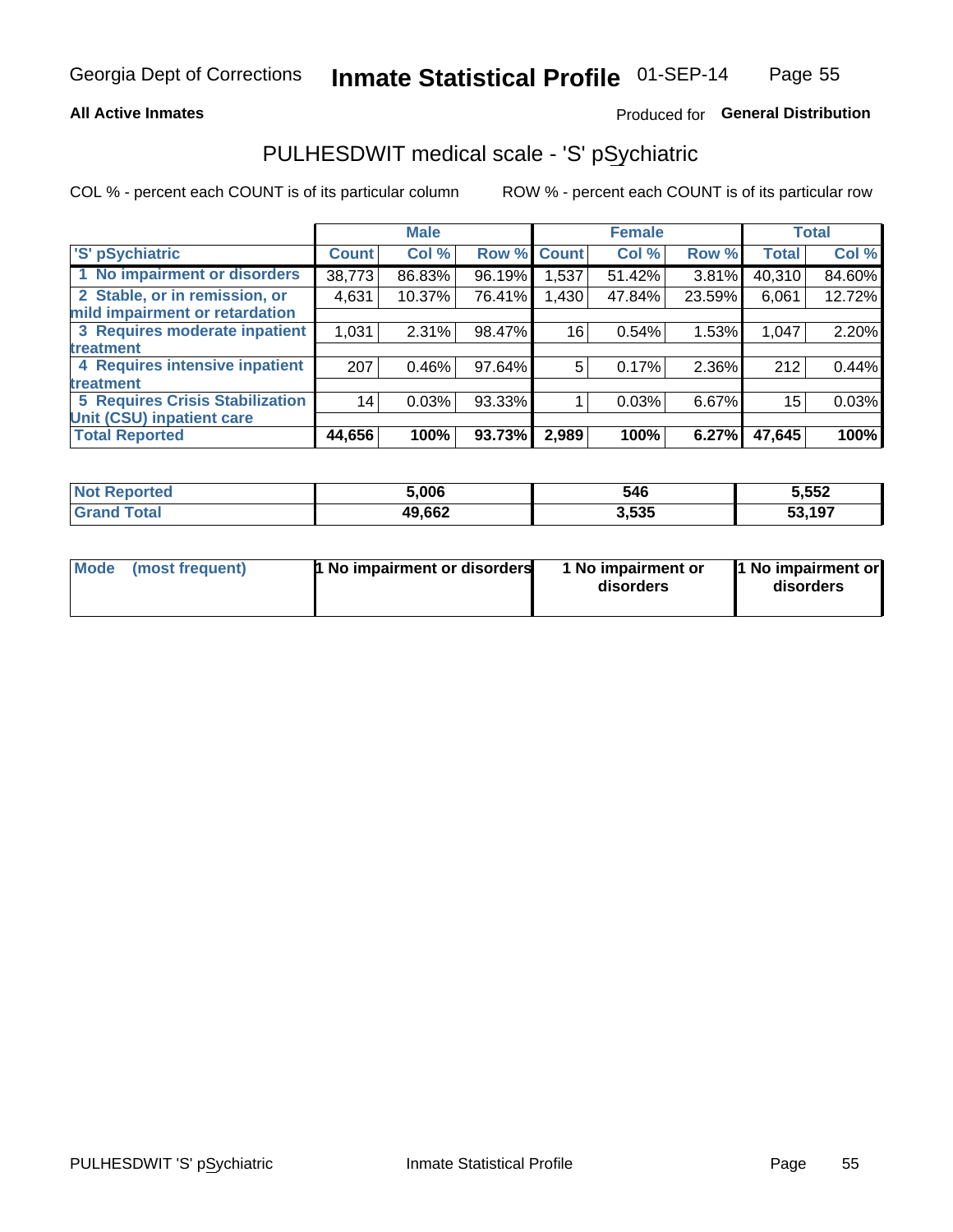#### **All Active Inmates**

### Produced for General Distribution

# PULHESDWIT medical scale - 'D' dental

COL % - percent each COUNT is of its particular column

|                                 |              | <b>Male</b> |        |             | <b>Female</b> |       |              | <b>Total</b> |
|---------------------------------|--------------|-------------|--------|-------------|---------------|-------|--------------|--------------|
| <b>D'</b> Dental                | <b>Count</b> | Col %       |        | Row % Count | Col %         | Row % | <b>Total</b> | Col %        |
| 1 Minimal routine dental health | 24,739       | 57.74%      | 92.90% | 1,892       | 61.63%        | 7.10% | 26,631       | 58.00%       |
| <b>needs</b>                    |              |             |        |             |               |       |              |              |
| 2 Moderate cavities and/or gum  | 14,698       | 34.31%      | 93.93% | 949         | 30.91%        | 6.07% | 15,647       | 34.08%       |
| disease                         |              |             |        |             |               |       |              |              |
| 3 Extensive gum disease         | 3,395        | 7.92%       | 93.71% | 228         | 7.43%         | 6.29% | 3,623        | 7.89%        |
| and/or widespread decay         |              |             |        |             |               |       |              |              |
| 4 Urgent need for dental        | 13           | 0.03%       | 92.86% |             | 0.03%         | 7.14% | 14           | 0.03%        |
| <b>services</b>                 |              |             |        |             |               |       |              |              |
| <b>Total Reported</b>           | 42,845       | 100%        | 93.31% | 3,070       | 100%          | 6.69% | 45,915       | 100%         |

| <b>Not Reported</b>   | C 047<br>ם.כ | 465   | 7,282  |
|-----------------------|--------------|-------|--------|
| <b>Total</b><br>Grand | 49,662       | 3,535 | 53,197 |

| <b>Mode</b> | (most frequent) | <b>Minimal routine dental</b><br>health needs | 1 Minimal routine dental   1 Minimal routine  <br>health needs | dental health<br>needs |
|-------------|-----------------|-----------------------------------------------|----------------------------------------------------------------|------------------------|
|-------------|-----------------|-----------------------------------------------|----------------------------------------------------------------|------------------------|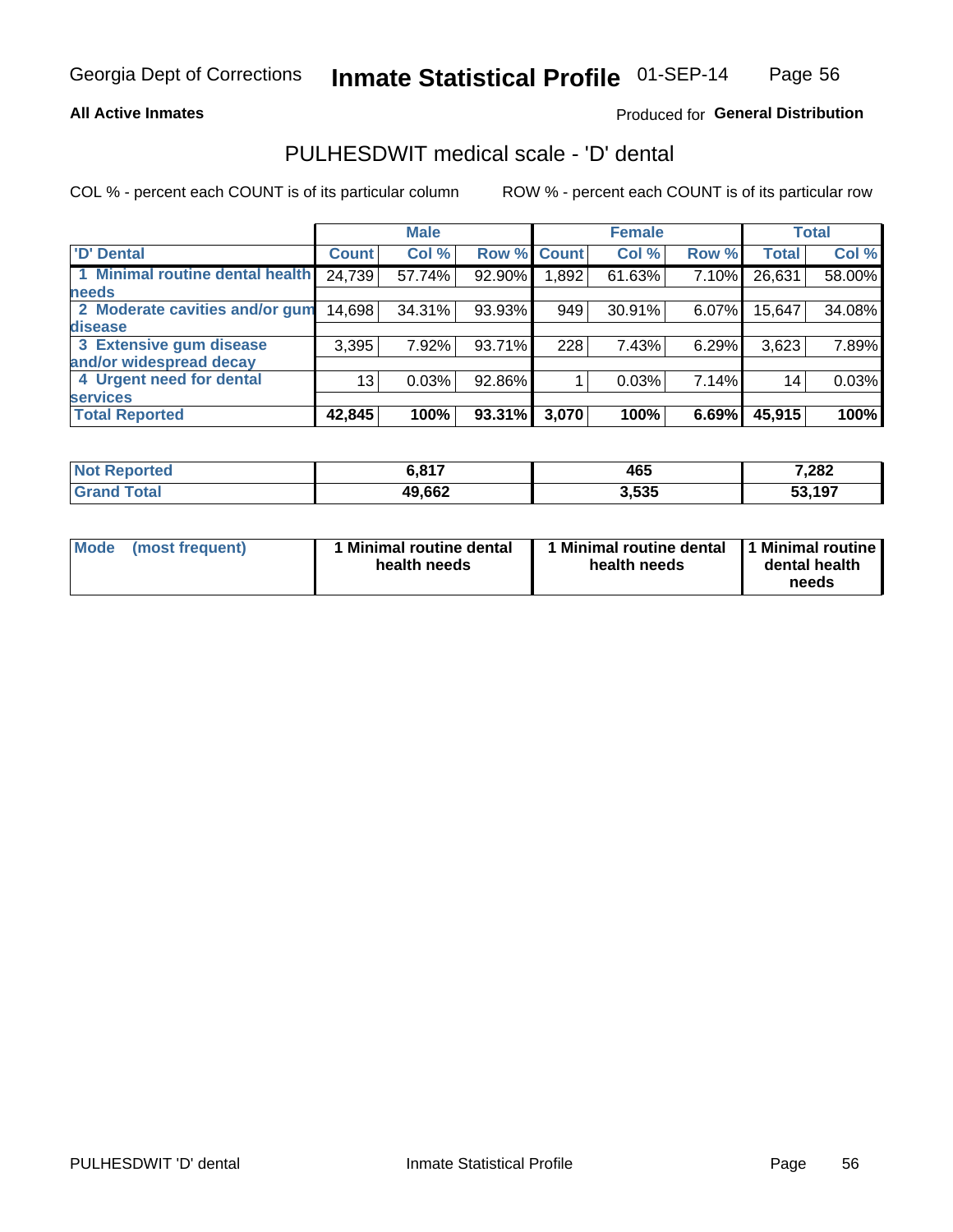#### **All Active Inmates**

### Produced for General Distribution

# PULHESDWIT medical scale - 'W' work ability

COL % - percent each COUNT is of its particular column

|                                 |              | <b>Male</b> |        |             | <b>Female</b> |        |              | <b>Total</b> |
|---------------------------------|--------------|-------------|--------|-------------|---------------|--------|--------------|--------------|
| <b>W' work ability</b>          | <b>Count</b> | Col %       |        | Row % Count | Col %         | Row %  | <b>Total</b> | Col %        |
| 1 Unrestricted work or activity | 38,095       | 83.26%      | 93.32% | 2,728       | 81.53%        | 6.68%  | 40,823       | 83.14%       |
| 2 Minor restrictions on type of | 6,048        | 13.22%      | 93.15% | 445         | 13.30%        | 6.85%  | 6,493        | 13.22%       |
| <b>work</b>                     |              |             |        |             |               |        |              |              |
| 3 Moderate restrictions on type | 1,073        | 2.35%       | 94.21% | 66          | 1.97%         | 5.79%  | 1,139        | 2.32%        |
| lof work                        |              |             |        |             |               |        |              |              |
| 4 Major restrictions on type of | 399          | 0.87%       | 91.72% | 36          | 1.08%         | 8.28%  | 435          | 0.89%        |
| <b>work</b>                     |              |             |        |             |               |        |              |              |
| 5 Cannot work under any         | 139          | $0.30\%$    | 66.19% | 71          | 2.12%         | 33.81% | 210          | 0.43%        |
| <b>circumstances</b>            |              |             |        |             |               |        |              |              |
| <b>Total Reported</b>           | 45,754       | 100%        | 93.19% | 3,346       | 100%          | 6.81%  | 49,100       | 100%         |

| <b>Not Reported</b> | 3,908  | 189   | 4,097  |
|---------------------|--------|-------|--------|
| Total<br>Grand      | 49,662 | 3,535 | 53,197 |

| Mode            | 1 Unrestricted work or | 1 Unrestricted work or | 1 Unrestricted   |
|-----------------|------------------------|------------------------|------------------|
| (most frequent) | activity               | activity               | work or activity |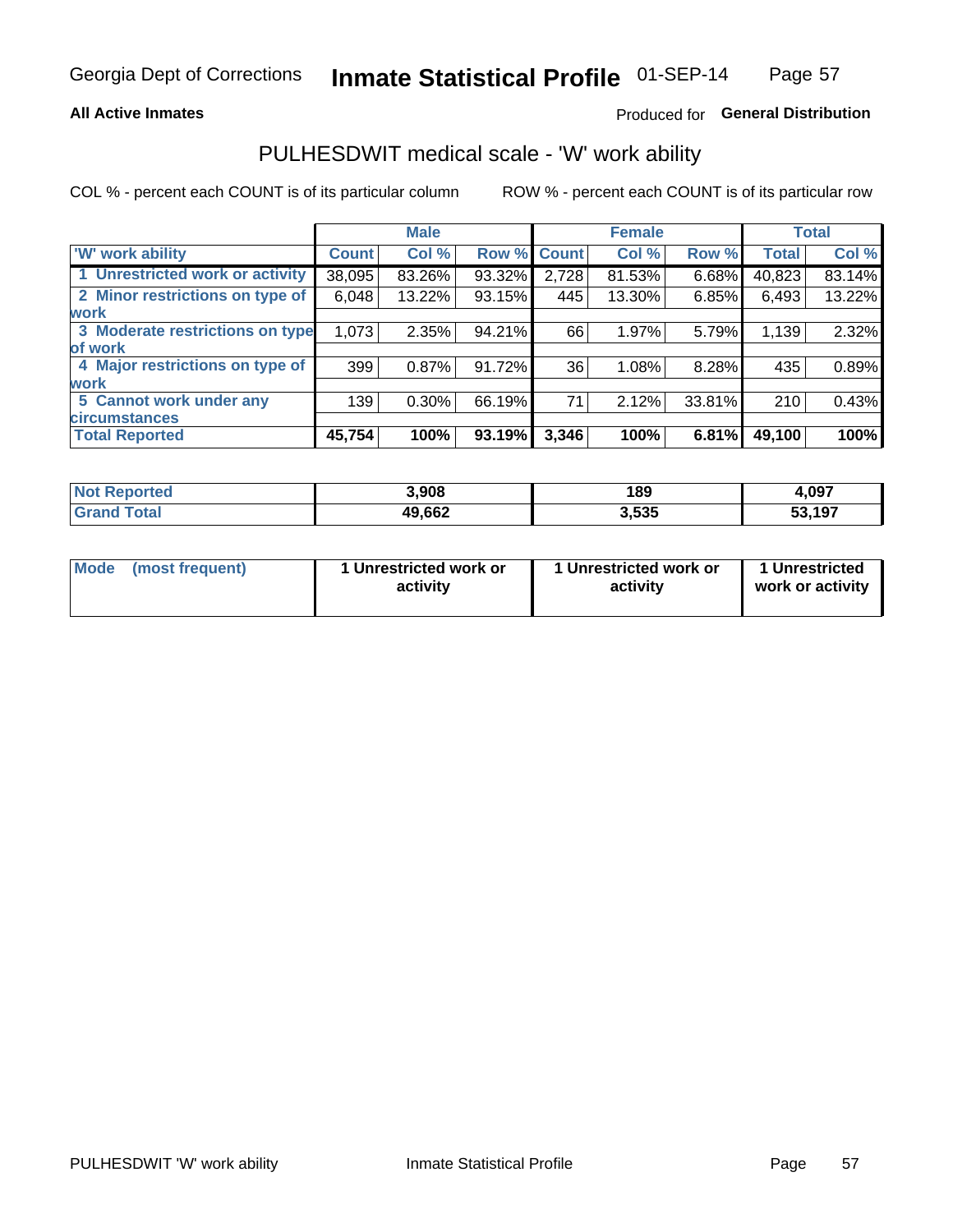#### **All Active Inmates**

### Produced for General Distribution

# PULHESDWIT medical scale - 'I' impairment

COL % - percent each COUNT is of its particular column ROW % - percent each COUNT is of its particular row

|                                   |              | <b>Male</b> |         |                 | <b>Female</b> |       |              | <b>Total</b> |
|-----------------------------------|--------------|-------------|---------|-----------------|---------------|-------|--------------|--------------|
| 'l' Impairment                    | <b>Count</b> | Col %       | Row %   | <b>Count</b>    | Col %         | Row % | <b>Total</b> | Col %        |
| 1 No impairments or               | 45,378       | 99.22%      | 93.17%  | 3,329           | 99.52%        | 6.83% | 48,707       | 99.24%       |
| disabilities                      |              |             |         |                 |               |       |              |              |
| 2 Wheelchair-bound but            | 229          | 0.50%       | 94.63%  | 13 <sub>1</sub> | 0.39%         | 5.37% | 242          | 0.49%        |
| otherwise OK                      |              |             |         |                 |               |       |              |              |
| <b>3 Needs low-level Assisted</b> | 39           | 0.09%       | 95.12%  | 2               | 0.06%         | 4.88% | 41           | 0.08%        |
| Living (level I)                  |              |             |         |                 |               |       |              |              |
| 4 Needs moderate Assisted         | 14           | 0.03%       | 93.33%  |                 | 0.03%         | 6.67% | 15           | 0.03%        |
| <b>Living (level II)</b>          |              |             |         |                 |               |       |              |              |
| <b>5 Needs maximal Assisted</b>   | 74           | 0.16%       | 100.00% |                 |               |       | 74           | 0.15%        |
| <b>Living (level III)</b>         |              |             |         |                 |               |       |              |              |
| <b>Total Reported</b>             | 45,734       | 100%        | 93.18%  | 3,345           | 100%          | 6.82% | 49,079       | 100%         |

| <b>Not Reported</b> | 3,928  | 190   | 1,118  |
|---------------------|--------|-------|--------|
| <b>Grand Total</b>  | 49,662 | 3,535 | 53,197 |

| <b>Mode</b> | (most frequent) | <b>No impairments or</b><br>disabilities | 1 No impairments or<br>disabilities | 1 No impairments<br>or disabilities |
|-------------|-----------------|------------------------------------------|-------------------------------------|-------------------------------------|
|-------------|-----------------|------------------------------------------|-------------------------------------|-------------------------------------|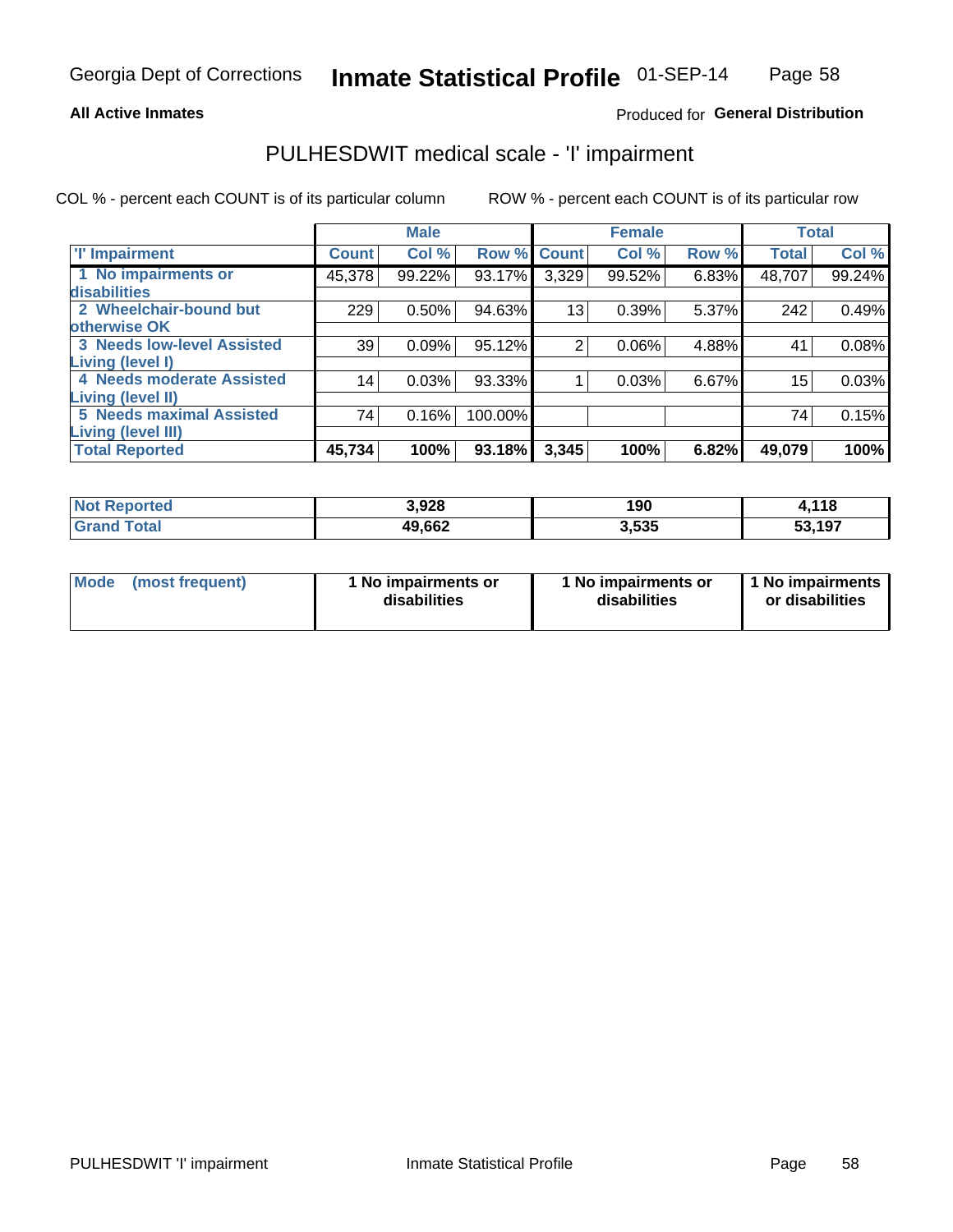#### **All Active Inmates**

### Produced fo General Distribution

# PULHESDWIT medical scale - 'T' transportability

COL % - percent each COUNT is of its particular column

|                              |                    | <b>Male</b> |         |              | <b>Female</b> |       |              | <b>Total</b> |
|------------------------------|--------------------|-------------|---------|--------------|---------------|-------|--------------|--------------|
| <b>T' Transportability</b>   | Count <sup>!</sup> | Col %       | Row %   | <b>Count</b> | Col %         | Row % | <b>Total</b> | Col %        |
| 1 Can be transported in any  | 45,464             | 99.36%      | 93.18%  | 3,328        | 99.73%        | 6.82% | 48,792       | 99.38%       |
| ordinary approved vehicle    |                    |             |         |              |               |       |              |              |
| 2 Wheelchair-bound, not      | 70                 | 0.15%       | 94.59%  | 4            | 0.12%         | 5.41% | 74           | 0.15%        |
| needing special vehicle      |                    |             |         |              |               |       |              |              |
| 3 Wheelchair-bound, requires | 11                 | 0.02%       | 100.00% |              |               |       | 11           | 0.02%        |
| special vehicle              |                    |             |         |              |               |       |              |              |
| 4 Needs specially-equipped   | 8                  | 0.02%       | 100.00% |              |               |       | 8            | 0.02%        |
| medical vehicle              |                    |             |         |              |               |       |              |              |
| <b>5 Requires ambulance</b>  | 205                | 0.45%       | 97.62%  | 5            | 0.15%         | 2.38% | 210          | 0.43%        |
| transport                    |                    |             |         |              |               |       |              |              |
| <b>Total Reported</b>        | 45,758             | 100%        | 93.20%  | 3,337        | 100%          | 6.80% | 49,095       | 100%         |

| <b>Not</b><br>Reported | 3,904  | 198   | 4,102  |
|------------------------|--------|-------|--------|
| 'otal                  | 49,662 | 3,535 | 53,197 |

|  | Mode (most frequent) | 1 Can be transported in any 1 Can be transported in any | ordinary approved vehicle   ordinary approved vehicle   transported in any | 1 Can be<br>ordinary approved<br>vehicle |
|--|----------------------|---------------------------------------------------------|----------------------------------------------------------------------------|------------------------------------------|
|--|----------------------|---------------------------------------------------------|----------------------------------------------------------------------------|------------------------------------------|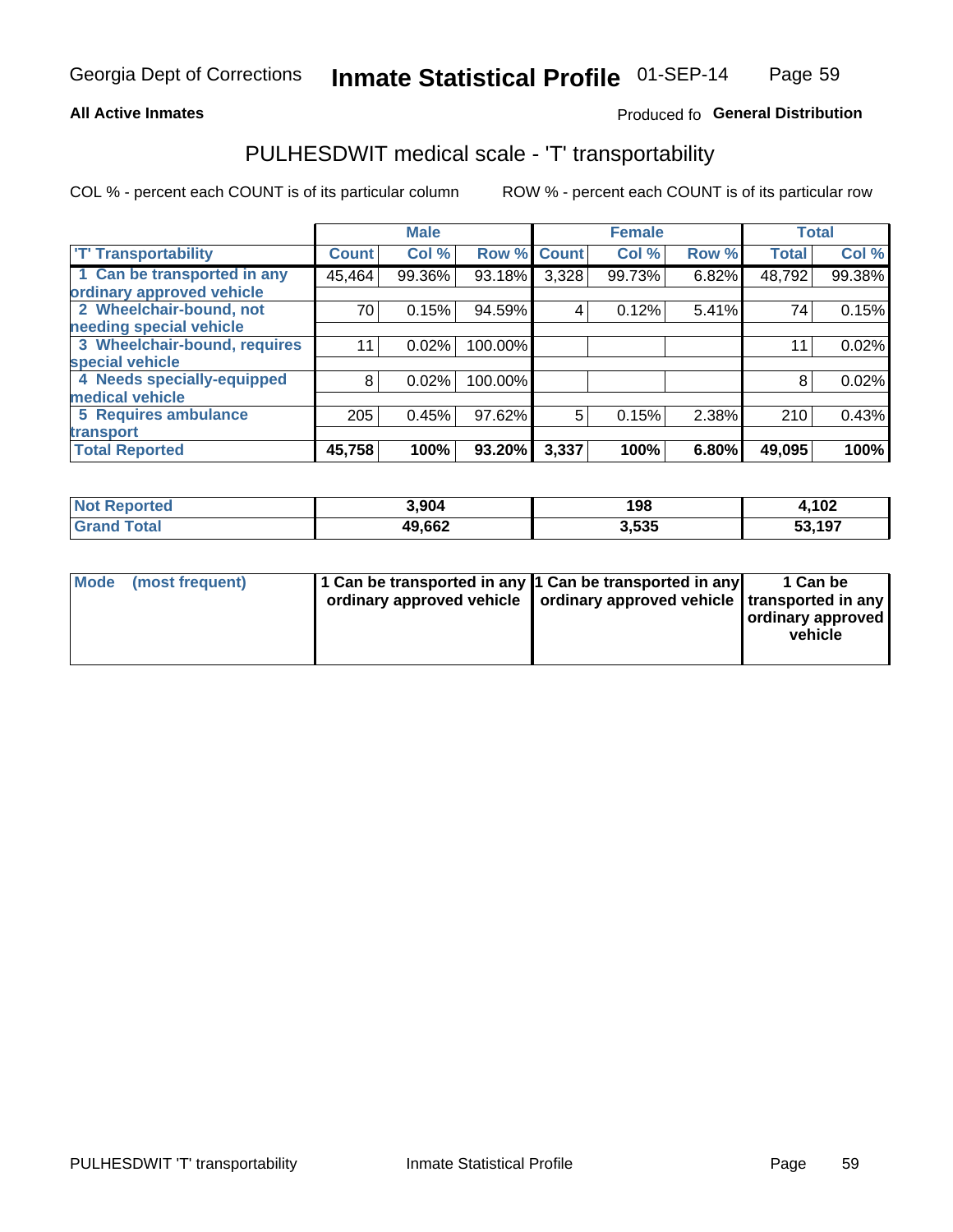#### **All Active Inmates**

### Produced for General Distribution

## Criminality in family, self-reported

COL % - percent each COUNT is of its particular column

|                              |              | <b>Male</b> |        |              | <b>Female</b> |          |              | Total  |
|------------------------------|--------------|-------------|--------|--------------|---------------|----------|--------------|--------|
| <b>Criminality In Family</b> | <b>Count</b> | Col%        | Row %  | <b>Count</b> | Col %         | Row %    | <b>Total</b> | Col %  |
| Yes, criminality in family   | 3.928        | 23.98%      | 94.26% | 239          | 38.86%        | $5.74\%$ | 4.167        | 24.52% |
| No criminality in family     | 12.452       | 76.02%      | 97.07% | 376          | 61.14%        | $2.93\%$ | 12,828       | 75.48% |
| <b>Total Reported</b>        | 16,380       | 100%        | 96.38% | 615          | 100%          |          | 3.62% 16,995 | 100%   |

| <b>Not</b><br>Reported | 33,282 | 2,920 | 36,202 |
|------------------------|--------|-------|--------|
| <b>ota</b>             | 49,662 | 3,535 | 53.197 |

|  | Mode (most frequent) | No criminality in family | No criminality in family | No criminality in<br>family |
|--|----------------------|--------------------------|--------------------------|-----------------------------|
|--|----------------------|--------------------------|--------------------------|-----------------------------|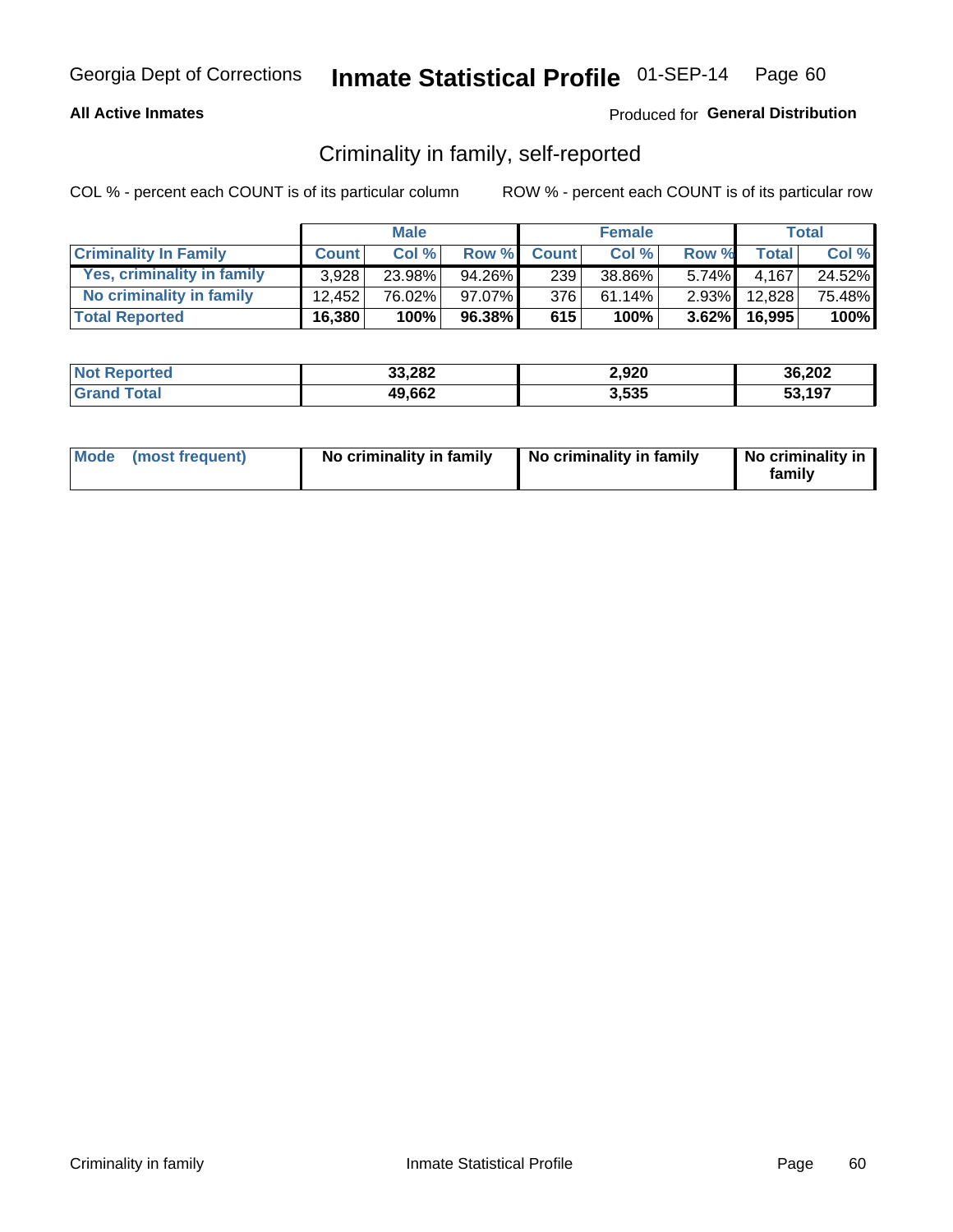#### **All Active Inmates**

### Produced for General Distribution

## Alcoholism in family, self-reported

COL % - percent each COUNT is of its particular column

|                             |              | <b>Male</b> |        |              | <b>Female</b> |          |        | <b>Total</b> |
|-----------------------------|--------------|-------------|--------|--------------|---------------|----------|--------|--------------|
| <b>Alcoholism In Family</b> | <b>Count</b> | Col%        | Row %  | <b>Count</b> | Col%          | Row %    | Total  | Col %        |
| Yes, alcoholism in family   | 2,391        | $14.60\%$   | 93.76% | 159          | 25.85%        | $6.24\%$ | 2,550  | 15.00%       |
| No alcoholism in family     | 13.989       | 85.40%      | 96.84% | 456          | 74.15%        | $3.16\%$ | 14.445 | 85.00%       |
| <b>Total Reported</b>       | 16,380       | 100%        | 96.38% | 615          | 100%          | $3.62\%$ | 16,995 | $100\%$      |

| <b>Not Reported</b> | 33,282 | 2,920 | 36,202       |
|---------------------|--------|-------|--------------|
| 'ota                | 49,662 | 3,535 | 53.197<br>აა |

|  | Mode (most frequent) | No alcoholism in family | No alcoholism in family | No alcoholism in<br>family |
|--|----------------------|-------------------------|-------------------------|----------------------------|
|--|----------------------|-------------------------|-------------------------|----------------------------|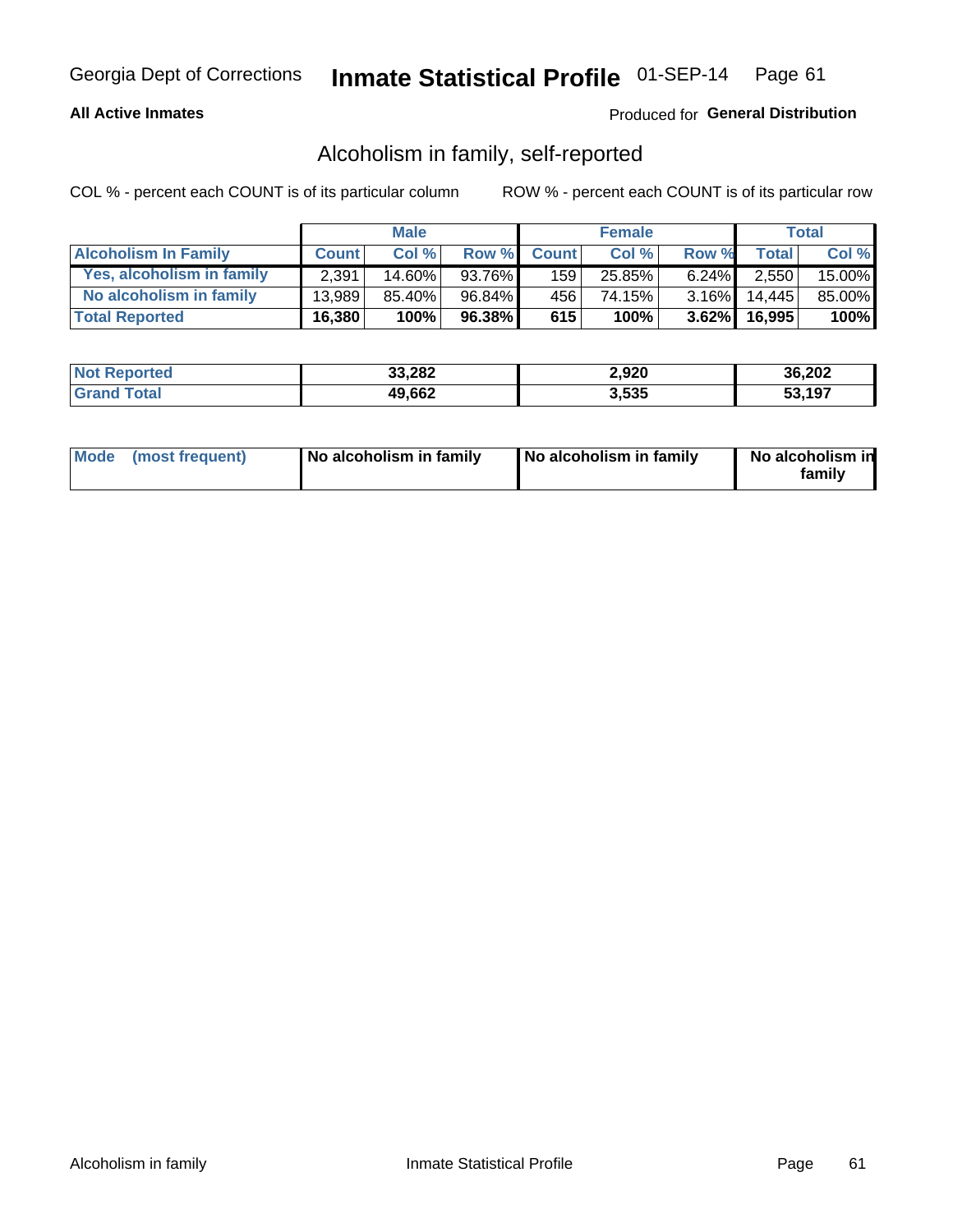#### **All Active Inmates**

#### Produced for General Distribution

## Drug abuse in family, self-reported

COL % - percent each COUNT is of its particular column

|                           |              | <b>Male</b> |           |              | <b>Female</b> |          |              | <b>Total</b> |
|---------------------------|--------------|-------------|-----------|--------------|---------------|----------|--------------|--------------|
| Drug Abuse In Family      | <b>Count</b> | Col%        | Row %     | <b>Count</b> | Col%          | Row %    | <b>Total</b> | Col %        |
| Yes, drug abuse in family | 1,333        | 8.14%       | $91.18\%$ | 129          | 20.98%        | $8.82\%$ | .462         | $8.60\%$     |
| No drug abuse in family   | 15.047       | 91.86%      | 96.87%    | 4861         | 79.02%        | $3.13\%$ | 15,533       | 91.40%       |
| <b>Total Reported</b>     | 16,380       | 100%        | 96.38%    | 615          | 100%          | $3.62\%$ | 16,995       | $100\%$      |

| <b>Not Reported</b> | 33,282 | 2,920 | 36,202       |
|---------------------|--------|-------|--------------|
| 'ota                | 49,662 | 3,535 | 53.197<br>აა |

|  | Mode (most frequent) | No drug abuse in family | No drug abuse in family | No drug abuse in<br>familv |
|--|----------------------|-------------------------|-------------------------|----------------------------|
|--|----------------------|-------------------------|-------------------------|----------------------------|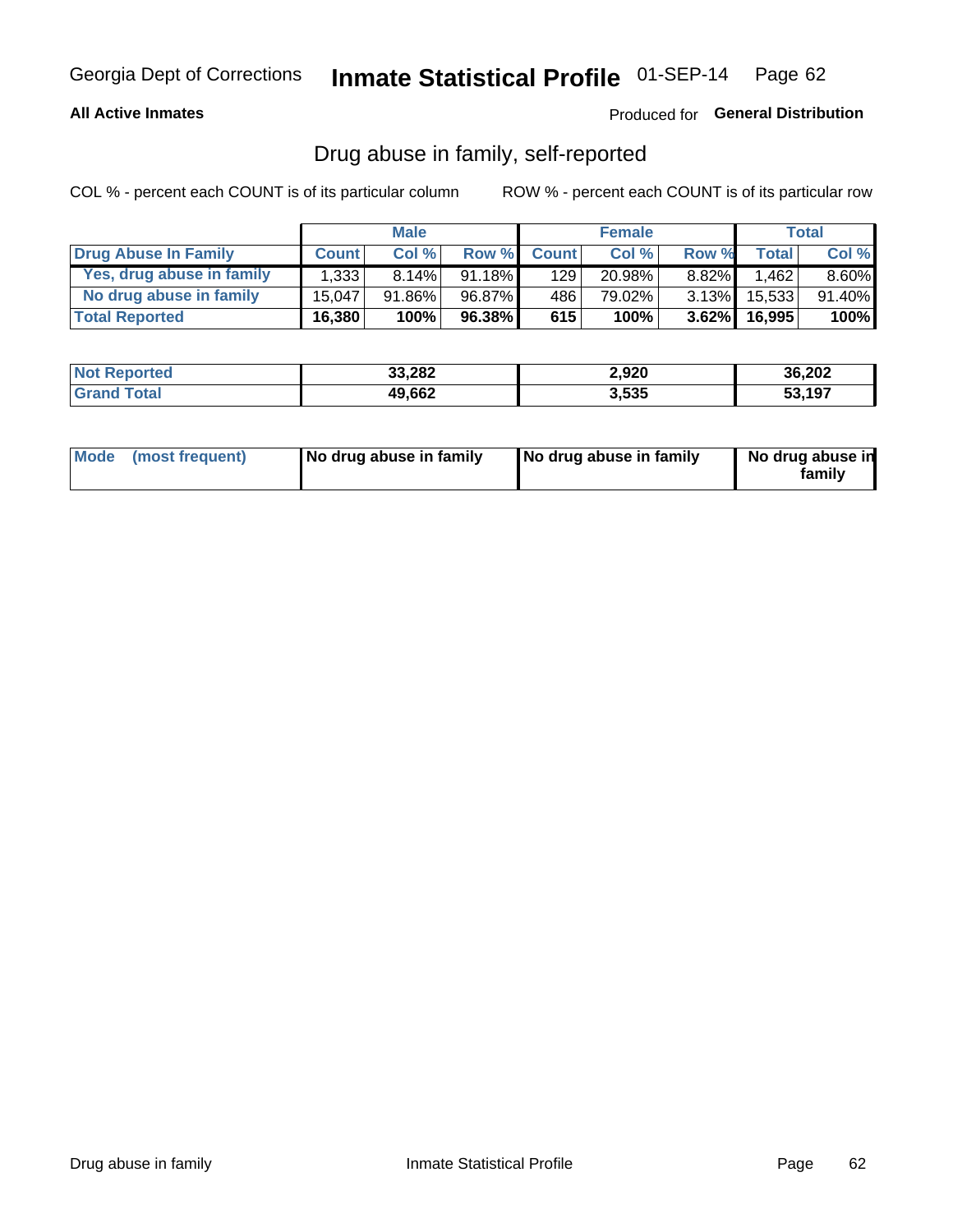#### **All Active Inmates**

### Produced for General Distribution

## Subjected to frequent beatings, self-reported

COL % - percent each COUNT is of its particular column

|                            |              | <b>Male</b> |        |                  | <b>Female</b> |          |              | Total  |
|----------------------------|--------------|-------------|--------|------------------|---------------|----------|--------------|--------|
| <b>Frequent beatings</b>   | <b>Count</b> | Col %       | Row %  | <b>Count</b>     | Col %         | Row %    | <b>Total</b> | Col %  |
| Yes, subjected to frequent | 807          | 4.93%       | 88.00% | 110 <sup>1</sup> | 17.89%        | 12.00%   | 917          | 5.40%  |
| beatings                   |              |             |        |                  |               |          |              |        |
| Not subjected to frequent  | 15.573       | 95.07%      | 96.86% | 505              | 82.11%        | $3.14\%$ | 16.078       | 94.60% |
| beatings                   |              |             |        |                  |               |          |              |        |
| <b>Total Reported</b>      | 16,380       | 100%        | 96.38% | 615              | 100%          | 3.62%    | 16,995       | 100%   |

| <b>Not</b><br>Reported | 33,282 | 2,920 | 36,202 |
|------------------------|--------|-------|--------|
| Total                  | 49,662 | 3,535 | 53,197 |

| Mode (most frequent) | Not subjected to frequent<br>beatings | Not subjected to frequent<br>beatings | Not subjected to<br><b>frequent beatings</b> |
|----------------------|---------------------------------------|---------------------------------------|----------------------------------------------|
|                      |                                       |                                       |                                              |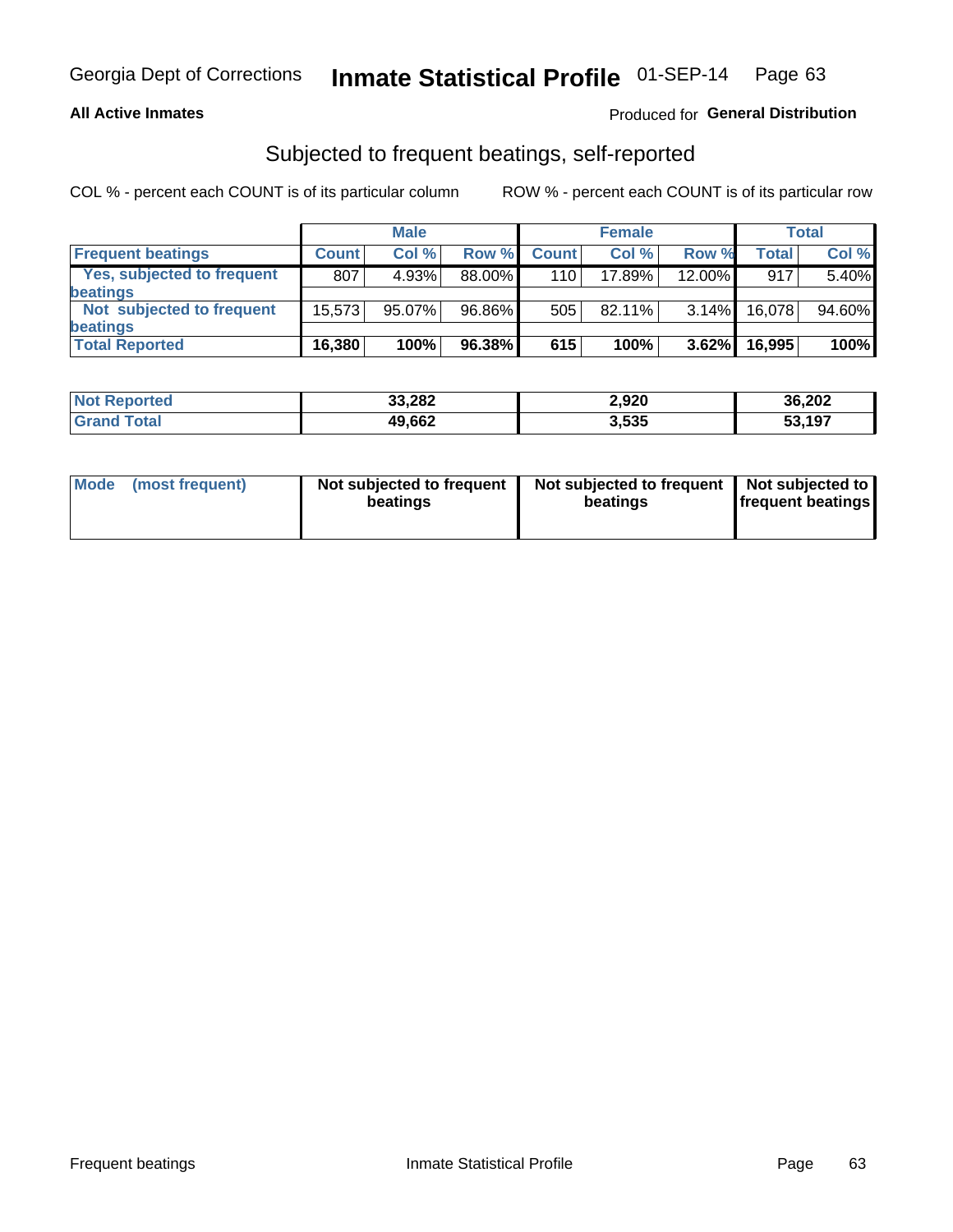#### **All Active Inmates**

### **Produced for General Distribution**

## Father absent during inmate's childhood

COL % - percent each COUNT is of its particular column

|                           |              | <b>Male</b> |           |              | <b>Female</b> |          |              | Total  |
|---------------------------|--------------|-------------|-----------|--------------|---------------|----------|--------------|--------|
| <b>Father Absent</b>      | <b>Count</b> | Col%        | Row %     | <b>Count</b> | Col %         | Row %    | <b>Total</b> | Col %  |
| Yes, father was absent    | 7.955        | 48.57%      | $97.14\%$ | 234          | 38.05%        | 2.86%    | 8,189        | 48.18% |
| No, father was not absent | 8.425        | 51.43%      | 95.67%    | 381          | 61.95%        | 4.33%I   | 8,806        | 51.82% |
| <b>Total Reported</b>     | 16,380       | 100%        | $96.38\%$ | 615          | 100%          | $3.62\%$ | 16.995       | 100%   |

| <b>Not Reported</b> | 33,282 | 2,920 | 36,202 |
|---------------------|--------|-------|--------|
| <b>Tota</b>         | 49,662 | 3,535 | 53,197 |

|  | Mode (most frequent) | No, father was not absent No, father was not absent |  | No, father was not<br>absent |
|--|----------------------|-----------------------------------------------------|--|------------------------------|
|--|----------------------|-----------------------------------------------------|--|------------------------------|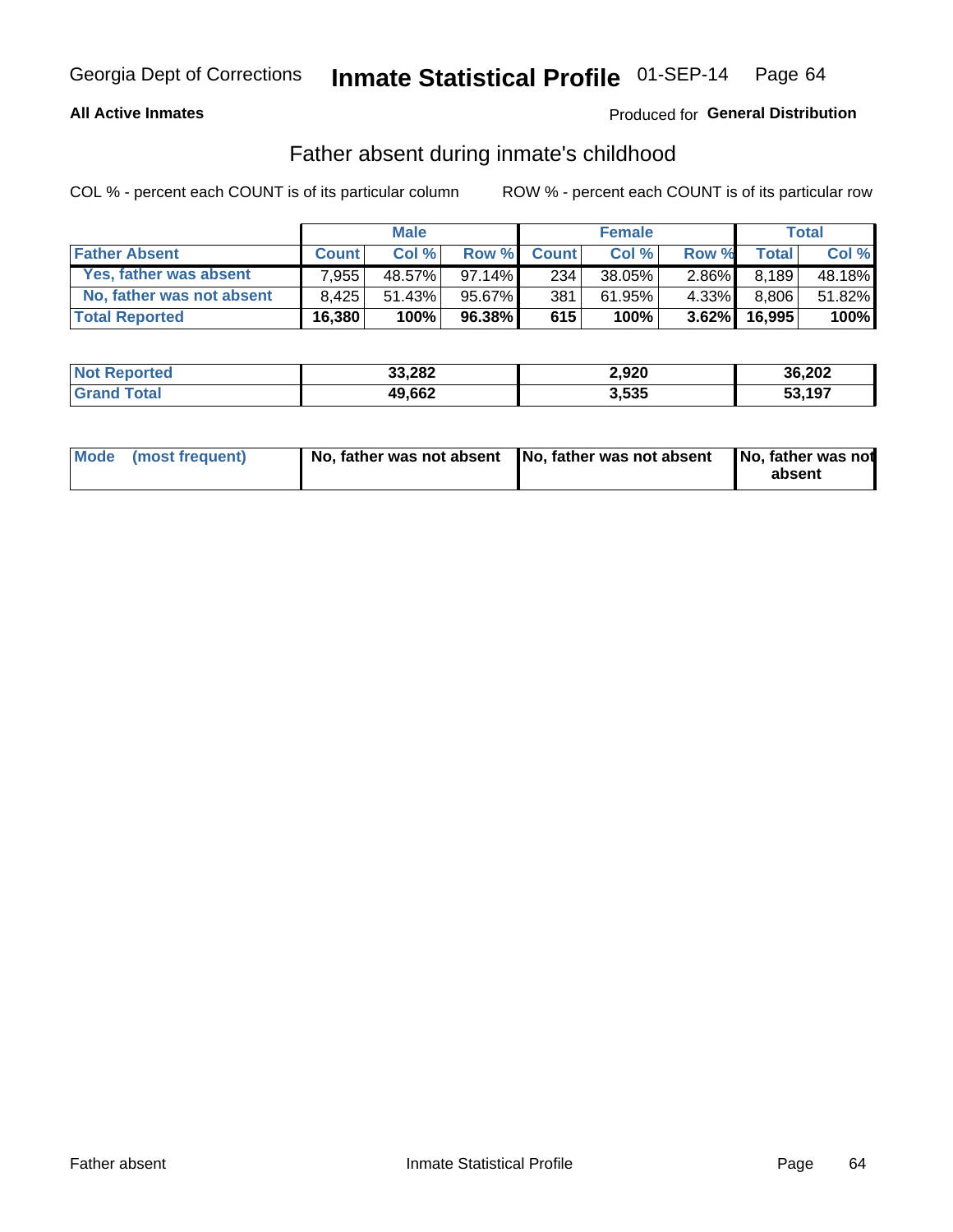#### **All Active Inmates**

### **Produced for General Distribution**

## Mother absent during inmate's childhood

COL % - percent each COUNT is of its particular column

|                           | <b>Male</b>  |           |           | <b>Female</b> |        |          | Total        |        |
|---------------------------|--------------|-----------|-----------|---------------|--------|----------|--------------|--------|
| <b>Mother Absent</b>      | <b>Count</b> | Col%      | Row %     | <b>Count</b>  | Col %  | Row %    | <b>Total</b> | Col %  |
| Yes, mother was absent    | 2.079        | $12.69\%$ | $96.25\%$ | 81            | 13.17% | $3.75\%$ | 2.160        | 12.71% |
| No, mother was not absent | 14.301       | 87.31%    | 96.40%    | 534           | 86.83% | $3.60\%$ | 14.835       | 87.29% |
| <b>Total Reported</b>     | 16,380       | 100%      | $96.38\%$ | 615           | 100%   | $3.62\%$ | 16.995       | 100%   |

| <b>Not</b><br>Reported | 33,282 | 2,920 | 36,202 |
|------------------------|--------|-------|--------|
| <b>ota</b>             | 49,662 | 3,535 | 53.197 |

| Mode (most frequent) | No, mother was not absent   No, mother was not absent   No, mother was | not absent |
|----------------------|------------------------------------------------------------------------|------------|
|                      |                                                                        |            |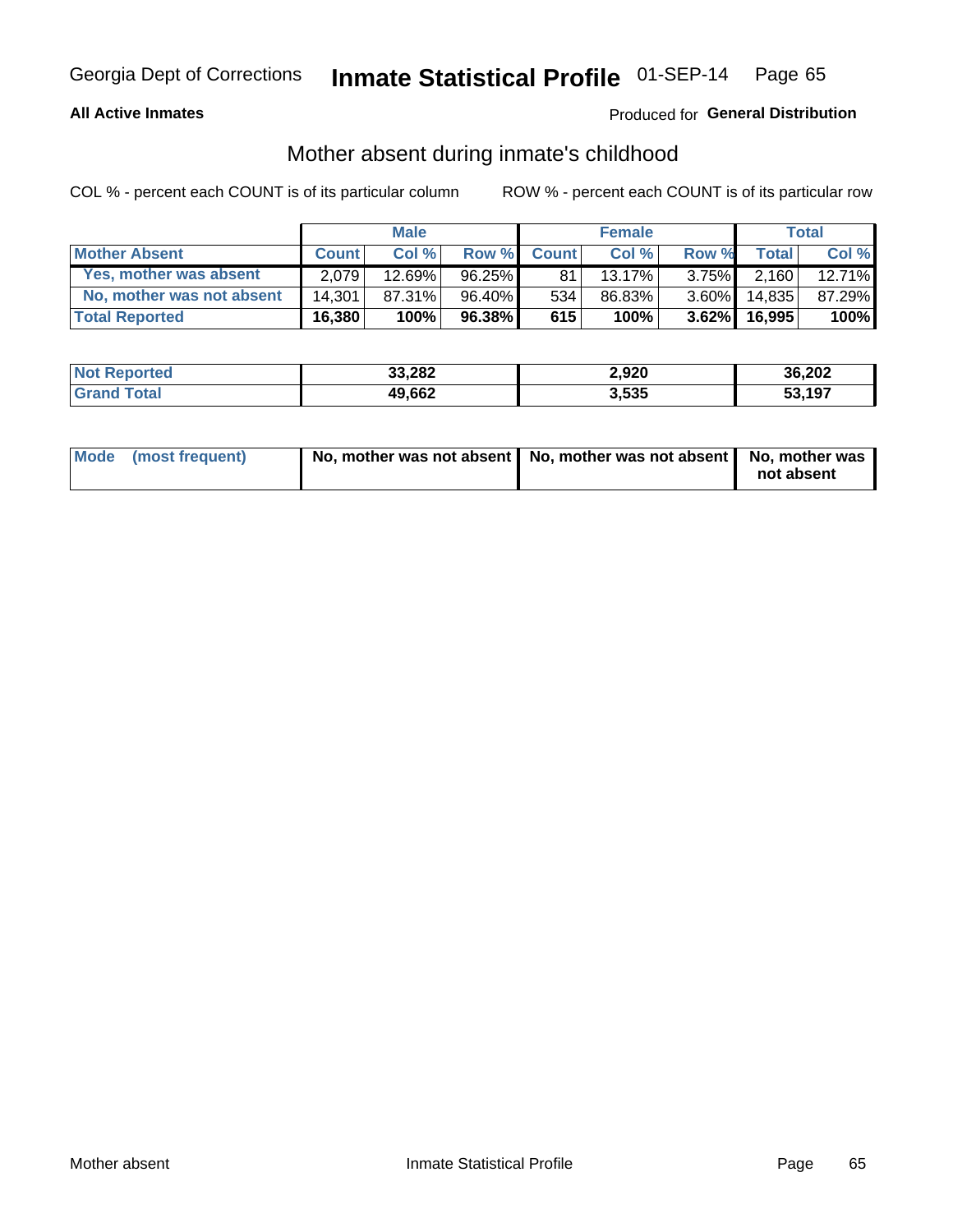#### **All Active Inmates**

### Produced for General Distribution

## Inmate diagnosed as manipulative

COL % - percent each COUNT is of its particular column

|                       | <b>Male</b>  |           |           | <b>Female</b>    |          |          | Total        |        |
|-----------------------|--------------|-----------|-----------|------------------|----------|----------|--------------|--------|
| <b>Manipulative</b>   | <b>Count</b> | Col %     | Row %     | <b>Count</b>     | Col%     | Row %    | <b>Total</b> | Col %  |
| Yes, manipulative     | 3.125        | 19.73%    | $99.62\%$ | 12               | $1.95\%$ | $0.38\%$ | 3.137        | 19.07% |
| No, not manipulative  | 12.713       | $80.27\%$ | 95.48%    | 602 <sub>1</sub> | 98.05%   | $4.52\%$ | 13.315       | 80.93% |
| <b>Total Reported</b> | 15,838       | 100%      | 96.27%    | 614              | 100%     | $3.73\%$ | 16.452       | 100%   |

| <b>Not</b><br>Reported | 33.824 | 2,921 | 36,745           |
|------------------------|--------|-------|------------------|
| <b>ota</b>             | 49,662 | 3,535 | ,197<br>-^<br>უკ |

|  | Mode (most frequent) | No, not manipulative | No, not manipulative | No. not<br><b>I</b> manipulative |
|--|----------------------|----------------------|----------------------|----------------------------------|
|--|----------------------|----------------------|----------------------|----------------------------------|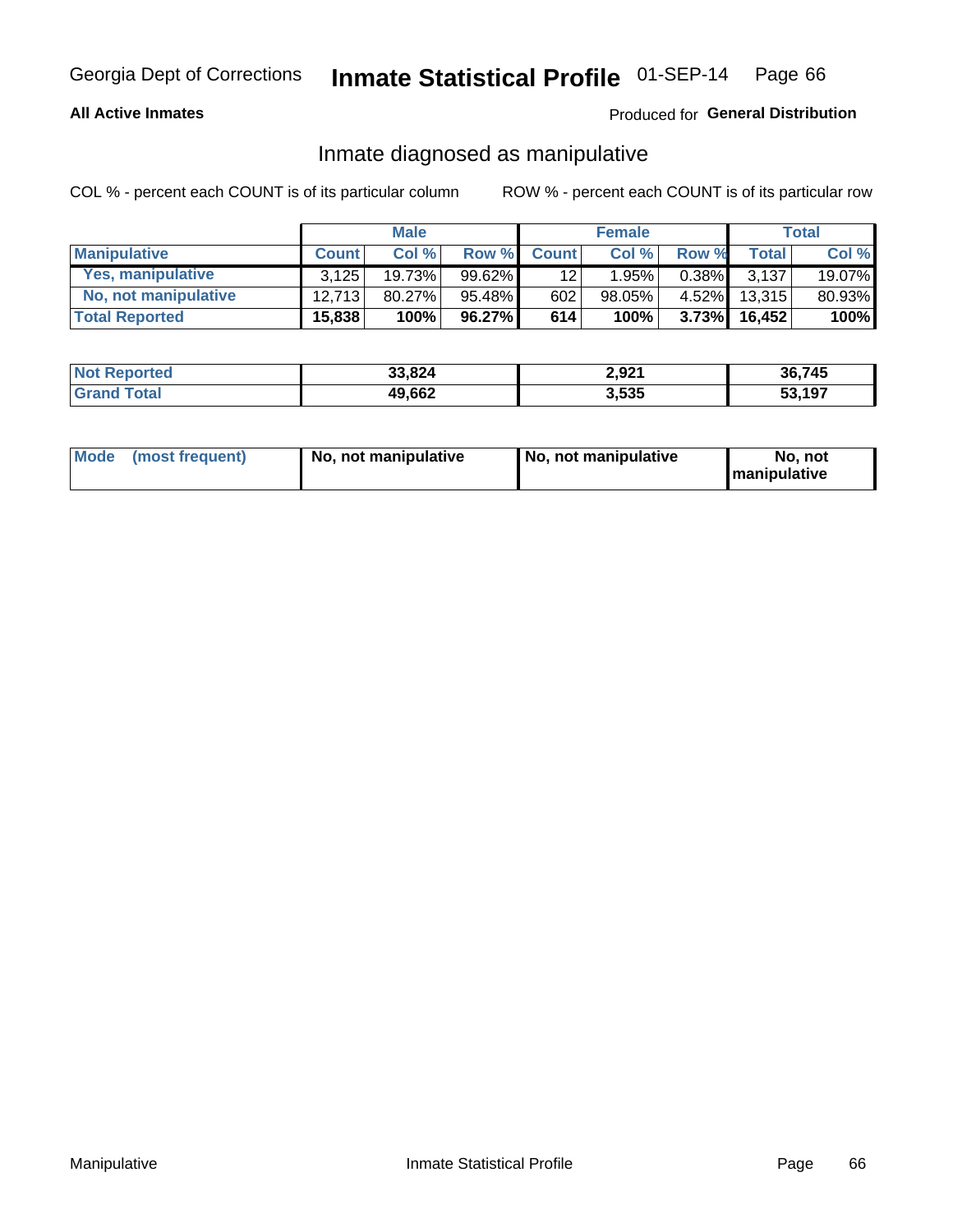#### **All Active Inmates**

Produced for General Distribution

## Inmate diagnosed as assaultive

COL % - percent each COUNT is of its particular column

|                           | <b>Male</b>  |        |        | <b>Female</b> |        |          | Total  |        |
|---------------------------|--------------|--------|--------|---------------|--------|----------|--------|--------|
| <b>Assaultive</b>         | <b>Count</b> | Col%   | Row %  | <b>Count</b>  | Col %  | Row %    | Total  | Col %  |
| Yes, assaultive           | 9.622        | 60.75% | 95.88% | 413           | 67.26% | 4.12%    | 10,035 | 61.00% |
| <b>No, not assaultive</b> | 6.216        | 39.25% | 96.87% | 201           | 32.74% | $3.13\%$ | 6.417  | 39.00% |
| <b>Total Reported</b>     | 15,838       | 100%   | 96.27% | 614           | 100%   | $3.73\%$ | 16,452 | 100%   |

| <b>Not Reported</b> | 33,824 | 2,921 | 36,745       |
|---------------------|--------|-------|--------------|
| Гоtа                | 49,662 | 3,535 | 53,197<br>აა |

| Mode<br>(most frequent) | <b>Yes, assaultive</b> | Yes, assaultive | <b>Yes, assaultive</b> |
|-------------------------|------------------------|-----------------|------------------------|
|-------------------------|------------------------|-----------------|------------------------|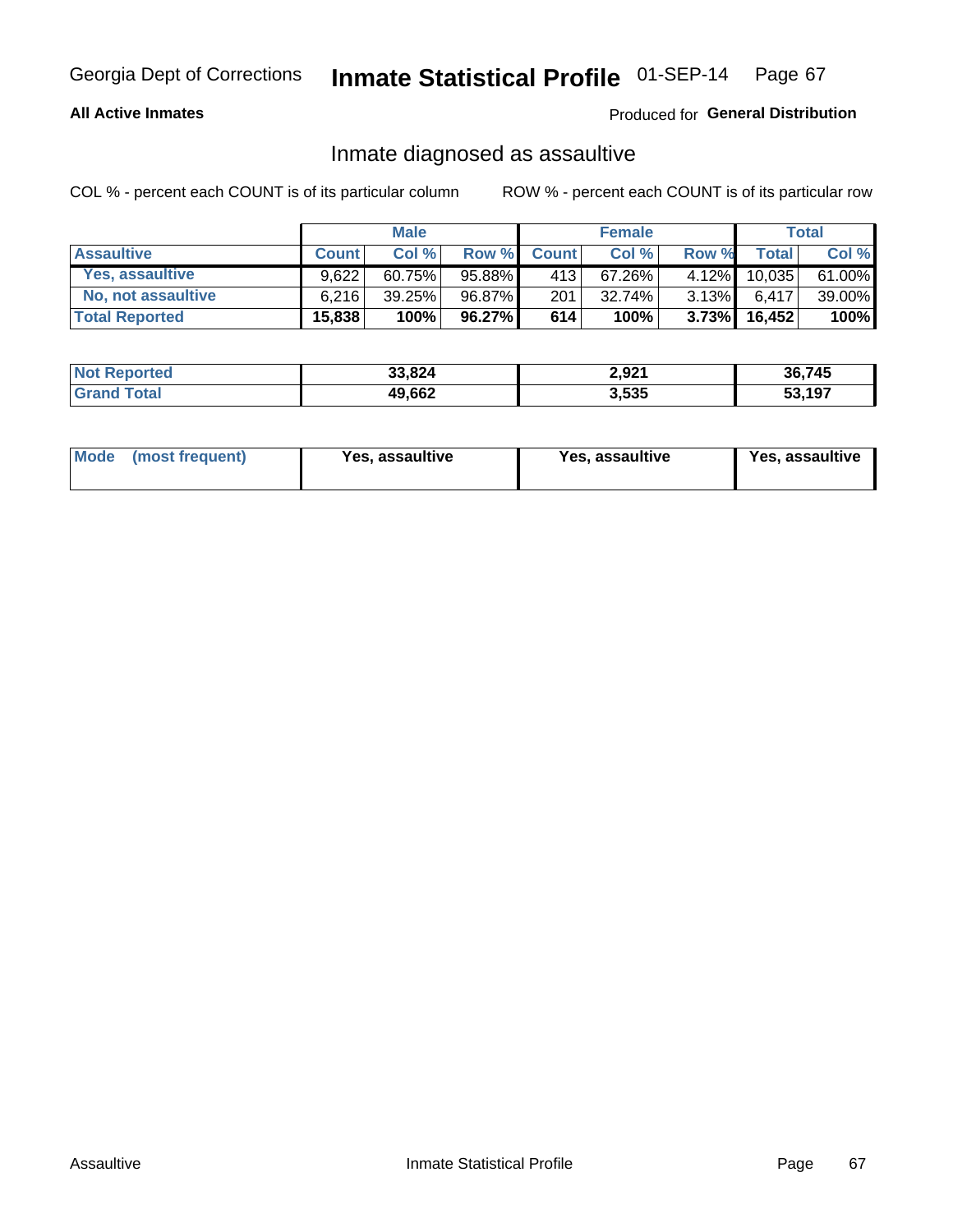#### Inmate Statistical Profile 01-SEP-14 Page 68

**All Active Inmates** 

#### Produced for General Distribution

## Number of prior Georgia incarcerations

COL % - percent each COUNT is of its particular column

|                                       |              | <b>Male</b> |                    |                 | <b>Female</b> |       |        | <b>Total</b> |
|---------------------------------------|--------------|-------------|--------------------|-----------------|---------------|-------|--------|--------------|
| <b>Num of Prior GA Incarcerations</b> | <b>Count</b> | Col %       | <b>Row % Count</b> |                 | Col %         | Row % | Total  | Col %        |
| $\bf{0}$                              | 28,372       | 57.13%      | 91.70%             | 2,567           | 72.62%        | 8.30% | 30,939 | 58.16%       |
|                                       | 9,004        | 18.13%      | 95.21%             | 453             | 12.81%        | 4.79% | 9,457  | 17.78%       |
| $\mathbf{2}$                          | 5,061        | 10.19%      | 95.89%             | 217             | 6.14%         | 4.11% | 5,278  | 9.92%        |
| 3                                     | 2,927        | 5.89%       | 95.72%             | 131             | 3.71%         | 4.28% | 3,058  | 5.75%        |
| 4                                     | 1,773        | 3.57%       | 96.78%             | 59 <sub>1</sub> | 1.67%         | 3.22% | 1,832  | 3.44%        |
| 5                                     | 1,089        | 2.19%       | 96.54%             | 39              | 1.10%         | 3.46% | 1,128  | 2.12%        |
| <b>More Than 5</b>                    | 1,436        | 2.89%       | 95.42%             | 69              | 1.95%         | 4.58% | 1,505  | 2.83%        |
| <b>Total Reported</b>                 | 49,662       | 100%        | 93.35%             | 3,535           | 100%          | 6.65% | 53,197 | 100%         |

| orted<br>NO.     |        |       |        |
|------------------|--------|-------|--------|
| <b>ota</b><br>Gr | 49,662 | 3,535 | 53,197 |

| Mean (average)       | 1.02 | .vz |  |
|----------------------|------|-----|--|
| Median (middle)      |      |     |  |
| Mode (most frequent) |      |     |  |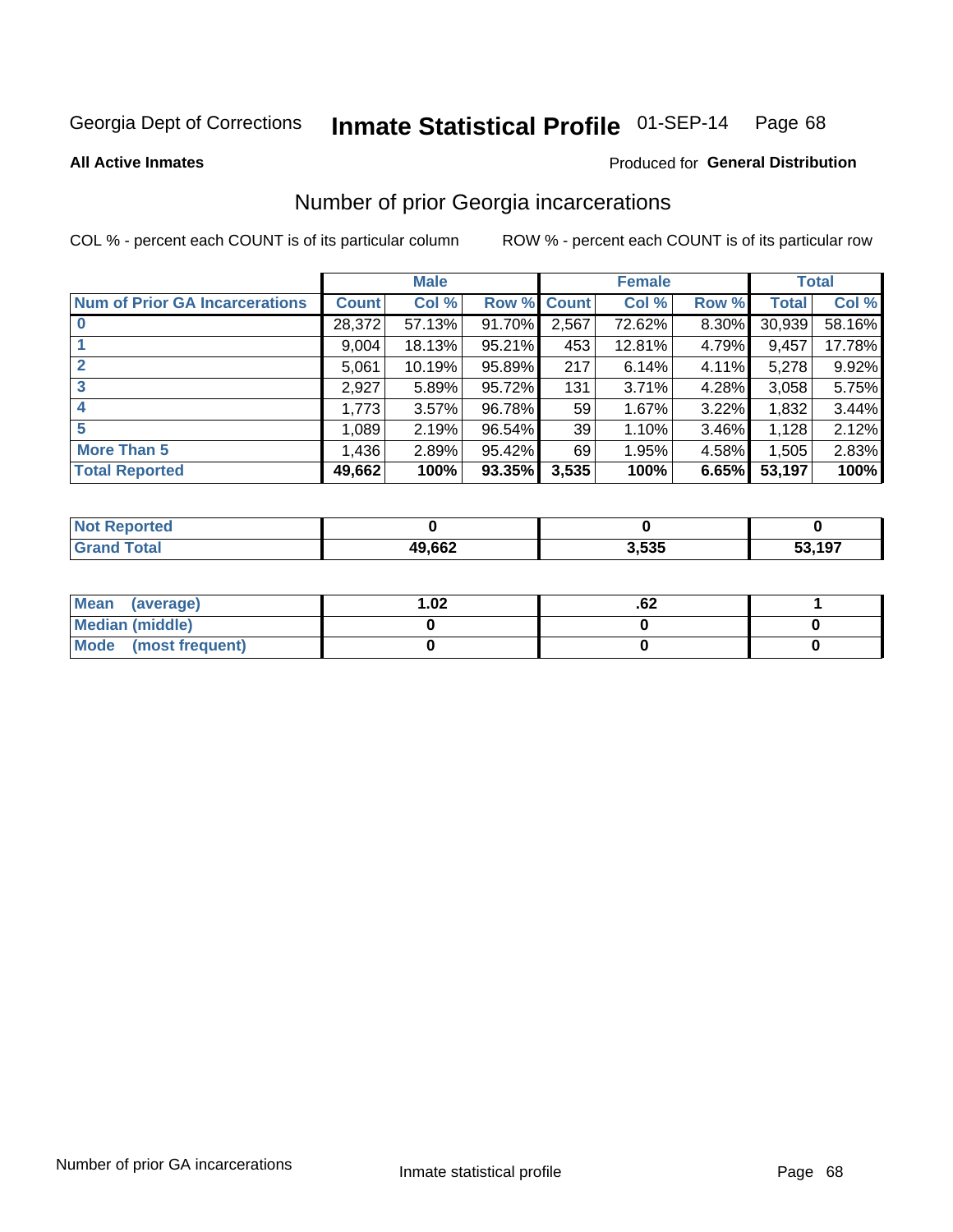#### Inmate Statistical Profile 01-SEP-14 Page 69

#### **All Active Inmates**

#### Produced for General Distribution

### Prison sentence in years

COL % - percent each COUNT is of its particular column

ROW % - percent each COUNT is of its particular row

|                                 | <b>Male</b>    |        |         | <b>Female</b> |        |        | <b>Total</b>   |        |
|---------------------------------|----------------|--------|---------|---------------|--------|--------|----------------|--------|
| <b>Prison Sentence In Years</b> | <b>Count</b>   | Col %  | Row %   | <b>Count</b>  | Col %  | Row %  | <b>Total</b>   | Col %  |
| $0 - 1$                         | 424            | 0.85%  | 93.60%  | 29            | 0.82%  | 6.40%  | 453            | 0.85%  |
| $1.1 - 2$                       | 661            | 1.33%  | 90.18%  | 72            | 2.04%  | 9.82%  | 733            | 1.38%  |
| $2.1 - 3$                       | 909            | 1.83%  | 89.21%  | 110           | 3.11%  | 10.79% | 1,019          | 1.92%  |
| $3.1 - 4$                       | 902            | 1.82%  | 92.13%  | 77            | 2.18%  | 7.87%  | 979            | 1.84%  |
| $4.1 - 5$                       | 2,084          | 4.20%  | 90.49%  | 219           | 6.20%  | 9.51%  | 2,303          | 4.33%  |
| $5.1 - 6$                       | 1,076          | 2.17%  | 88.93%  | 134           | 3.79%  | 11.07% | 1,210          | 2.27%  |
| $6.1 - 7$                       | 1,156          | 2.33%  | 92.70%  | 91            | 2.57%  | 7.30%  | 1,247          | 2.34%  |
| $7.1 - 8$                       | 1,196          | 2.41%  | 91.65%  | 109           | 3.08%  | 8.35%  | 1,305          | 2.45%  |
| $8.1 - 9$                       | 1,155          | 2.33%  | 92.40%  | 95            | 2.69%  | 7.60%  | 1,250          | 2.35%  |
| $9.1 - 10$                      | 5,190          | 10.45% | 90.48%  | 546           | 15.45% | 9.52%  | 5,736          | 10.78% |
| $10.1 - 12$                     | 2,698          | 5.43%  | 92.37%  | 223           | 6.31%  | 7.63%  | 2,921          | 5.49%  |
| $12.1 - 15$                     | 5,327          | 10.73% | 92.55%  | 429           | 12.14% | 7.45%  | 5,756          | 10.82% |
| $15.1 - 20$                     | 9,455          | 19.04% | 94.16%  | 586           | 16.58% | 5.84%  | 10,041         | 18.88% |
| 20.1 - Over                     | 9,341          | 18.81% | 95.60%  | 430           | 12.16% | 4.40%  | 9,771          | 18.37% |
| <b>Life</b>                     | 7,003          | 14.10% | 95.16%  | 356           | 10.07% | 4.84%  | 7,359          | 13.83% |
| <b>Life Without Parole</b>      | 986            | 1.99%  | 97.24%  | 28            | 0.79%  | 2.76%  | 1,014          | 1.91%  |
| <b>Death</b>                    | 97             | 0.20%  | 98.98%  |               | 0.03%  | 1.02%  | 98             | 0.18%  |
| <b>Youthful Offenders</b>       | $\overline{2}$ | 0.01%  | 100.00% |               |        |        | $\overline{2}$ | 0.01%  |
| <b>Total Reported</b>           | 49,662         | 100%   | 93.35%  | 3,535         | 100.0% | 6.65%  | 53,197         | 100%   |

| <b>Not Reported</b> |        |       |      |
|---------------------|--------|-------|------|
| <b>Total</b>        | 49,662 | 3,535 | ,197 |

#### **Determinate (numeric) sentences only**

| <b>Mean</b> | 0.40∠ـ | 18.56 | 20.34 |
|-------------|--------|-------|-------|
|             |        |       |       |

All sentences (including determinate), with life, life without parole, and death sentences figured at 45 years

| Me | 46<br>29<br>____ | ,ч<br>œ<br>____ | .442<br>າດ<br>Tu<br>___ |
|----|------------------|-----------------|-------------------------|
|    |                  |                 |                         |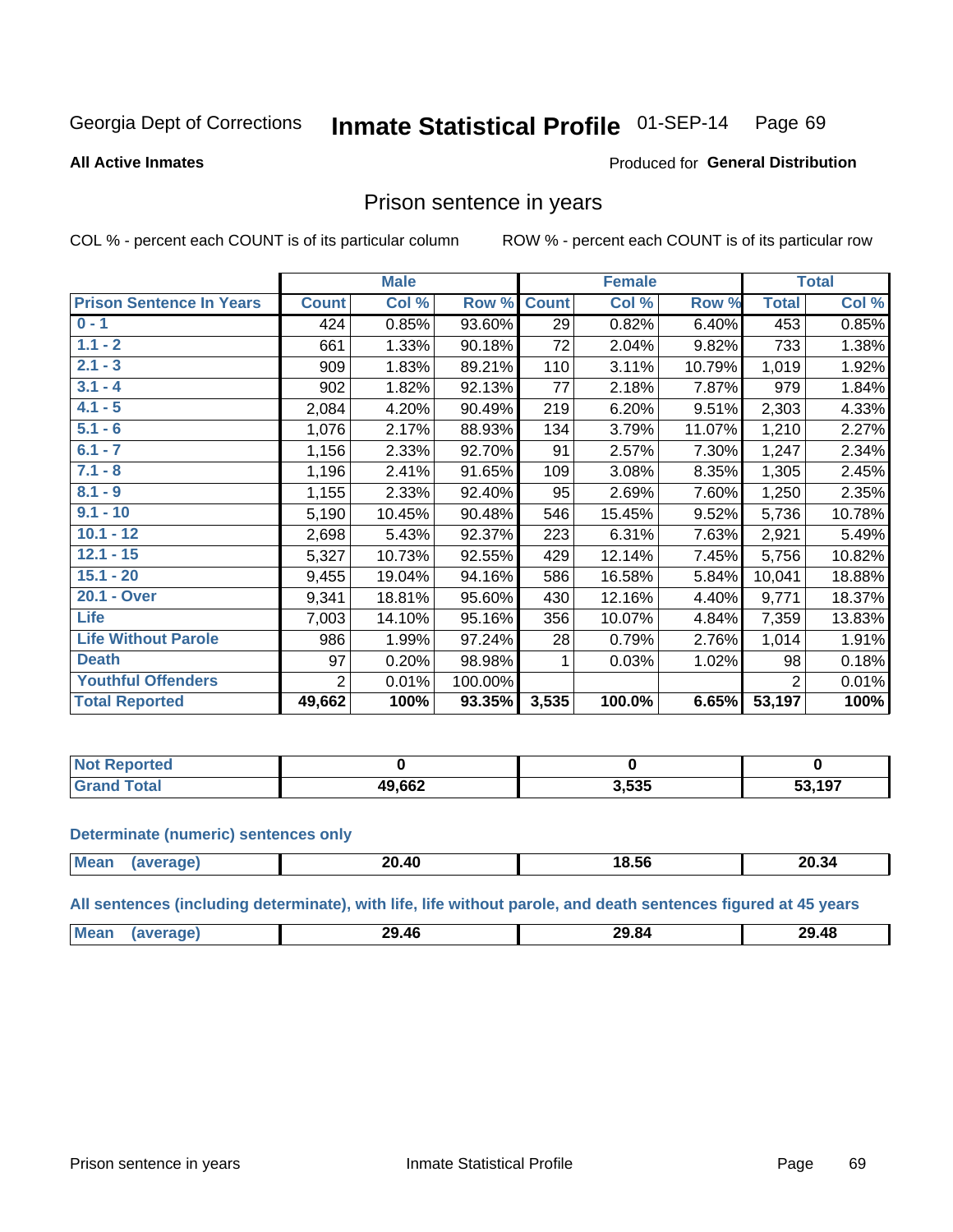#### Inmate Statistical Profile 01-SEP-14 Page 70

#### **All Active Inmates**

#### Produced for General Distribution

# Primary offense, broken out into felonies vs misdemeanors

COL % - percent each COUNT is of its particular column

|                                  | <b>Male</b>  |        |           | <b>Female</b>      |        |          | Total  |        |
|----------------------------------|--------------|--------|-----------|--------------------|--------|----------|--------|--------|
| <b>Felonies and Misdemeanors</b> | <b>Count</b> | Col%   |           | <b>Row % Count</b> | Col%   | Row %    | Total, | Col %  |
| <b>Felonies</b>                  | 49,498       | 99.82% | 93.34%    | 3,531              | 99.92% | 6.66%    | 53,029 | 99.83% |
| <b>Misdemeanors</b>              | 89           | 18%    | 96.74%    |                    | .08%   | $3.26\%$ | 92     | .17%   |
| <b>Total Reported</b>            | 49,587       | 100%   | $93.35\%$ | 3,534              | 100%   | 6.65%    | 53,121 | 100%   |

| <b>Not</b><br>eported | --     |        | - -<br>u |
|-----------------------|--------|--------|----------|
| <b>Grand</b><br>™otal | 49,662 | 49,588 | 53,197   |

| Mo | ____ | 11 C.S<br>. | onies<br>. |
|----|------|-------------|------------|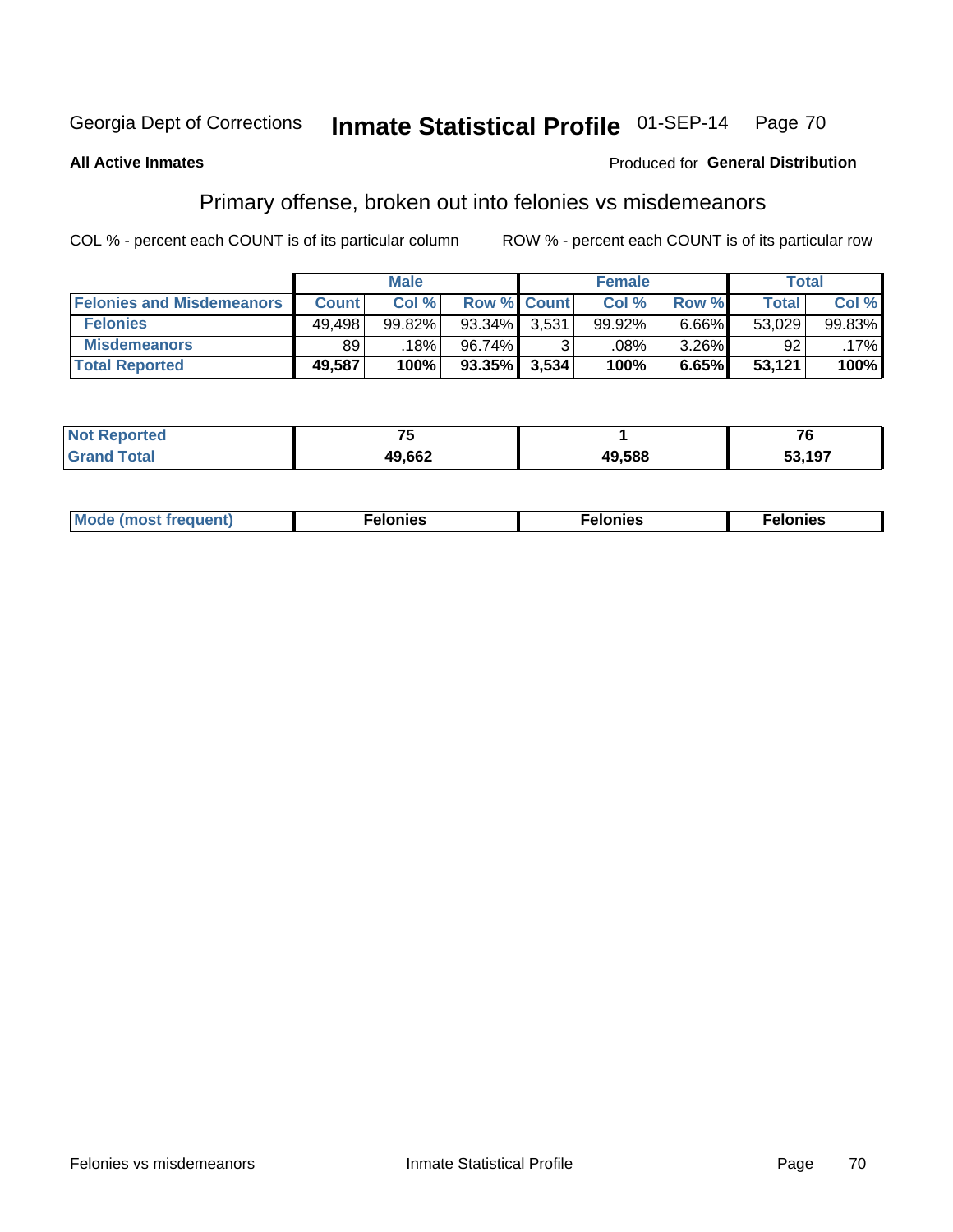# Georgia Dept of Corrections **Inmate Statistical Profile** 01-SEP-14 Page 71

#### **All Active Inmates**

#### Produced for **General Distribution**

## Primary offense, broken out into six broad crime categories

COL % - percent each COUNT is of its particular column ROW % - percent each COUNT is of its particular row

|                                  | <b>Male</b>  |        |           | <b>Female</b>      |          |        | <b>Total</b> |        |
|----------------------------------|--------------|--------|-----------|--------------------|----------|--------|--------------|--------|
| <b>Crime Categories</b>          | <b>Count</b> | Col %  |           | <b>Row % Count</b> | Col %    | Row %  | <b>Total</b> | Col %  |
| <b>Violent</b>                   | 24,937       | 50.29% | 94.16%    | 1,547              | 43.77%   | 5.84%  | 26,484       | 49.86% |
| <b>Sex Crime</b><br>$\mathbf{2}$ | 8,257        | 16.65% | 98.56%    | 121                | $3.42\%$ | 1.44%  | 8,378        | 15.77% |
| $\mathbf{3}$<br><b>Property</b>  | 8,979        | 18.11% | 89.50%    | 1,053              | 29.80%   | 10.50% | 10,032       | 18.89% |
| <b>Drug</b><br>4                 | 5,345        | 10.78% | 89.29%    | 641                | 18.14%   | 10.71% | 5,986        | 11.27% |
| <b>Habit/DUI</b><br>5            | 102          | .21%   | 85.00%    | 18                 | .51%     | 15.00% | 120          | .23%   |
| <b>Other</b><br>6                | 1,967        | 3.97%  | 92.74%    | 154                | 4.36%    | 7.26%  | 2,121        | 3.99%  |
| <b>Total Reported</b>            | 49,587       | 100%   | $93.35\%$ | 3,534              | 100%     | 6.65%  | 53,121       | 100%   |

| rtea<br>NO |        |       | --<br>v |
|------------|--------|-------|---------|
| Ento.      | 49,662 | 3,535 | 53,197  |

| Mo<br>uent)<br>nos | .<br>/iolent | <br>Violent | - --<br><b>Tiolent</b> |
|--------------------|--------------|-------------|------------------------|
|                    |              |             |                        |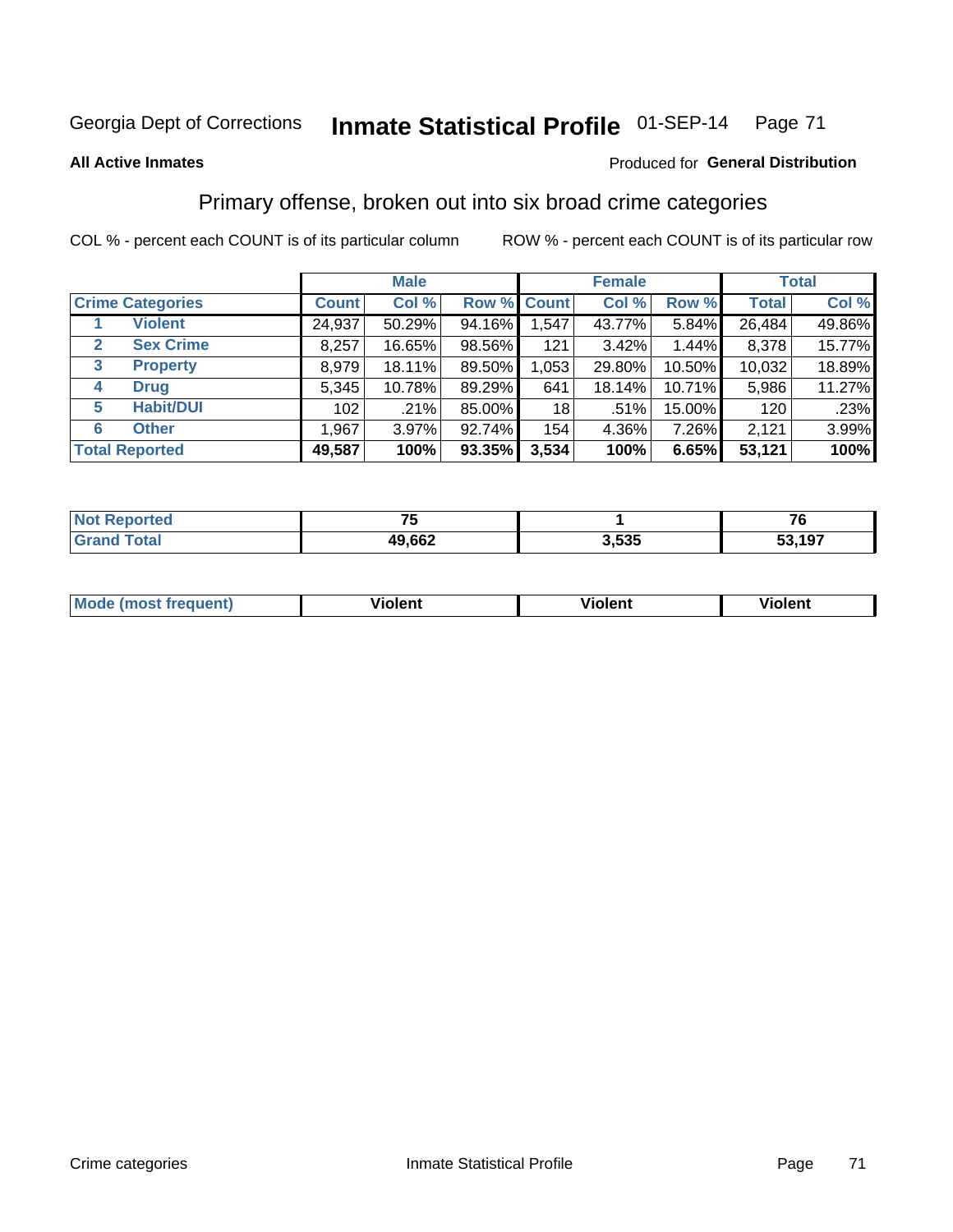# Georgia Dept of Corrections **Inmate Statistical Profile** 01-SEP-14 Page 72

Produced for **General Distribution**

#### **All Active Inmates**

# Primary offense, detailed offense code

COL % - percent each COUNT is of its particular column ROW % - percent each COUNT is of its particular row

|   |                                            | <b>Male</b>     |        |         | <b>Female</b>           | <b>Total</b> |        |                  |        |
|---|--------------------------------------------|-----------------|--------|---------|-------------------------|--------------|--------|------------------|--------|
|   | <b>Primary Offense</b>                     | <b>Count</b>    | Col %  | Row %   | <b>Count</b>            | Col %        | Row %  | <b>Total</b>     | Col %  |
| F | <b>Abuse, Neglect</b>                      | $\overline{29}$ | .06%   | 59.18%  | 20                      | .57%         | 40.82% | 49               | .09%   |
|   | <b>Elder/Disab</b>                         |                 |        |         |                         |              |        |                  |        |
| F | <b>Agg Aslt W Intnt To Rape</b>            | 65              | .13%   | 100.00% |                         |              |        | 65               | .12%   |
| F | <b>Agg Sex Battery Atmpt</b>               | $\mathbf{1}$    | .01%   | 100.00% |                         |              |        | 1                | .01%   |
| F | <b>Aggrav Assault</b>                      | 4,861           | 9.80%  | 94.87%  | 263                     | 7.44%        | 5.13%  | 5,124            | 9.65%  |
| F | <b>Aggrav Assault Peace</b><br><b>Ofcr</b> | 287             | .58%   | 94.72%  | 16                      | .45%         | 5.28%  | 303              | .57%   |
| F | <b>Aggrav Battery</b>                      | 1,162           | 2.34%  | 93.26%  | 84                      | 2.38%        | 6.74%  | 1,246            | 2.35%  |
| F | <b>Aggrav Battery Peace</b><br><b>Ofcr</b> | 21              | .04%   | 91.30%  | $\overline{2}$          | .06%         | 8.70%  | 23               | .04%   |
| F | <b>Aggrav Ch Molest, Atmpt</b>             | $\overline{2}$  | .01%   | 100.00% |                         |              |        | $\overline{2}$   | .01%   |
| F | <b>Aggrav Child Molestation</b>            | 1,230           | 2.48%  | 98.24%  | 22                      | .62%         | 1.76%  | 1,252            | 2.36%  |
| F | <b>Aggrav Cruelty To</b><br><b>Animals</b> | 10              | .02%   | 100.00% |                         |              |        | 10               | .02%   |
| F | <b>Aggrav Sexual Battery</b>               | 185             | .37%   | 99.46%  | 1                       | .03%         | .54%   | 186              | .35%   |
| F | <b>Aggrav Sodomy</b>                       | 202             | .41%   | 99.02%  | $\overline{2}$          | .06%         | .98%   | 204              | .38%   |
| F | <b>Aggrav Stalking</b>                     | 287             | .58%   | 97.95%  | 6                       | .17%         | 2.05%  | 293              | .55%   |
| F | <b>Aggravated Assault On</b><br>$65+$      | 5               | .01%   | 100.00% |                         |              |        | 5                | .01%   |
| F | <b>Aiding Escape</b>                       | 1               | .01%   | 100.00% |                         |              |        | 1                | .01%   |
| F | <b>Aircraft Hijacking</b>                  | 10              | .02%   | 90.91%  | 1                       | .03%         | 9.09%  | 11               | .02%   |
| F | <b>Armed Robbery</b>                       | 5,625           | 11.34% | 96.67%  | 194                     | 5.49%        | 3.33%  | 5,819            | 10.95% |
| F | <b>Arson 1st Degree</b>                    | 66              | .13%   | 88.00%  | 9                       | .25%         | 12.00% | 75               | .14%   |
| F | <b>Arson 2nd Degree</b>                    | $\overline{7}$  | .01%   | 100.00% |                         |              |        | $\overline{7}$   | .01%   |
| F | <b>Arson 3rd Degree</b>                    | $\overline{c}$  | .01%   | 66.67%  | 1                       | .03%         | 33.33% | 3                | .01%   |
| F | <b>Atmpt Aggrav Assault</b>                | 8               | .02%   | 100.00% |                         |              |        | 8                | .02%   |
| F | <b>Atmpt Aggrav Sodomy</b>                 | 4               | .01%   | 100.00% |                         |              |        | 4                | .01%   |
| F | <b>Atmpt Armed Robbery</b>                 | 100             | .20%   | 96.15%  | $\overline{\mathbf{4}}$ | .11%         | 3.85%  | 104              | .20%   |
| F | <b>Atmpt Burglary</b>                      | 27              | .05%   | 90.00%  | $\overline{3}$          | .08%         | 10.00% | 30               | .06%   |
| F | <b>Atmpt Child Molestation</b>             | 19              | .04%   | 100.00% |                         |              |        | 19               | .04%   |
| F | <b>Atmpt Escape</b>                        | 1               | .01%   | 100.00% |                         |              |        | 1                | .01%   |
| F | <b>Atmpt Kidnap</b>                        | 3               | .01%   | 100.00% |                         |              |        | 3                | .01%   |
| F | <b>Atmpt Murder</b>                        | 64              | .13%   | 94.12%  | $\overline{\mathbf{4}}$ | .11%         | 5.88%  | 68               | .13%   |
| F | <b>Atmpt Rape</b>                          | 41              | .08%   | 97.62%  | $\mathbf{1}$            | .03%         | 2.38%  | 42               | .08%   |
| F | <b>Atmpt Robbery</b>                       | 46              | .09%   | 92.00%  | 4                       | .11%         | 8.00%  | 50               | .09%   |
| F | <b>Atmpt Sodomy</b>                        | $\overline{2}$  | .01%   | 100.00% |                         |              |        | $\boldsymbol{2}$ | .01%   |
| F | <b>Atmpt Theft By Taking</b>               | $\overline{7}$  | .01%   | 100.00% |                         |              |        | $\overline{7}$   | .01%   |
| F | <b>Atmpt Viol Substance</b><br><b>Act</b>  | 22              | .04%   | 91.67%  | $\overline{2}$          | .06%         | 8.33%  | 24               | .05%   |
| F | <b>Att/Consprcy Commt</b>                  | 45              | .09%   | 90.00%  | $5\vert$                | .14%         | 10.00% | 50               | .09%   |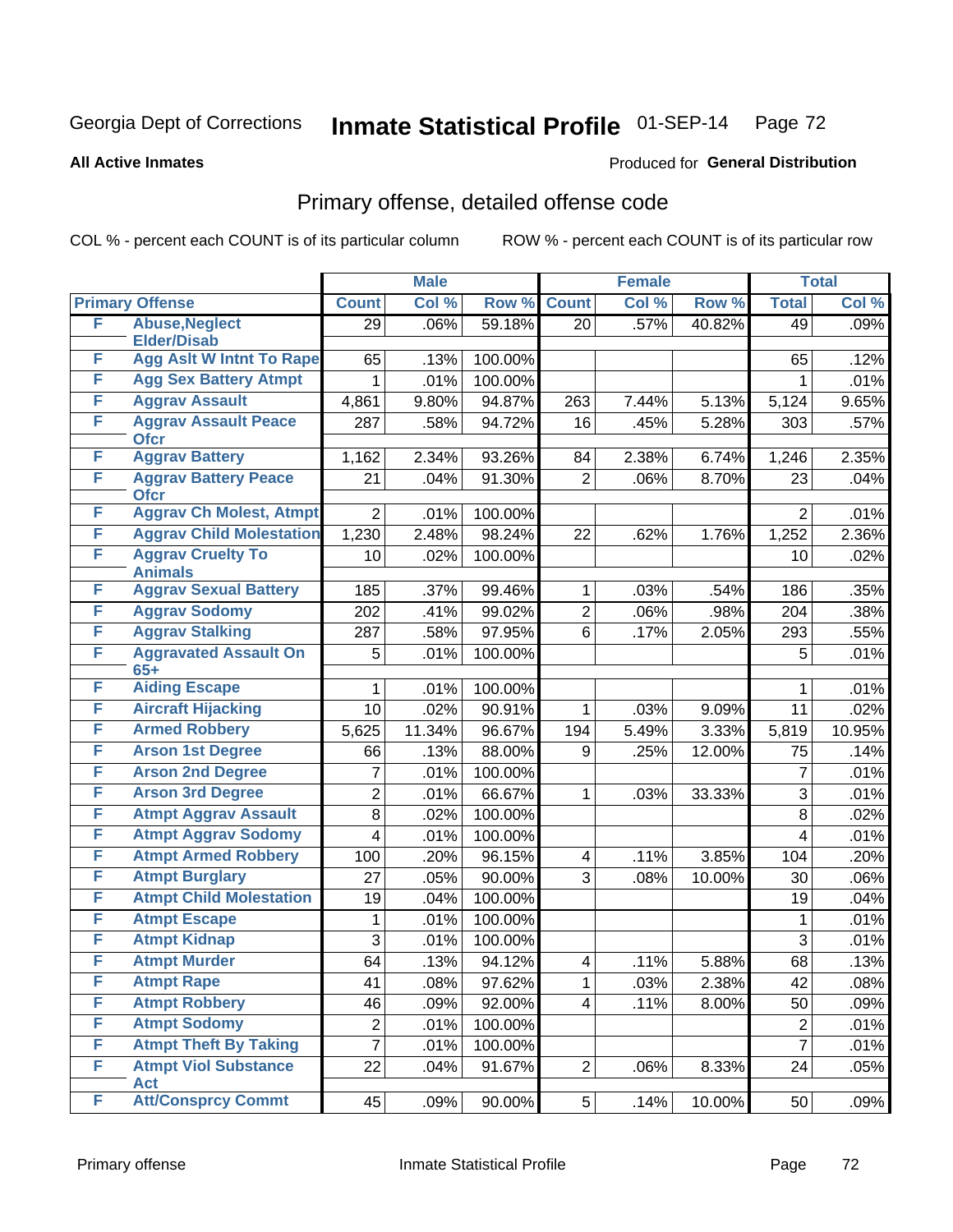#### **All Active Inmates**

#### Produced for **General Distribution**

### Primary offense, detailed offense code

|   |                                             | <b>Male</b>          |       |         | <b>Female</b>  |       |         | <b>Total</b>   |       |
|---|---------------------------------------------|----------------------|-------|---------|----------------|-------|---------|----------------|-------|
|   | <b>Primary Offense</b>                      | <b>Count</b>         | Col % | Row %   | <b>Count</b>   | Col % | Row %   | <b>Total</b>   | Col % |
|   | C/S/Of                                      |                      |       |         |                |       |         |                |       |
| F | <b>Bad Checks</b>                           | 1                    | .01%  | 33.33%  | $\overline{2}$ | .06%  | 66.67%  | 3              | .01%  |
| F | <b>Bail Jumping</b>                         | 5                    | .01%  | 62.50%  | 3              | .08%  | 37.50%  | 8              | .02%  |
| F | <b>Bestiality</b>                           | $\overline{2}$       | .01%  | 100.00% |                |       |         | $\overline{2}$ | .01%  |
| F | <b>Bigamy</b>                               | 1                    | .01%  | 100.00% |                |       |         | 1              | .01%  |
| F | <b>Bribery Govt Officer</b>                 |                      |       |         | $\mathbf{1}$   | .03%  | 100.00% | $\mathbf{1}$   | .01%  |
| F | <b>Burg 1st Aft 6/30/12</b>                 | 731                  | 1.47% | 91.83%  | 65             | 1.84% | 8.17%   | 796            | 1.50% |
| F | <b>Burg 2nd Aft 6/30/12</b>                 | 281                  | .57%  | 93.98%  | 18             | .51%  | 6.02%   | 299            | .56%  |
| F | <b>Burg Bef 7/1/12</b>                      | 4,750                | 9.58% | 96.21%  | 187            | 5.29% | 3.79%   | 4,937          | 9.29% |
| F | <b>Carry Weapon At School</b>               | 4                    | .01%  | 100.00% |                |       |         | $\overline{4}$ | .01%  |
| F | <b>Child Molestation</b>                    | 2,675                | 5.39% | 98.06%  | 53             | 1.50% | 1.94%   | 2,728          | 5.14% |
| F | <b>Chop Shop Violation</b>                  | 1                    | .01%  | 100.00% |                |       |         | 1              | .01%  |
| F | <b>Cnspire Traffic Cntrl Sub</b>            | 4                    | .01%  | 80.00%  | $\mathbf{1}$   | .03%  | 20.00%  | 5              | .01%  |
| F | <b>Cntrbtng Delingency</b>                  |                      |       |         | $\mathbf{1}$   | .03%  | 100.00% | 1              | .01%  |
| F | <b>Minor</b><br><b>Computer Pornography</b> |                      | .10%  |         |                |       |         |                |       |
| F | <b>Computer Theft</b>                       | 52<br>$\overline{7}$ | .01%  | 100.00% |                |       | 30.00%  | 52             | .10%  |
| F | <b>Conceal Death Of</b>                     |                      |       | 70.00%  | 3              | .08%  |         | 10             | .02%  |
|   | <b>Another</b>                              | 8                    | .02%  | 66.67%  | $\overline{4}$ | .11%  | 33.33%  | 12             | .02%  |
| F | <b>Conspiracy</b>                           | 32                   | .06%  | 84.21%  | 6              | .17%  | 15.79%  | 38             | .07%  |
| F | <b>Convsn Paymnts Real</b>                  | $\overline{2}$       | .01%  | 100.00% |                |       |         | $\overline{2}$ | .01%  |
|   | <b>Propy</b>                                |                      |       |         |                |       |         |                |       |
| F | <b>Crmnl Abortion</b>                       | $\mathbf{1}$         | .01%  | 100.00% |                |       |         | 1              | .01%  |
| F | <b>Crmnl Damage 1st</b>                     | 23                   | .05%  | 88.46%  | 3              | .08%  | 11.54%  | 26             | .05%  |
| F | <b>Degree</b><br><b>Crmnl Damage 2nd</b>    | 78                   | .16%  | 97.50%  | $\overline{2}$ | .06%  | 2.50%   | 80             | .15%  |
|   | <b>Degree</b>                               |                      |       |         |                |       |         |                |       |
| F | <b>Crmnl Interfere Govt</b>                 | 20                   | .04%  | 90.91%  | $\overline{2}$ | .06%  | 9.09%   | 22             | .04%  |
|   | <b>Prop</b>                                 |                      |       |         |                |       |         |                |       |
| F | <b>Crmnl Solicitation</b>                   |                      |       |         | 1              | .03%  | 100.00% | 1              | .01%  |
| F | <b>Crmnl Trespassing</b>                    | $\overline{2}$       | .01%  | 100.00% |                |       |         | $\overline{2}$ | .01%  |
| F | <b>Cruelty To Animals</b>                   | $\overline{2}$       | .01%  | 66.67%  | $\mathbf{1}$   | .03%  | 33.33%  | 3              | .01%  |
| F | <b>Cruelty To Children</b>                  | 285                  | .57%  | 78.30%  | 79             | 2.24% | 21.70%  | 364            | .69%  |
| F | <b>Cruelty To Elder Person</b>              | 17                   | .03%  | 65.38%  | 9              | .25%  | 34.62%  | 26             | .05%  |
| F | <b>Damage, Destroy Secr</b>                 | $\overline{2}$       | .01%  | 100.00% |                |       |         | $\overline{2}$ | .01%  |
| F | <b>Prop</b><br><b>Defrauding State</b>      | $\mathbf 1$          | .01%  | 50.00%  | 1 <sup>1</sup> | .03%  | 50.00%  | $\overline{2}$ | .01%  |
| F | <b>Destroy/Injur Police Dog</b>             | $\mathbf{1}$         | .01%  | 100.00% |                |       |         | $\mathbf{1}$   | .01%  |
| F | <b>Drvng Habtl Violator</b>                 | $\overline{7}$       | .01%  | 100.00% |                |       |         | $\overline{7}$ | .01%  |
| F | Eavesdrop &                                 | 3                    | .01%  | 100.00% |                |       |         | 3              | .01%  |
|   | <b>Surveillance</b>                         |                      |       |         |                |       |         |                |       |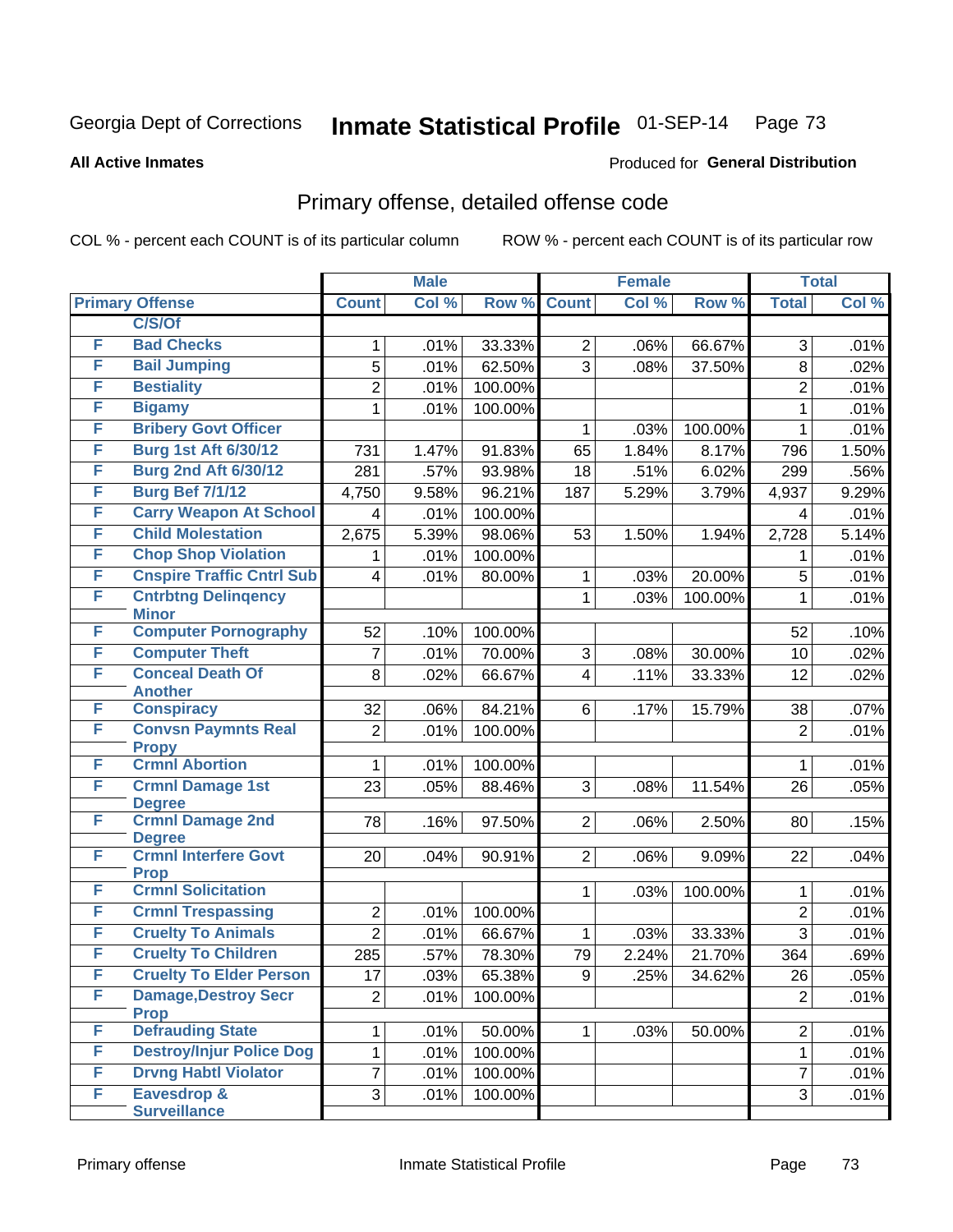#### **All Active Inmates**

#### Produced for **General Distribution**

### Primary offense, detailed offense code

|   |                                                          | <b>Male</b>             |       |         |                | <b>Female</b> |        | <b>Total</b>    |       |
|---|----------------------------------------------------------|-------------------------|-------|---------|----------------|---------------|--------|-----------------|-------|
|   | <b>Primary Offense</b>                                   | <b>Count</b>            | Col % | Row %   | <b>Count</b>   | Col %         | Row %  | <b>Total</b>    | Col % |
| F | <b>Entering Vehicle</b>                                  | 99                      | .20%  | 97.06%  | 3              | .08%          | 2.94%  | 102             | .19%  |
| F | <b>Entice Child, Attempted</b>                           | 8                       | .02%  | 100.00% |                |               |        | 8               | .02%  |
| F | <b>Enticing Child-Indec</b>                              | 75                      | .15%  | 94.94%  | 4              | .11%          | 5.06%  | 79              | .15%  |
|   | <b>Purp</b>                                              |                         |       |         |                |               |        |                 |       |
| F | <b>Escape</b>                                            | 10                      | .02%  | 66.67%  | 5              | .14%          | 33.33% | 15              | .03%  |
| F | <b>False Imprisonment</b>                                | 180                     | .36%  | 95.24%  | 9              | .25%          | 4.76%  | 189             | .36%  |
| F | <b>False Statements Govt</b>                             | 16                      | .03%  | 76.19%  | 5              | .14%          | 23.81% | 21              | .04%  |
| F | <b>False Swearing</b>                                    | 2                       | .01%  | 100.00% |                |               |        | $\overline{2}$  | .01%  |
| F | <b>False Swearng Writtn</b><br><b>Stmt</b>               | 6                       | .01%  | 85.71%  | 1              | .03%          | 14.29% | $\overline{7}$  | .01%  |
| F | <b>Family Violence Battery</b>                           | 131                     | .26%  | 97.04%  | 4              | .11%          | 2.96%  | 135             | .25%  |
| F | <b>Feticide</b>                                          | 1                       | .01%  | 100.00% |                |               |        | 1               | .01%  |
| F | <b>Feticide By Vehicle</b>                               | $\overline{2}$          | .01%  | 40.00%  | 3              | .08%          | 60.00% | 5               | .01%  |
| F | <b>Financial Identity Fraud</b>                          | 44                      | .09%  | 67.69%  | 21             | .59%          | 32.31% | 65              | .12%  |
| F | <b>Fleeing/Eluding Police</b>                            | 279                     | .56%  | 95.55%  | 13             | .37%          | 4.45%  | 292             | .55%  |
| F | <b>Forg 1st Aft 6/30/12</b>                              | 47                      | .09%  | 63.51%  | 27             | .76%          | 36.49% | 74              | .14%  |
| F | <b>Forg 1st Bef 7/1/12</b>                               | 625                     | 1.26% | 72.17%  | 241            | 6.82%         | 27.83% | 866             | 1.63% |
| F | <b>Forg 2nd Aft 6/30/12</b>                              | 13                      | .03%  | 72.22%  | 5              | .14%          | 27.78% | 18              | .03%  |
| F | <b>Forg 2nd Bef 7/1/12</b>                               | 13                      | .03%  | 76.47%  | 4              | .11%          | 23.53% | 17              | .03%  |
| F | <b>Forg 3rd Aft 6/30/12</b>                              | 18                      | .04%  | 78.26%  | 5              | .14%          | 21.74% | 23              | .04%  |
| F | Forg 4th Aft 6/30/12                                     | 8                       | .02%  | 66.67%  | 4              | .11%          | 33.33% | 12              | .02%  |
| F | <b>Fraudulent Access</b>                                 | 1                       | .01%  | 100.00% |                |               |        | 1               | .01%  |
|   | <b>Compute</b>                                           |                         |       |         |                |               |        |                 |       |
| F | <b>Fraudulent Checks</b>                                 | $\overline{2}$          | .01%  | 66.67%  | 1              | .03%          | 33.33% | 3               | .01%  |
| F | <b>Fraudulent Credit Card</b>                            | 48                      | .10%  | 61.54%  | 30             | .85%          | 38.46% | 78              | .15%  |
| F | <b>Gang Participation</b>                                | 21                      | .04%  | 100.00% |                |               |        | 21              | .04%  |
| F | <b>Guard Line</b>                                        | 9                       | .02%  | 60.00%  | 6              | .17%          | 40.00% | 15              | .03%  |
| F | <b>W/Weapon/Drugs</b><br><b>Habit Traf Viol/Impaired</b> | 28                      | .06%  | 100.00% |                |               |        | 28              | .05%  |
| F | <b>Habit Traf Viol/Other</b>                             | 15                      | .03%  | 88.24%  | 2              | .06%          | 11.76% | 17              | .03%  |
| F | <b>Hijacking Motor Vehicle</b>                           | 33                      | .07%  | 97.06%  | 1              | .03%          | 2.94%  | 34              | .06%  |
| F | <b>Hindering Appreh Or Pun</b>                           | 5                       | .01%  | 83.33%  | 1              | .03%          | 16.67% | 6               | .01%  |
| F | <b>Hit-Run W/Injury/Fatality</b>                         | $\overline{14}$         | .03%  | 60.87%  | $\overline{9}$ | .25%          | 39.13% | $\overline{23}$ | .04%  |
| F | <b>Homicide By Vessel</b>                                | 32                      | .06%  | 88.89%  | 4              | .11%          | 11.11% | 36              | .07%  |
| F | <b>Illegal Attm To Obt Drugs</b>                         | $\overline{c}$          | .01%  | 40.00%  | 3 <sup>1</sup> | .08%          | 60.00% | 5               | .01%  |
| F | <b>Illgl Dist Contrild Subst</b>                         | 1                       | .01%  | 100.00% |                |               |        | $\mathbf{1}$    | .01%  |
| F | <b>Impersonating Officer</b>                             | $\overline{\mathbf{c}}$ | .01%  | 100.00% |                |               |        | $\overline{2}$  | .01%  |
| F | <b>Impersonation</b>                                     | $\overline{c}$          | .01%  | 100.00% |                |               |        | $\overline{2}$  | .01%  |
| F | <b>Incest</b>                                            | 192                     | .39%  | 99.48%  | $\mathbf{1}$   | .03%          | .52%   | 193             | .36%  |
|   |                                                          |                         |       |         |                |               |        |                 |       |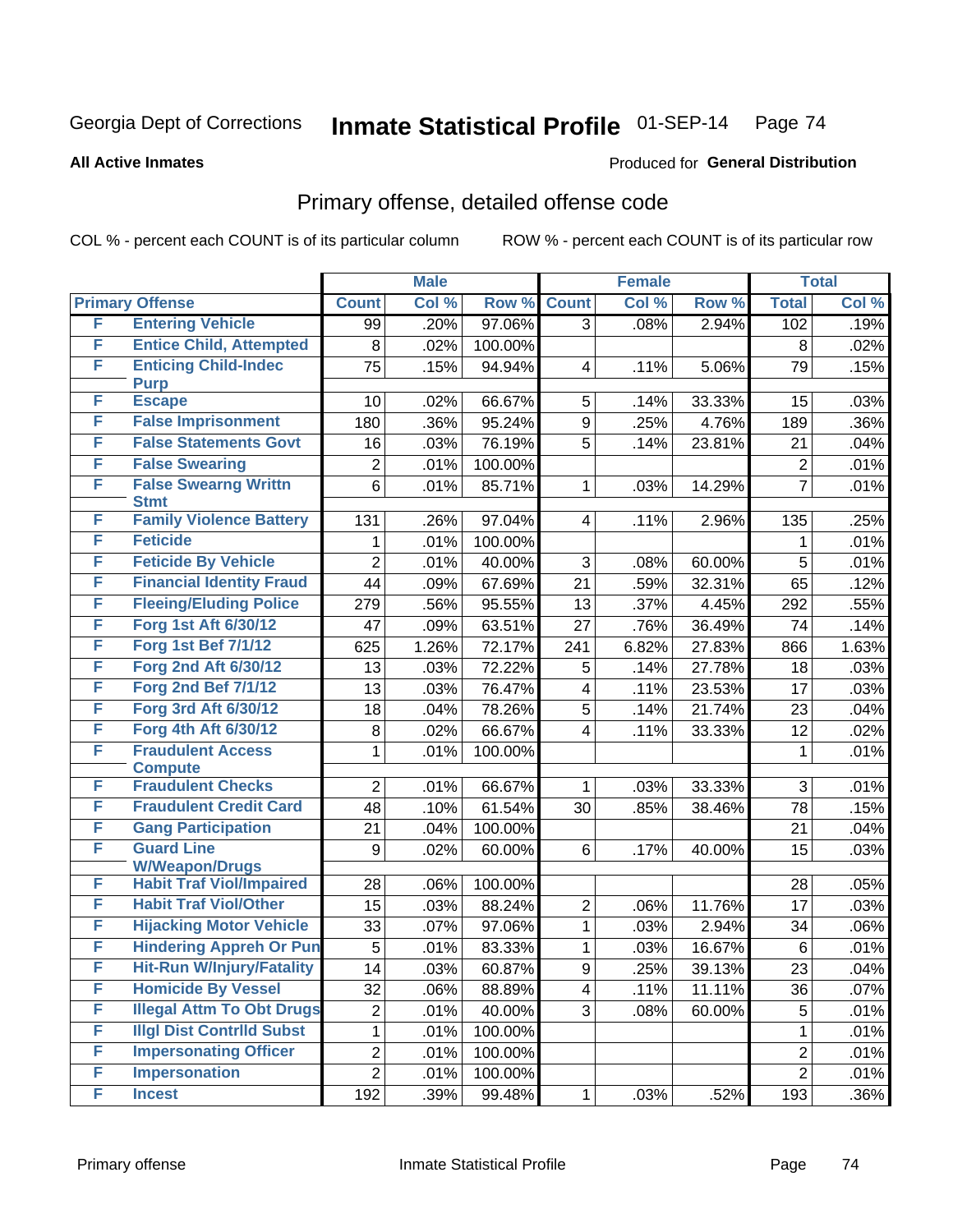**All Active Inmates**

#### Produced for **General Distribution**

### Primary offense, detailed offense code

|   |                                             | <b>Male</b>     |        |         | <b>Female</b>  |        |        | <b>Total</b>    |        |
|---|---------------------------------------------|-----------------|--------|---------|----------------|--------|--------|-----------------|--------|
|   | <b>Primary Offense</b>                      | <b>Count</b>    | Col %  | Row %   | <b>Count</b>   | Col %  | Row %  | <b>Total</b>    | Col %  |
| F | <b>Incest, Atmpt</b>                        | $\overline{2}$  | .01%   | 100.00% |                |        |        | $\overline{2}$  | .01%   |
| F | <b>Inciting To Insurrection</b>             | 1               | .01%   | 100.00% |                |        |        | $\mathbf{1}$    | .01%   |
| F | <b>Influencing Witness</b>                  | $\overline{2}$  | .01%   | 66.67%  | 1              | .03%   | 33.33% | 3               | .01%   |
| F | <b>Injury By Vehicle</b>                    | 94              | .19%   | 88.68%  | 12             | .34%   | 11.32% | 106             | .20%   |
| F | <b>Interference With</b>                    | 14              | .03%   | 100.00% |                |        |        | 14              | .03%   |
|   | <b>Custody</b>                              |                 |        |         |                |        |        |                 |        |
| F | <b>Involuntary Manslaughter</b>             | 141             | .28%   | 81.50%  | 32             | .91%   | 18.50% | 173             | .33%   |
| F | <b>Kidnapping</b>                           | 1,491           | 3.01%  | 96.88%  | 48             | 1.36%  | 3.12%  | 1,539           | 2.90%  |
| F | <b>Livestock Theft</b>                      | 3               | .01%   | 100.00% |                |        |        | 3               | .01%   |
| F | <b>Machine Gun Activities</b>               | 1               | .01%   | 100.00% |                |        |        | 1               | .01%   |
| F | <b>Manf Methamph 200-399</b><br>Gm          | 10              | .02%   | 71.43%  | $\overline{4}$ | .11%   | 28.57% | 14              | .03%   |
| F | <b>Manf Methamph 28-199</b><br>Gm           | 17              | .03%   | 89.47%  | $\overline{2}$ | .06%   | 10.53% | 19              | .04%   |
| F | Manf Methamph 400+ Gm                       | 1               | .01%   | 100.00% |                |        |        | 1               | .01%   |
| F | <b>Manf Methamph Unspec</b>                 | 142             | .29%   | 89.31%  | 17             | .48%   | 10.69% | 159             | .30%   |
|   | Amt                                         |                 |        |         |                |        |        |                 |        |
| F | <b>Manufact Meth Near</b>                   | 13              | .03%   | 86.67%  | $\overline{2}$ | .06%   | 13.33% | 15              | .03%   |
| F | <b>Child</b><br><b>Misc Assault/Battery</b> | 10              | .02%   | 100.00% |                |        |        | 10              | .02%   |
| F | <b>Misc CorrectionI Inst Off</b>            | 4               | .01%   | 66.67%  | $\overline{2}$ | .06%   | 33.33% | 6               | .01%   |
| F | <b>Misc Drugs Trafficking</b>               | 10              | .02%   | 100.00% |                |        |        | 10              | .02%   |
| F | <b>Misc Forgery</b>                         | 3               | .01%   | 100.00% |                |        |        | 3               | .01%   |
| F | <b>Misc Fraud</b>                           | $\overline{7}$  | .01%   | 63.64%  | 4              | .11%   | 36.36% | 11              | .02%   |
| F | <b>Misc Homicide Offense</b>                | $\overline{7}$  | .01%   | 87.50%  | 1              | .03%   | 12.50% | 8               | .02%   |
| F | <b>Misc Invasion Of Privacy</b>             | $\mathfrak{S}$  |        |         |                |        |        |                 |        |
| F | <b>Misc Obscenity</b>                       | 3               | .01%   | 100.00% |                |        |        | 3               | .01%   |
| F | <b>Misc Sexual Offense</b>                  |                 | .01%   | 100.00% |                |        |        | 3               | .01%   |
| F | <b>Misc Weapon/Explosive</b>                | 20              | .04%   | 100.00% |                |        |        | 20              | .04%   |
|   | <b>Off</b>                                  |                 | .01%   | 100.00% |                |        |        | 1               | .01%   |
| F | <b>Murder</b>                               | 5,545           | 11.18% | 93.95%  | 357            | 10.10% | 6.05%  | 5,902           | 11.11% |
| F | <b>Murder, Conspire To</b><br><b>Commit</b> | 7               | .01%   | 100.00% |                |        |        | $\overline{7}$  | .01%   |
| F | <b>Mutiny In Penal Inst</b>                 | $\vert 4 \vert$ | .01%   | 100.00% |                |        |        | $\vert 4 \vert$ | .01%   |
| F | <b>Obstr Of Law Enf Officer</b>             | 406             | .82%   | 91.44%  | 38             | 1.08%  | 8.56%  | 444             | .84%   |
| F | <b>Pandering By</b>                         | 4               | .01%   | 100.00% |                |        |        | 4               | .01%   |
|   | <b>Compulsion</b>                           |                 |        |         |                |        |        |                 |        |
| F | <b>Peeping Tom</b>                          | 17              | .03%   | 100.00% |                |        |        | 17              | .03%   |
| F | <b>Perjury</b>                              | $\overline{c}$  | .01%   | 100.00% |                |        |        | $\overline{2}$  | .01%   |
| F | <b>Pimping A Minor Under</b>                | 9               | .02%   | 90.00%  | 1              | .03%   | 10.00% | 10 <sup>1</sup> | .02%   |
|   | 18                                          |                 |        |         |                |        |        |                 |        |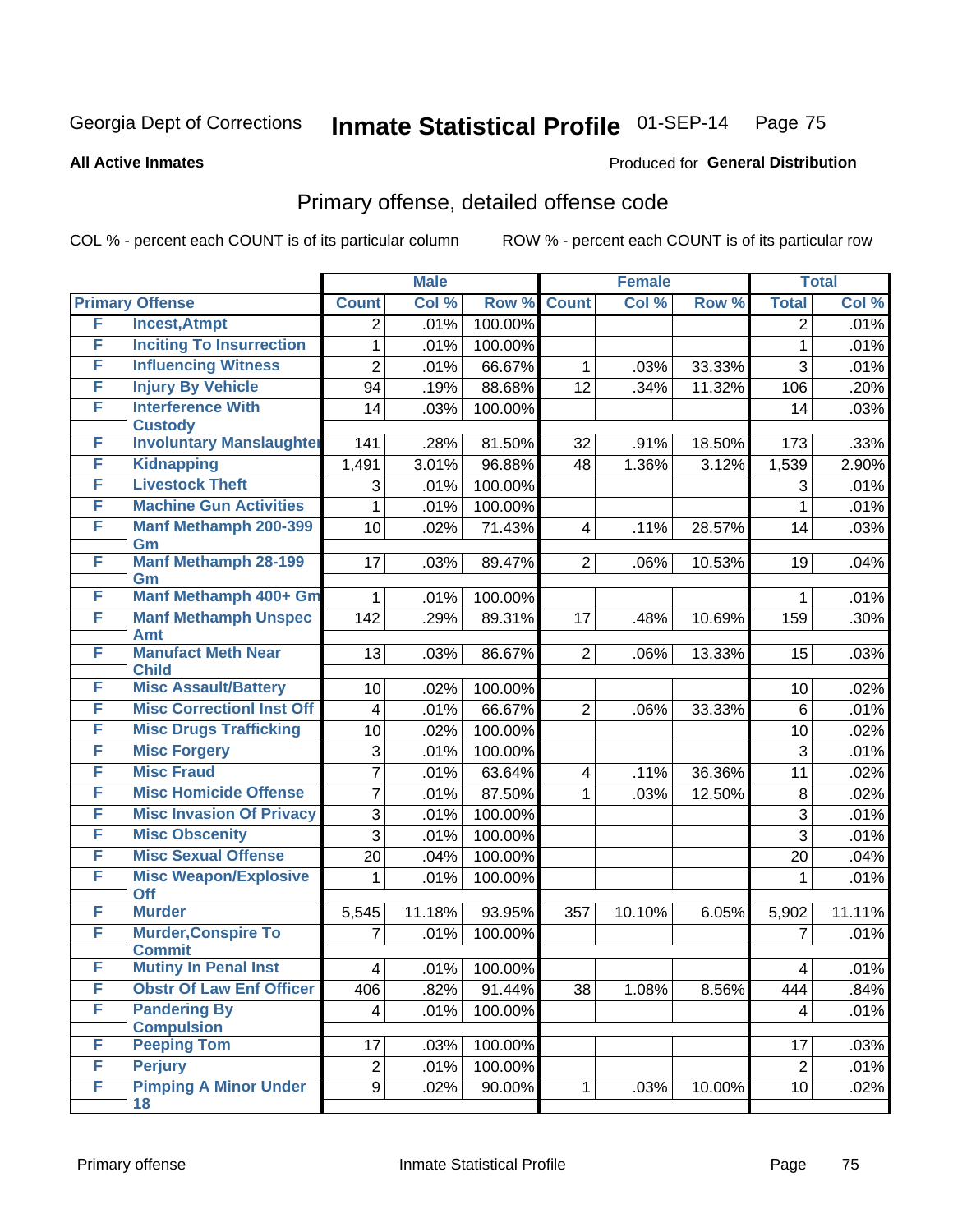**All Active Inmates**

#### Produced for **General Distribution**

### Primary offense, detailed offense code

|   |                                               | <b>Male</b>  |       | <b>Female</b> |                |       | <b>Total</b> |              |       |
|---|-----------------------------------------------|--------------|-------|---------------|----------------|-------|--------------|--------------|-------|
|   | <b>Primary Offense</b>                        | <b>Count</b> | Col % | Row %         | <b>Count</b>   | Col % | Row %        | <b>Total</b> | Col % |
| F | <b>Poss Contraband</b>                        | 1.           | .01%  | 100.00%       |                |       |              | $\mathbf{1}$ | .01%  |
|   | <b>Articles</b>                               |              |       |               |                |       |              |              |       |
| F | <b>Poss Dep Stim Cntrf</b><br><b>Drugs</b>    | 56           | .11%  | 72.73%        | 21             | .59%  | 27.27%       | 77           | .14%  |
| F | <b>Poss Drug Related Matri</b>                | 10           | .02%  | 83.33%        | $\overline{2}$ | .06%  | 16.67%       | 12           | .02%  |
| F | <b>Poss Ephedrine</b>                         | $\,6$        | .01%  | 75.00%        | $\overline{2}$ | .06%  | 25.00%       | $\, 8$       | .02%  |
| F | <b>Poss Firearm 1st</b>                       | 85           | .17%  | 100.00%       |                |       |              | 85           | .16%  |
|   | <b>Offender</b>                               |              |       |               |                |       |              |              |       |
| F | <b>Poss Firearm Convct</b><br><b>Felon</b>    | 862          | 1.74% | 95.99%        | 36             | 1.02% | 4.01%        | 898          | 1.69% |
| F | <b>Poss Knife During Crime</b>                | 4            | .01%  | 100.00%       |                |       |              | 4            | .01%  |
| F | <b>Poss Mda/Extsy</b>                         | 8            | .02%  | 100.00%       |                |       |              | 8            | .02%  |
| F | <b>Poss Methamphetamine</b>                   | 368          | .74%  | 77.15%        | 109            | 3.08% | 22.85%       | 477          | .90%  |
| F | <b>Poss Narcotics Opiates</b>                 | 57           | .11%  | 72.15%        | 22             | .62%  | 27.85%       | 79           | .15%  |
| F | <b>Poss Of Certain</b>                        | 20           | .04%  | 90.91%        | $\overline{c}$ | .06%  | 9.09%        | 22           | .04%  |
| F | <b>Weapons</b><br><b>Poss Of Cocaine</b>      | 521          | 1.05% | 87.56%        | 74             | 2.09% | 12.44%       | 595          | 1.12% |
| F | <b>Poss Of Firearm Dur</b>                    | 497          | 1.00% | 95.39%        | 24             | .68%  | 4.61%        | 521          | .98%  |
|   | <b>Crime</b>                                  |              |       |               |                |       |              |              |       |
| F | <b>Poss Of Marijuana</b>                      | 79           | .16%  | 96.34%        | 3              | .08%  | 3.66%        | 82           | .15%  |
| F | <b>Poss Tools Commit</b>                      | 22           | .04%  | 95.65%        | 1              | .03%  | 4.35%        | 23           | .04%  |
|   | <b>Crime</b>                                  |              |       |               |                |       |              |              |       |
| F | <b>Poss W Int Dis Other</b>                   | 92           | .19%  | 82.88%        | 19             | .54%  | 17.12%       | 111          | .21%  |
| F | <b>Drug</b><br><b>Poss W Int Dist Cocaine</b> | 404          | .81%  | 96.19%        | 16             | .45%  | 3.81%        | 420          | .79%  |
| F | <b>Poss W Int Dist</b>                        | 685          | 1.38% | 95.27%        | 34             | .96%  | 4.73%        | 719          | 1.35% |
|   | <b>Marijuana</b>                              |              |       |               |                |       |              |              |       |
| F | <b>Poss W Int Dist Meth</b>                   | 250          | .50%  | 79.37%        | 65             | 1.84% | 20.63%       | 315          | .59%  |
| F | <b>Poss Wpn, Drugs By</b>                     | 44           | .09%  | 93.62%        | 3              | .08%  | 6.38%        | 47           | .09%  |
| F | <b>Prisnr</b><br><b>Racketeering</b>          |              |       |               |                |       |              |              |       |
| F |                                               | 72           | .15%  | 66.67%        | 36             | 1.02% | 33.33%       | 108          | .20%  |
| F | Rape<br><b>Reck Cond Infected</b>             | 1,743        | 3.52% | 99.60%        | $\overline{7}$ | .20%  | .40%         | 1,750        | 3.29% |
|   | <b>Person</b>                                 | 12           | .02%  | 92.31%        | $\mathbf{1}$   | .03%  | 7.69%        | 13           | .02%  |
| F | <b>Reckless Abandonment</b>                   | 1            | .01%  | 100.00%       |                |       |              | $\mathbf{1}$ | .01%  |
| F | <b>Removal Baggage, Cargo</b>                 | 1            | .01%  | 100.00%       |                |       |              | $\mathbf{1}$ | .01%  |
|   | <b>Etc</b>                                    |              |       |               |                |       |              |              |       |
| F | <b>Robbery</b>                                | 1,544        | 3.11% | 92.96%        | 117            | 3.31% | 7.04%        | 1,661        | 3.13% |
| F | <b>Robbery By Force</b>                       | 252          | .51%  | 92.31%        | 21             | .59%  | 7.69%        | 273          | .51%  |
| F | <b>Robbery By Intimidation</b>                | 260          | .52%  | 93.19%        | 19             | .54%  | 6.81%        | 279          | .53%  |
| F | <b>Robbery By Sudden</b><br><b>Snatch</b>     | 130          | .26%  | 94.20%        | 8 <sup>1</sup> | .23%  | 5.80%        | 138          | .26%  |
|   |                                               |              |       |               |                |       |              |              |       |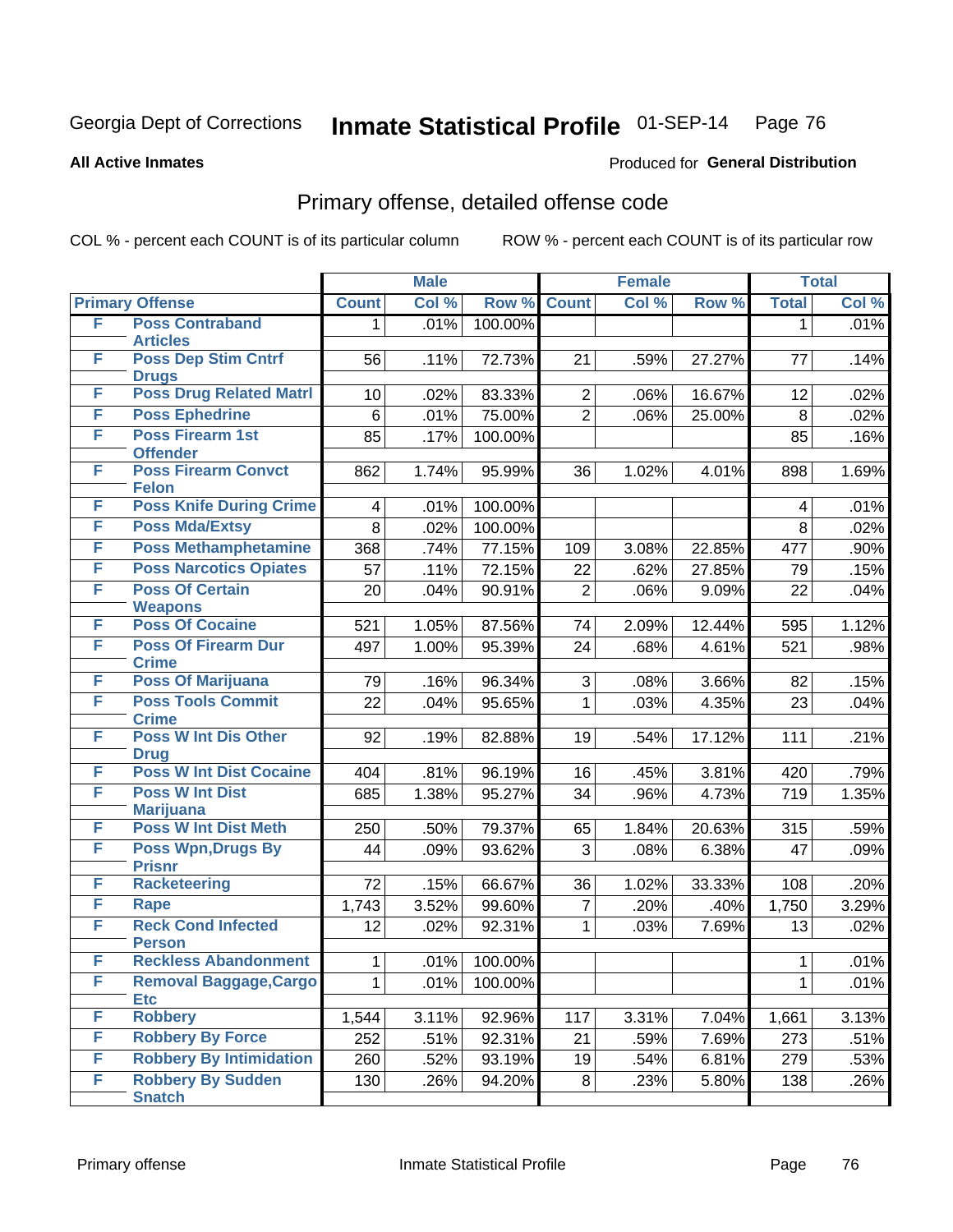#### **All Active Inmates**

#### Produced for **General Distribution**

### Primary offense, detailed offense code

|   |                                           | <b>Male</b>    |       | <b>Female</b> |                |       | <b>Total</b> |                |       |
|---|-------------------------------------------|----------------|-------|---------------|----------------|-------|--------------|----------------|-------|
|   | <b>Primary Offense</b>                    | <b>Count</b>   | Col % | Row %         | <b>Count</b>   | Col % | Row %        | <b>Total</b>   | Col % |
| F | <b>S/D Cocaine</b>                        | 614            | 1.24% | 95.05%        | 32             | .91%  | 4.95%        | 646            | 1.22% |
| F | <b>S/D Cont Sub Public</b>                | 42             | .08%  | 95.45%        | 2              | .06%  | 4.55%        | 44             | .08%  |
| F | <b>S/D Cont Sub School</b>                | 37             | .07%  | 97.37%        | 1              | .03%  | 2.63%        | 38             | .07%  |
| F | <b>S/D Dep Stim Cntrf Drugs</b>           | 49             | .10%  | 67.12%        | 24             | .68%  | 32.88%       | 73             | .14%  |
| F | <b>S/D Narcotics Opiates</b>              | 17             | .03%  | 70.83%        | 7              | .20%  | 29.17%       | 24             | .05%  |
| F | <b>S/D Of Marijuana</b>                   | 320            | .65%  | 96.39%        | 12             | .34%  | 3.61%        | 332            | .62%  |
| F | <b>Sale Mda/Extsy</b>                     | 4              | .01%  | 100.00%       |                |       |              | 4              | .01%  |
| F | <b>Sale Methamphetamine</b>               | 113            | .23%  | 77.40%        | 33             | .93%  | 22.60%       | 146            | .27%  |
| F | <b>Sex Exploitation Child</b>             | 191            | .39%  | 99.48%        | 1              | .03%  | .52%         | 192            | .36%  |
| F | <b>Sex Offender Fail Registr</b>          | 438            | .88%  | 99.10%        | 4              | .11%  | .90%         | 442            | .83%  |
| F | <b>Sex Offender Fail To</b>               | 6              | .01%  | 100.00%       |                |       |              | 6              | .01%  |
|   | <b>Move</b>                               |                |       |               |                |       |              |                |       |
| F | Sexl/Asslt/Agn/Pers/Cstdv                 | 16             | .03%  | 100.00%       |                |       |              | 16             | .03%  |
| F | <b>Sexual Aslt By Therapist</b>           |                |       |               | 1              | .03%  | 100.00%      | 1              | .01%  |
| F | <b>Sexual Battery</b>                     | 189            | .38%  | 98.44%        | 3              | .08%  | 1.56%        | 192            | .36%  |
| F | <b>Simple Battery</b>                     | 15             | .03%  | 88.24%        | $\overline{2}$ | .06%  | 11.76%       | 17             | .03%  |
| F | <b>Sodomy</b>                             | 19             | .04%  | 100.00%       |                |       |              | 19             | .04%  |
| F | <b>Solicit Sodomy From</b>                | 5              | .01%  | 100.00%       |                |       |              | 5              | .01%  |
| F | <b>Minor</b><br><b>Stalking</b>           |                |       |               |                |       |              |                |       |
| F |                                           | 4              | .01%  | 100.00%       |                |       |              | 4              | .01%  |
| F | <b>Statutory Rape</b>                     | 835            | 1.68% | 97.89%        | 18             | .51%  | 2.11%        | 853            | 1.61% |
|   | <b>Statutory Rape, Atmpt</b>              | 1              | .01%  | 100.00%       |                |       |              | 1              | .01%  |
| F | <b>Tampering With</b><br><b>Evidence</b>  | 10             | .02%  | 76.92%        | 3              | .08%  | 23.08%       | 13             | .02%  |
| F | <b>Telecommunications</b><br><b>Fraud</b> | 1              | .01%  | 100.00%       |                |       |              | 1              | .01%  |
| F | <b>Terrorist Threats &amp; Acts</b>       | 350            | .71%  | 95.11%        | 18             | .51%  | 4.89%        | 368            | .69%  |
| F | <b>Theft Bring Prop In State</b>          | 4              | .01%  | 100.00%       |                |       |              | $\overline{4}$ | .01%  |
| F | <b>Theft By Conversion</b>                | 29             | .06%  | 80.56%        | 7              | .20%  | 19.44%       | 36             | .07%  |
| F | <b>Theft By Deception</b>                 | 30             | .06%  | 73.17%        | 11             | .31%  | 26.83%       | 41             | .08%  |
| F | <b>Theft By Extortion</b>                 | $\overline{2}$ | .01%  | 66.67%        | 1              | .03%  | 33.33%       | $\mathfrak{S}$ | .01%  |
| F | <b>Theft By Rec Stolen Prop</b>           | 638            | 1.29% | 92.33%        | 53             | 1.50% | 7.67%        | 691            | 1.30% |
| F | <b>Theft By Shoplifting</b>               | 348            | .70%  | 68.24%        | 162            | 4.58% | 31.76%       | 510            | .96%  |
| F | <b>Theft By Taking</b>                    | 799            | 1.61% | 85.91%        | 131            | 3.71% | 14.09%       | 930            | 1.75% |
| F | <b>Theft Credit Card</b>                  | 17             | .03%  | 77.27%        | 5              | .14%  | 22.73%       | 22             | .04%  |
| F | <b>Theft Motorveh Or Part</b>             | 50             | .10%  | 92.59%        | 4              | .11%  | 7.41%        | 54             | .10%  |
| F | <b>Theft Of Lost Property</b>             | 3              | .01%  | 100.00%       |                |       |              | 3              | .01%  |
| F | <b>Theft Of Services</b>                  | 1              | .01%  | 50.00%        | 1              | .03%  | 50.00%       | $\overline{2}$ | .01%  |
| F | <b>Theft Recv Prop Out</b>                | $\overline{2}$ | .01%  | 100.00%       |                |       |              | $\overline{2}$ | .01%  |
|   | <b>State</b>                              |                |       |               |                |       |              |                |       |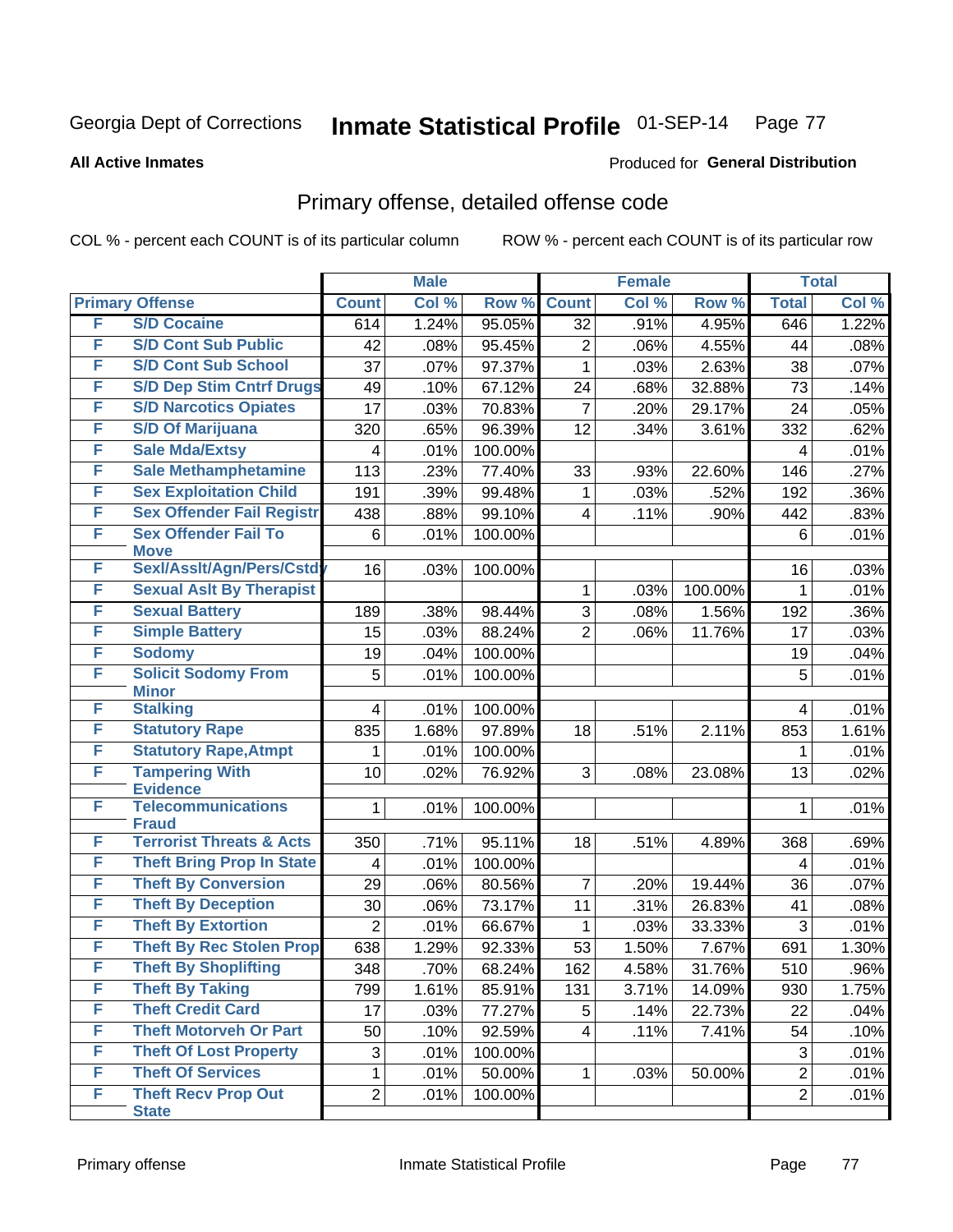#### **All Active Inmates**

### Produced for **General Distribution**

### Primary offense, detailed offense code

| <b>Primary Offense</b><br>Col %<br>Row %<br><b>Count</b><br>Col %<br>Row %<br>Col %<br><b>Count</b><br><b>Total</b><br>F<br><b>Traf Amphtmine 200-399</b><br>100.00%<br>.01%<br>$\overline{2}$<br>$\overline{2}$<br>Gm<br><b>Traf Amphtmine 28-199</b><br>F<br>$\overline{2}$<br>100.00%<br>$\overline{2}$<br>.01%<br>Gm<br><b>Traf Amphtmine 400+ Gm</b><br>F<br>100.00%<br>3<br>.01%<br>3<br>F<br><b>Traf Cocaine 201-400</b><br>154<br>.31%<br>97.47%<br>.11%<br>158<br>$\overline{\mathbf{4}}$<br>2.53%<br>Gm<br><b>Traf Cocaine 401+ Gm</b><br>F<br>95.14%<br>137<br>.28%<br>$\overline{7}$<br>.20%<br>4.86%<br>144<br>.27%<br>F<br><b>Traf Cocaine Less 200</b><br>295<br>.59%<br>94.86%<br>16<br>.45%<br>5.14%<br>311<br>Gm<br>Traf Marijna 10-2000 Lb<br>F<br>91.67%<br>.18%<br>8<br>8.33%<br>.18%<br>88<br>.23%<br>96<br>F<br>Traf Marijna 10001+ Lb<br>100.00%<br>.01%<br>$\mathbf 1$<br>1<br><b>Traf Mda/Extsy 200-</b><br>F<br>100.00%<br>.01%<br>.01%<br>4<br>$\overline{4}$<br>399gm<br><b>Traf Mda/Extsy 28-199gm</b><br>F<br>12<br>85.71%<br>$\overline{2}$<br>.03%<br>.02%<br>.06%<br>14.29%<br>14<br>F<br>Traf Mda/Extsy 400+Gm<br>.01%<br>100.00%<br>.01%<br>$\overline{2}$<br>$\overline{2}$<br>F<br><b>Traf Methamph 200-399</b><br>68<br>.14%<br>91.89%<br>6<br>8.11%<br>74<br>.17%<br>Gm<br><b>Traf Methamph 28-199</b><br>F<br>87.14%<br>.45%<br>210<br>.42%<br>.88%<br>12.86%<br>241<br>31<br>Gm<br>Traf Methamph 400+ Gm<br>F<br>48<br>92.31%<br>.10%<br>$\overline{\mathbf{4}}$<br>.11%<br>7.69%<br>52<br><b>Traf Methamph Unspec</b><br>F<br>.14%<br>92.00%<br>.17%<br>8.00%<br>.14%<br>69<br>6<br>75<br>Amt<br><b>Traf Methaqualone&lt; 400</b><br>F<br>.01%<br>100.00%<br>1<br>$\mathbf{1}$<br>Gm<br><b>Traf Narcotic 15-28 Gm</b><br>F<br>100.00%<br>.02%<br>.02%<br>10<br>10<br>F<br><b>Traf Narcotic 29+ Gm</b><br>10<br>.02%<br>100.00%<br>.02%<br>10<br><b>Traf Narcotic Less 14 Gm</b><br>F<br>100.00%<br>.02%<br>10<br>.02%<br>10<br>F<br><b>Unauth Dist Contrild Sub</b><br>.01%<br>100.00%<br>1<br>$\mathbf{1}$<br>.01%<br>F<br><b>Unauth Dist Recrd</b><br>100.00%<br>1<br>.01%<br>$\mathbf{1}$<br>.01%<br><b>Devices</b><br><b>Unknown Offense</b><br>F<br>87.50%<br>.05%<br>21<br>.04%<br>3<br>.08%<br>12.50%<br>24<br><b>Uniwfl Mfg/Del/Dist N-C S</b><br>F<br>100.00%<br>14<br>.03%<br>14<br>F<br><b>Use Comm Facity Vio C</b><br>$\overline{2}$<br>.01%<br>66.67%<br>33.33%<br>3<br>$\mathbf{1}$<br>.03%<br><b>Sub</b><br>F<br><b>Vehicular Homicide</b><br>283<br>.57%<br>83.73%<br>55<br>1.56%<br>16.27%<br>338<br>F<br><b>Viol Dngrous Drgs Act</b><br>150<br>.30%<br>36<br>.35%<br>80.65%<br>1.02%<br>19.35%<br>186<br><b>Viol Ga Cntrl Sbst Act</b><br>F<br>53<br>.11%<br>89.83%<br>6<br>.17%<br>10.17%<br>59<br>.11%<br>F<br><b>Viol Ga Securities Act</b><br>$\mathbf{1}$<br>.03%<br>100.00%<br>1<br>F<br><b>Viol Motor Vehicle Laws</b><br>$\overline{7}$<br>31<br>.06%<br>81.58%<br>18.42%<br>38<br>.20%<br>.07%<br>F<br><b>Viol Oath Public Offcr</b><br>.01%<br>50.00%<br>.03%<br>50.00%<br>$\overline{2}$<br>.01%<br>1<br>1 |   |                                | <b>Male</b> |      |         | <b>Female</b> |  |  | <b>Total</b> |      |
|--------------------------------------------------------------------------------------------------------------------------------------------------------------------------------------------------------------------------------------------------------------------------------------------------------------------------------------------------------------------------------------------------------------------------------------------------------------------------------------------------------------------------------------------------------------------------------------------------------------------------------------------------------------------------------------------------------------------------------------------------------------------------------------------------------------------------------------------------------------------------------------------------------------------------------------------------------------------------------------------------------------------------------------------------------------------------------------------------------------------------------------------------------------------------------------------------------------------------------------------------------------------------------------------------------------------------------------------------------------------------------------------------------------------------------------------------------------------------------------------------------------------------------------------------------------------------------------------------------------------------------------------------------------------------------------------------------------------------------------------------------------------------------------------------------------------------------------------------------------------------------------------------------------------------------------------------------------------------------------------------------------------------------------------------------------------------------------------------------------------------------------------------------------------------------------------------------------------------------------------------------------------------------------------------------------------------------------------------------------------------------------------------------------------------------------------------------------------------------------------------------------------------------------------------------------------------------------------------------------------------------------------------------------------------------------------------------------------------------------------------------------------------------------------------------------------------------------------------------------------------------------------------------------------------------------------------------------------------------------------------------------------------------------------------------------------------------------|---|--------------------------------|-------------|------|---------|---------------|--|--|--------------|------|
| .01%<br>.01%<br>.01%<br>.30%<br>.59%<br>.01%<br>.14%<br>.10%<br>.01%<br>.03%<br>.01%<br>.64%<br>.01%                                                                                                                                                                                                                                                                                                                                                                                                                                                                                                                                                                                                                                                                                                                                                                                                                                                                                                                                                                                                                                                                                                                                                                                                                                                                                                                                                                                                                                                                                                                                                                                                                                                                                                                                                                                                                                                                                                                                                                                                                                                                                                                                                                                                                                                                                                                                                                                                                                                                                                                                                                                                                                                                                                                                                                                                                                                                                                                                                                                 |   |                                |             |      |         |               |  |  |              |      |
|                                                                                                                                                                                                                                                                                                                                                                                                                                                                                                                                                                                                                                                                                                                                                                                                                                                                                                                                                                                                                                                                                                                                                                                                                                                                                                                                                                                                                                                                                                                                                                                                                                                                                                                                                                                                                                                                                                                                                                                                                                                                                                                                                                                                                                                                                                                                                                                                                                                                                                                                                                                                                                                                                                                                                                                                                                                                                                                                                                                                                                                                                      |   |                                |             |      |         |               |  |  |              |      |
|                                                                                                                                                                                                                                                                                                                                                                                                                                                                                                                                                                                                                                                                                                                                                                                                                                                                                                                                                                                                                                                                                                                                                                                                                                                                                                                                                                                                                                                                                                                                                                                                                                                                                                                                                                                                                                                                                                                                                                                                                                                                                                                                                                                                                                                                                                                                                                                                                                                                                                                                                                                                                                                                                                                                                                                                                                                                                                                                                                                                                                                                                      |   |                                |             |      |         |               |  |  |              |      |
|                                                                                                                                                                                                                                                                                                                                                                                                                                                                                                                                                                                                                                                                                                                                                                                                                                                                                                                                                                                                                                                                                                                                                                                                                                                                                                                                                                                                                                                                                                                                                                                                                                                                                                                                                                                                                                                                                                                                                                                                                                                                                                                                                                                                                                                                                                                                                                                                                                                                                                                                                                                                                                                                                                                                                                                                                                                                                                                                                                                                                                                                                      |   |                                |             |      |         |               |  |  |              |      |
|                                                                                                                                                                                                                                                                                                                                                                                                                                                                                                                                                                                                                                                                                                                                                                                                                                                                                                                                                                                                                                                                                                                                                                                                                                                                                                                                                                                                                                                                                                                                                                                                                                                                                                                                                                                                                                                                                                                                                                                                                                                                                                                                                                                                                                                                                                                                                                                                                                                                                                                                                                                                                                                                                                                                                                                                                                                                                                                                                                                                                                                                                      |   |                                |             |      |         |               |  |  |              |      |
|                                                                                                                                                                                                                                                                                                                                                                                                                                                                                                                                                                                                                                                                                                                                                                                                                                                                                                                                                                                                                                                                                                                                                                                                                                                                                                                                                                                                                                                                                                                                                                                                                                                                                                                                                                                                                                                                                                                                                                                                                                                                                                                                                                                                                                                                                                                                                                                                                                                                                                                                                                                                                                                                                                                                                                                                                                                                                                                                                                                                                                                                                      |   |                                |             |      |         |               |  |  |              |      |
|                                                                                                                                                                                                                                                                                                                                                                                                                                                                                                                                                                                                                                                                                                                                                                                                                                                                                                                                                                                                                                                                                                                                                                                                                                                                                                                                                                                                                                                                                                                                                                                                                                                                                                                                                                                                                                                                                                                                                                                                                                                                                                                                                                                                                                                                                                                                                                                                                                                                                                                                                                                                                                                                                                                                                                                                                                                                                                                                                                                                                                                                                      |   |                                |             |      |         |               |  |  |              |      |
|                                                                                                                                                                                                                                                                                                                                                                                                                                                                                                                                                                                                                                                                                                                                                                                                                                                                                                                                                                                                                                                                                                                                                                                                                                                                                                                                                                                                                                                                                                                                                                                                                                                                                                                                                                                                                                                                                                                                                                                                                                                                                                                                                                                                                                                                                                                                                                                                                                                                                                                                                                                                                                                                                                                                                                                                                                                                                                                                                                                                                                                                                      |   |                                |             |      |         |               |  |  |              |      |
|                                                                                                                                                                                                                                                                                                                                                                                                                                                                                                                                                                                                                                                                                                                                                                                                                                                                                                                                                                                                                                                                                                                                                                                                                                                                                                                                                                                                                                                                                                                                                                                                                                                                                                                                                                                                                                                                                                                                                                                                                                                                                                                                                                                                                                                                                                                                                                                                                                                                                                                                                                                                                                                                                                                                                                                                                                                                                                                                                                                                                                                                                      |   |                                |             |      |         |               |  |  |              |      |
|                                                                                                                                                                                                                                                                                                                                                                                                                                                                                                                                                                                                                                                                                                                                                                                                                                                                                                                                                                                                                                                                                                                                                                                                                                                                                                                                                                                                                                                                                                                                                                                                                                                                                                                                                                                                                                                                                                                                                                                                                                                                                                                                                                                                                                                                                                                                                                                                                                                                                                                                                                                                                                                                                                                                                                                                                                                                                                                                                                                                                                                                                      |   |                                |             |      |         |               |  |  |              |      |
|                                                                                                                                                                                                                                                                                                                                                                                                                                                                                                                                                                                                                                                                                                                                                                                                                                                                                                                                                                                                                                                                                                                                                                                                                                                                                                                                                                                                                                                                                                                                                                                                                                                                                                                                                                                                                                                                                                                                                                                                                                                                                                                                                                                                                                                                                                                                                                                                                                                                                                                                                                                                                                                                                                                                                                                                                                                                                                                                                                                                                                                                                      |   |                                |             |      |         |               |  |  |              |      |
|                                                                                                                                                                                                                                                                                                                                                                                                                                                                                                                                                                                                                                                                                                                                                                                                                                                                                                                                                                                                                                                                                                                                                                                                                                                                                                                                                                                                                                                                                                                                                                                                                                                                                                                                                                                                                                                                                                                                                                                                                                                                                                                                                                                                                                                                                                                                                                                                                                                                                                                                                                                                                                                                                                                                                                                                                                                                                                                                                                                                                                                                                      |   |                                |             |      |         |               |  |  |              |      |
|                                                                                                                                                                                                                                                                                                                                                                                                                                                                                                                                                                                                                                                                                                                                                                                                                                                                                                                                                                                                                                                                                                                                                                                                                                                                                                                                                                                                                                                                                                                                                                                                                                                                                                                                                                                                                                                                                                                                                                                                                                                                                                                                                                                                                                                                                                                                                                                                                                                                                                                                                                                                                                                                                                                                                                                                                                                                                                                                                                                                                                                                                      |   |                                |             |      |         |               |  |  |              |      |
|                                                                                                                                                                                                                                                                                                                                                                                                                                                                                                                                                                                                                                                                                                                                                                                                                                                                                                                                                                                                                                                                                                                                                                                                                                                                                                                                                                                                                                                                                                                                                                                                                                                                                                                                                                                                                                                                                                                                                                                                                                                                                                                                                                                                                                                                                                                                                                                                                                                                                                                                                                                                                                                                                                                                                                                                                                                                                                                                                                                                                                                                                      |   |                                |             |      |         |               |  |  |              |      |
|                                                                                                                                                                                                                                                                                                                                                                                                                                                                                                                                                                                                                                                                                                                                                                                                                                                                                                                                                                                                                                                                                                                                                                                                                                                                                                                                                                                                                                                                                                                                                                                                                                                                                                                                                                                                                                                                                                                                                                                                                                                                                                                                                                                                                                                                                                                                                                                                                                                                                                                                                                                                                                                                                                                                                                                                                                                                                                                                                                                                                                                                                      |   |                                |             |      |         |               |  |  |              |      |
|                                                                                                                                                                                                                                                                                                                                                                                                                                                                                                                                                                                                                                                                                                                                                                                                                                                                                                                                                                                                                                                                                                                                                                                                                                                                                                                                                                                                                                                                                                                                                                                                                                                                                                                                                                                                                                                                                                                                                                                                                                                                                                                                                                                                                                                                                                                                                                                                                                                                                                                                                                                                                                                                                                                                                                                                                                                                                                                                                                                                                                                                                      |   |                                |             |      |         |               |  |  |              |      |
|                                                                                                                                                                                                                                                                                                                                                                                                                                                                                                                                                                                                                                                                                                                                                                                                                                                                                                                                                                                                                                                                                                                                                                                                                                                                                                                                                                                                                                                                                                                                                                                                                                                                                                                                                                                                                                                                                                                                                                                                                                                                                                                                                                                                                                                                                                                                                                                                                                                                                                                                                                                                                                                                                                                                                                                                                                                                                                                                                                                                                                                                                      |   |                                |             |      |         |               |  |  |              |      |
|                                                                                                                                                                                                                                                                                                                                                                                                                                                                                                                                                                                                                                                                                                                                                                                                                                                                                                                                                                                                                                                                                                                                                                                                                                                                                                                                                                                                                                                                                                                                                                                                                                                                                                                                                                                                                                                                                                                                                                                                                                                                                                                                                                                                                                                                                                                                                                                                                                                                                                                                                                                                                                                                                                                                                                                                                                                                                                                                                                                                                                                                                      |   |                                |             |      |         |               |  |  |              |      |
|                                                                                                                                                                                                                                                                                                                                                                                                                                                                                                                                                                                                                                                                                                                                                                                                                                                                                                                                                                                                                                                                                                                                                                                                                                                                                                                                                                                                                                                                                                                                                                                                                                                                                                                                                                                                                                                                                                                                                                                                                                                                                                                                                                                                                                                                                                                                                                                                                                                                                                                                                                                                                                                                                                                                                                                                                                                                                                                                                                                                                                                                                      |   |                                |             |      |         |               |  |  |              |      |
|                                                                                                                                                                                                                                                                                                                                                                                                                                                                                                                                                                                                                                                                                                                                                                                                                                                                                                                                                                                                                                                                                                                                                                                                                                                                                                                                                                                                                                                                                                                                                                                                                                                                                                                                                                                                                                                                                                                                                                                                                                                                                                                                                                                                                                                                                                                                                                                                                                                                                                                                                                                                                                                                                                                                                                                                                                                                                                                                                                                                                                                                                      |   |                                |             |      |         |               |  |  |              |      |
|                                                                                                                                                                                                                                                                                                                                                                                                                                                                                                                                                                                                                                                                                                                                                                                                                                                                                                                                                                                                                                                                                                                                                                                                                                                                                                                                                                                                                                                                                                                                                                                                                                                                                                                                                                                                                                                                                                                                                                                                                                                                                                                                                                                                                                                                                                                                                                                                                                                                                                                                                                                                                                                                                                                                                                                                                                                                                                                                                                                                                                                                                      |   |                                |             |      |         |               |  |  |              |      |
|                                                                                                                                                                                                                                                                                                                                                                                                                                                                                                                                                                                                                                                                                                                                                                                                                                                                                                                                                                                                                                                                                                                                                                                                                                                                                                                                                                                                                                                                                                                                                                                                                                                                                                                                                                                                                                                                                                                                                                                                                                                                                                                                                                                                                                                                                                                                                                                                                                                                                                                                                                                                                                                                                                                                                                                                                                                                                                                                                                                                                                                                                      |   |                                |             |      |         |               |  |  |              |      |
|                                                                                                                                                                                                                                                                                                                                                                                                                                                                                                                                                                                                                                                                                                                                                                                                                                                                                                                                                                                                                                                                                                                                                                                                                                                                                                                                                                                                                                                                                                                                                                                                                                                                                                                                                                                                                                                                                                                                                                                                                                                                                                                                                                                                                                                                                                                                                                                                                                                                                                                                                                                                                                                                                                                                                                                                                                                                                                                                                                                                                                                                                      |   |                                |             |      |         |               |  |  |              |      |
|                                                                                                                                                                                                                                                                                                                                                                                                                                                                                                                                                                                                                                                                                                                                                                                                                                                                                                                                                                                                                                                                                                                                                                                                                                                                                                                                                                                                                                                                                                                                                                                                                                                                                                                                                                                                                                                                                                                                                                                                                                                                                                                                                                                                                                                                                                                                                                                                                                                                                                                                                                                                                                                                                                                                                                                                                                                                                                                                                                                                                                                                                      |   |                                |             |      |         |               |  |  |              |      |
|                                                                                                                                                                                                                                                                                                                                                                                                                                                                                                                                                                                                                                                                                                                                                                                                                                                                                                                                                                                                                                                                                                                                                                                                                                                                                                                                                                                                                                                                                                                                                                                                                                                                                                                                                                                                                                                                                                                                                                                                                                                                                                                                                                                                                                                                                                                                                                                                                                                                                                                                                                                                                                                                                                                                                                                                                                                                                                                                                                                                                                                                                      |   |                                |             |      |         |               |  |  |              |      |
|                                                                                                                                                                                                                                                                                                                                                                                                                                                                                                                                                                                                                                                                                                                                                                                                                                                                                                                                                                                                                                                                                                                                                                                                                                                                                                                                                                                                                                                                                                                                                                                                                                                                                                                                                                                                                                                                                                                                                                                                                                                                                                                                                                                                                                                                                                                                                                                                                                                                                                                                                                                                                                                                                                                                                                                                                                                                                                                                                                                                                                                                                      |   |                                |             |      |         |               |  |  |              |      |
|                                                                                                                                                                                                                                                                                                                                                                                                                                                                                                                                                                                                                                                                                                                                                                                                                                                                                                                                                                                                                                                                                                                                                                                                                                                                                                                                                                                                                                                                                                                                                                                                                                                                                                                                                                                                                                                                                                                                                                                                                                                                                                                                                                                                                                                                                                                                                                                                                                                                                                                                                                                                                                                                                                                                                                                                                                                                                                                                                                                                                                                                                      |   |                                |             |      |         |               |  |  |              |      |
|                                                                                                                                                                                                                                                                                                                                                                                                                                                                                                                                                                                                                                                                                                                                                                                                                                                                                                                                                                                                                                                                                                                                                                                                                                                                                                                                                                                                                                                                                                                                                                                                                                                                                                                                                                                                                                                                                                                                                                                                                                                                                                                                                                                                                                                                                                                                                                                                                                                                                                                                                                                                                                                                                                                                                                                                                                                                                                                                                                                                                                                                                      |   |                                |             |      |         |               |  |  |              |      |
|                                                                                                                                                                                                                                                                                                                                                                                                                                                                                                                                                                                                                                                                                                                                                                                                                                                                                                                                                                                                                                                                                                                                                                                                                                                                                                                                                                                                                                                                                                                                                                                                                                                                                                                                                                                                                                                                                                                                                                                                                                                                                                                                                                                                                                                                                                                                                                                                                                                                                                                                                                                                                                                                                                                                                                                                                                                                                                                                                                                                                                                                                      |   |                                |             |      |         |               |  |  |              |      |
|                                                                                                                                                                                                                                                                                                                                                                                                                                                                                                                                                                                                                                                                                                                                                                                                                                                                                                                                                                                                                                                                                                                                                                                                                                                                                                                                                                                                                                                                                                                                                                                                                                                                                                                                                                                                                                                                                                                                                                                                                                                                                                                                                                                                                                                                                                                                                                                                                                                                                                                                                                                                                                                                                                                                                                                                                                                                                                                                                                                                                                                                                      |   |                                |             |      |         |               |  |  |              |      |
|                                                                                                                                                                                                                                                                                                                                                                                                                                                                                                                                                                                                                                                                                                                                                                                                                                                                                                                                                                                                                                                                                                                                                                                                                                                                                                                                                                                                                                                                                                                                                                                                                                                                                                                                                                                                                                                                                                                                                                                                                                                                                                                                                                                                                                                                                                                                                                                                                                                                                                                                                                                                                                                                                                                                                                                                                                                                                                                                                                                                                                                                                      |   |                                |             |      |         |               |  |  |              |      |
|                                                                                                                                                                                                                                                                                                                                                                                                                                                                                                                                                                                                                                                                                                                                                                                                                                                                                                                                                                                                                                                                                                                                                                                                                                                                                                                                                                                                                                                                                                                                                                                                                                                                                                                                                                                                                                                                                                                                                                                                                                                                                                                                                                                                                                                                                                                                                                                                                                                                                                                                                                                                                                                                                                                                                                                                                                                                                                                                                                                                                                                                                      |   |                                |             |      |         |               |  |  |              |      |
|                                                                                                                                                                                                                                                                                                                                                                                                                                                                                                                                                                                                                                                                                                                                                                                                                                                                                                                                                                                                                                                                                                                                                                                                                                                                                                                                                                                                                                                                                                                                                                                                                                                                                                                                                                                                                                                                                                                                                                                                                                                                                                                                                                                                                                                                                                                                                                                                                                                                                                                                                                                                                                                                                                                                                                                                                                                                                                                                                                                                                                                                                      |   |                                |             |      |         |               |  |  |              |      |
|                                                                                                                                                                                                                                                                                                                                                                                                                                                                                                                                                                                                                                                                                                                                                                                                                                                                                                                                                                                                                                                                                                                                                                                                                                                                                                                                                                                                                                                                                                                                                                                                                                                                                                                                                                                                                                                                                                                                                                                                                                                                                                                                                                                                                                                                                                                                                                                                                                                                                                                                                                                                                                                                                                                                                                                                                                                                                                                                                                                                                                                                                      |   |                                |             |      |         |               |  |  |              |      |
|                                                                                                                                                                                                                                                                                                                                                                                                                                                                                                                                                                                                                                                                                                                                                                                                                                                                                                                                                                                                                                                                                                                                                                                                                                                                                                                                                                                                                                                                                                                                                                                                                                                                                                                                                                                                                                                                                                                                                                                                                                                                                                                                                                                                                                                                                                                                                                                                                                                                                                                                                                                                                                                                                                                                                                                                                                                                                                                                                                                                                                                                                      |   |                                |             |      |         |               |  |  |              |      |
|                                                                                                                                                                                                                                                                                                                                                                                                                                                                                                                                                                                                                                                                                                                                                                                                                                                                                                                                                                                                                                                                                                                                                                                                                                                                                                                                                                                                                                                                                                                                                                                                                                                                                                                                                                                                                                                                                                                                                                                                                                                                                                                                                                                                                                                                                                                                                                                                                                                                                                                                                                                                                                                                                                                                                                                                                                                                                                                                                                                                                                                                                      |   |                                |             |      |         |               |  |  |              |      |
|                                                                                                                                                                                                                                                                                                                                                                                                                                                                                                                                                                                                                                                                                                                                                                                                                                                                                                                                                                                                                                                                                                                                                                                                                                                                                                                                                                                                                                                                                                                                                                                                                                                                                                                                                                                                                                                                                                                                                                                                                                                                                                                                                                                                                                                                                                                                                                                                                                                                                                                                                                                                                                                                                                                                                                                                                                                                                                                                                                                                                                                                                      |   |                                |             |      |         |               |  |  |              |      |
|                                                                                                                                                                                                                                                                                                                                                                                                                                                                                                                                                                                                                                                                                                                                                                                                                                                                                                                                                                                                                                                                                                                                                                                                                                                                                                                                                                                                                                                                                                                                                                                                                                                                                                                                                                                                                                                                                                                                                                                                                                                                                                                                                                                                                                                                                                                                                                                                                                                                                                                                                                                                                                                                                                                                                                                                                                                                                                                                                                                                                                                                                      |   |                                |             |      |         |               |  |  |              |      |
|                                                                                                                                                                                                                                                                                                                                                                                                                                                                                                                                                                                                                                                                                                                                                                                                                                                                                                                                                                                                                                                                                                                                                                                                                                                                                                                                                                                                                                                                                                                                                                                                                                                                                                                                                                                                                                                                                                                                                                                                                                                                                                                                                                                                                                                                                                                                                                                                                                                                                                                                                                                                                                                                                                                                                                                                                                                                                                                                                                                                                                                                                      | F | <b>Violatn Othr States Law</b> | 15          | .03% | 100.00% |               |  |  | 15           | .03% |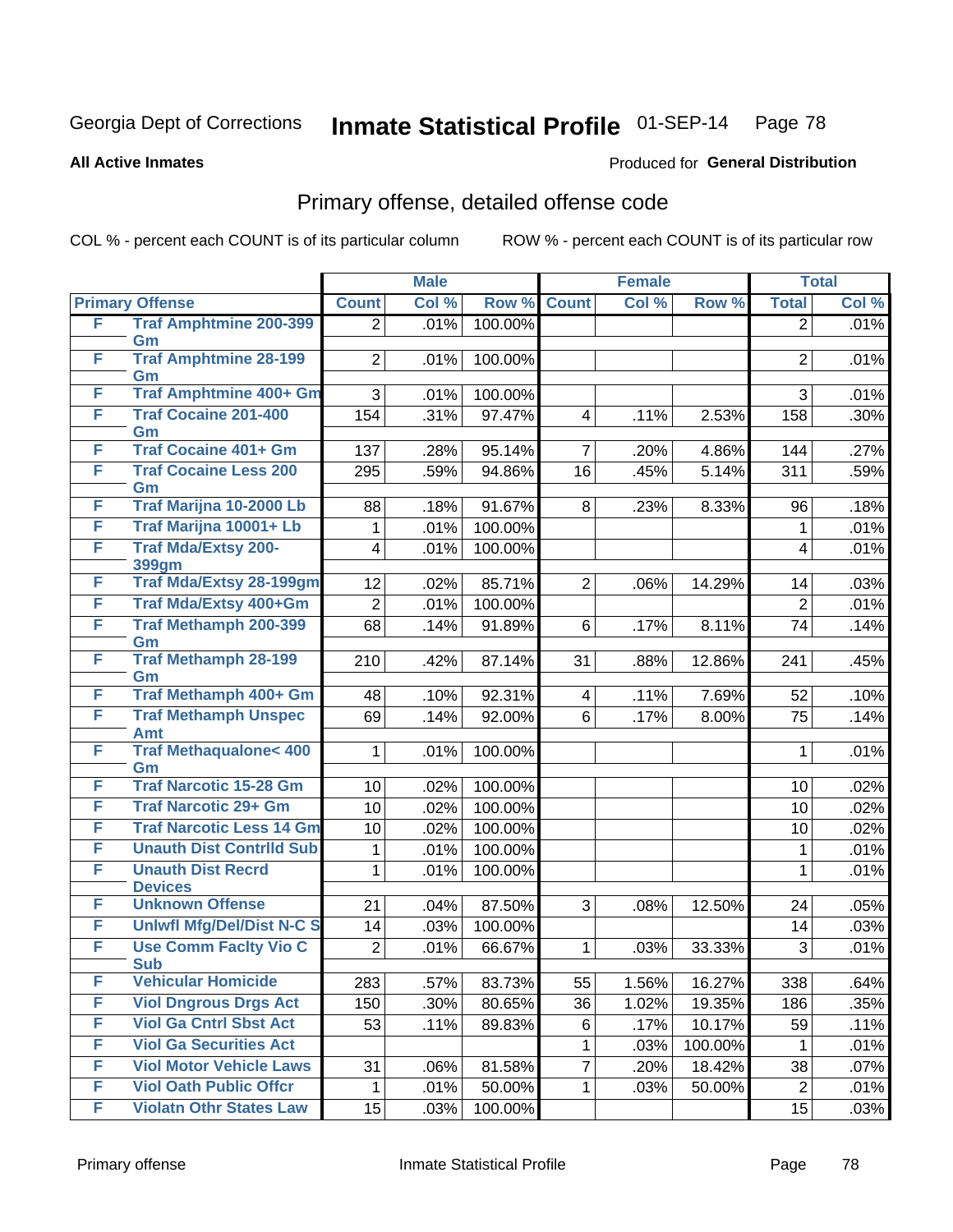**All Active Inmates**

#### Produced for **General Distribution**

### Primary offense, detailed offense code

|   |                                                |                                        | <b>Male</b> |         | <b>Female</b> |       |         | <b>Total</b>            |         |
|---|------------------------------------------------|----------------------------------------|-------------|---------|---------------|-------|---------|-------------------------|---------|
|   | <b>Primary Offense</b>                         | <b>Count</b>                           | Col %       | Row %   | <b>Count</b>  | Col % | Row %   | <b>Total</b>            | Col %   |
| F | <b>Vol Manslaughter Of</b><br><b>Fetus</b>     | $\overline{3}$                         | .01%        | 100.00% |               |       |         | $\overline{3}$          | .01%    |
| F | <b>Voluntary Manslaughter</b>                  | 1,089                                  | 2.20%       | 88.61%  | 140           | 3.96% | 11.39%  | 1,229                   | 2.31%   |
| M | <b>Abandonment Of Dep</b>                      | 3                                      | .01%        | 100.00% |               |       |         | 3                       | .01%    |
|   | <b>Child</b>                                   |                                        |             |         |               |       |         |                         |         |
| M | <b>Abusive Language</b>                        | $\mathbf{1}$                           | .01%        | 100.00% |               |       |         | $\mathbf{1}$            | .01%    |
| M | <b>Agg Assault With Knife</b>                  | $\mathbf{1}$                           | .01%        | 100.00% |               |       |         | $\mathbf{1}$            | .01%    |
| M | <b>Assault &amp; Battery</b>                   | 5                                      | .01%        | 100.00% |               |       |         | $\overline{5}$          | $.01\%$ |
| M | <b>Bad Checks</b>                              | $\overline{2}$                         | .01%        | 66.67%  | $\mathbf{1}$  | .03%  | 33.33%  | $\overline{3}$          | .01%    |
| M | <b>Burglary</b>                                | 8                                      | .02%        | 100.00% |               |       |         | 8                       | .02%    |
| M | <b>Cheating &amp; Swindling</b>                | $\mathbf{1}$                           | .01%        | 100.00% |               |       |         | $\mathbf{1}$            | .01%    |
| M | <b>Cpwl &amp; Concealed</b>                    | $\overline{4}$                         | .01%        | 100.00% |               |       |         | $\overline{4}$          | .01%    |
|   | <b>Weapon</b>                                  |                                        |             |         |               |       |         |                         |         |
| M | <b>Crmnl Attempt</b>                           | $\mathbf{1}$                           | .01%        | 100.00% |               |       |         | 1                       | .01%    |
| M | <b>Crmnl Trespassing</b>                       | $\mathbf{1}$                           | .01%        | 100.00% |               |       |         | $\mathbf{1}$            | .01%    |
| M | <b>Dui</b>                                     | 7                                      | .01%        | 100.00% |               |       |         | $\overline{7}$          | .01%    |
| M | <b>Escape</b>                                  | $\overline{\mathbf{4}}$                | .01%        | 100.00% |               |       |         | $\overline{\mathbf{4}}$ | .01%    |
| M | <b>Forgery</b>                                 | $\overline{3}$                         | .01%        | 100.00% |               |       |         | $\overline{3}$          | .01%    |
| M | <b>Keepng Place</b>                            |                                        |             |         | $\mathbf{1}$  | .03%  | 100.00% | $\mathbf{1}$            | .01%    |
| М | <b>Prostitution</b><br><b>Misc Misdemeanor</b> |                                        |             |         |               |       |         |                         |         |
|   | <b>Obstr Of Law Enf Officer</b>                | 1                                      | .01%        | 100.00% |               |       |         | $\mathbf{1}$            | .01%    |
| M |                                                | $\mathbf{1}$                           | .01%        | 100.00% |               |       |         | $\mathbf{1}$            | .01%    |
| M | <b>Other Misdemeanor</b>                       | $\overline{7}$                         | .01%        | 100.00% |               |       |         | $\overline{7}$          | .01%    |
| M | <b>Pointing Gun At Another</b>                 | $\mathbf{1}$                           | .01%        | 100.00% |               |       |         | $\mathbf{1}$            | .01%    |
| M | <b>Poss Ntp Whiskey</b>                        | 1                                      | .01%        | 100.00% |               |       |         | $\mathbf{1}$            | .01%    |
| M | <b>Prostitution</b>                            |                                        |             |         | $\mathbf{1}$  | .03%  | 100.00% | 1                       | .01%    |
| M | <b>Public Drunkenness</b>                      | 3                                      | .01%        | 100.00% |               |       |         | 3                       | .01%    |
| M | <b>Public Indecency</b>                        | $\overline{4}$                         | .01%        | 100.00% |               |       |         | $\overline{4}$          | .01%    |
| M | <b>Robbery</b>                                 | $\mathbf{1}$                           | .01%        | 100.00% |               |       |         | $\mathbf{1}$            | .01%    |
| M | <b>Simple Battery</b>                          | 1                                      | .01%        | 100.00% |               |       |         | $\mathbf{1}$            | .01%    |
| M | <b>Theft By Taking -</b>                       | $\overline{23}$                        | .05%        | 100.00% |               |       |         | 23                      | .04%    |
|   | <b>Larceny</b>                                 |                                        |             |         |               |       |         |                         |         |
| М | <b>Viol Motor Veh Law</b>                      | $\overline{2}$                         | .01%        | 100.00% |               |       |         | $\overline{2}$          | .01%    |
| M | <b>Wife Beating</b>                            | $\overline{2}$                         | .01%        | 100.00% |               |       |         | $\overline{2}$          | .01%    |
| M | <b>Worthless Checks</b>                        | $\mathbf{1}$                           | .01%        | 100.00% |               |       |         | 1                       | .01%    |
|   | <b>Total Rported</b>                           | 49,587<br>100%<br>93.35% 3,534<br>100% |             | 6.65%   | 53,121        | 101%  |         |                         |         |

| rtea  | $-$    |       | 7c     |
|-------|--------|-------|--------|
| `otal | 49,662 | 3,535 | 53,197 |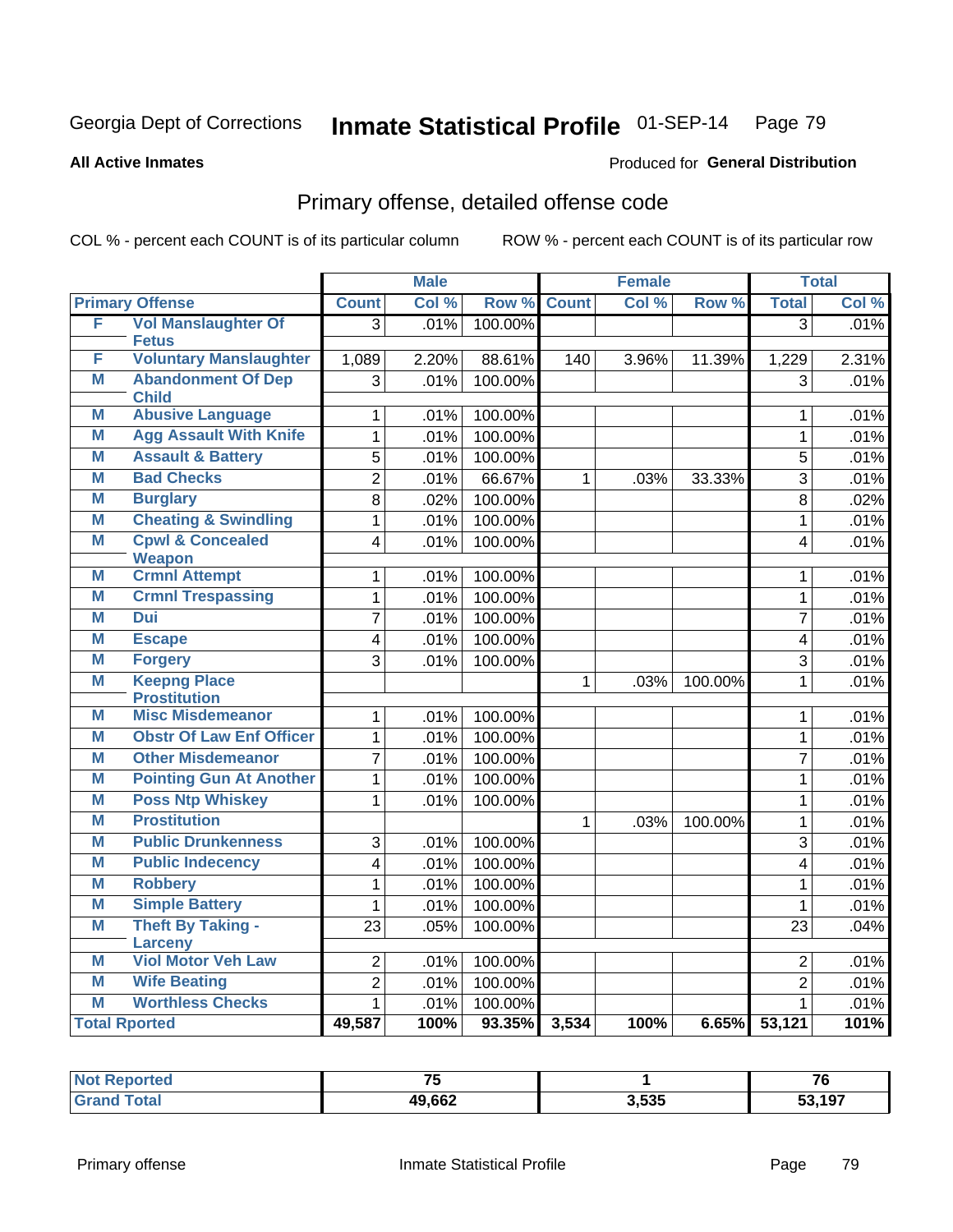#### **All Active Inmates**

#### Produced for **General Distribution**

### Primary offense, detailed offense code

|                      | <b>Male</b>        | Female      | Total       |
|----------------------|--------------------|-------------|-------------|
| Mode (most frequent) | 1902 Armed Robbery | 1101 Murder | 1101 Murder |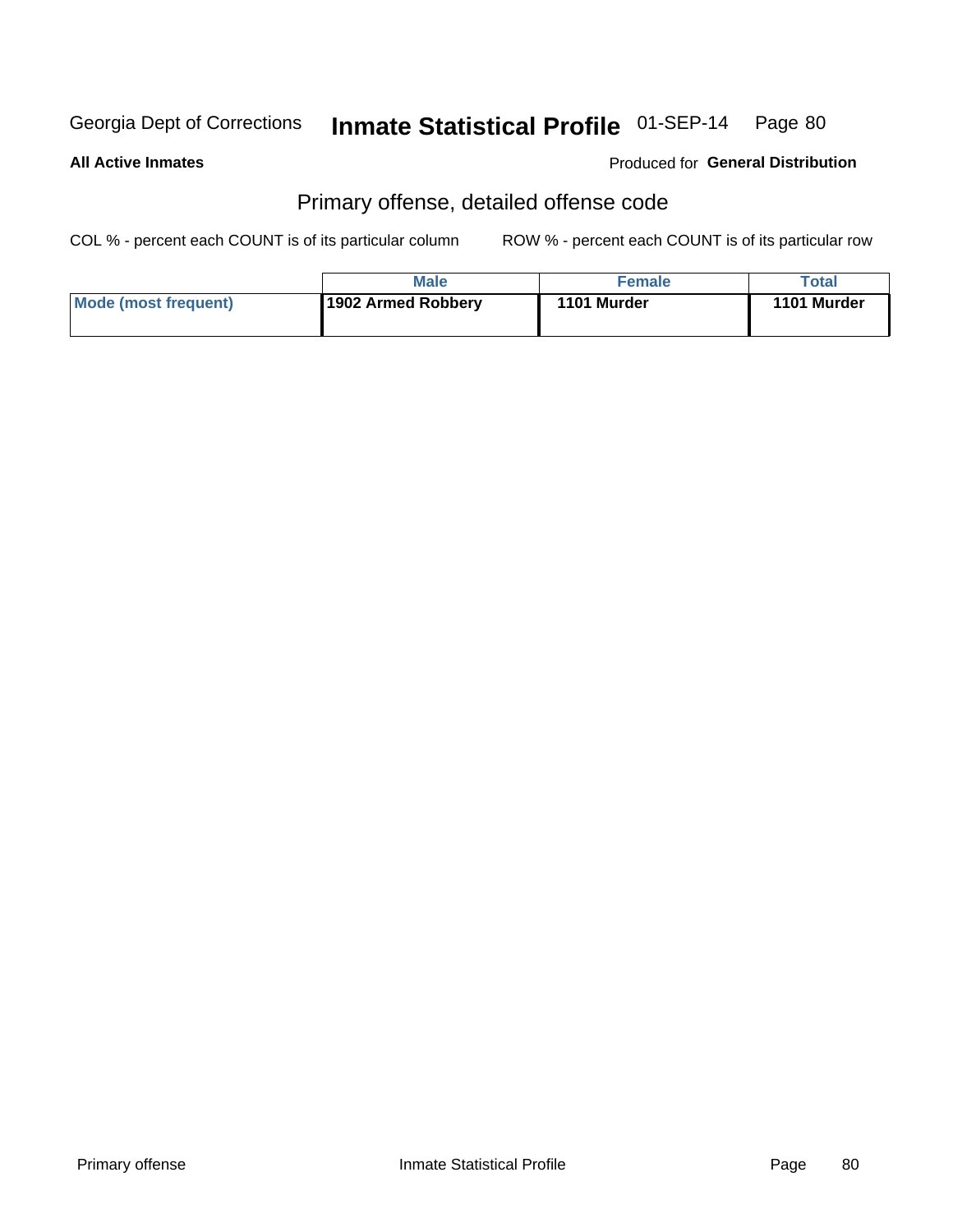**All Active Inmates**

#### Produced for **General Distribution**

### County of conviction of primary offense

|     |                             | <b>Male</b>    |       |         |                         | <b>Female</b> |        | <b>Total</b>     |       |
|-----|-----------------------------|----------------|-------|---------|-------------------------|---------------|--------|------------------|-------|
|     | <b>County of Conviction</b> | <b>Count</b>   | Col % | Row %   | <b>Count</b>            | Col %         | Row %  | <b>Total</b>     | Col % |
| 000 | <b>Unknown</b>              | 184            | .37%  | 96.34%  | $\overline{7}$          | .20%          | 3.66%  | 191              | .36%  |
| 001 | <b>Appling County</b>       | 94             | .19%  | 93.07%  | $\overline{7}$          | .20%          | 6.93%  | 101              | .19%  |
| 002 | <b>Atkinson County</b>      | 58             | .12%  | 93.55%  | 4                       | .11%          | 6.45%  | 62               | .12%  |
| 003 | <b>Bacon County</b>         | 84             | .17%  | 91.30%  | 8                       | .23%          | 8.70%  | 92               | .17%  |
| 004 | <b>Baker County</b>         | $\overline{7}$ | .01%  | 77.78%  | $\overline{2}$          | .06%          | 22.22% | $\boldsymbol{9}$ | .02%  |
| 005 | <b>Baldwin County</b>       | 320            | .64%  | 94.12%  | 20                      | .57%          | 5.88%  | 340              | .64%  |
| 006 | <b>Banks County</b>         | 66             | .13%  | 90.41%  | $\overline{7}$          | .20%          | 9.59%  | 73               | .14%  |
| 007 | <b>Barrow County</b>        | 273            | .55%  | 92.23%  | 23                      | .65%          | 7.77%  | 296              | .56%  |
| 008 | <b>Bartow County</b>        | 634            | 1.28% | 88.18%  | 85                      | 2.40%         | 11.82% | 719              | 1.35% |
| 009 | <b>Ben Hill County</b>      | 256            | .52%  | 94.81%  | 14                      | .40%          | 5.19%  | 270              | .51%  |
| 010 | <b>Berrien County</b>       | 81             | .16%  | 95.29%  | $\overline{\mathbf{4}}$ | .11%          | 4.71%  | 85               | .16%  |
| 011 | <b>Bibb County</b>          | 1,041          | 2.10% | 94.64%  | 59                      | 1.67%         | 5.36%  | 1,100            | 2.07% |
| 012 | <b>Bleckley County</b>      | 62             | .12%  | 92.54%  | 5                       | .14%          | 7.46%  | 67               | .13%  |
| 013 | <b>Brantley County</b>      | 67             | .13%  | 93.06%  | 5                       | .14%          | 6.94%  | 72               | .14%  |
| 014 | <b>Brooks County</b>        | 74             | .15%  | 94.87%  | 4                       | .11%          | 5.13%  | 78               | .15%  |
| 015 | <b>Bryan County</b>         | 88             | .18%  | 100.00% |                         |               |        | 88               | .17%  |
| 016 | <b>Bulloch County</b>       | 493            | .99%  | 92.50%  | 40                      | 1.13%         | 7.50%  | 533              | 1.00% |
| 017 | <b>Burke County</b>         | 210            | .42%  | 95.89%  | 9                       | .25%          | 4.11%  | 219              | .41%  |
| 018 | <b>Butts County</b>         | 137            | .28%  | 95.80%  | $\,6$                   | .17%          | 4.20%  | 143              | .27%  |
| 019 | <b>Calhoun County</b>       | 29             | .06%  | 96.67%  | $\mathbf{1}$            | .03%          | 3.33%  | 30               | .06%  |
| 020 | <b>Camden County</b>        | 188            | .38%  | 94.95%  | 10                      | .28%          | 5.05%  | 198              | .37%  |
| 021 | <b>Candler County</b>       | 115            | .23%  | 87.79%  | 16                      | .45%          | 12.21% | 131              | .25%  |
| 022 | <b>Carroll County</b>       | 522            | 1.05% | 91.74%  | 47                      | 1.33%         | 8.26%  | 569              | 1.07% |
| 023 | <b>Catoosa County</b>       | 323            | .65%  | 92.29%  | 27                      | .76%          | 7.71%  | 350              | .66%  |
| 024 | <b>Charlton County</b>      | 59             | .12%  | 92.19%  | 5                       | .14%          | 7.81%  | 64               | .12%  |
| 025 | <b>Chatham County</b>       | 2,093          | 4.21% | 96.72%  | 71                      | 2.01%         | 3.28%  | 2,164            | 4.07% |
| 026 | <b>Chattahoochee County</b> | 37             | .07%  | 94.87%  | $\mathbf 2$             | .06%          | 5.13%  | 39               | .07%  |
| 027 | <b>Chattooga County</b>     | 231            | .47%  | 90.59%  | 24                      | .68%          | 9.41%  | 255              | .48%  |
| 028 | <b>Cherokee County</b>      | 519            | 1.05% | 91.86%  | 46                      | 1.30%         | 8.14%  | 565              | 1.06% |
| 029 | <b>Clarke County</b>        | 436            | .88%  | 94.99%  | 23                      | .65%          | 5.01%  | 459              | .86%  |
| 030 | <b>Clay County</b>          | 29             | .06%  | 93.55%  | $\overline{2}$          | .06%          | 6.45%  | 31               | .06%  |
| 031 | <b>Clayton County</b>       | 1,492          | 3.00% | 93.43%  | 105                     | 2.97%         | 6.57%  | 1,597            | 3.00% |
| 032 | <b>Clinch County</b>        | 45             | .09%  | 91.84%  | 4                       | .11%          | 8.16%  | 49               | .09%  |
| 033 | <b>Cobb County</b>          | 2,598          | 5.23% | 91.54%  | 240                     | 6.79%         | 8.46%  | 2,838            | 5.33% |
| 034 | <b>Coffee County</b>        | 237            | .48%  | 95.18%  | 12                      | .34%          | 4.82%  | 249              | .47%  |
| 035 | <b>Colquitt County</b>      | 239            | .48%  | 95.60%  | 11                      | .31%          | 4.40%  | 250              | .47%  |
| 036 | <b>Columbia County</b>      | 386            | .78%  | 90.40%  | 41                      | 1.16%         | 9.60%  | 427              | .80%  |
| 037 | <b>Cook County</b>          | 120            | .24%  | 95.24%  | 6                       | .17%          | 4.76%  | 126              | .24%  |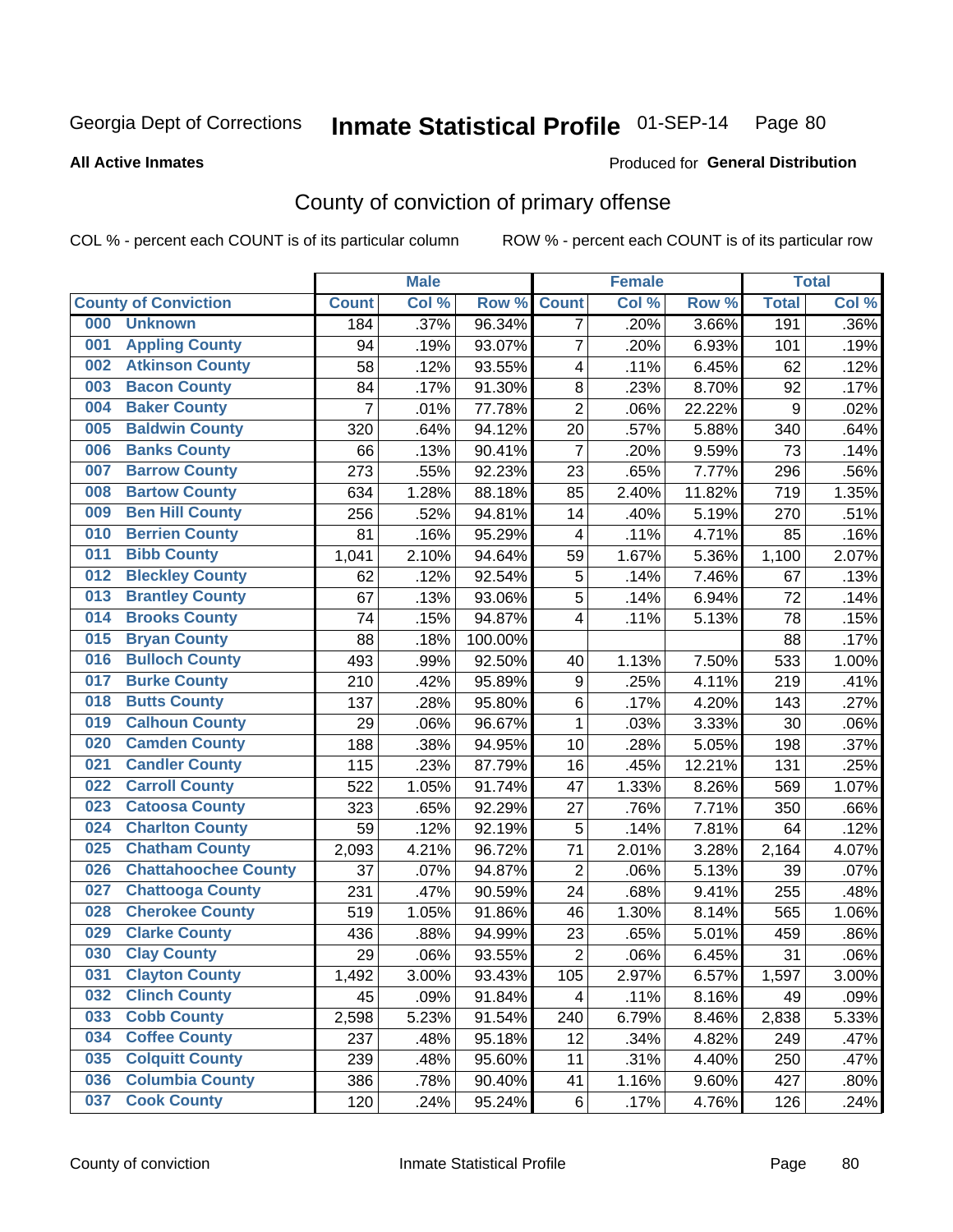#### **All Active Inmates**

#### Produced for **General Distribution**

### County of conviction of primary offense

|                                |              | <b>Male</b> |         | <b>Female</b>  |       |        | <b>Total</b> |       |
|--------------------------------|--------------|-------------|---------|----------------|-------|--------|--------------|-------|
| <b>County of Conviction</b>    | <b>Count</b> | Col %       | Row %   | <b>Count</b>   | Col % | Row %  | <b>Total</b> | Col % |
| <b>Coweta County</b><br>038    | 517          | 1.04%       | 93.32%  | 37             | 1.05% | 6.68%  | 554          | 1.04% |
| <b>Crawford County</b><br>039  | 20           | .04%        | 100.00% |                |       |        | 20           | .04%  |
| <b>Crisp County</b><br>040     | 261          | .53%        | 95.60%  | 12             | .34%  | 4.40%  | 273          | .51%  |
| <b>Dade County</b><br>041      | 93           | .19%        | 92.08%  | 8              | .23%  | 7.92%  | 101          | .19%  |
| <b>Dawson County</b><br>042    | 87           | .18%        | 92.55%  | $\overline{7}$ | .20%  | 7.45%  | 94           | .18%  |
| 043<br><b>Decatur County</b>   | 281          | .57%        | 93.05%  | 21             | .59%  | 6.95%  | 302          | .57%  |
| <b>Dekalb County</b><br>044    | 3,160        | 6.36%       | 94.84%  | 172            | 4.87% | 5.16%  | 3,332        | 6.26% |
| <b>Dodge County</b><br>045     | 138          | .28%        | 94.52%  | 8              | .23%  | 5.48%  | 146          | .27%  |
| <b>Dooly County</b><br>046     | 91           | .18%        | 93.81%  | 6              | .17%  | 6.19%  | 97           | .18%  |
| 047<br><b>Dougherty County</b> | 992          | 2.00%       | 93.67%  | 67             | 1.90% | 6.33%  | 1,059        | 1.99% |
| <b>Douglas County</b><br>048   | 1,217        | 2.45%       | 90.69%  | 125            | 3.54% | 9.31%  | 1,342        | 2.52% |
| <b>Early County</b><br>049     | 100          | .20%        | 97.09%  | 3              | .08%  | 2.91%  | 103          | .19%  |
| <b>Echols County</b><br>050    | 12           | .02%        | 100.00% |                |       |        | 12           | .02%  |
| 051<br><b>Effingham County</b> | 185          | .37%        | 92.96%  | 14             | .40%  | 7.04%  | 199          | .37%  |
| <b>Elbert County</b><br>052    | 141          | .28%        | 94.00%  | 9              | .25%  | 6.00%  | 150          | .28%  |
| <b>Emanuel County</b><br>053   | 168          | .34%        | 92.31%  | 14             | .40%  | 7.69%  | 182          | .34%  |
| <b>Evans County</b><br>054     | 88           | .18%        | 94.62%  | 5              | .14%  | 5.38%  | 93           | .17%  |
| <b>Fannin County</b><br>055    | 83           | .17%        | 85.57%  | 14             | .40%  | 14.43% | 97           | .18%  |
| <b>Fayette County</b><br>056   | 314          | .63%        | 88.45%  | 41             | 1.16% | 11.55% | 355          | .67%  |
| <b>Floyd County</b><br>057     | 800          | 1.61%       | 89.09%  | 98             | 2.77% | 10.91% | 898          | 1.69% |
| <b>Forsyth County</b><br>058   | 357          | .72%        | 91.07%  | 35             | .99%  | 8.93%  | 392          | .74%  |
| <b>Franklin County</b><br>059  | 135          | .27%        | 91.84%  | 12             | .34%  | 8.16%  | 147          | .28%  |
| <b>Fulton County</b><br>060    | 4,945        | 9.96%       | 96.19%  | 196            | 5.54% | 3.81%  | 5,141        | 9.66% |
| <b>Gilmer County</b><br>061    | 109          | .22%        | 91.60%  | 10             | .28%  | 8.40%  | 119          | .22%  |
| <b>Glascock County</b><br>062  | 5            | .01%        | 83.33%  | 1              | .03%  | 16.67% | 6            | .01%  |
| 063<br><b>Glynn County</b>     | 508          | 1.02%       | 94.42%  | 30             | .85%  | 5.58%  | 538          | 1.01% |
| <b>Gordon County</b><br>064    | 396          | .80%        | 89.80%  | 45             | 1.27% | 10.20% | 441          | .83%  |
| <b>Grady County</b><br>065     | 184          | .37%        | 94.85%  | 10             | .28%  | 5.15%  | 194          | .36%  |
| <b>Greene County</b><br>066    | 116          | .23%        | 92.06%  | 10             | .28%  | 7.94%  | 126          | .24%  |
| <b>Gwinnett County</b><br>067  | 2,362        | 4.76%       | 93.25%  | 171            | 4.84% | 6.75%  | 2,533        | 4.76% |
| <b>Habersham County</b><br>068 | 100          | .20%        | 94.34%  | $\,6$          | .17%  | 5.66%  | 106          | .20%  |
| 069<br><b>Hall County</b>      | 716          | 1.44%       | 90.40%  | 76             | 2.15% | 9.60%  | 792          | 1.49% |
| <b>Hancock County</b><br>070   | 40           | .08%        | 95.24%  | $\overline{2}$ | .06%  | 4.76%  | 42           | .08%  |
| <b>Haralson County</b><br>071  | 164          | .33%        | 91.62%  | 15             | .42%  | 8.38%  | 179          | .34%  |
| 072<br><b>Harris County</b>    | 106          | .21%        | 90.60%  | 11             | .31%  | 9.40%  | 117          | .22%  |
| <b>Hart County</b><br>073      | 154          | .31%        | 94.48%  | 9              | .25%  | 5.52%  | 163          | .31%  |
| <b>Heard County</b><br>074     | 51           | .10%        | 94.44%  | 3              | .08%  | 5.56%  | 54           | .10%  |
| <b>Henry County</b><br>075     | 502          | 1.01%       | 91.61%  | 46             | 1.30% | 8.39%  | 548          | 1.03% |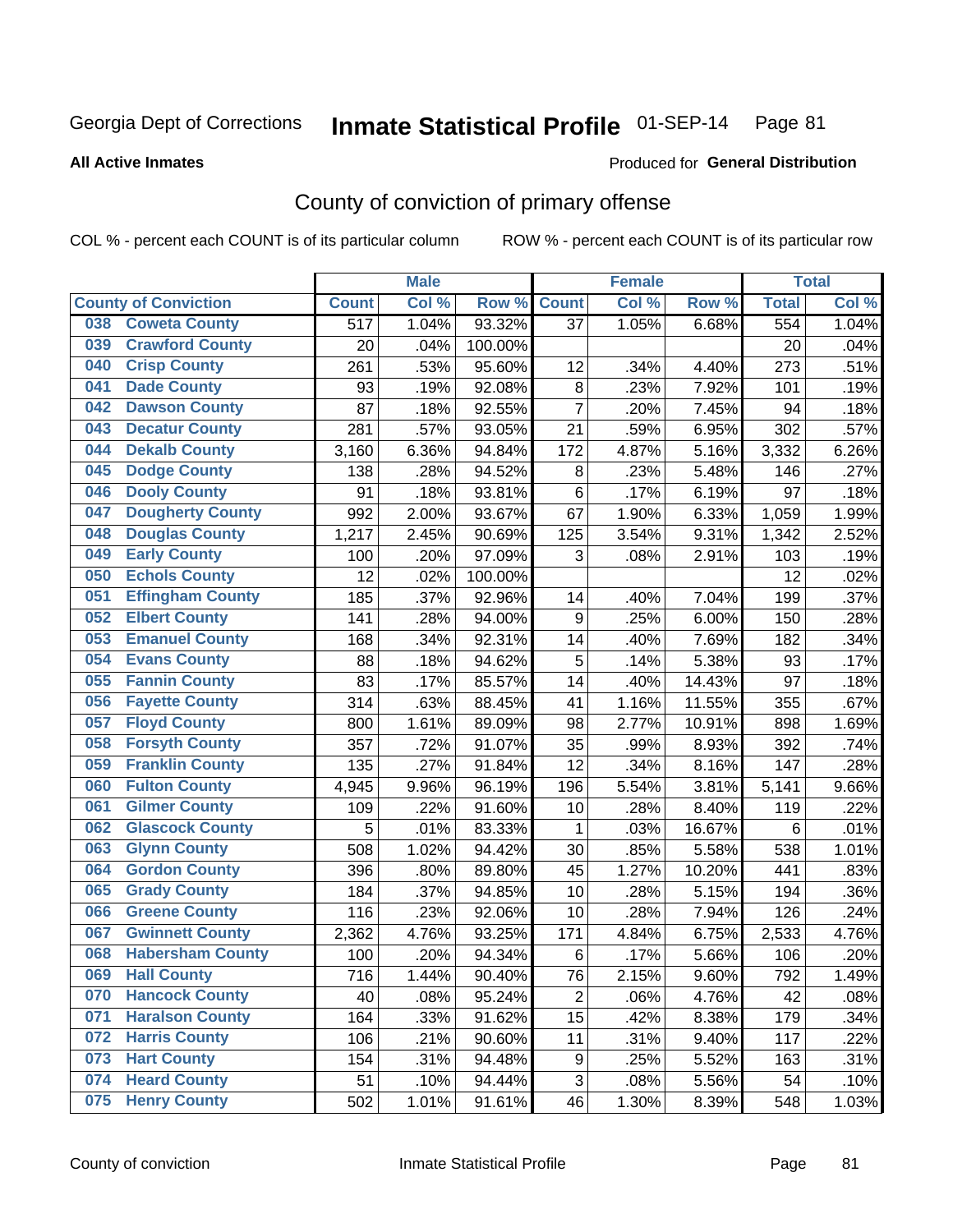#### **All Active Inmates**

#### Produced for **General Distribution**

### County of conviction of primary offense

|     |                             | <b>Male</b>  |       | <b>Female</b> |                |       | <b>Total</b> |                  |       |
|-----|-----------------------------|--------------|-------|---------------|----------------|-------|--------------|------------------|-------|
|     | <b>County of Conviction</b> | <b>Count</b> | Col % | Row %         | <b>Count</b>   | Col%  | Row %        | <b>Total</b>     | Col % |
| 076 | <b>Houston County</b>       | 725          | 1.46% | 93.67%        | 49             | 1.39% | 6.33%        | $\overline{774}$ | 1.45% |
| 077 | <b>Irwin County</b>         | 71           | .14%  | 94.67%        | 4              | .11%  | 5.33%        | 75               | .14%  |
| 078 | <b>Jackson County</b>       | 248          | .50%  | 92.19%        | 21             | .59%  | 7.81%        | 269              | .51%  |
| 079 | <b>Jasper County</b>        | 55           | .11%  | 91.67%        | 5              | .14%  | 8.33%        | 60               | .11%  |
| 080 | <b>Jeff Davis County</b>    | 89           | .18%  | 93.68%        | 6              | .17%  | 6.32%        | 95               | .18%  |
| 081 | <b>Jefferson County</b>     | 164          | .33%  | 97.04%        | 5              | .14%  | 2.96%        | 169              | .32%  |
| 082 | <b>Jenkins County</b>       | 69           | .14%  | 93.24%        | 5              | .14%  | 6.76%        | 74               | .14%  |
| 083 | <b>Johnson County</b>       | 52           | .10%  | 96.30%        | $\overline{2}$ | .06%  | 3.70%        | 54               | .10%  |
| 084 | <b>Jones County</b>         | 216          | .43%  | 87.45%        | 31             | .88%  | 12.55%       | 247              | .46%  |
| 085 | <b>Lamar County</b>         | 83           | .17%  | 92.22%        | $\overline{7}$ | .20%  | 7.78%        | 90               | .17%  |
| 086 | <b>Lanier County</b>        | 44           | .09%  | 97.78%        | $\mathbf{1}$   | .03%  | 2.22%        | 45               | .08%  |
| 087 | <b>Laurens County</b>       | 286          | .58%  | 94.70%        | 16             | .45%  | 5.30%        | 302              | .57%  |
| 088 | <b>Lee County</b>           | 63           | .13%  | 95.45%        | 3              | .08%  | 4.55%        | 66               | .12%  |
| 089 | <b>Liberty County</b>       | 278          | .56%  | 91.45%        | 26             | .74%  | 8.55%        | 304              | .57%  |
| 090 | <b>Lincoln County</b>       | 29           | .06%  | 100.00%       |                |       |              | 29               | .05%  |
| 091 | <b>Long County</b>          | 87           | .18%  | 93.55%        | 6              | .17%  | 6.45%        | 93               | .17%  |
| 092 | <b>Lowndes County</b>       | 554          | 1.12% | 95.68%        | 25             | .71%  | 4.32%        | 579              | 1.09% |
| 093 | <b>Lumpkin County</b>       | 87           | .18%  | 90.63%        | 9              | .25%  | 9.38%        | 96               | .18%  |
| 094 | <b>Macon County</b>         | 51           | .10%  | 98.08%        | $\mathbf{1}$   | .03%  | 1.92%        | 52               | .10%  |
| 095 | <b>Madison County</b>       | 114          | .23%  | 91.20%        | 11             | .31%  | 8.80%        | 125              | .23%  |
| 096 | <b>Marion County</b>        | 26           | .05%  | 96.30%        | $\mathbf{1}$   | .03%  | 3.70%        | 27               | .05%  |
| 097 | <b>Mcduffie County</b>      | 191          | .38%  | 94.09%        | 12             | .34%  | 5.91%        | 203              | .38%  |
| 098 | <b>Mcintosh County</b>      | 81           | .16%  | 98.78%        | 1              | .03%  | 1.22%        | 82               | .15%  |
| 099 | <b>Meriwether County</b>    | 158          | .32%  | 94.61%        | 9              | .25%  | 5.39%        | 167              | .31%  |
| 100 | <b>Miller County</b>        | 34           | .07%  | 100.00%       |                |       |              | 34               | .06%  |
| 101 | <b>Mitchell County</b>      | 185          | .37%  | 92.96%        | 14             | .40%  | 7.04%        | 199              | .37%  |
| 102 | <b>Monroe County</b>        | 162          | .33%  | 88.52%        | 21             | .59%  | 11.48%       | 183              | .34%  |
| 103 | <b>Montgomery County</b>    | 33           | .07%  | 100.00%       |                |       |              | 33               | .06%  |
| 104 | <b>Morgan County</b>        | 162          | .33%  | 90.50%        | 17             | .48%  | 9.50%        | 179              | .34%  |
| 105 | <b>Murray County</b>        | 146          | .29%  | 92.99%        | 11             | .31%  | 7.01%        | 157              | .30%  |
| 106 | <b>Muscogee County</b>      | 1,222        | 2.46% | 95.39%        | 59             | 1.67% | 4.61%        | 1,281            | 2.41% |
| 107 | <b>Newton County</b>        | 651          | 1.31% | 92.74%        | 51             | 1.44% | 7.26%        | 702              | 1.32% |
| 108 | <b>Oconee County</b>        | 54           | .11%  | 96.43%        | $\overline{2}$ | .06%  | 3.57%        | 56               | .11%  |
| 109 | <b>Oglethorpe County</b>    | 64           | .13%  | 96.97%        | $\overline{c}$ | .06%  | 3.03%        | 66               | .12%  |
| 110 | <b>Paulding County</b>      | 245          | .49%  | 93.51%        | 17             | .48%  | 6.49%        | 262              | .49%  |
| 111 | <b>Peach County</b>         | 86           | .17%  | 95.56%        | 4              | .11%  | 4.44%        | 90               | .17%  |
| 112 | <b>Pickens County</b>       | 88           | .18%  | 90.72%        | 9              | .25%  | 9.28%        | 97               | .18%  |
| 113 | <b>Pierce County</b>        | 79           | .16%  | 94.05%        | 5              | .14%  | 5.95%        | 84               | .16%  |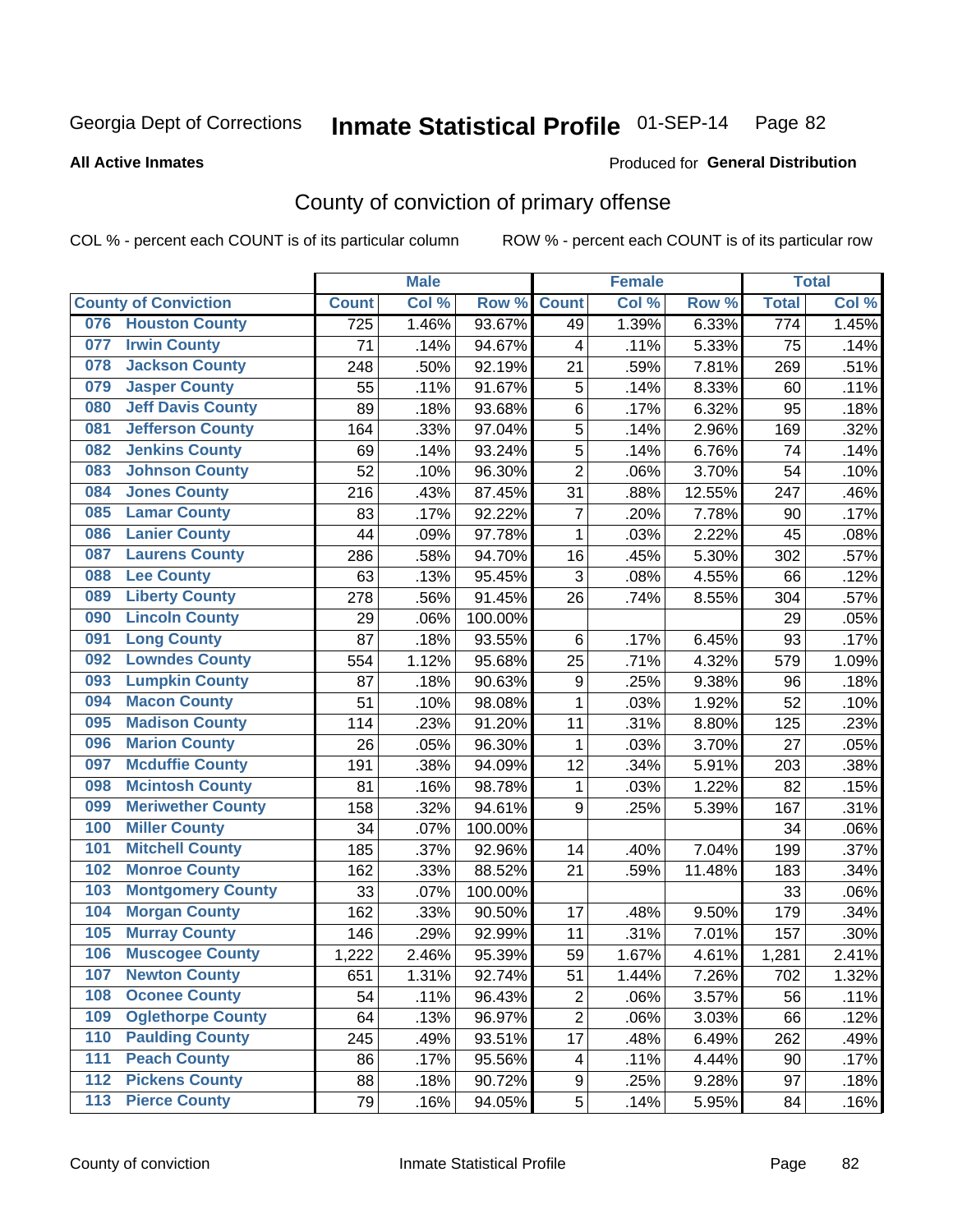**All Active Inmates**

#### Produced for **General Distribution**

### County of conviction of primary offense

|                                          |              | <b>Male</b> |         |                | <b>Female</b> |        |                 | <b>Total</b> |
|------------------------------------------|--------------|-------------|---------|----------------|---------------|--------|-----------------|--------------|
| <b>County of Conviction</b>              | <b>Count</b> | Col %       | Row %   | <b>Count</b>   | Col %         | Row %  | <b>Total</b>    | Col %        |
| <b>Pike County</b><br>114                | 49           | .10%        | 90.74%  | $\overline{5}$ | .14%          | 9.26%  | $\overline{54}$ | .10%         |
| <b>Polk County</b><br>$\overline{115}$   | 179          | .36%        | 93.23%  | 13             | .37%          | 6.77%  | 192             | .36%         |
| <b>Pulaski County</b><br>116             | 63           | .13%        | 98.44%  | 1              | .03%          | 1.56%  | 64              | .12%         |
| <b>Putnam County</b><br>117              | 156          | .31%        | 91.76%  | 14             | .40%          | 8.24%  | 170             | .32%         |
| <b>Quitman County</b><br>118             | 22           | .04%        | 100.00% |                |               |        | 22              | .04%         |
| <b>Rabun County</b><br>119               | 48           | .10%        | 88.89%  | $\,6\,$        | .17%          | 11.11% | 54              | .10%         |
| <b>Randolph County</b><br>120            | 68           | .14%        | 95.77%  | 3              | .08%          | 4.23%  | 71              | .13%         |
| <b>Richmond County</b><br>121            | 1,914        | 3.85%       | 94.52%  | 111            | 3.14%         | 5.48%  | 2,025           | 3.81%        |
| <b>Rockdale County</b><br>122            | 447          | .90%        | 92.55%  | 36             | 1.02%         | 7.45%  | 483             | .91%         |
| <b>Schley County</b><br>123              | 18           | .04%        | 100.00% |                |               |        | 18              | .03%         |
| <b>Screven County</b><br>124             | 126          | .25%        | 91.97%  | 11             | .31%          | 8.03%  | 137             | .26%         |
| <b>Seminole County</b><br>125            | 68           | .14%        | 90.67%  | 7              | .20%          | 9.33%  | 75              | .14%         |
| <b>Spalding County</b><br>126            | 518          | 1.04%       | 94.35%  | 31             | .88%          | 5.65%  | 549             | 1.03%        |
| <b>Stephens County</b><br>127            | 156          | .31%        | 91.76%  | 14             | .40%          | 8.24%  | 170             | .32%         |
| <b>Stewart County</b><br>128             | 24           | .05%        | 96.00%  | 1              | .03%          | 4.00%  | 25              | .05%         |
| <b>Sumter County</b><br>129              | 187          | .38%        | 95.41%  | 9              | .25%          | 4.59%  | 196             | .37%         |
| <b>Talbot County</b><br>130              | 42           | .08%        | 97.67%  | $\mathbf{1}$   | .03%          | 2.33%  | 43              | .08%         |
| <b>Taliaferro County</b><br>131          | 22           | .04%        | 91.67%  | $\overline{2}$ | .06%          | 8.33%  | 24              | .05%         |
| <b>Tattnall County</b><br>132            | 201          | .40%        | 89.73%  | 23             | .65%          | 10.27% | 224             | .42%         |
| <b>Taylor County</b><br>133              | 72           | .14%        | 91.14%  | 7              | .20%          | 8.86%  | 79              | .15%         |
| <b>Telfair County</b><br>134             | 80           | .16%        | 94.12%  | 5              | .14%          | 5.88%  | 85              | .16%         |
| <b>Terrell County</b><br>135             | 79           | .16%        | 96.34%  | 3              | .08%          | 3.66%  | 82              | .15%         |
| <b>Thomas County</b><br>136              | 203          | .41%        | 93.55%  | 14             | .40%          | 6.45%  | 217             | .41%         |
| <b>Tift County</b><br>137                | 336          | .68%        | 94.65%  | 19             | .54%          | 5.35%  | 355             | .67%         |
| <b>Toombs County</b><br>138              | 338          | .68%        | 91.60%  | 31             | .88%          | 8.40%  | 369             | .69%         |
| <b>Towns County</b><br>139               | 45           | .09%        | 83.33%  | 9              | .25%          | 16.67% | 54              | .10%         |
| <b>Treutlen County</b><br>140            | 89           | .18%        | 97.80%  | $\overline{2}$ | .06%          | 2.20%  | 91              | .17%         |
| <b>Troup County</b><br>141               | 570          | 1.15%       | 92.38%  | 47             | 1.33%         | 7.62%  | 617             | 1.16%        |
| <b>Turner County</b><br>142              | 66           | .13%        | 92.96%  | 5              | .14%          | 7.04%  | 71              | .13%         |
| <b>Twiggs County</b><br>$\overline{143}$ | 66           | .13%        | 97.06%  | $\overline{2}$ | .06%          | 2.94%  | 68              | .13%         |
| <b>Union County</b><br>144               | 62           | .12%        | 81.58%  | 14             | .40%          | 18.42% | 76              | .14%         |
| 145<br><b>Upson County</b>               | 167          | .34%        | 93.82%  | 11             | .31%          | 6.18%  | 178             | .33%         |
| <b>Walker County</b><br>146              | 383          | .77%        | 89.49%  | 45             | 1.27%         | 10.51% | 428             | .80%         |
| <b>Walton County</b><br>147              | 492          | .99%        | 90.28%  | 53             | 1.50%         | 9.72%  | 545             | 1.02%        |
| <b>Ware County</b><br>148                | 351          | .71%        | 92.86%  | 27             | .76%          | 7.14%  | 378             | .71%         |
| <b>Warren County</b><br>149              | 45           | .09%        | 97.83%  | 1              | .03%          | 2.17%  | 46              | .09%         |
| <b>Washington County</b><br>150          | 175          | .35%        | 89.29%  | 21             | .59%          | 10.71% | 196             | .37%         |
| <b>Wayne County</b><br>151               | 166          | .33%        | 89.73%  | 19             | .54%          | 10.27% | 185             | .35%         |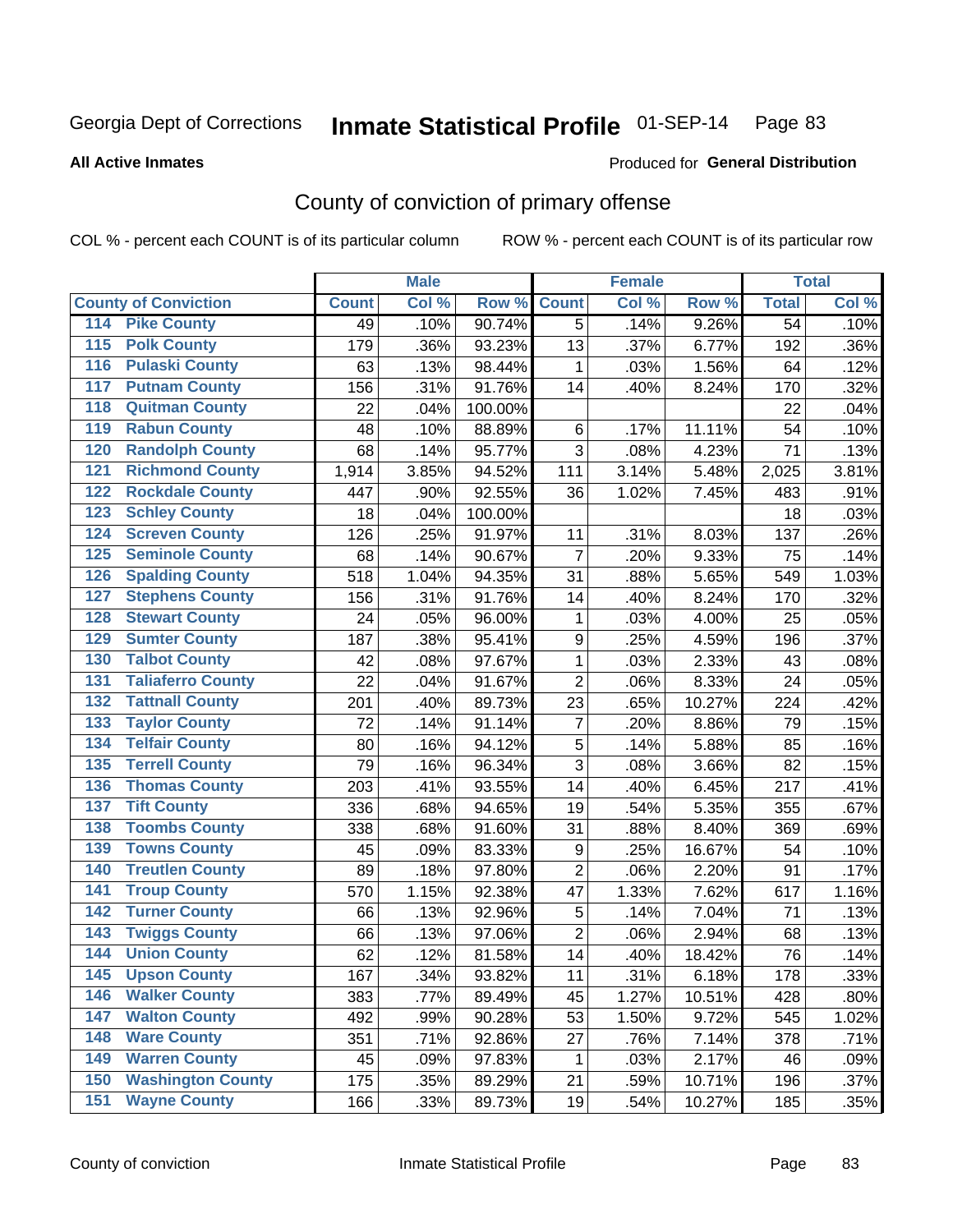**All Active Inmates**

#### Produced for **General Distribution**

### County of conviction of primary offense

|                                |              | <b>Male</b> |             |       | <b>Female</b> |        |              | <b>Total</b> |
|--------------------------------|--------------|-------------|-------------|-------|---------------|--------|--------------|--------------|
| <b>County of Conviction</b>    | <b>Count</b> | Col %       | Row % Count |       | Col %         | Row %  | <b>Total</b> | Col %        |
| <b>Webster County</b><br>152   |              | $.01\%$     | 100.00%     |       |               |        |              | .01%         |
| <b>Wheeler County</b><br>153   | 27           | $.05\%$     | 100.00%     |       |               |        | 27           | .05%         |
| <b>White County</b><br>154     | 90           | .18%        | 86.54%      | 14    | .40%          | 13.46% | 104          | .20%         |
| <b>Whitfield County</b><br>155 | 519          | 1.05%       | 89.48%      | 61    | 1.73%         | 10.52% | 580          | 1.09%        |
| <b>Wilcox County</b><br>156    | 41           | $.08\%$     | 89.13%      | 5     | .14%          | 10.87% | 46           | .09%         |
| <b>Wilkes County</b><br>157    | 73           | .15%        | 93.59%      | 5     | .14%          | 6.41%  | 78           | .15%         |
| <b>Wilkinson County</b><br>158 | 39           | $.08\%$     | 97.50%      |       | .03%          | 2.50%  | 40           | .08%         |
| <b>Worth County</b><br>159     | 116          | .23%        | 94.31%      |       | .20%          | 5.69%  | 123          | .23%         |
| <b>Total Rported</b>           | 49,662       | 100%        | 93.35%      | 3,535 | 100%          | 6.65%  | 53,197       | 100%         |

| <b>Not</b><br>: Reported |        |       |        |
|--------------------------|--------|-------|--------|
| <b>Total</b>             | 49,662 | 3,535 | 53,197 |

| <b>Mode (most frequent)</b> | <b>Fulton County</b> | <b>Cobb County</b> | <b>Fulton County</b> |
|-----------------------------|----------------------|--------------------|----------------------|
|                             |                      |                    |                      |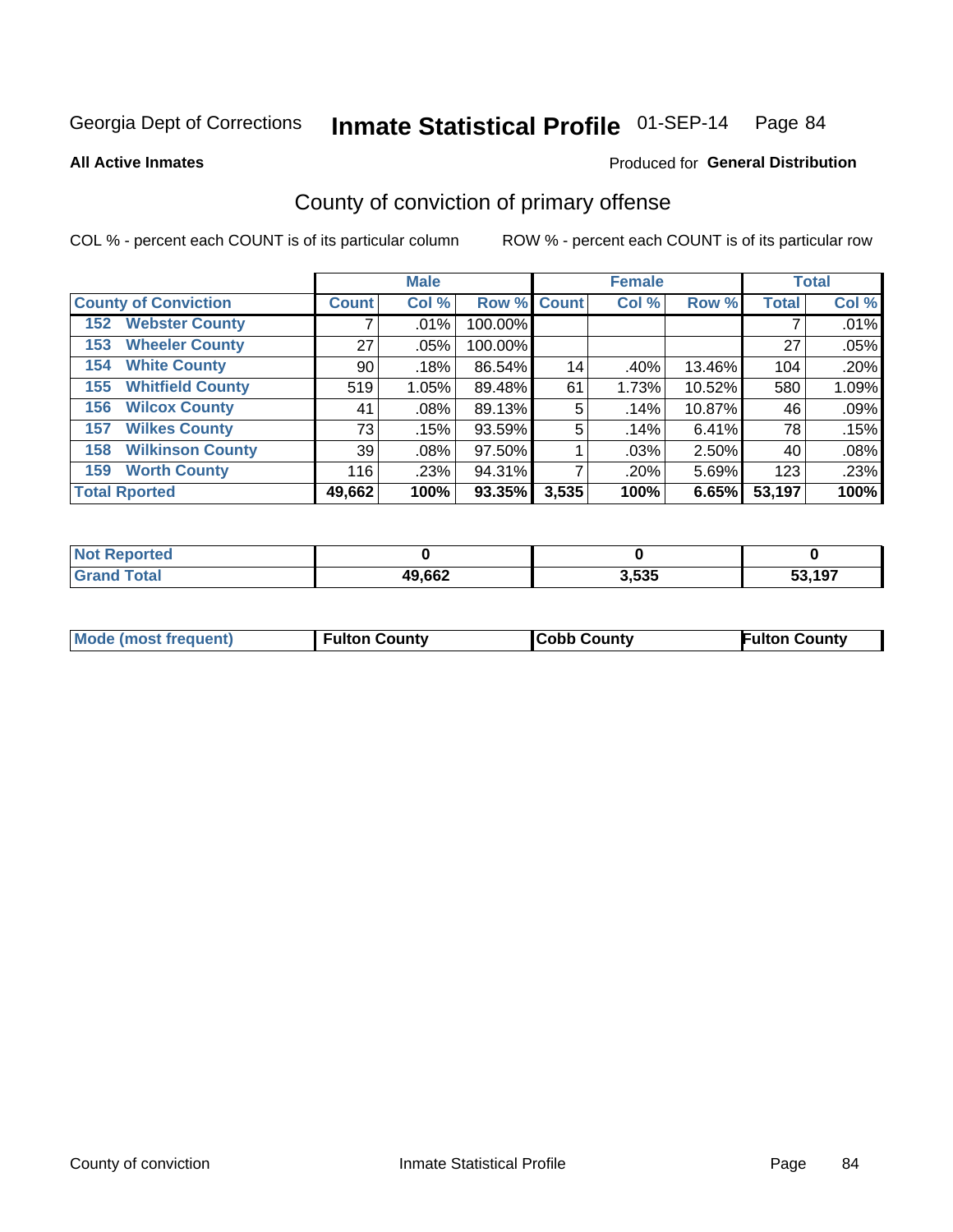Produced for **General Distribution**

#### **All Active Inmates**

# Circuit of conviction of primary offense

|                         |                                 |              | <b>Male</b> |        |              | <b>Female</b> |        |                    | <b>Total</b> |
|-------------------------|---------------------------------|--------------|-------------|--------|--------------|---------------|--------|--------------------|--------------|
|                         | <b>Circuit of Conviction</b>    | <b>Count</b> | Col %       | Row %  | <b>Count</b> | Col %         | Row %  | <b>Total</b>       | Col %        |
| $\overline{1}$          | <b>Alapaha Circuit</b>          | 348          | .70%        | 94.82% | 19           | .54%          | 5.18%  | 367                | .69%         |
| $\overline{2}$          | <b>Alcovy Circuit</b>           | 1,143        | 2.31%       | 91.66% | 104          | 2.95%         | 8.34%  | 1,247              | 2.35%        |
| $\overline{\mathbf{3}}$ | <b>Atlanta Circuit</b>          | 4,945        | 9.99%       | 96.19% | 196          | 5.56%         | 3.81%  | 5,141              | 9.70%        |
| 4                       | <b>Atlantic Circuit</b>         | 823          | 1.66%       | 93.10% | 61           | 1.73%         | 6.90%  | 884                | 1.67%        |
| 5                       | <b>Augusta Circuit</b>          | 2,510        | 5.07%       | 93.97% | 161          | 4.56%         | 6.03%  | 2,671              | 5.04%        |
| $\overline{\mathbf{6}}$ | <b>Blue Ridge Circuit</b>       | 519          | 1.05%       | 91.86% | 46           | 1.30%         | 8.14%  | 565                | 1.07%        |
| $\overline{\mathbf{7}}$ | <b>Brunswick Circuit</b>        | 1,045        | 2.11%       | 93.55% | 72           | 2.04%         | 6.45%  | 1,117              | 2.11%        |
| 8                       | <b>Chattahoochee Circuit</b>    | 1,505        | 3.04%       | 94.89% | 81           | 2.30%         | 5.11%  | 1,586              | 2.99%        |
| $\overline{9}$          | <b>Cherokee Circuit</b>         | 1,030        | 2.08%       | 88.79% | 130          | 3.68%         | 11.21% | 1,160              | 2.19%        |
| 10                      | <b>Clayton Circuit</b>          | 1,492        | 3.02%       | 93.43% | 105          | 2.98%         | 6.57%  | 1,597              | 3.01%        |
| 11                      | <b>Cobb Circuit</b>             | 2,598        | 5.25%       | 91.54% | 240          | 6.80%         | 8.46%  | 2,838              | 5.35%        |
| 12                      | <b>Conasauga Circuit</b>        | 665          | 1.34%       | 90.23% | 72           | 2.04%         | 9.77%  | 737                | 1.39%        |
| 13                      | <b>Cordele Circuit</b>          | 649          | 1.31%       | 94.61% | 37           | 1.05%         | 5.39%  | 686                | 1.29%        |
| 14                      | <b>Coweta Circuit</b>           | 1,818        | 3.67%       | 92.71% | 143          | 4.05%         | 7.29%  | 1,961              | 3.70%        |
| 15                      | <b>Dougherty Circuit</b>        | 992          | 2.00%       | 93.67% | 67           | 1.90%         | 6.33%  | 1,059              | 2.00%        |
| 16                      | <b>Dublin Circuit</b>           | 493          | 1.00%       | 95.73% | 22           | .62%          | 4.27%  | 515                | .97%         |
| 17                      | <b>Eastern Circuit</b>          | 2,093        | 4.23%       | 96.72% | 71           | 2.01%         | 3.28%  | $\overline{2,}164$ | 4.08%        |
| 18                      | <b>Flint Circuit</b>            | 502          | 1.01%       | 91.61% | 46           | 1.30%         | 8.39%  | 548                | 1.03%        |
| 19                      | <b>Griffin Circuit</b>          | 1,048        | 2.12%       | 92.25% | 88           | 2.49%         | 7.75%  | 1,136              | 2.14%        |
| 20                      | <b>Gwinnett Circuit</b>         | 2,362        | 4.77%       | 93.25% | 171          | 4.85%         | 6.75%  | 2,533              | 4.78%        |
| $\overline{21}$         | <b>Houston Circuit</b>          | 725          | 1.47%       | 93.67% | 49           | 1.39%         | 6.33%  | 774                | 1.46%        |
| $\overline{22}$         | <b>Lookout Mountain Circuit</b> | 1,030        | 2.08%       | 90.83% | 104          | 2.95%         | 9.17%  | 1,134              | 2.14%        |
| 23                      | <b>Macon Circuit</b>            | 1,147        | 2.32%       | 94.79% | 63           | 1.79%         | 5.21%  | 1,210              | 2.28%        |
| 24                      | <b>Middle Circuit</b>           | 960          | 1.94%       | 91.69% | 87           | 2.47%         | 8.31%  | 1,047              | 1.98%        |
| 25                      | <b>Mountain Circuit</b>         | 304          | .61%        | 92.12% | 26           | .74%          | 7.88%  | 330                | .62%         |
| 26                      | <b>Northeastern Circuit</b>     | 803          | 1.62%       | 90.63% | 83           | 2.35%         | 9.37%  | 886                | 1.67%        |
| $\overline{27}$         | <b>Northern Circuit</b>         | 608          | 1.23%       | 93.39% | 43           | 1.22%         | 6.61%  | 651                | 1.23%        |
| 28                      | <b>Ocmulgee Circuit</b>         | 1,104        | 2.23%       | 91.69% | 100          | 2.83%         | 8.31%  | 1,204              | 2.27%        |
| 29                      | <b>Oconee Circuit</b>           | 403          | .81%        | 95.50% | 19           | .54%          | 4.50%  | 422                | .80%         |
| 30                      | <b>Ogeechee Circuit</b>         | 873          | 1.76%       | 92.58% | 70           | 1.98%         | 7.42%  | 943                | 1.78%        |
| $\overline{31}$         | <b>Pataula Circuit</b>          | 400          | .81%        | 95.69% | 18           | .51%          | 4.31%  | 418                | .79%         |
| 32                      | <b>Piedmont Circuit</b>         | 587          | 1.19%       | 92.01% | 51           | 1.45%         | 7.99%  | 638                | 1.20%        |
| 33                      | <b>Rome Circuit</b>             | 800          | 1.62%       | 89.09% | 98           | 2.78%         | 10.91% | 898                | 1.69%        |
| 34                      | <b>South Georgia Circuit</b>    | 686          | 1.39%       | 93.46% | 48           | 1.36%         | 6.54%  | 734                | 1.38%        |
| 35                      | <b>Southern Circuit</b>         | 1,082        | 2.19%       | 95.25% | 54           | 1.53%         | 4.75%  | 1,136              | 2.14%        |
| 36                      | <b>Southwestern Circuit</b>     | 350          | .71%        | 96.15% | 14           | .40%          | 3.85%  | 364                | .69%         |
| 37                      | <b>Stone Mountain Circuit</b>   | 3,160        | 6.39%       | 94.84% | 172          | 4.88%         | 5.16%  | 3,332              | 6.29%        |
| 38                      | <b>Tallapoosa Circuit</b>       | 343          | .69%        | 92.45% | 28           | .79%          | 7.55%  | 371                | .70%         |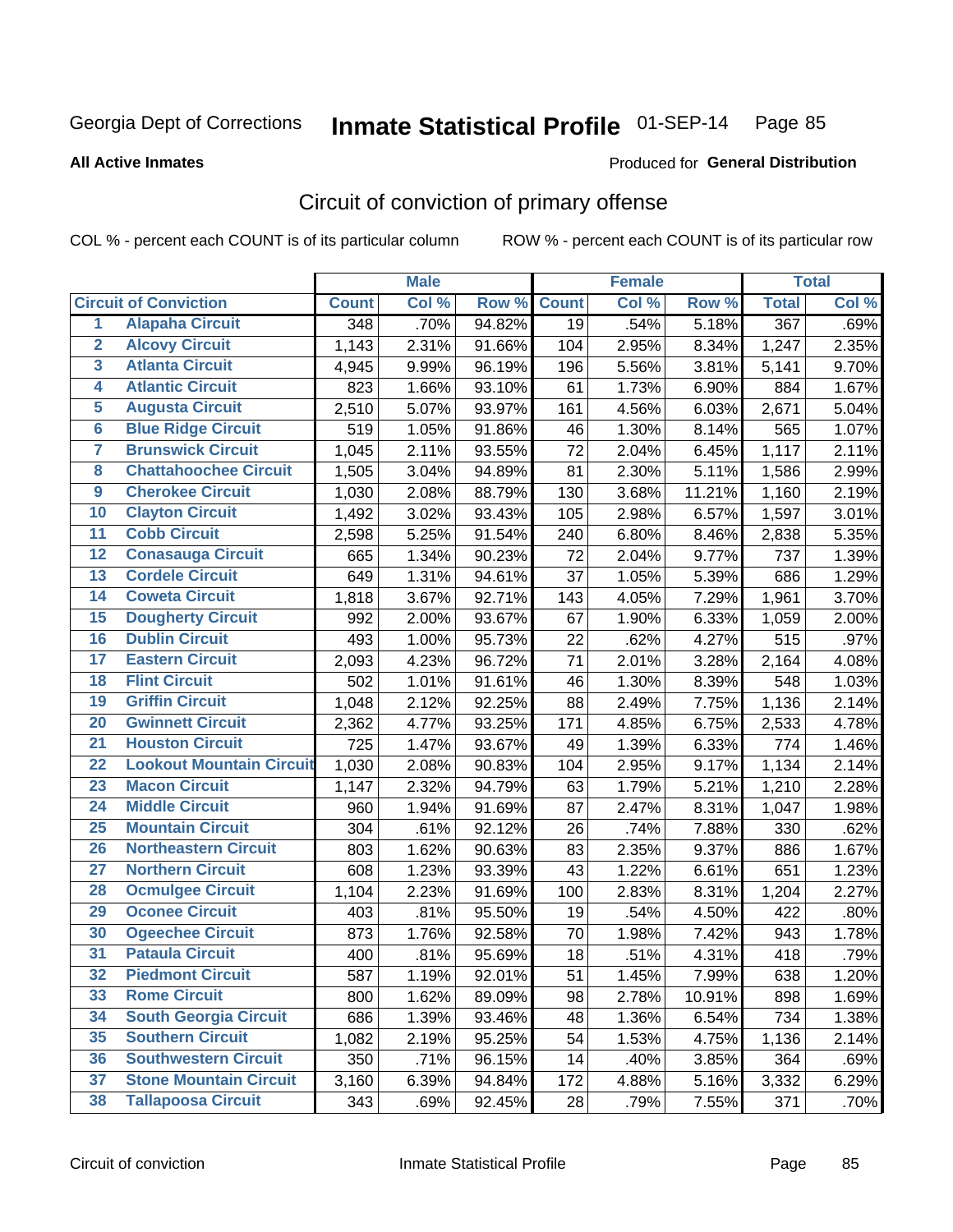**All Active Inmates**

#### Produced for **General Distribution**

### Circuit of conviction of primary offense

|    |                              |              | <b>Male</b> |        |              | <b>Female</b> |        |              | <b>Total</b> |
|----|------------------------------|--------------|-------------|--------|--------------|---------------|--------|--------------|--------------|
|    | <b>Circuit of Conviction</b> | <b>Count</b> | Col %       | Row %  | <b>Count</b> | Col %         | Row %  | <b>Total</b> | Col %        |
| 39 | <b>Tifton Circuit</b>        | 589          | 1.19%       | 94.39% | 35           | .99%          | 5.61%  | 624          | 1.18%        |
| 40 | <b>Toombs Circuit</b>        | 365          | .74%        | 94.56% | 21           | .60%          | 5.44%  | 386          | .73%         |
| 41 | <b>Waycross Circuit</b>      | 877          | 1.77%       | 93.40% | 62           | 1.76%         | 6.60%  | 939          | 1.77%        |
| 42 | <b>Western Circuit</b>       | 490          | .99%        | 95.15% | 25           | .71%          | 4.85%  | 515          | .97%         |
| 43 | <b>Rockdale Circuit</b>      | 447          | .90%        | 92.55% | 36           | 1.02%         | 7.45%  | 483          | .91%         |
| 44 | <b>Douglas Circuit</b>       | 1,217        | 2.46%       | 90.69% | 125          | 3.54%         | 9.31%  | 1,342        | 2.53%        |
| 45 | <b>Appalachian Circuit</b>   | 280          | .57%        | 89.46% | 33           | .94%          | 10.54% | 313          | .59%         |
| 46 | <b>Enotah Circuit</b>        | 284          | .57%        | 86.06% | 46           | 1.30%         | 13.94% | 330          | .62%         |
| 47 | <b>Bell-Forsyth Circuit</b>  | 357          | .72%        | 91.07% | 35           | .99%          | 8.93%  | 392          | .74%         |
| 48 | <b>Towaliga Circuit</b>      | 382          | .77%        | 91.83% | 34           | .96%          | 8.17%  | 416          | .78%         |
| 49 | <b>Paulding Circuit</b>      | 245          | .50%        | 93.51% | 17           | .48%          | 6.49%  | 262          | .49%         |
|    | <b>Total Rported</b>         | 49,478       | 100%        | 93.34% | 3,528        | 100%          | 6.66%  | 53,006       | 100%         |

| тес. | 184<br>$ -$ |       | . .<br>1 J I  |
|------|-------------|-------|---------------|
|      | 49,662      | 3,535 | <b>:າ 107</b> |

| M | . | ----<br>oг  | ----<br>пLс |
|---|---|-------------|-------------|
|   |   | <b>OUNN</b> |             |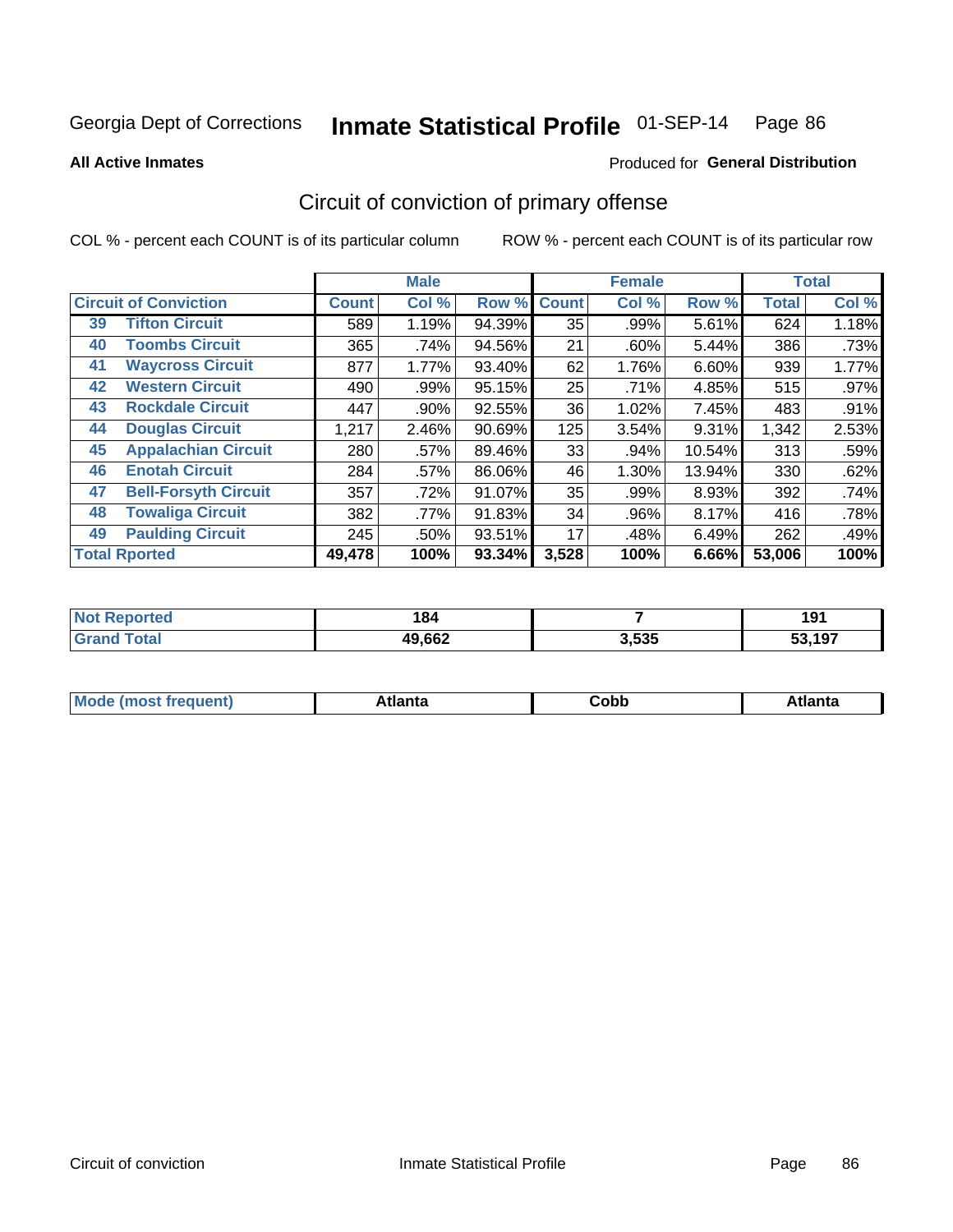### **All Active Inmates**

### Produced for **General Distribution**

### Years served (jail + prison) in this incarceration

COL % - percent each COUNT is of its particular column ROW % - percent each COUNT is of its particular row

|                              |              | <b>Male</b> |         |                | <b>Female</b> |       |              | <b>Total</b> |
|------------------------------|--------------|-------------|---------|----------------|---------------|-------|--------------|--------------|
| <b>Years Served</b>          | <b>Count</b> | Col %       | Row %   | <b>Count</b>   | Col %         | Row % | <b>Total</b> | Col %        |
| Less than one year           | 9,988        | 20.11%      | 90.59%  | 1,037          | 29.34%        | 9.41% | 11,025       | 20.72%       |
| 1 to 1.99 years              | 7,469        | 15.04%      | 91.70%  | 676            | 19.12%        | 8.30% | 8,145        | 15.31%       |
| 2 to 2.99 years              | 5,622        | 11.32%      | 92.42%  | 461            | 13.04%        | 7.58% | 6,083        | 11.43%       |
| $3$ to $3.99$ years          | 4,437        | 8.93%       | 93.53%  | 307            | 8.68%         | 6.47% | 4,744        | 8.92%        |
| $\overline{4}$ to 4.99 years | 3,090        | 6.22%       | 94.01%  | 197            | 5.57%         | 5.99% | 3,287        | 6.18%        |
| $\overline{5}$ to 5.99 years | 2,558        | 5.15%       | 93.94%  | 165            | 4.67%         | 6.06% | 2,723        | 5.12%        |
| 6 to 6.99 years              | 2,262        | 4.55%       | 94.92%  | 121            | 3.42%         | 5.08% | 2,383        | 4.48%        |
| 7 to 7.99 years              | 2,041        | 4.11%       | 95.37%  | 99             | 2.80%         | 4.63% | 2,140        | 4.02%        |
| 8 to 8.99 years              | 1,579        | 3.18%       | 95.12%  | 81             | 2.29%         | 4.88% | 1,660        | 3.12%        |
| 9 to 9.99 years              | 1,270        | 2.56%       | 95.35%  | 62             | 1.75%         | 4.65% | 1,332        | 2.50%        |
| 10 to 10.99 years            | 888          | 1.79%       | 95.28%  | 44             | 1.24%         | 4.72% | 932          | 1.75%        |
| 11 to 11.99 years            | 918          | 1.85%       | 95.23%  | 46             | 1.30%         | 4.77% | 964          | 1.81%        |
| 12 to 12.99 years            | 757          | 1.52%       | 95.82%  | 33             | 0.93%         | 4.18% | 790          | 1.49%        |
| 13 to 13.99 years            | 742          | 1.49%       | 97.25%  | 21             | 0.59%         | 2.75% | 763          | 1.43%        |
| 14 to 14.99 years            | 669          | 1.35%       | 96.12%  | 27             | 0.76%         | 3.88% | 696          | 1.31%        |
| 15 to 15.99 years            | 530          | 1.07%       | 95.32%  | 26             | 0.74%         | 4.68% | 556          | 1.05%        |
| 16 to 16.99 years            | 581          | 1.17%       | 96.67%  | 20             | 0.57%         | 3.33% | 601          | 1.13%        |
| 17 to 17.99 years            | 607          | 1.22%       | 97.12%  | 18             | 0.51%         | 2.88% | 625          | 1.17%        |
| 18 to 18.99 years            | 500          | 1.01%       | 96.71%  | 17             | 0.48%         | 3.29% | 517          | 0.97%        |
| 19 to 19.99 years            | 460          | 0.93%       | 97.87%  | 10             | 0.28%         | 2.13% | 470          | 0.88%        |
| 20 to 20.99 years            | 362          | 0.73%       | 95.01%  | 19             | 0.54%         | 4.99% | 381          | 0.72%        |
| 21 to 21.99 years            | 306          | 0.62%       | 98.08%  | $\,6$          | 0.17%         | 1.92% | 312          | 0.59%        |
| 22 to 22.99 years            | 259          | 0.52%       | 95.93%  | 11             | 0.31%         | 4.07% | 270          | 0.51%        |
| 23 to 23.99 years            | 262          | 0.53%       | 97.40%  | 7              | 0.20%         | 2.60% | 269          | 0.51%        |
| 24 to 24.99 years            | 179          | 0.36%       | 96.76%  | 6              | 0.17%         | 3.24% | 185          | 0.35%        |
| 25 to 25.99 years            | 170          | 0.34%       | 98.84%  | $\overline{2}$ | 0.06%         | 1.16% | 172          | 0.32%        |
| 26 to 26.99 years            | 158          | 0.32%       | 96.93%  | 5              | 0.14%         | 3.07% | 163          | 0.31%        |
| 27 to 27.99 years            | 116          | 0.23%       | 100.00% |                |               |       | 116          | 0.22%        |
| 28 to 28.99 years            | 105          | 0.21%       | 98.13%  | $\overline{c}$ | 0.06%         | 1.87% | 107          | 0.20%        |
| 29 to 29.99 years            | 83           | 0.17%       | 97.65%  | $\overline{c}$ | 0.06%         | 2.35% | 85           | 0.16%        |
| Thirty + years               | 694          | 1.40%       | 99.00%  | $\overline{7}$ | 0.20%         | 1.00% | 701          | 1.32%        |
| <b>Total Reported</b>        | 49,662       | 100%        | 93.35%  | 3,535          | 100%          | 6.65% | 53,197       | 100%         |

| <b>Not Reported</b>      |        |       |        |
|--------------------------|--------|-------|--------|
| <b>Grand Total</b>       | 49,662 | 3,535 | 53,197 |
|                          |        |       |        |
| <b>Mean</b><br>(average) | 6.14   | 3.83  | 5.99   |
| Median (middle)          | 3.36   | 2.08  | 3.27   |

| <b>Mode</b><br>(most frequent) | Less than one year | Less than one year | Less than one<br>vear |
|--------------------------------|--------------------|--------------------|-----------------------|
|                                |                    |                    |                       |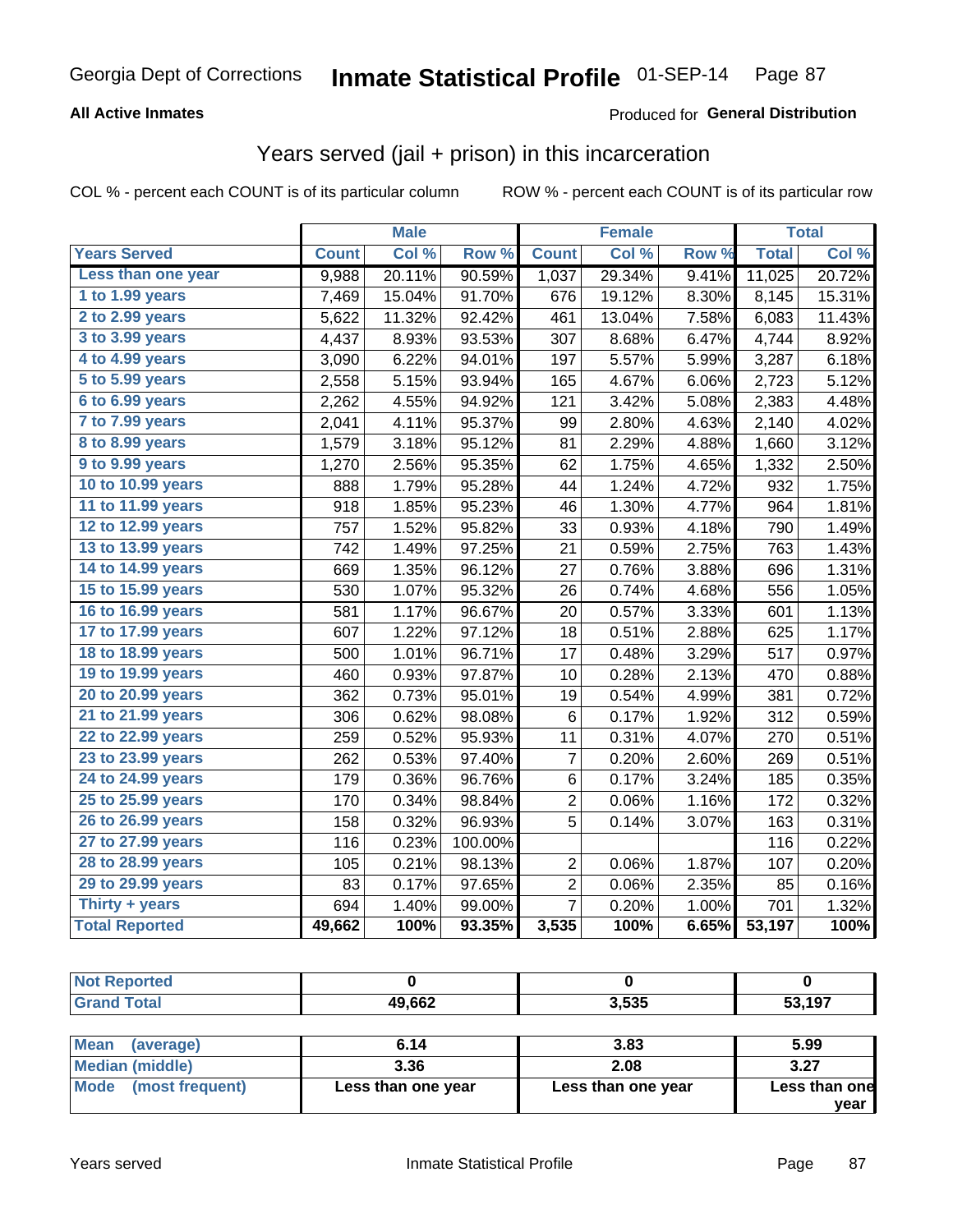#### **All Active Inmates**

Produced for **General Distribution**

### Results of most recent HIV tests

|                         |              | <b>Male</b> |         |              | <b>Female</b> |          |        | Total  |
|-------------------------|--------------|-------------|---------|--------------|---------------|----------|--------|--------|
| <b>HIV Test Results</b> | <b>Count</b> | Col%        | Row %I  | <b>Count</b> | Col %         | Row %    | Total  | Col %  |
| <b>Positive</b>         | 762          | $1.62\%$    | 94.07%  | 48           | 1.43%         | $5.93\%$ | 810    | 1.60%  |
| <b>Negative</b>         | 46,415       | 98.38%      | 93.35%  | 3,306        | $98.57\%$     | $6.65\%$ | 49,721 | 98.39% |
| <b>Indeterminate</b>    | ີ            | 0.01%       | 100.00% |              |               |          |        | 0.01%  |
| <b>Total Reported</b>   | 47,180       | 100%        | 93.36%  | 3,354        | 100%          | 6.64%    | 50,534 | 100%   |

| <b>Not Reported</b> | 2,482  | 181   | 2,663  |
|---------------------|--------|-------|--------|
| <b>Grand Total</b>  | 49,662 | 3,535 | 53,197 |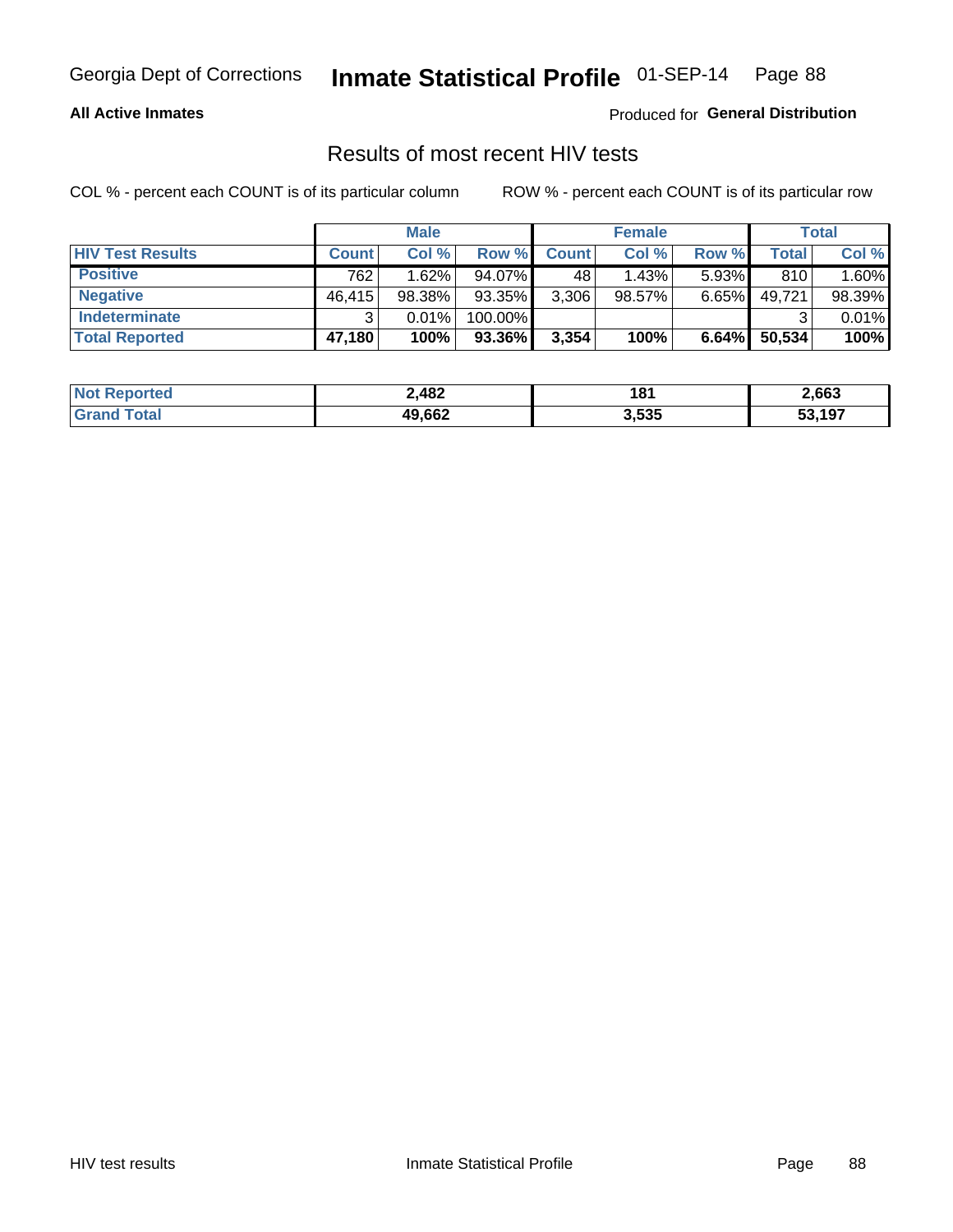#### **All Active Inmates**

### Produced for **General Distribution**

### Results of most recent tuberculosis test

|                                  | <b>Male</b>     |           |           | <b>Female</b> |           |          | Total        |          |
|----------------------------------|-----------------|-----------|-----------|---------------|-----------|----------|--------------|----------|
| <b>Tuberculosis Test Results</b> | <b>Count</b>    | Col%      | Row %     | <b>Count</b>  | Col %     | Row %    | <b>Total</b> | Col %    |
| <b>Positive on current test</b>  | 8.067           | 17.04%    | 97.68%    | 192           | 5.72%     | 2.32%    | 8,259        | 16.29%   |
| <b>Positive on previous test</b> | 30 <sup>1</sup> | $0.06\%$  | 100.00%   |               |           |          | 30           | $0.06\%$ |
| <b>Negative</b>                  | 39.242          | $82.90\%$ | $92.54\%$ | 3,165         | $94.28\%$ | $7.46\%$ | 42.407       | 83.65%   |
| <b>Total Reported</b>            | 47,339          | 100%      | 93.38%    | 3,357         | 100%      | 6.62%    | 50,696       | 100%     |

| <b>Not Reported</b> | 2,323  | 170   | 2,501  |
|---------------------|--------|-------|--------|
| Total<br>'Grand     | 49,662 | 3,535 | 53,197 |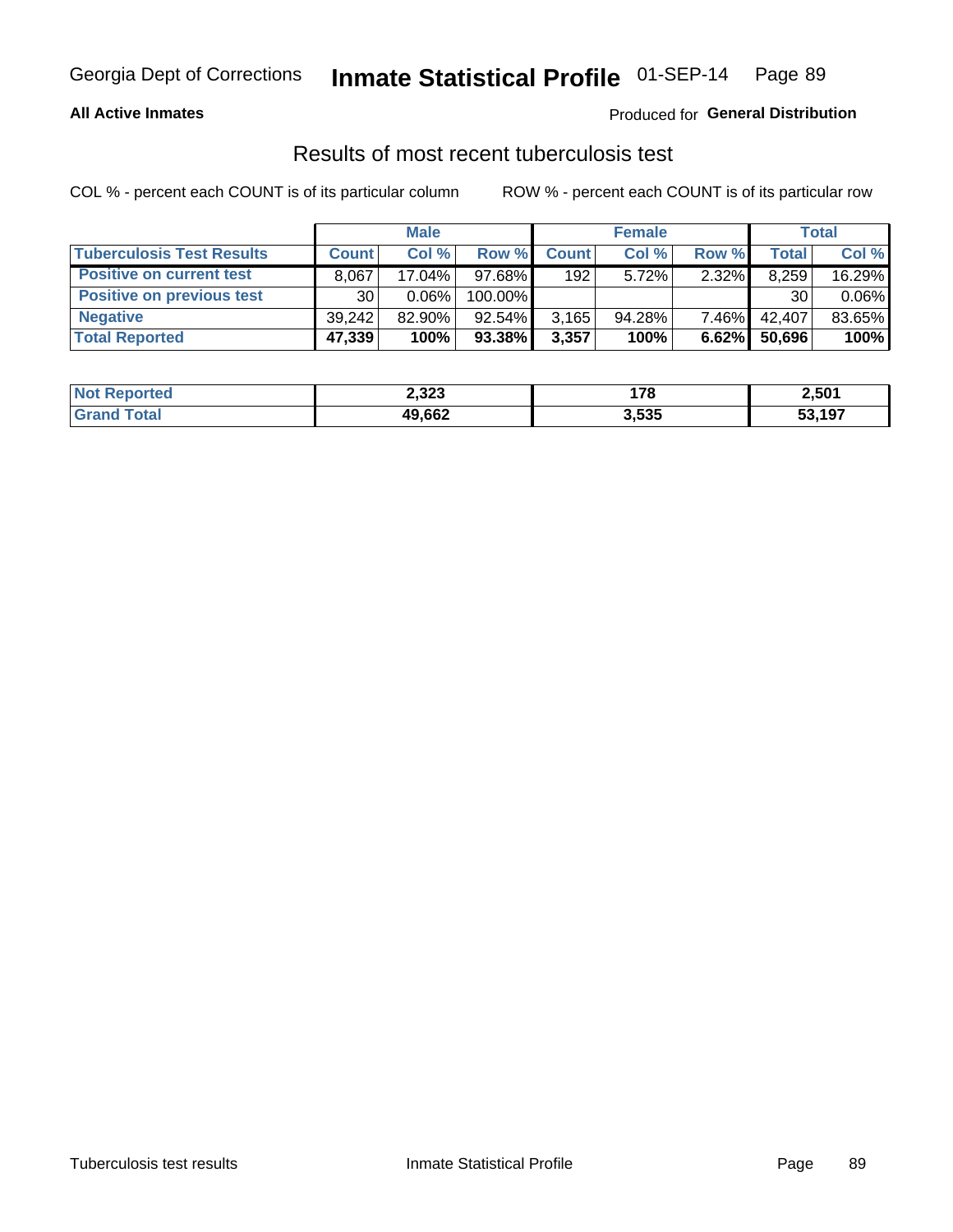#### **All Active Inmates**

Produced for **General Distribution**

### Results of most recent syphilis test

|                                 | <b>Male</b>  |        |           | <b>Female</b>   |           |          | Total        |        |
|---------------------------------|--------------|--------|-----------|-----------------|-----------|----------|--------------|--------|
| <b>Syphilis Test Results</b>    | <b>Count</b> | Col%   | Row %I    | <b>Count</b>    | Col %     | Row %    | Total I      | Col %  |
| <b>Positive on current test</b> | 285          | 1.39%  | $95.00\%$ | 15 <sup>1</sup> | 1.76%     | $5.00\%$ | 300          | 1.41%  |
| <b>Negative</b>                 | 20.158       | 98.61% | 96.01%    | 838             | $98.24\%$ | $3.99\%$ | 20,996       | 98.59% |
| <b>Total Reported</b>           | 20,443       | 100%   | 95.99% I  | 853             | 100%      |          | 4.01% 21,296 | 100%   |

| <b>Not Reported</b> | 29,219 | 2,682 | 31,901 |
|---------------------|--------|-------|--------|
| <b>Grand Total</b>  | 49,662 | 3,535 | 53.197 |